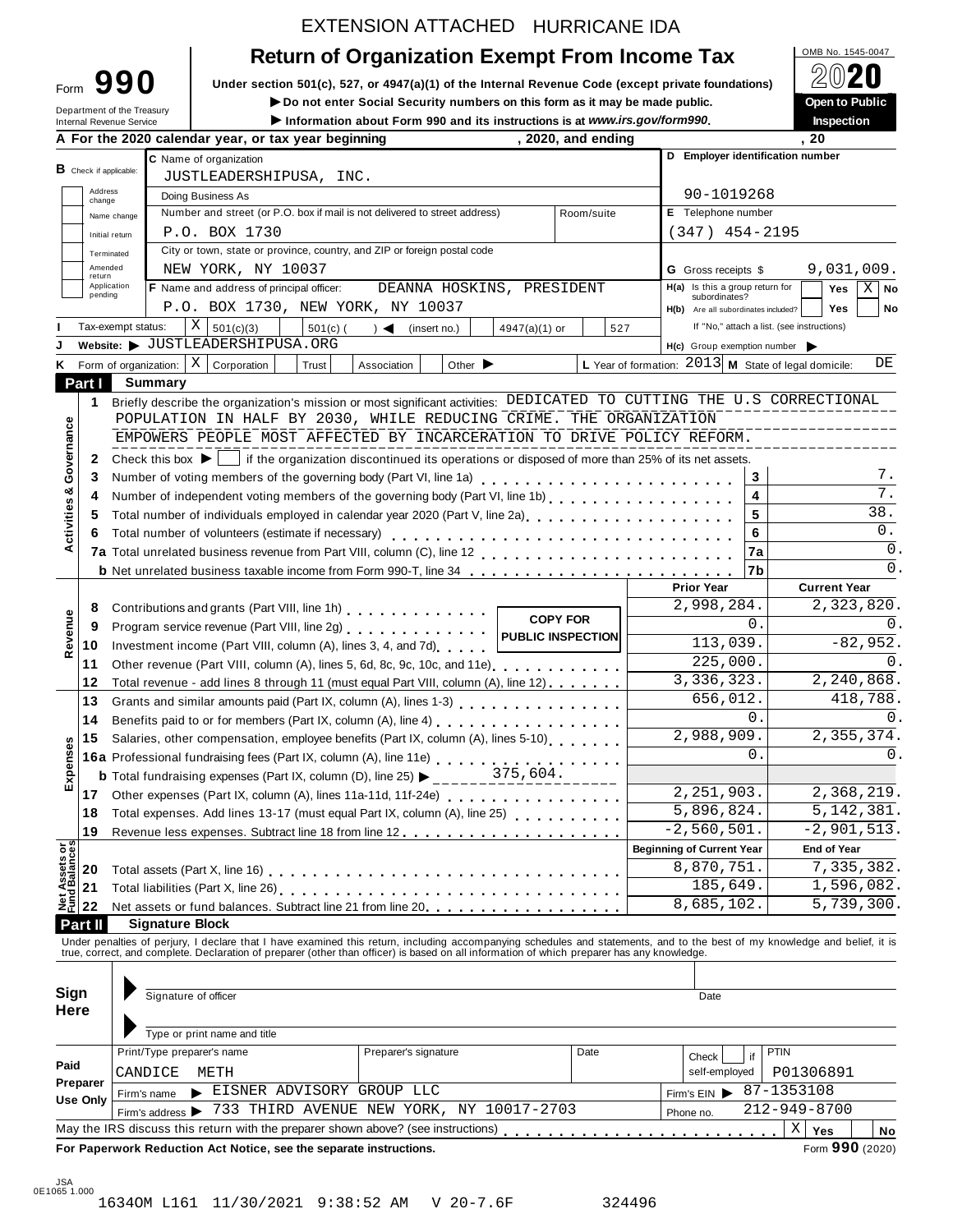# **Application for Automatic Extension of Time To File an Exempt Organization Return** (Rev. January 2020) OMB No. 1545-0047

**I FILERTIFIC SETTIPL SEPARATE IS A RETURN THEORY OF SEPARATE SEPARATE SEPARATE SEPARATE SEPARATE SEPARATE SEPARATE SEPARATE SEPARATE SEPARATE SEPARATE SEPARATE SEPARATE SEPARATE SEPARATE SEPARATE SEPARATE SEPARATE SEPARAT** ▶ Go to www.irs.gov/Form8868 for the latest information.

**Electronic filing** *(e-file)***.** You can electronically file Form 8868 to request a 6-month automatic extension of time to file any of the forms listed below with the exception of Form 8870, Information Return for Transfers Associated With Certain Personal Benefit Contracts, for which an extension request must be sent to the IRS in paper format (see instructions). For more details on the electronic filing of this form, visit *www.irs.gov/e-file-providers/e-file-for-charities-and-non-profits.*

#### **Automatic 6-Month Extension of Time.** Only submit original (no copies needed).

All corporations required to file an income tax return other than Form 990-T (including 1120-C filers), partnerships, REMICs, and trusts must use Form 7004 to request an extension of time to file income tax returns.

| Type or                     | Name of exempt organization or other filer, see instructions.                                                                                                                                                                                                                                                                                                                                       |         |                                                     | Taxpayer identification number (TIN)                |         |            |
|-----------------------------|-----------------------------------------------------------------------------------------------------------------------------------------------------------------------------------------------------------------------------------------------------------------------------------------------------------------------------------------------------------------------------------------------------|---------|-----------------------------------------------------|-----------------------------------------------------|---------|------------|
| print                       | JUSTLEADERSHIPUSA, INC.                                                                                                                                                                                                                                                                                                                                                                             |         |                                                     | 90-1019268                                          |         |            |
| File by the                 | Number, street, and room or suite no. If a P.O. box, see instructions.                                                                                                                                                                                                                                                                                                                              |         |                                                     |                                                     |         |            |
| due date for<br>filing your | P.O BOX 1730                                                                                                                                                                                                                                                                                                                                                                                        |         |                                                     |                                                     |         |            |
| return. See                 | City, town or post office, state, and ZIP code. For a foreign address, see instructions.                                                                                                                                                                                                                                                                                                            |         |                                                     |                                                     |         |            |
| instructions.               | NEW YORK, NY 10037                                                                                                                                                                                                                                                                                                                                                                                  |         |                                                     |                                                     |         |            |
|                             | Enter the Return Code for the return that this application is for (file a separate application for each return)                                                                                                                                                                                                                                                                                     |         |                                                     |                                                     |         | $0\vert 1$ |
| <b>Application</b>          |                                                                                                                                                                                                                                                                                                                                                                                                     | Return  | <b>Application</b>                                  |                                                     |         | Return     |
| <b>Is For</b>               |                                                                                                                                                                                                                                                                                                                                                                                                     | Code    | <b>Is For</b>                                       |                                                     |         | Code       |
|                             | Form 990 or Form 990-EZ                                                                                                                                                                                                                                                                                                                                                                             | 01      | Form 990-T (corporation)                            |                                                     |         | 07         |
| Form 990-BL                 |                                                                                                                                                                                                                                                                                                                                                                                                     | 02      | Form 1041-A                                         |                                                     |         | 08         |
|                             | Form 4720 (individual)                                                                                                                                                                                                                                                                                                                                                                              | 03      | Form 4720 (other than individual)                   |                                                     |         | 09         |
| Form 990-PF                 |                                                                                                                                                                                                                                                                                                                                                                                                     | 04      | Form 5227                                           |                                                     |         | 10         |
|                             | Form 6069<br>Form 990-T (sec. 401(a) or 408(a) trust)<br>05                                                                                                                                                                                                                                                                                                                                         |         |                                                     |                                                     |         | 11         |
|                             | Form 990-T (trust other than above)                                                                                                                                                                                                                                                                                                                                                                 | 06      | Form 8870                                           |                                                     |         | 12         |
|                             | Telephone No. ▶ 212 931-9112<br>• If the organization does not have an office or place of business in the United States, check this box<br>• If this is for a Group Return, enter the organization's four digit Group Exemption Number (GEN) __________________. If this is<br>for the whole group, check this box $\Box$ . If it is for part of the group, check this box $\dots \rightarrow \Box$ |         | Fax No. $\blacktriangleright$                       | <u> 1989 - Johann Barbara, martxa alemaniar arg</u> |         | and attach |
|                             | a list with the names and TINs of all members the extension is for.                                                                                                                                                                                                                                                                                                                                 |         |                                                     |                                                     |         |            |
| $\mathbf{1}$                | I request an automatic 6-month extension of time until                                                                                                                                                                                                                                                                                                                                              |         | 11/15, 2021, to file the exempt organization return |                                                     |         |            |
|                             | for the organization named above. The extension is for the organization's return for:                                                                                                                                                                                                                                                                                                               |         |                                                     |                                                     |         |            |
|                             | $X$ calendar year 20 20 or                                                                                                                                                                                                                                                                                                                                                                          |         |                                                     |                                                     |         |            |
|                             |                                                                                                                                                                                                                                                                                                                                                                                                     |         |                                                     |                                                     |         |            |
| $\mathbf{2}$                | If the tax year entered in line 1 is for less than 12 months, check reason: $\vert$   Initial return                                                                                                                                                                                                                                                                                                |         |                                                     | Final return                                        |         |            |
|                             | Change in accounting period                                                                                                                                                                                                                                                                                                                                                                         |         |                                                     |                                                     |         |            |
|                             | 3a If this application is for Forms 990-BL, 990-PF, 990-T, 4720, or 6069, enter the tentative tax, less any                                                                                                                                                                                                                                                                                         |         |                                                     |                                                     |         |            |
|                             | nonrefundable credits. See instructions.                                                                                                                                                                                                                                                                                                                                                            |         |                                                     |                                                     | 3a S    | 0.         |
|                             | <b>b</b> If this application is for Forms 990-PF, 990-T, 4720, or 6069, enter any refundable credits and                                                                                                                                                                                                                                                                                            |         |                                                     |                                                     |         |            |
|                             | estimated tax payments made. Include any prior year overpayment allowed as a credit.                                                                                                                                                                                                                                                                                                                |         |                                                     |                                                     | $3b$ \$ | 0.         |
|                             | c Balance due. Subtract line 3b from line 3a. Include your payment with this form, if required, by using EFTPS                                                                                                                                                                                                                                                                                      |         |                                                     |                                                     |         |            |
|                             | (Electronic Federal Tax Payment System). See instructions.                                                                                                                                                                                                                                                                                                                                          | $3c$ \$ | $0$ .                                               |                                                     |         |            |

**Caution:** If you are going to make an electronic funds withdrawal (direct debit) with this Form 8868, see Form 8453-EO and Form 8879-EO for payment instructions.

**For Privacy Act and Paperwork Reduction Act Notice, see instructions.** Form **8868** (Rev. 1-2020)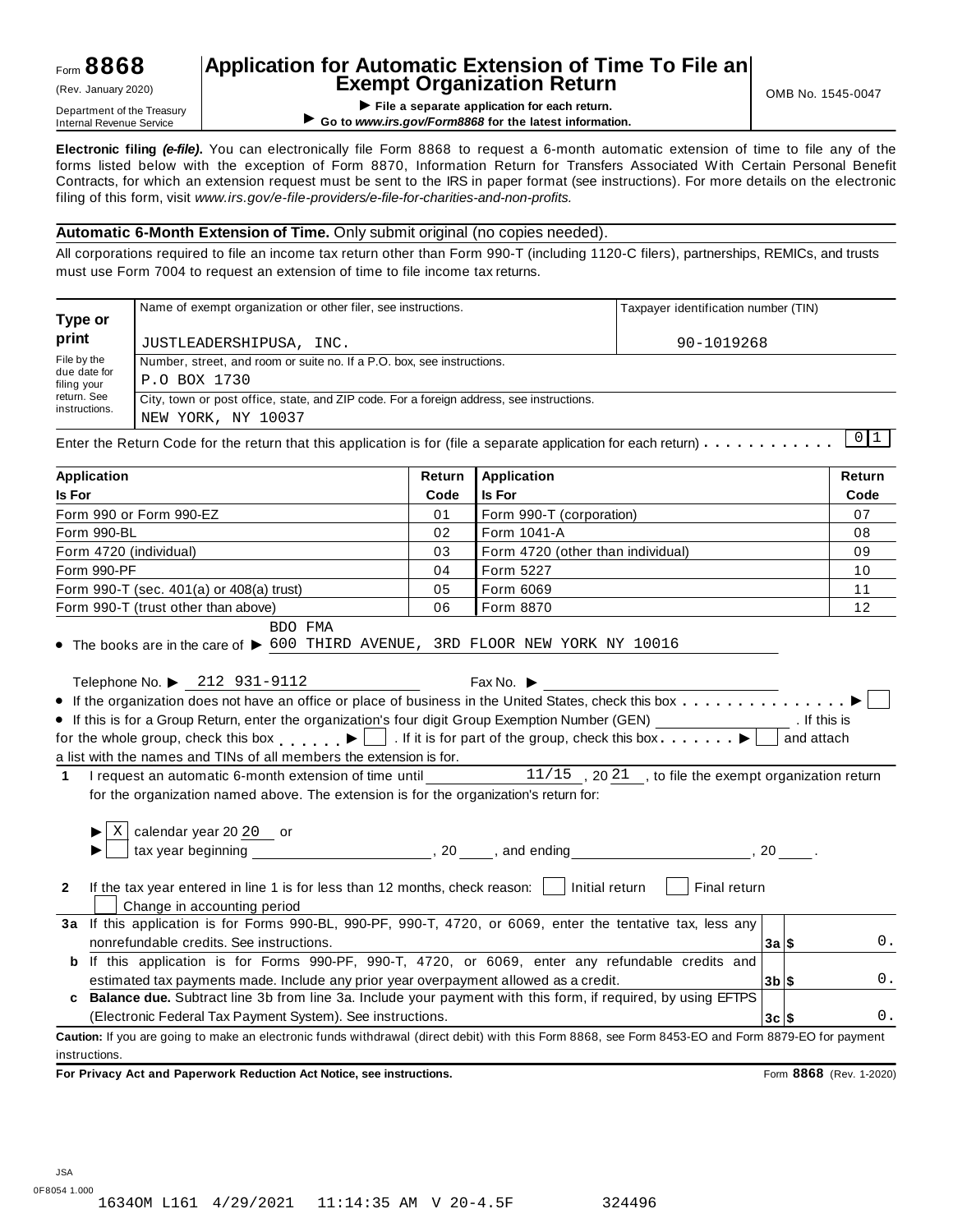JUSTLEADERSHIPUSA, INC. 90-1019268

|                                                                                                                                           |                                                                                                                                                                                           |                                                                                                                                                                                                                                                                  | Page 2                          |
|-------------------------------------------------------------------------------------------------------------------------------------------|-------------------------------------------------------------------------------------------------------------------------------------------------------------------------------------------|------------------------------------------------------------------------------------------------------------------------------------------------------------------------------------------------------------------------------------------------------------------|---------------------------------|
| Part III<br><b>Statement of Program Service Accomplishments</b>                                                                           |                                                                                                                                                                                           |                                                                                                                                                                                                                                                                  | $\mathbf{X}$                    |
| 1 Briefly describe the organization's mission:                                                                                            |                                                                                                                                                                                           |                                                                                                                                                                                                                                                                  |                                 |
|                                                                                                                                           | DEDICATED TO CUTTING THE U.S. CORRECTIONAL POPULATION IN HALF BY                                                                                                                          |                                                                                                                                                                                                                                                                  |                                 |
|                                                                                                                                           | 2030, WHILE REDUCING CRIME. THE ORGANIZATION EMPOWERS PEOPLE MOST                                                                                                                         |                                                                                                                                                                                                                                                                  |                                 |
|                                                                                                                                           | AFFECTED BY INCARCERATION TO DRIVE POLICY REFORM.                                                                                                                                         |                                                                                                                                                                                                                                                                  |                                 |
|                                                                                                                                           |                                                                                                                                                                                           |                                                                                                                                                                                                                                                                  |                                 |
| If "Yes," describe these new services on Schedule O.<br>3                                                                                 |                                                                                                                                                                                           | 2 Did the organization undertake any significant program services during the year which were not listed on the<br>Did the organization cease conducting, or make significant changes in how it conducts, any program                                             | $X \mid No$<br>Yes              |
| If "Yes," describe these changes on Schedule O.                                                                                           |                                                                                                                                                                                           |                                                                                                                                                                                                                                                                  | $\overline{X}$ No<br><b>Yes</b> |
| 4                                                                                                                                         | the total expenses, and revenue, if any, for each program service reported.                                                                                                               | Describe the organization's program service accomplishments for each of its three largest program services, as measured by<br>expenses. Section $501(c)(3)$ and $501(c)(4)$ organizations are required to report the amount of grants and allocations to others, |                                 |
| 4a (Code:<br>ATTACHMENT 1                                                                                                                 |                                                                                                                                                                                           | (Expenses \$2,242,270. including grants of \$397,048. ) (Revenue \$                                                                                                                                                                                              |                                 |
|                                                                                                                                           |                                                                                                                                                                                           |                                                                                                                                                                                                                                                                  |                                 |
|                                                                                                                                           |                                                                                                                                                                                           |                                                                                                                                                                                                                                                                  |                                 |
|                                                                                                                                           |                                                                                                                                                                                           |                                                                                                                                                                                                                                                                  |                                 |
| 4b (Code:<br>ATTACHMENT <sub>2</sub>                                                                                                      |                                                                                                                                                                                           | $(1)$ (Expenses \$ 1,084,711. including grants of \$ 0. ) (Revenue \$                                                                                                                                                                                            |                                 |
|                                                                                                                                           |                                                                                                                                                                                           |                                                                                                                                                                                                                                                                  |                                 |
|                                                                                                                                           |                                                                                                                                                                                           |                                                                                                                                                                                                                                                                  |                                 |
| ) (Expenses \$<br>4c (Code:                                                                                                               | 432, 220. including grants of \$ 21, 740. ) (Revenue \$<br>SUSTAINABILITY PROJECTS: PROJECTS FOCUSED ON LONG-TERM COMMUNITY<br>SUSTAINABILITY AND DEVELOPMENT TOWARDS A DECARCERAL STATE. |                                                                                                                                                                                                                                                                  |                                 |
|                                                                                                                                           |                                                                                                                                                                                           |                                                                                                                                                                                                                                                                  |                                 |
|                                                                                                                                           |                                                                                                                                                                                           |                                                                                                                                                                                                                                                                  |                                 |
|                                                                                                                                           |                                                                                                                                                                                           |                                                                                                                                                                                                                                                                  |                                 |
|                                                                                                                                           |                                                                                                                                                                                           |                                                                                                                                                                                                                                                                  |                                 |
| 4d Other program services (Describe on Schedule O.)<br>(Expenses \$250,123. including grants of \$<br>4e Total program service expenses > | ATTACHMENT 3<br>4,009,324.                                                                                                                                                                | ) (Revenue \$                                                                                                                                                                                                                                                    |                                 |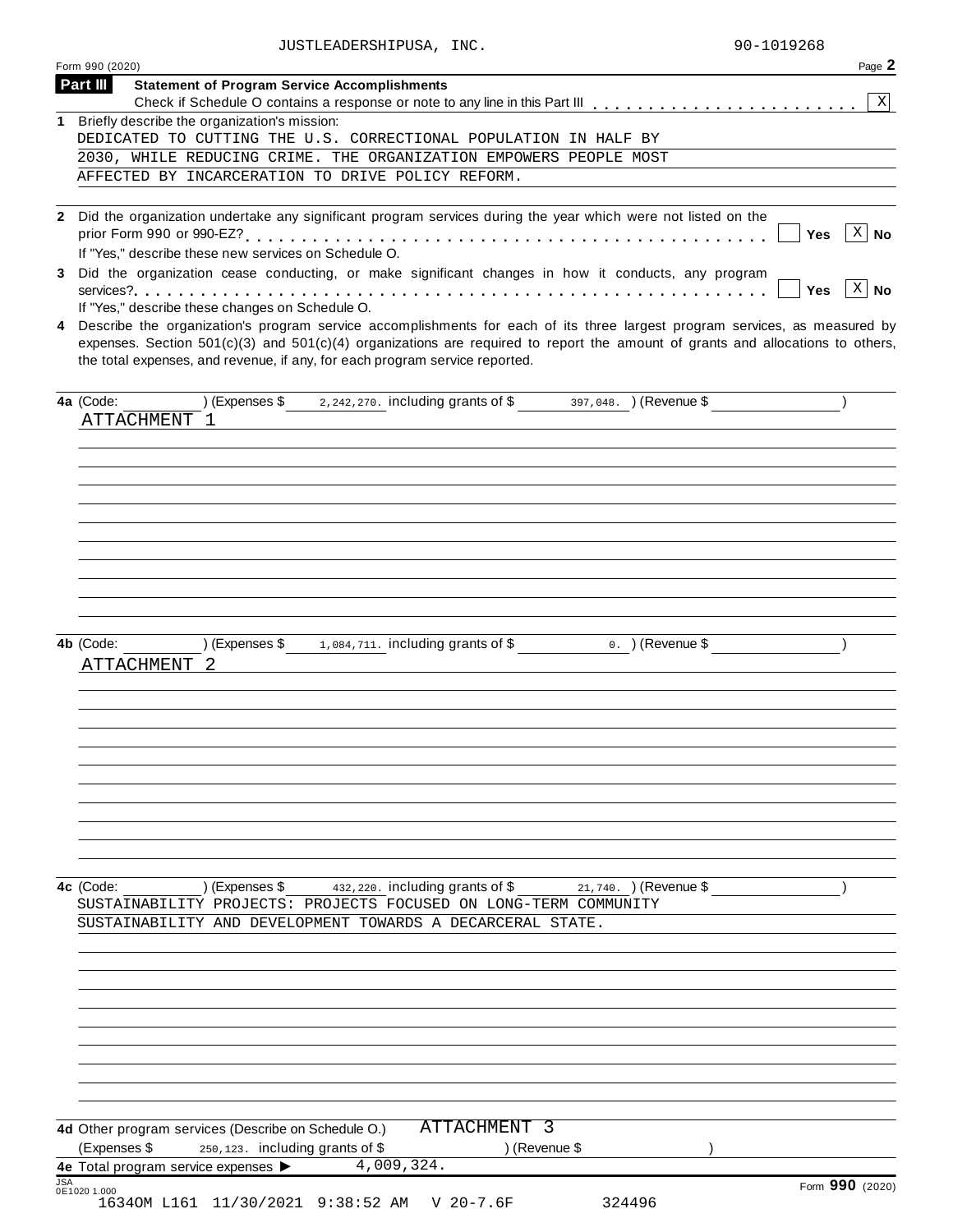JUSTLEADERSHIPUSA, INC. 90-1019268

| Yes<br>Is the organization described in section $501(c)(3)$ or $4947(a)(1)$ (other than a private foundation)? If "Yes,"<br>Χ<br>1<br>$\mathbf X$<br>Is the organization required to complete Schedule B, Schedule of Contributors See instructions?<br>$\mathbf{2}$<br>$\mathbf{2}$<br>Did the organization engage in direct or indirect political campaign activities on behalf of or in opposition to<br>3<br>candidates for public office? If "Yes," complete Schedule C, Part I.<br>3<br>Section 501(c)(3) organizations. Did the organization engage in lobbying activities, or have a section 501(h)<br>4<br>Χ<br>4<br>Is the organization a section $501(c)(4)$ , $501(c)(5)$ , or $501(c)(6)$ organization that receives membership dues,<br>5.<br>assessments, or similar amounts as defined in Revenue Procedure 98-19? If "Yes," complete Schedule C, Part III<br>5<br>Did the organization maintain any donor advised funds or any similar funds or accounts for which donors<br>6<br>have the right to provide advice on the distribution or investment of amounts in such funds or accounts? If<br>6<br>Did the organization receive or hold a conservation easement, including easements to preserve open space,<br>7<br>the environment, historic land areas, or historic structures? If "Yes," complete Schedule D, Part II.<br>7<br>Did the organization maintain collections of works of art, historical treasures, or other similar assets? If "Yes,"<br>8<br>8<br>Did the organization report an amount in Part X, line 21, for escrow or custodial account liability, serve as a<br>9<br>custodian for amounts not listed in Part X; or provide credit counseling, debt management, credit repair, or<br>9<br>Did the organization, directly or through a related organization, hold assets in donor-restricted endowments<br>10<br>10<br>If the organization's answer to any of the following questions is "Yes," then complete Schedule D, Parts VI,<br>11<br>VII, VIII, IX, or X as applicable.<br>a Did the organization report an amount for land, buildings, and equipment in Part X, line 10? If "Yes,"<br>Χ<br>11a<br><b>b</b> Did the organization report an amount for investments-other securities in Part X, line 12, that is 5% or more<br>of its total assets reported in Part X, line 16? If "Yes," complete Schedule D, Part VII<br>11 <sub>b</sub><br>c Did the organization report an amount for investments-program related in Part X, line 13, that is 5% or more<br>11c<br>of its total assets reported in Part X, line 16? If "Yes," complete Schedule D, Part VIII<br>d Did the organization report an amount for other assets in Part X, line 15, that is 5% or more of its total assets<br>11d<br>$\mathbf X$<br>11e<br>e Did the organization report an amount for other liabilities in Part X, line 25? If "Yes," complete Schedule D, Part X<br>f Did the organization's separate or consolidated financial statements for the tax year include a footnote that addresses<br>Χ<br>the organization's liability for uncertain tax positions under FIN 48 (ASC 740)? If "Yes," complete Schedule D, Part X<br>11f<br>12a Did the organization obtain separate, independent audited financial statements for the tax year? If "Yes," complete<br>Χ<br>12a<br><b>b</b> Was the organization included in consolidated, independent audited financial statements for the tax year? If<br>"Yes," and if the organization answered "No" to line 12a, then completing Schedule D, Parts XI and XII is optional<br>12 <sub>b</sub><br>Is the organization a school described in section $170(b)(1)(A)(ii)?$ If "Yes," complete Schedule E.<br>13<br>13<br>14a<br>14a Did the organization maintain an office, employees, or agents outside of the United States?.<br><b>b</b> Did the organization have aggregate revenues or expenses of more than \$10,000 from grantmaking,<br>fundraising, business, investment, and program service activities outside the United States, or aggregate<br>foreign investments valued at \$100,000 or more? If "Yes," complete Schedule F, Parts I and IV<br>14b<br>Did the organization report on Part IX, column (A), line 3, more than \$5,000 of grants or other assistance to or<br>15<br>15<br>Did the organization report on Part IX, column (A), line 3, more than \$5,000 of aggregate grants or other<br>16<br>assistance to or for foreign individuals? If "Yes," complete Schedule F, Parts III and IV<br>16<br>Did the organization report a total of more than \$15,000 of expenses for professional fundraising services on<br>17<br>Part IX, column (A), lines 6 and 11e? If "Yes," complete Schedule G, Part I See instructions<br>17<br>Did the organization report more than \$15,000 total of fundraising event gross income and contributions on<br>18<br>Χ<br>18<br>Did the organization report more than \$15,000 of gross income from gaming activities on Part VIII, line 9a?<br>19<br>19<br>20a Did the organization operate one or more hospital facilities? If "Yes," complete Schedule H<br>20a<br><b>b</b> If "Yes" to line 20a, did the organization attach a copy of its audited financial statements to this return?<br>20 <sub>b</sub><br>Did the organization report more than \$5,000 of grants or other assistance to any domestic organization or<br>21<br>Χ<br>domestic government on Part IX, column (A), line 1? If "Yes," complete Schedule I, Parts I and II<br>21 | Part IV | <b>Checklist of Required Schedules</b> |  |    |
|--------------------------------------------------------------------------------------------------------------------------------------------------------------------------------------------------------------------------------------------------------------------------------------------------------------------------------------------------------------------------------------------------------------------------------------------------------------------------------------------------------------------------------------------------------------------------------------------------------------------------------------------------------------------------------------------------------------------------------------------------------------------------------------------------------------------------------------------------------------------------------------------------------------------------------------------------------------------------------------------------------------------------------------------------------------------------------------------------------------------------------------------------------------------------------------------------------------------------------------------------------------------------------------------------------------------------------------------------------------------------------------------------------------------------------------------------------------------------------------------------------------------------------------------------------------------------------------------------------------------------------------------------------------------------------------------------------------------------------------------------------------------------------------------------------------------------------------------------------------------------------------------------------------------------------------------------------------------------------------------------------------------------------------------------------------------------------------------------------------------------------------------------------------------------------------------------------------------------------------------------------------------------------------------------------------------------------------------------------------------------------------------------------------------------------------------------------------------------------------------------------------------------------------------------------------------------------------------------------------------------------------------------------------------------------------------------------------------------------------------------------------------------------------------------------------------------------------------------------------------------------------------------------------------------------------------------------------------------------------------------------------------------------------------------------------------------------------------------------------------------------------------------------------------------------------------------------------------------------------------------------------------------------------------------------------------------------------------------------------------------------------------------------------------------------------------------------------------------------------------------------------------------------------------------------------------------------------------------------------------------------------------------------------------------------------------------------------------------------------------------------------------------------------------------------------------------------------------------------------------------------------------------------------------------------------------------------------------------------------------------------------------------------------------------------------------------------------------------------------------------------------------------------------------------------------------------------------------------------------------------------------------------------------------------------------------------------------------------------------------------------------------------------------------------------------------------------------------------------------------------------------------------------------------------------------------------------------------------------------------------------------------------------------------------------------------------------------------------------------------------------------------------------------------------------------------------------------------------------------------------------------------------------------------------------------------------------------------------------------------------------------------------------------------------------------------------------------------------------------------------------------------------------------------------------------------------------------------------------------------------------------------------------------------------------------------------------------------------------------------------------------------------------------------------------------------------------------------------------------------|---------|----------------------------------------|--|----|
|                                                                                                                                                                                                                                                                                                                                                                                                                                                                                                                                                                                                                                                                                                                                                                                                                                                                                                                                                                                                                                                                                                                                                                                                                                                                                                                                                                                                                                                                                                                                                                                                                                                                                                                                                                                                                                                                                                                                                                                                                                                                                                                                                                                                                                                                                                                                                                                                                                                                                                                                                                                                                                                                                                                                                                                                                                                                                                                                                                                                                                                                                                                                                                                                                                                                                                                                                                                                                                                                                                                                                                                                                                                                                                                                                                                                                                                                                                                                                                                                                                                                                                                                                                                                                                                                                                                                                                                                                                                                                                                                                                                                                                                                                                                                                                                                                                                                                                                                                                                                                                                                                                                                                                                                                                                                                                                                                                                                                                                                                            |         |                                        |  | No |
|                                                                                                                                                                                                                                                                                                                                                                                                                                                                                                                                                                                                                                                                                                                                                                                                                                                                                                                                                                                                                                                                                                                                                                                                                                                                                                                                                                                                                                                                                                                                                                                                                                                                                                                                                                                                                                                                                                                                                                                                                                                                                                                                                                                                                                                                                                                                                                                                                                                                                                                                                                                                                                                                                                                                                                                                                                                                                                                                                                                                                                                                                                                                                                                                                                                                                                                                                                                                                                                                                                                                                                                                                                                                                                                                                                                                                                                                                                                                                                                                                                                                                                                                                                                                                                                                                                                                                                                                                                                                                                                                                                                                                                                                                                                                                                                                                                                                                                                                                                                                                                                                                                                                                                                                                                                                                                                                                                                                                                                                                            | 1       |                                        |  |    |
|                                                                                                                                                                                                                                                                                                                                                                                                                                                                                                                                                                                                                                                                                                                                                                                                                                                                                                                                                                                                                                                                                                                                                                                                                                                                                                                                                                                                                                                                                                                                                                                                                                                                                                                                                                                                                                                                                                                                                                                                                                                                                                                                                                                                                                                                                                                                                                                                                                                                                                                                                                                                                                                                                                                                                                                                                                                                                                                                                                                                                                                                                                                                                                                                                                                                                                                                                                                                                                                                                                                                                                                                                                                                                                                                                                                                                                                                                                                                                                                                                                                                                                                                                                                                                                                                                                                                                                                                                                                                                                                                                                                                                                                                                                                                                                                                                                                                                                                                                                                                                                                                                                                                                                                                                                                                                                                                                                                                                                                                                            |         |                                        |  |    |
|                                                                                                                                                                                                                                                                                                                                                                                                                                                                                                                                                                                                                                                                                                                                                                                                                                                                                                                                                                                                                                                                                                                                                                                                                                                                                                                                                                                                                                                                                                                                                                                                                                                                                                                                                                                                                                                                                                                                                                                                                                                                                                                                                                                                                                                                                                                                                                                                                                                                                                                                                                                                                                                                                                                                                                                                                                                                                                                                                                                                                                                                                                                                                                                                                                                                                                                                                                                                                                                                                                                                                                                                                                                                                                                                                                                                                                                                                                                                                                                                                                                                                                                                                                                                                                                                                                                                                                                                                                                                                                                                                                                                                                                                                                                                                                                                                                                                                                                                                                                                                                                                                                                                                                                                                                                                                                                                                                                                                                                                                            |         |                                        |  |    |
|                                                                                                                                                                                                                                                                                                                                                                                                                                                                                                                                                                                                                                                                                                                                                                                                                                                                                                                                                                                                                                                                                                                                                                                                                                                                                                                                                                                                                                                                                                                                                                                                                                                                                                                                                                                                                                                                                                                                                                                                                                                                                                                                                                                                                                                                                                                                                                                                                                                                                                                                                                                                                                                                                                                                                                                                                                                                                                                                                                                                                                                                                                                                                                                                                                                                                                                                                                                                                                                                                                                                                                                                                                                                                                                                                                                                                                                                                                                                                                                                                                                                                                                                                                                                                                                                                                                                                                                                                                                                                                                                                                                                                                                                                                                                                                                                                                                                                                                                                                                                                                                                                                                                                                                                                                                                                                                                                                                                                                                                                            |         |                                        |  |    |
|                                                                                                                                                                                                                                                                                                                                                                                                                                                                                                                                                                                                                                                                                                                                                                                                                                                                                                                                                                                                                                                                                                                                                                                                                                                                                                                                                                                                                                                                                                                                                                                                                                                                                                                                                                                                                                                                                                                                                                                                                                                                                                                                                                                                                                                                                                                                                                                                                                                                                                                                                                                                                                                                                                                                                                                                                                                                                                                                                                                                                                                                                                                                                                                                                                                                                                                                                                                                                                                                                                                                                                                                                                                                                                                                                                                                                                                                                                                                                                                                                                                                                                                                                                                                                                                                                                                                                                                                                                                                                                                                                                                                                                                                                                                                                                                                                                                                                                                                                                                                                                                                                                                                                                                                                                                                                                                                                                                                                                                                                            |         |                                        |  |    |
|                                                                                                                                                                                                                                                                                                                                                                                                                                                                                                                                                                                                                                                                                                                                                                                                                                                                                                                                                                                                                                                                                                                                                                                                                                                                                                                                                                                                                                                                                                                                                                                                                                                                                                                                                                                                                                                                                                                                                                                                                                                                                                                                                                                                                                                                                                                                                                                                                                                                                                                                                                                                                                                                                                                                                                                                                                                                                                                                                                                                                                                                                                                                                                                                                                                                                                                                                                                                                                                                                                                                                                                                                                                                                                                                                                                                                                                                                                                                                                                                                                                                                                                                                                                                                                                                                                                                                                                                                                                                                                                                                                                                                                                                                                                                                                                                                                                                                                                                                                                                                                                                                                                                                                                                                                                                                                                                                                                                                                                                                            |         |                                        |  |    |
|                                                                                                                                                                                                                                                                                                                                                                                                                                                                                                                                                                                                                                                                                                                                                                                                                                                                                                                                                                                                                                                                                                                                                                                                                                                                                                                                                                                                                                                                                                                                                                                                                                                                                                                                                                                                                                                                                                                                                                                                                                                                                                                                                                                                                                                                                                                                                                                                                                                                                                                                                                                                                                                                                                                                                                                                                                                                                                                                                                                                                                                                                                                                                                                                                                                                                                                                                                                                                                                                                                                                                                                                                                                                                                                                                                                                                                                                                                                                                                                                                                                                                                                                                                                                                                                                                                                                                                                                                                                                                                                                                                                                                                                                                                                                                                                                                                                                                                                                                                                                                                                                                                                                                                                                                                                                                                                                                                                                                                                                                            |         |                                        |  |    |
|                                                                                                                                                                                                                                                                                                                                                                                                                                                                                                                                                                                                                                                                                                                                                                                                                                                                                                                                                                                                                                                                                                                                                                                                                                                                                                                                                                                                                                                                                                                                                                                                                                                                                                                                                                                                                                                                                                                                                                                                                                                                                                                                                                                                                                                                                                                                                                                                                                                                                                                                                                                                                                                                                                                                                                                                                                                                                                                                                                                                                                                                                                                                                                                                                                                                                                                                                                                                                                                                                                                                                                                                                                                                                                                                                                                                                                                                                                                                                                                                                                                                                                                                                                                                                                                                                                                                                                                                                                                                                                                                                                                                                                                                                                                                                                                                                                                                                                                                                                                                                                                                                                                                                                                                                                                                                                                                                                                                                                                                                            |         |                                        |  |    |
|                                                                                                                                                                                                                                                                                                                                                                                                                                                                                                                                                                                                                                                                                                                                                                                                                                                                                                                                                                                                                                                                                                                                                                                                                                                                                                                                                                                                                                                                                                                                                                                                                                                                                                                                                                                                                                                                                                                                                                                                                                                                                                                                                                                                                                                                                                                                                                                                                                                                                                                                                                                                                                                                                                                                                                                                                                                                                                                                                                                                                                                                                                                                                                                                                                                                                                                                                                                                                                                                                                                                                                                                                                                                                                                                                                                                                                                                                                                                                                                                                                                                                                                                                                                                                                                                                                                                                                                                                                                                                                                                                                                                                                                                                                                                                                                                                                                                                                                                                                                                                                                                                                                                                                                                                                                                                                                                                                                                                                                                                            |         |                                        |  |    |
|                                                                                                                                                                                                                                                                                                                                                                                                                                                                                                                                                                                                                                                                                                                                                                                                                                                                                                                                                                                                                                                                                                                                                                                                                                                                                                                                                                                                                                                                                                                                                                                                                                                                                                                                                                                                                                                                                                                                                                                                                                                                                                                                                                                                                                                                                                                                                                                                                                                                                                                                                                                                                                                                                                                                                                                                                                                                                                                                                                                                                                                                                                                                                                                                                                                                                                                                                                                                                                                                                                                                                                                                                                                                                                                                                                                                                                                                                                                                                                                                                                                                                                                                                                                                                                                                                                                                                                                                                                                                                                                                                                                                                                                                                                                                                                                                                                                                                                                                                                                                                                                                                                                                                                                                                                                                                                                                                                                                                                                                                            |         |                                        |  | X  |
|                                                                                                                                                                                                                                                                                                                                                                                                                                                                                                                                                                                                                                                                                                                                                                                                                                                                                                                                                                                                                                                                                                                                                                                                                                                                                                                                                                                                                                                                                                                                                                                                                                                                                                                                                                                                                                                                                                                                                                                                                                                                                                                                                                                                                                                                                                                                                                                                                                                                                                                                                                                                                                                                                                                                                                                                                                                                                                                                                                                                                                                                                                                                                                                                                                                                                                                                                                                                                                                                                                                                                                                                                                                                                                                                                                                                                                                                                                                                                                                                                                                                                                                                                                                                                                                                                                                                                                                                                                                                                                                                                                                                                                                                                                                                                                                                                                                                                                                                                                                                                                                                                                                                                                                                                                                                                                                                                                                                                                                                                            |         |                                        |  |    |
|                                                                                                                                                                                                                                                                                                                                                                                                                                                                                                                                                                                                                                                                                                                                                                                                                                                                                                                                                                                                                                                                                                                                                                                                                                                                                                                                                                                                                                                                                                                                                                                                                                                                                                                                                                                                                                                                                                                                                                                                                                                                                                                                                                                                                                                                                                                                                                                                                                                                                                                                                                                                                                                                                                                                                                                                                                                                                                                                                                                                                                                                                                                                                                                                                                                                                                                                                                                                                                                                                                                                                                                                                                                                                                                                                                                                                                                                                                                                                                                                                                                                                                                                                                                                                                                                                                                                                                                                                                                                                                                                                                                                                                                                                                                                                                                                                                                                                                                                                                                                                                                                                                                                                                                                                                                                                                                                                                                                                                                                                            |         |                                        |  |    |
|                                                                                                                                                                                                                                                                                                                                                                                                                                                                                                                                                                                                                                                                                                                                                                                                                                                                                                                                                                                                                                                                                                                                                                                                                                                                                                                                                                                                                                                                                                                                                                                                                                                                                                                                                                                                                                                                                                                                                                                                                                                                                                                                                                                                                                                                                                                                                                                                                                                                                                                                                                                                                                                                                                                                                                                                                                                                                                                                                                                                                                                                                                                                                                                                                                                                                                                                                                                                                                                                                                                                                                                                                                                                                                                                                                                                                                                                                                                                                                                                                                                                                                                                                                                                                                                                                                                                                                                                                                                                                                                                                                                                                                                                                                                                                                                                                                                                                                                                                                                                                                                                                                                                                                                                                                                                                                                                                                                                                                                                                            |         |                                        |  |    |
|                                                                                                                                                                                                                                                                                                                                                                                                                                                                                                                                                                                                                                                                                                                                                                                                                                                                                                                                                                                                                                                                                                                                                                                                                                                                                                                                                                                                                                                                                                                                                                                                                                                                                                                                                                                                                                                                                                                                                                                                                                                                                                                                                                                                                                                                                                                                                                                                                                                                                                                                                                                                                                                                                                                                                                                                                                                                                                                                                                                                                                                                                                                                                                                                                                                                                                                                                                                                                                                                                                                                                                                                                                                                                                                                                                                                                                                                                                                                                                                                                                                                                                                                                                                                                                                                                                                                                                                                                                                                                                                                                                                                                                                                                                                                                                                                                                                                                                                                                                                                                                                                                                                                                                                                                                                                                                                                                                                                                                                                                            |         |                                        |  |    |
|                                                                                                                                                                                                                                                                                                                                                                                                                                                                                                                                                                                                                                                                                                                                                                                                                                                                                                                                                                                                                                                                                                                                                                                                                                                                                                                                                                                                                                                                                                                                                                                                                                                                                                                                                                                                                                                                                                                                                                                                                                                                                                                                                                                                                                                                                                                                                                                                                                                                                                                                                                                                                                                                                                                                                                                                                                                                                                                                                                                                                                                                                                                                                                                                                                                                                                                                                                                                                                                                                                                                                                                                                                                                                                                                                                                                                                                                                                                                                                                                                                                                                                                                                                                                                                                                                                                                                                                                                                                                                                                                                                                                                                                                                                                                                                                                                                                                                                                                                                                                                                                                                                                                                                                                                                                                                                                                                                                                                                                                                            |         |                                        |  |    |
|                                                                                                                                                                                                                                                                                                                                                                                                                                                                                                                                                                                                                                                                                                                                                                                                                                                                                                                                                                                                                                                                                                                                                                                                                                                                                                                                                                                                                                                                                                                                                                                                                                                                                                                                                                                                                                                                                                                                                                                                                                                                                                                                                                                                                                                                                                                                                                                                                                                                                                                                                                                                                                                                                                                                                                                                                                                                                                                                                                                                                                                                                                                                                                                                                                                                                                                                                                                                                                                                                                                                                                                                                                                                                                                                                                                                                                                                                                                                                                                                                                                                                                                                                                                                                                                                                                                                                                                                                                                                                                                                                                                                                                                                                                                                                                                                                                                                                                                                                                                                                                                                                                                                                                                                                                                                                                                                                                                                                                                                                            |         |                                        |  |    |
|                                                                                                                                                                                                                                                                                                                                                                                                                                                                                                                                                                                                                                                                                                                                                                                                                                                                                                                                                                                                                                                                                                                                                                                                                                                                                                                                                                                                                                                                                                                                                                                                                                                                                                                                                                                                                                                                                                                                                                                                                                                                                                                                                                                                                                                                                                                                                                                                                                                                                                                                                                                                                                                                                                                                                                                                                                                                                                                                                                                                                                                                                                                                                                                                                                                                                                                                                                                                                                                                                                                                                                                                                                                                                                                                                                                                                                                                                                                                                                                                                                                                                                                                                                                                                                                                                                                                                                                                                                                                                                                                                                                                                                                                                                                                                                                                                                                                                                                                                                                                                                                                                                                                                                                                                                                                                                                                                                                                                                                                                            |         |                                        |  |    |
|                                                                                                                                                                                                                                                                                                                                                                                                                                                                                                                                                                                                                                                                                                                                                                                                                                                                                                                                                                                                                                                                                                                                                                                                                                                                                                                                                                                                                                                                                                                                                                                                                                                                                                                                                                                                                                                                                                                                                                                                                                                                                                                                                                                                                                                                                                                                                                                                                                                                                                                                                                                                                                                                                                                                                                                                                                                                                                                                                                                                                                                                                                                                                                                                                                                                                                                                                                                                                                                                                                                                                                                                                                                                                                                                                                                                                                                                                                                                                                                                                                                                                                                                                                                                                                                                                                                                                                                                                                                                                                                                                                                                                                                                                                                                                                                                                                                                                                                                                                                                                                                                                                                                                                                                                                                                                                                                                                                                                                                                                            |         |                                        |  |    |
|                                                                                                                                                                                                                                                                                                                                                                                                                                                                                                                                                                                                                                                                                                                                                                                                                                                                                                                                                                                                                                                                                                                                                                                                                                                                                                                                                                                                                                                                                                                                                                                                                                                                                                                                                                                                                                                                                                                                                                                                                                                                                                                                                                                                                                                                                                                                                                                                                                                                                                                                                                                                                                                                                                                                                                                                                                                                                                                                                                                                                                                                                                                                                                                                                                                                                                                                                                                                                                                                                                                                                                                                                                                                                                                                                                                                                                                                                                                                                                                                                                                                                                                                                                                                                                                                                                                                                                                                                                                                                                                                                                                                                                                                                                                                                                                                                                                                                                                                                                                                                                                                                                                                                                                                                                                                                                                                                                                                                                                                                            |         |                                        |  |    |
|                                                                                                                                                                                                                                                                                                                                                                                                                                                                                                                                                                                                                                                                                                                                                                                                                                                                                                                                                                                                                                                                                                                                                                                                                                                                                                                                                                                                                                                                                                                                                                                                                                                                                                                                                                                                                                                                                                                                                                                                                                                                                                                                                                                                                                                                                                                                                                                                                                                                                                                                                                                                                                                                                                                                                                                                                                                                                                                                                                                                                                                                                                                                                                                                                                                                                                                                                                                                                                                                                                                                                                                                                                                                                                                                                                                                                                                                                                                                                                                                                                                                                                                                                                                                                                                                                                                                                                                                                                                                                                                                                                                                                                                                                                                                                                                                                                                                                                                                                                                                                                                                                                                                                                                                                                                                                                                                                                                                                                                                                            |         |                                        |  |    |
|                                                                                                                                                                                                                                                                                                                                                                                                                                                                                                                                                                                                                                                                                                                                                                                                                                                                                                                                                                                                                                                                                                                                                                                                                                                                                                                                                                                                                                                                                                                                                                                                                                                                                                                                                                                                                                                                                                                                                                                                                                                                                                                                                                                                                                                                                                                                                                                                                                                                                                                                                                                                                                                                                                                                                                                                                                                                                                                                                                                                                                                                                                                                                                                                                                                                                                                                                                                                                                                                                                                                                                                                                                                                                                                                                                                                                                                                                                                                                                                                                                                                                                                                                                                                                                                                                                                                                                                                                                                                                                                                                                                                                                                                                                                                                                                                                                                                                                                                                                                                                                                                                                                                                                                                                                                                                                                                                                                                                                                                                            |         |                                        |  |    |
|                                                                                                                                                                                                                                                                                                                                                                                                                                                                                                                                                                                                                                                                                                                                                                                                                                                                                                                                                                                                                                                                                                                                                                                                                                                                                                                                                                                                                                                                                                                                                                                                                                                                                                                                                                                                                                                                                                                                                                                                                                                                                                                                                                                                                                                                                                                                                                                                                                                                                                                                                                                                                                                                                                                                                                                                                                                                                                                                                                                                                                                                                                                                                                                                                                                                                                                                                                                                                                                                                                                                                                                                                                                                                                                                                                                                                                                                                                                                                                                                                                                                                                                                                                                                                                                                                                                                                                                                                                                                                                                                                                                                                                                                                                                                                                                                                                                                                                                                                                                                                                                                                                                                                                                                                                                                                                                                                                                                                                                                                            |         |                                        |  |    |
|                                                                                                                                                                                                                                                                                                                                                                                                                                                                                                                                                                                                                                                                                                                                                                                                                                                                                                                                                                                                                                                                                                                                                                                                                                                                                                                                                                                                                                                                                                                                                                                                                                                                                                                                                                                                                                                                                                                                                                                                                                                                                                                                                                                                                                                                                                                                                                                                                                                                                                                                                                                                                                                                                                                                                                                                                                                                                                                                                                                                                                                                                                                                                                                                                                                                                                                                                                                                                                                                                                                                                                                                                                                                                                                                                                                                                                                                                                                                                                                                                                                                                                                                                                                                                                                                                                                                                                                                                                                                                                                                                                                                                                                                                                                                                                                                                                                                                                                                                                                                                                                                                                                                                                                                                                                                                                                                                                                                                                                                                            |         |                                        |  |    |
|                                                                                                                                                                                                                                                                                                                                                                                                                                                                                                                                                                                                                                                                                                                                                                                                                                                                                                                                                                                                                                                                                                                                                                                                                                                                                                                                                                                                                                                                                                                                                                                                                                                                                                                                                                                                                                                                                                                                                                                                                                                                                                                                                                                                                                                                                                                                                                                                                                                                                                                                                                                                                                                                                                                                                                                                                                                                                                                                                                                                                                                                                                                                                                                                                                                                                                                                                                                                                                                                                                                                                                                                                                                                                                                                                                                                                                                                                                                                                                                                                                                                                                                                                                                                                                                                                                                                                                                                                                                                                                                                                                                                                                                                                                                                                                                                                                                                                                                                                                                                                                                                                                                                                                                                                                                                                                                                                                                                                                                                                            |         |                                        |  |    |
|                                                                                                                                                                                                                                                                                                                                                                                                                                                                                                                                                                                                                                                                                                                                                                                                                                                                                                                                                                                                                                                                                                                                                                                                                                                                                                                                                                                                                                                                                                                                                                                                                                                                                                                                                                                                                                                                                                                                                                                                                                                                                                                                                                                                                                                                                                                                                                                                                                                                                                                                                                                                                                                                                                                                                                                                                                                                                                                                                                                                                                                                                                                                                                                                                                                                                                                                                                                                                                                                                                                                                                                                                                                                                                                                                                                                                                                                                                                                                                                                                                                                                                                                                                                                                                                                                                                                                                                                                                                                                                                                                                                                                                                                                                                                                                                                                                                                                                                                                                                                                                                                                                                                                                                                                                                                                                                                                                                                                                                                                            |         |                                        |  |    |
|                                                                                                                                                                                                                                                                                                                                                                                                                                                                                                                                                                                                                                                                                                                                                                                                                                                                                                                                                                                                                                                                                                                                                                                                                                                                                                                                                                                                                                                                                                                                                                                                                                                                                                                                                                                                                                                                                                                                                                                                                                                                                                                                                                                                                                                                                                                                                                                                                                                                                                                                                                                                                                                                                                                                                                                                                                                                                                                                                                                                                                                                                                                                                                                                                                                                                                                                                                                                                                                                                                                                                                                                                                                                                                                                                                                                                                                                                                                                                                                                                                                                                                                                                                                                                                                                                                                                                                                                                                                                                                                                                                                                                                                                                                                                                                                                                                                                                                                                                                                                                                                                                                                                                                                                                                                                                                                                                                                                                                                                                            |         |                                        |  |    |
|                                                                                                                                                                                                                                                                                                                                                                                                                                                                                                                                                                                                                                                                                                                                                                                                                                                                                                                                                                                                                                                                                                                                                                                                                                                                                                                                                                                                                                                                                                                                                                                                                                                                                                                                                                                                                                                                                                                                                                                                                                                                                                                                                                                                                                                                                                                                                                                                                                                                                                                                                                                                                                                                                                                                                                                                                                                                                                                                                                                                                                                                                                                                                                                                                                                                                                                                                                                                                                                                                                                                                                                                                                                                                                                                                                                                                                                                                                                                                                                                                                                                                                                                                                                                                                                                                                                                                                                                                                                                                                                                                                                                                                                                                                                                                                                                                                                                                                                                                                                                                                                                                                                                                                                                                                                                                                                                                                                                                                                                                            |         |                                        |  |    |
|                                                                                                                                                                                                                                                                                                                                                                                                                                                                                                                                                                                                                                                                                                                                                                                                                                                                                                                                                                                                                                                                                                                                                                                                                                                                                                                                                                                                                                                                                                                                                                                                                                                                                                                                                                                                                                                                                                                                                                                                                                                                                                                                                                                                                                                                                                                                                                                                                                                                                                                                                                                                                                                                                                                                                                                                                                                                                                                                                                                                                                                                                                                                                                                                                                                                                                                                                                                                                                                                                                                                                                                                                                                                                                                                                                                                                                                                                                                                                                                                                                                                                                                                                                                                                                                                                                                                                                                                                                                                                                                                                                                                                                                                                                                                                                                                                                                                                                                                                                                                                                                                                                                                                                                                                                                                                                                                                                                                                                                                                            |         |                                        |  |    |
|                                                                                                                                                                                                                                                                                                                                                                                                                                                                                                                                                                                                                                                                                                                                                                                                                                                                                                                                                                                                                                                                                                                                                                                                                                                                                                                                                                                                                                                                                                                                                                                                                                                                                                                                                                                                                                                                                                                                                                                                                                                                                                                                                                                                                                                                                                                                                                                                                                                                                                                                                                                                                                                                                                                                                                                                                                                                                                                                                                                                                                                                                                                                                                                                                                                                                                                                                                                                                                                                                                                                                                                                                                                                                                                                                                                                                                                                                                                                                                                                                                                                                                                                                                                                                                                                                                                                                                                                                                                                                                                                                                                                                                                                                                                                                                                                                                                                                                                                                                                                                                                                                                                                                                                                                                                                                                                                                                                                                                                                                            |         |                                        |  |    |
|                                                                                                                                                                                                                                                                                                                                                                                                                                                                                                                                                                                                                                                                                                                                                                                                                                                                                                                                                                                                                                                                                                                                                                                                                                                                                                                                                                                                                                                                                                                                                                                                                                                                                                                                                                                                                                                                                                                                                                                                                                                                                                                                                                                                                                                                                                                                                                                                                                                                                                                                                                                                                                                                                                                                                                                                                                                                                                                                                                                                                                                                                                                                                                                                                                                                                                                                                                                                                                                                                                                                                                                                                                                                                                                                                                                                                                                                                                                                                                                                                                                                                                                                                                                                                                                                                                                                                                                                                                                                                                                                                                                                                                                                                                                                                                                                                                                                                                                                                                                                                                                                                                                                                                                                                                                                                                                                                                                                                                                                                            |         |                                        |  |    |
|                                                                                                                                                                                                                                                                                                                                                                                                                                                                                                                                                                                                                                                                                                                                                                                                                                                                                                                                                                                                                                                                                                                                                                                                                                                                                                                                                                                                                                                                                                                                                                                                                                                                                                                                                                                                                                                                                                                                                                                                                                                                                                                                                                                                                                                                                                                                                                                                                                                                                                                                                                                                                                                                                                                                                                                                                                                                                                                                                                                                                                                                                                                                                                                                                                                                                                                                                                                                                                                                                                                                                                                                                                                                                                                                                                                                                                                                                                                                                                                                                                                                                                                                                                                                                                                                                                                                                                                                                                                                                                                                                                                                                                                                                                                                                                                                                                                                                                                                                                                                                                                                                                                                                                                                                                                                                                                                                                                                                                                                                            |         |                                        |  |    |
|                                                                                                                                                                                                                                                                                                                                                                                                                                                                                                                                                                                                                                                                                                                                                                                                                                                                                                                                                                                                                                                                                                                                                                                                                                                                                                                                                                                                                                                                                                                                                                                                                                                                                                                                                                                                                                                                                                                                                                                                                                                                                                                                                                                                                                                                                                                                                                                                                                                                                                                                                                                                                                                                                                                                                                                                                                                                                                                                                                                                                                                                                                                                                                                                                                                                                                                                                                                                                                                                                                                                                                                                                                                                                                                                                                                                                                                                                                                                                                                                                                                                                                                                                                                                                                                                                                                                                                                                                                                                                                                                                                                                                                                                                                                                                                                                                                                                                                                                                                                                                                                                                                                                                                                                                                                                                                                                                                                                                                                                                            |         |                                        |  |    |
|                                                                                                                                                                                                                                                                                                                                                                                                                                                                                                                                                                                                                                                                                                                                                                                                                                                                                                                                                                                                                                                                                                                                                                                                                                                                                                                                                                                                                                                                                                                                                                                                                                                                                                                                                                                                                                                                                                                                                                                                                                                                                                                                                                                                                                                                                                                                                                                                                                                                                                                                                                                                                                                                                                                                                                                                                                                                                                                                                                                                                                                                                                                                                                                                                                                                                                                                                                                                                                                                                                                                                                                                                                                                                                                                                                                                                                                                                                                                                                                                                                                                                                                                                                                                                                                                                                                                                                                                                                                                                                                                                                                                                                                                                                                                                                                                                                                                                                                                                                                                                                                                                                                                                                                                                                                                                                                                                                                                                                                                                            |         |                                        |  |    |
|                                                                                                                                                                                                                                                                                                                                                                                                                                                                                                                                                                                                                                                                                                                                                                                                                                                                                                                                                                                                                                                                                                                                                                                                                                                                                                                                                                                                                                                                                                                                                                                                                                                                                                                                                                                                                                                                                                                                                                                                                                                                                                                                                                                                                                                                                                                                                                                                                                                                                                                                                                                                                                                                                                                                                                                                                                                                                                                                                                                                                                                                                                                                                                                                                                                                                                                                                                                                                                                                                                                                                                                                                                                                                                                                                                                                                                                                                                                                                                                                                                                                                                                                                                                                                                                                                                                                                                                                                                                                                                                                                                                                                                                                                                                                                                                                                                                                                                                                                                                                                                                                                                                                                                                                                                                                                                                                                                                                                                                                                            |         |                                        |  |    |

1634OM L161 11/30/2021 9:38:52 AM V 20-7.6F 324496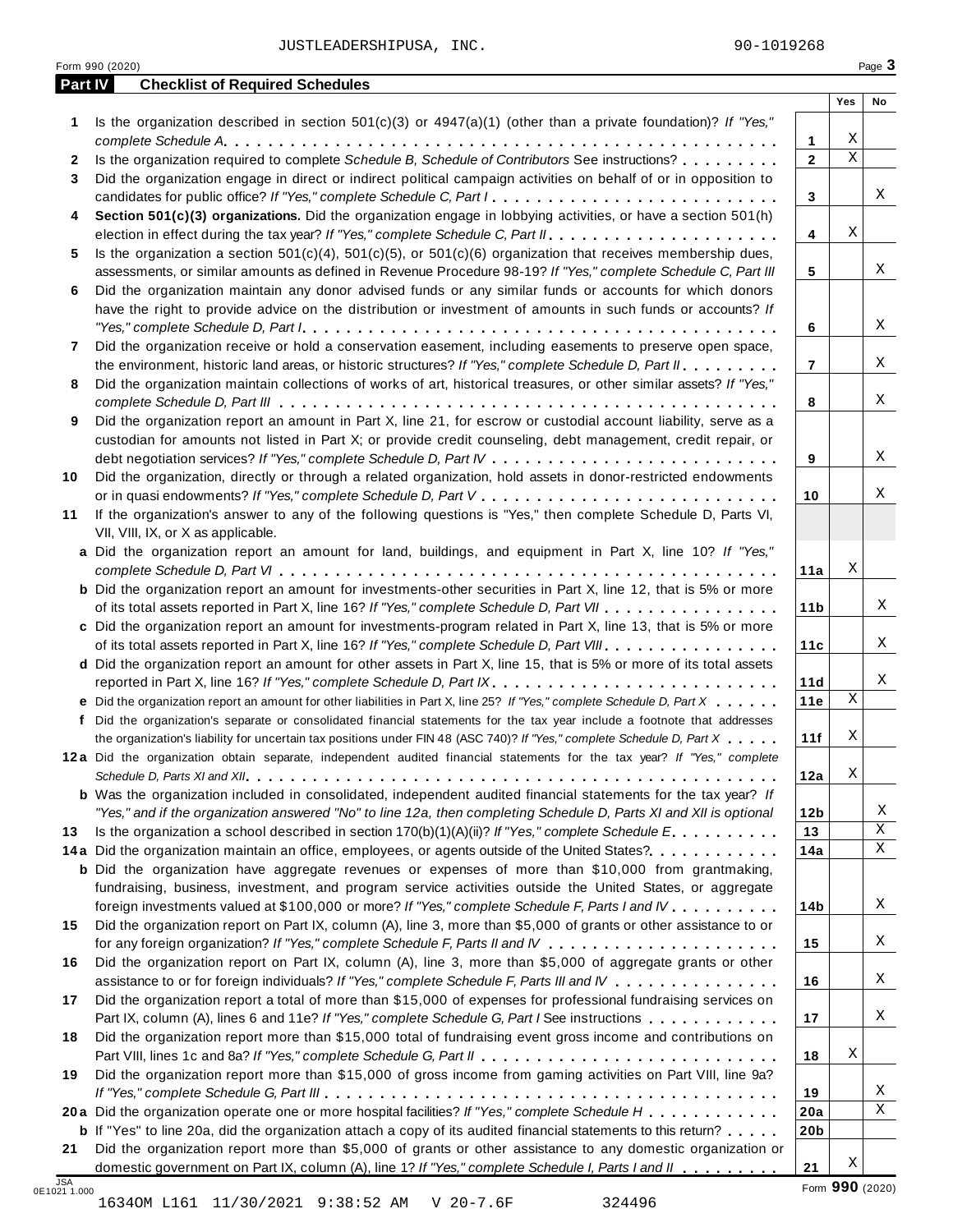|               | <b>Part IV</b> Checklist of Required Schedules (continued)                                                                       |                 |                 |                  |
|---------------|----------------------------------------------------------------------------------------------------------------------------------|-----------------|-----------------|------------------|
|               |                                                                                                                                  |                 | Yes             | No               |
| 22            | Did the organization report more than \$5,000 of grants or other assistance to or for domestic individuals on                    | 22              |                 | Χ                |
| 23            | Did the organization answer "Yes" to Part VII, Section A, line 3, 4, or 5 about compensation of the                              |                 |                 |                  |
|               | organization's current and former officers, directors, trustees, key employees, and highest compensated                          |                 |                 |                  |
|               |                                                                                                                                  | 23              | Χ               |                  |
|               | 24a Did the organization have a tax-exempt bond issue with an outstanding principal amount of more than                          |                 |                 |                  |
|               | \$100,000 as of the last day of the year, that was issued after December 31, 2002? If "Yes," answer lines 24b                    |                 |                 |                  |
|               | through 24d and complete Schedule K. If "No," go to line 25a $\dots \dots \dots \dots \dots \dots \dots \dots \dots \dots \dots$ | 24a             |                 | Χ                |
|               | <b>b</b> Did the organization invest any proceeds of tax-exempt bonds beyond a temporary period exception?                       | 24 <sub>b</sub> |                 |                  |
|               | c Did the organization maintain an escrow account other than a refunding escrow at any time during the year                      |                 |                 |                  |
|               |                                                                                                                                  | 24c             |                 |                  |
|               | <b>d</b> Did the organization act as an "on behalf of" issuer for bonds outstanding at any time during the year? 24d             |                 |                 |                  |
|               | 25a Section 501(c)(3), 501(c)(4), and 501(c)(29) organizations. Did the organization engage in an excess benefit                 |                 |                 |                  |
|               | transaction with a disqualified person during the year? If "Yes," complete Schedule L, Part $1, \ldots, \ldots, \ldots, \ldots$  | 25a             |                 | X                |
|               | <b>b</b> Is the organization aware that it engaged in an excess benefit transaction with a disqualified person in a prior        |                 |                 |                  |
|               | year, and that the transaction has not been reported on any of the organization's prior Forms 990 or 990-EZ?                     |                 |                 | X                |
|               | Did the organization report any amount on Part X, line 5 or 22, for receivables from or payables to any current                  | 25b             |                 |                  |
| 26            | or former officer, director, trustee, key employee, creator or founder, substantial contributor, or 35%                          |                 |                 |                  |
|               | controlled entity or family member of any of these persons? If "Yes," complete Schedule L, Part II.                              | 26              | Χ               |                  |
| 27            | Did the organization provide a grant or other assistance to any current or former officer, director, trustee, key                |                 |                 |                  |
|               | employee, creator or founder, substantial contributor or employee thereof, a grant selection committee                           |                 |                 |                  |
|               | member, or to a 35% controlled entity (including an employee thereof) or family member of any of these                           |                 |                 |                  |
|               |                                                                                                                                  | 27              |                 | X                |
| 28            | Was the organization a party to a business transaction with one of the following parties (see Schedule L,                        |                 |                 |                  |
|               | Part IV instructions, for applicable filing thresholds, conditions, and exceptions):                                             |                 |                 |                  |
|               | a A current or former officer, director, trustee, key employee, creator or founder, or substantial contributor? If               |                 |                 |                  |
|               |                                                                                                                                  | 28a             |                 | X                |
|               | <b>b</b> A family member of any individual described in line 28a? If "Yes," complete Schedule L, Part IV.                        | 28 <sub>b</sub> |                 | $\mathbf X$      |
|               | c A 35% controlled entity of one or more individuals and/or organizations described in lines 28a or 28b? If                      |                 |                 |                  |
|               |                                                                                                                                  | 28c             |                 | X                |
| 29            | Did the organization receive more than \$25,000 in non-cash contributions? If "Yes," complete Schedule M $\ldots$                | 29              |                 | $\mathbf X$      |
| 30            | Did the organization receive contributions of art, historical treasures, or other similar assets, or qualified                   |                 |                 |                  |
|               |                                                                                                                                  | 30              |                 | X<br>$\mathbf X$ |
| 31            | Did the organization liquidate, terminate, or dissolve and cease operations? If "Yes," complete Schedule N, Part I               | 31              |                 |                  |
| 32            | Did the organization sell, exchange, dispose of, or transfer more than 25% of its net assets? If "Yes,"                          |                 |                 | X                |
|               | Did the organization own 100% of an entity disregarded as separate from the organization under Regulations                       | 32              |                 |                  |
| 33            |                                                                                                                                  | 33              |                 | Χ                |
| 34            | Was the organization related to any tax-exempt or taxable entity? If "Yes," complete Schedule R, Part II, III,                   |                 |                 |                  |
|               |                                                                                                                                  | 34              |                 | Χ                |
|               | 35a Did the organization have a controlled entity within the meaning of section 512(b)(13)?                                      | 35a             |                 | X                |
|               | <b>b</b> If "Yes" to line 35a, did the organization receive any payment from or engage in any transaction with a                 |                 |                 |                  |
|               | controlled entity within the meaning of section 512(b)(13)? If "Yes," complete Schedule R, Part V, line 2                        | 35 <sub>b</sub> |                 |                  |
| 36            | Section 501(c)(3) organizations. Did the organization make any transfers to an exempt non-charitable                             |                 |                 |                  |
|               | related organization? If "Yes," complete Schedule R, Part V, line 2.                                                             | 36              |                 | X                |
| 37            | Did the organization conduct more than 5% of its activities through an entity that is not a related organization                 |                 |                 |                  |
|               | and that is treated as a partnership for federal income tax purposes? If "Yes," complete Schedule R, Part VI                     | 37              |                 | X                |
| 38            | Did the organization complete Schedule O and provide explanations in Schedule O for Part VI, lines 11b and                       |                 |                 |                  |
|               | 19? Note: All Form 990 filers are required to complete Schedule O.                                                               | 38              | Χ               |                  |
| <b>Part V</b> | <b>Statements Regarding Other IRS Filings and Tax Compliance</b>                                                                 |                 |                 |                  |
|               | Check if Schedule O contains a response or note to any line in this Part V                                                       |                 |                 |                  |
|               | 42                                                                                                                               |                 | Yes             | No               |
|               | 1a Enter the number reported in Box 3 of Form 1096. Enter -0- if not applicable   1a<br>0.                                       |                 |                 |                  |
|               | <b>b</b> Enter the number of Forms W-2G included in line 1a. Enter -0- if not applicable   1b                                    |                 |                 |                  |
|               | c Did the organization comply with backup withholding rules for reportable payments to vendors and                               | 1c              | Χ               |                  |
| <b>JSA</b>    |                                                                                                                                  |                 | Form 990 (2020) |                  |
| 0E1030 1.000  |                                                                                                                                  |                 |                 |                  |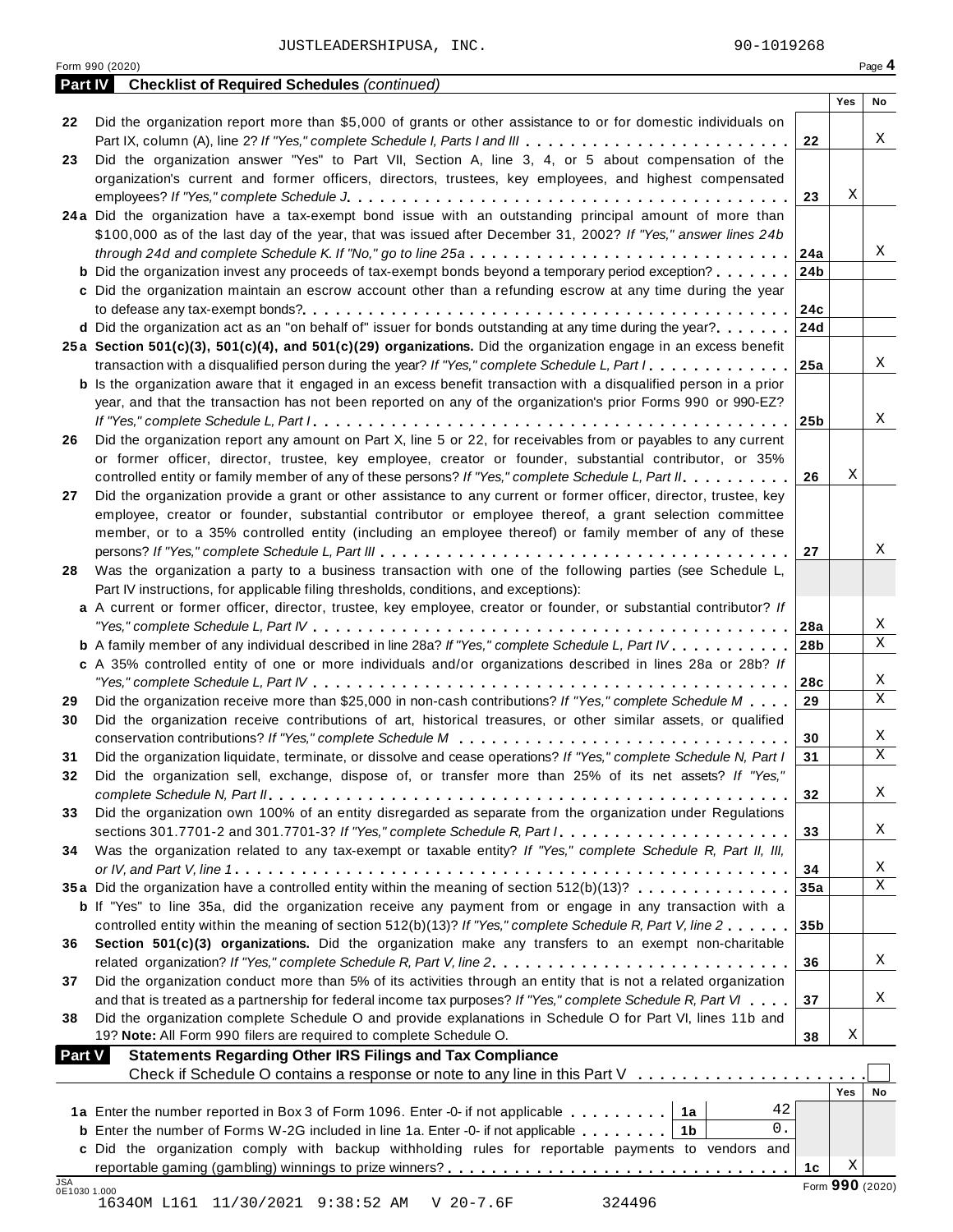|               | Form 990 (2020)                                                                                                                      |     |     | Page 5 |
|---------------|--------------------------------------------------------------------------------------------------------------------------------------|-----|-----|--------|
| <b>Part V</b> | Statements Regarding Other IRS Filings and Tax Compliance (continued)                                                                |     |     |        |
|               |                                                                                                                                      |     | Yes | No     |
|               | 2a Enter the number of employees reported on Form W-3, Transmittal of Wage and Tax                                                   |     |     |        |
|               | 38<br>Statements, filed for the calendar year ending with or within the year covered by this return. [2a                             |     |     |        |
|               | <b>b</b> If at least one is reported on line 2a, did the organization file all required federal employment tax returns?              | 2b  | Χ   |        |
|               | <b>Note:</b> If the sum of lines 1a and 2a is greater than 250, you may be required to e-file (see instructions).                    |     |     |        |
|               | 3a Did the organization have unrelated business gross income of \$1,000 or more during the year?                                     | 3a  |     | Χ      |
|               | <b>b</b> If "Yes," has it filed a Form 990-T for this year? If "No" to line 3b, provide an explanation on Schedule O                 | 3b  |     |        |
|               | 4a At any time during the calendar year, did the organization have an interest in, or a signature or other authority over,           |     |     |        |
|               | a financial account in a foreign country (such as a bank account, securities account, or other financial account)?                   | 4a  |     | Χ      |
|               | <b>b</b> If "Yes," enter the name of the foreign country $\blacktriangleright$                                                       |     |     |        |
|               | See instructions for filing requirements for FinCEN Form 114, Report of Foreign Bank and Financial Accounts (FBAR).                  |     |     |        |
|               | 5a Was the organization a party to a prohibited tax shelter transaction at any time during the tax year?.                            | 5a  |     | Χ      |
|               |                                                                                                                                      | 5b  |     | Χ      |
|               | <b>b</b> Did any taxable party notify the organization that it was or is a party to a prohibited tax shelter transaction?            | 5c  |     |        |
|               | c If "Yes" to line 5a or 5b, did the organization file Form 8886-T?                                                                  |     |     |        |
|               | 6a Does the organization have annual gross receipts that are normally greater than \$100,000, and did the                            |     |     | Χ      |
|               | organization solicit any contributions that were not tax deductible as charitable contributions?                                     | 6a  |     |        |
|               | <b>b</b> If "Yes," did the organization include with every solicitation an express statement that such contributions or              |     |     |        |
|               |                                                                                                                                      | 6b  |     |        |
| 7             | Organizations that may receive deductible contributions under section 170(c).                                                        |     |     |        |
|               | a Did the organization receive a payment in excess of \$75 made partly as a contribution and partly for goods                        |     |     |        |
|               |                                                                                                                                      | 7а  |     | Χ      |
|               | <b>b</b> If "Yes," did the organization notify the donor of the value of the goods or services provided?                             | 7b  |     |        |
|               | c Did the organization sell, exchange, or otherwise dispose of tangible personal property for which it was                           |     |     |        |
|               |                                                                                                                                      | 7с  |     | Χ      |
|               |                                                                                                                                      |     |     |        |
|               | e Did the organization receive any funds, directly or indirectly, to pay premiums on a personal benefit contract?                    | 7е  |     | Χ      |
|               | Did the organization, during the year, pay premiums, directly or indirectly, on a personal benefit contract?                         | 7f  |     | Χ      |
|               | g If the organization received a contribution of qualified intellectual property, did the organization file Form 8899 as required?   | 7g  |     |        |
|               |                                                                                                                                      | 7h  |     |        |
|               | h If the organization received a contribution of cars, boats, airplanes, or other vehicles, did the organization file a Form 1098-C? |     |     |        |
| 8             | Sponsoring organizations maintaining donor advised funds. Did a donor advised fund maintained by the                                 | 8   |     |        |
|               | sponsoring organization have excess business holdings at any time during the year?                                                   |     |     |        |
| 9             | Sponsoring organizations maintaining donor advised funds.                                                                            |     |     |        |
|               | a Did the sponsoring organization make any taxable distributions under section 4966?                                                 | 9a  |     |        |
|               | <b>b</b> Did the sponsoring organization make a distribution to a donor, donor advisor, or related person?                           | 9b  |     |        |
|               | 10 Section 501(c)(7) organizations. Enter:                                                                                           |     |     |        |
|               | 10a <br>a Initiation fees and capital contributions included on Part VIII, line 12                                                   |     |     |        |
|               | ∣10b<br><b>b</b> Gross receipts, included on Form 990, Part VIII, line 12, for public use of club facilities                         |     |     |        |
| 11            | Section 501(c)(12) organizations. Enter:                                                                                             |     |     |        |
|               | 11a                                                                                                                                  |     |     |        |
|               | b Gross income from other sources (Do not net amounts due or paid to other sources                                                   |     |     |        |
|               | 11 <sub>b</sub>                                                                                                                      |     |     |        |
|               | 12a Section 4947(a)(1) non-exempt charitable trusts. Is the organization filing Form 990 in lieu of Form 1041?                       | 12a |     |        |
|               | <b>b</b> If "Yes," enter the amount of tax-exempt interest received or accrued during the year $\ldots$ [12b                         |     |     |        |
| 13            | Section 501(c)(29) qualified nonprofit health insurance issuers.                                                                     |     |     |        |
|               | a Is the organization licensed to issue qualified health plans in more than one state?                                               | 13а |     |        |
|               | Note: See the instructions for additional information the organization must report on Schedule O.                                    |     |     |        |
|               | <b>b</b> Enter the amount of reserves the organization is required to maintain by the states in which                                |     |     |        |
|               | 13b<br>the organization is licensed to issue qualified health plans $\dots \dots \dots \dots \dots \dots \dots$                      |     |     |        |
|               |                                                                                                                                      |     |     |        |
|               | 14a Did the organization receive any payments for indoor tanning services during the tax year?                                       | 14a |     | Χ      |
|               |                                                                                                                                      | 14b |     |        |
|               | <b>b</b> If "Yes," has it filed a Form 720 to report these payments? If "No," provide an explanation on Schedule O                   |     |     |        |
| 15            | Is the organization subject to the section 4960 tax on payment(s) of more than \$1,000,000 in remuneration or                        |     |     | Χ      |
|               |                                                                                                                                      | 15  |     |        |
|               | If "Yes," see instructions and file Form 4720, Schedule N.                                                                           |     |     |        |
| 16            | Is the organization an educational institution subject to the section 4968 excise tax on net investment income?                      | 16  |     | Χ      |
|               | If "Yes," complete Form 4720, Schedule O.                                                                                            |     |     |        |

Form **990** (2020)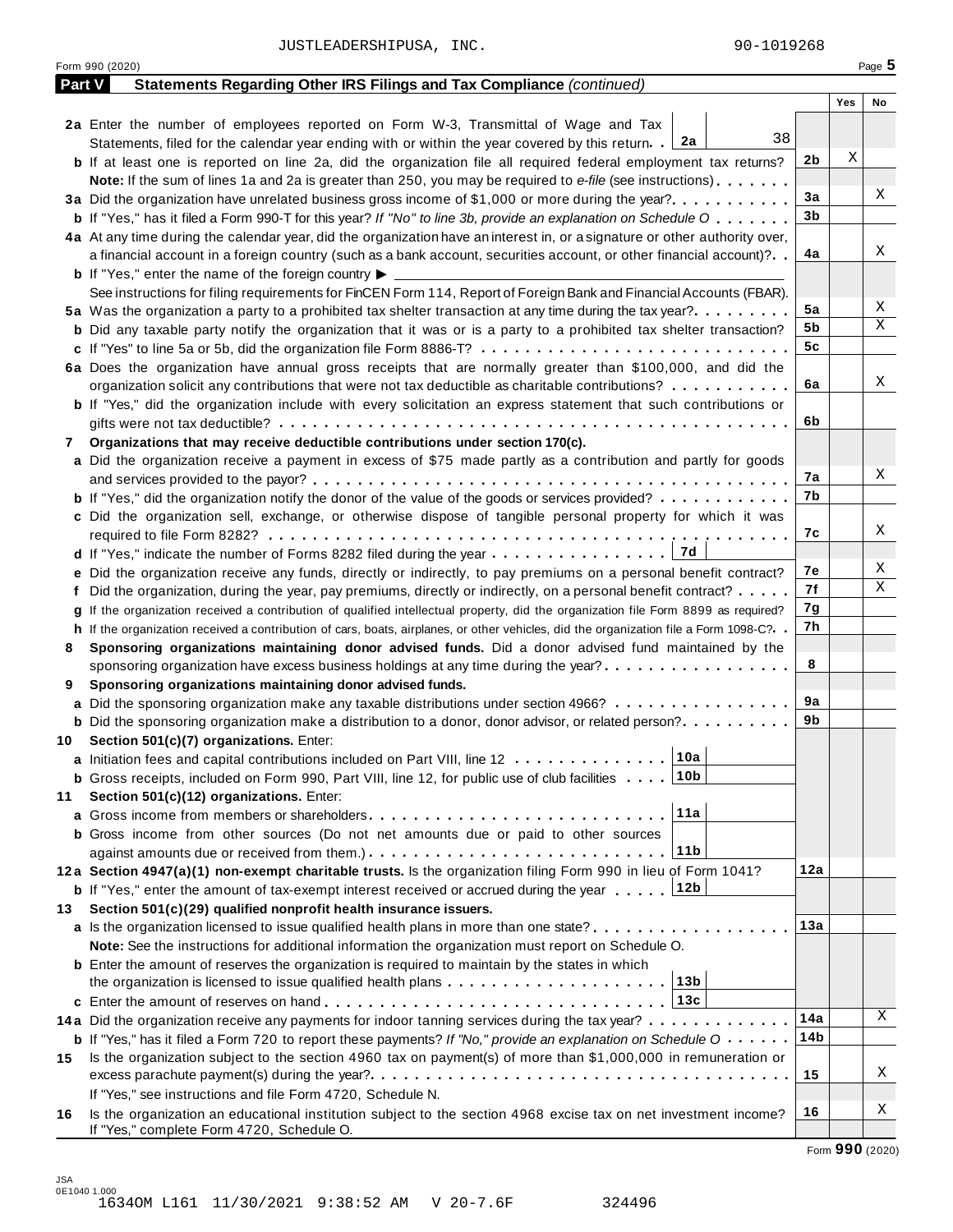|                | JUSTLEADERSHIPUSA, INC.<br>Form 990 (2020)                                                                                                                                                     | 90-1019268      |     | Page $6$        |
|----------------|------------------------------------------------------------------------------------------------------------------------------------------------------------------------------------------------|-----------------|-----|-----------------|
| <b>Part VI</b> | Governance, Management, and Disclosure For each "Yes" response to lines 2 through 7b below, and for a "No"                                                                                     |                 |     |                 |
|                | response to line 8a, 8b, or 10b below, describe the circumstances, processes, or changes on Schedule O. See instructions.                                                                      |                 |     |                 |
|                |                                                                                                                                                                                                |                 |     | $\mathbf X$     |
|                | <b>Section A. Governing Body and Management</b>                                                                                                                                                |                 |     |                 |
|                |                                                                                                                                                                                                |                 | Yes | No              |
|                | 1a<br>1a Enter the number of voting members of the governing body at the end of the tax year                                                                                                   |                 |     |                 |
|                | If there are material differences in voting rights among members of the governing body, or                                                                                                     |                 |     |                 |
|                | if the governing body delegated broad authority to an executive committee or similar<br>committée, explain on Schedule O.                                                                      |                 |     |                 |
| b              | 1b<br>Enter the number of voting members included on line 1a, above, who are independent                                                                                                       | 7               |     |                 |
| $\mathbf{2}$   | Did any officer, director, trustee, or key employee have a family relationship or a business relationship with                                                                                 |                 |     |                 |
|                |                                                                                                                                                                                                | $\mathbf{2}$    |     | Χ               |
| 3              | Did the organization delegate control over management duties customarily performed by or under the direct                                                                                      |                 |     |                 |
|                | supervision of officers, directors, trustees, or key employees to a management company or other person?                                                                                        | 3               |     | Χ               |
| 4              | Did the organization make any significant changes to its governing documents since the prior Form 990 was filed?                                                                               | 4               |     | $\mathbf X$     |
| 5              | Did the organization become aware during the year of a significant diversion of the organization's assets?                                                                                     | 5               |     | Χ               |
| 6              |                                                                                                                                                                                                | 6               |     | $\mathbf X$     |
|                | Did the organization have members, stockholders, or other persons who had the power to elect or appoint                                                                                        |                 |     |                 |
| 7a             |                                                                                                                                                                                                | 7a              |     | Χ               |
|                |                                                                                                                                                                                                |                 |     |                 |
| b              | Are any governance decisions of the organization reserved to (or subject to approval by) members,                                                                                              | 7b              |     | Χ               |
|                |                                                                                                                                                                                                |                 |     |                 |
| 8              | Did the organization contemporaneously document the meetings held or written actions undertaken during                                                                                         |                 |     |                 |
|                | the year by the following:                                                                                                                                                                     |                 | Χ   |                 |
| a              |                                                                                                                                                                                                | 8а              | Χ   |                 |
| b              |                                                                                                                                                                                                | 8b              |     |                 |
| 9              | Is there any officer, director, trustee, or key employee listed in Part VII, Section A, who cannot be reached at                                                                               |                 |     | Χ               |
|                | the organization's mailing address? If "Yes," provide the names and addresses on Schedule O.                                                                                                   | 9               |     |                 |
|                | Section B. Policies (This Section B requests information about policies not required by the Internal Revenue Code.)                                                                            |                 | Yes | No              |
|                |                                                                                                                                                                                                |                 |     |                 |
|                |                                                                                                                                                                                                | 10a             |     | Χ               |
| b              | If "Yes," did the organization have written policies and procedures governing the activities of such chapters,                                                                                 |                 |     |                 |
|                | affiliates, and branches to ensure their operations are consistent with the organization's exempt purposes?                                                                                    | 10b             |     |                 |
|                | 11a Has the organization provided a complete copy of this Form 990 to all members of its governing body before filing the form?                                                                | 11a             | Χ   |                 |
| b              | Describe in Schedule O the process, if any, used by the organization to review this Form 990.                                                                                                  |                 |     |                 |
| 12a            | Did the organization have a written conflict of interest policy? If "No," go to line 13                                                                                                        | 12a             | Χ   |                 |
| b              | Were officers, directors, or trustees, and key employees required to disclose annually interests that could give                                                                               |                 |     |                 |
|                |                                                                                                                                                                                                | 12 <sub>b</sub> | X   |                 |
| c              | Did the organization regularly and consistently monitor and enforce compliance with the policy? If "Yes,"                                                                                      |                 |     |                 |
|                |                                                                                                                                                                                                | 12c             | X   |                 |
| 13             | Did the organization have a written whistleblower policy?                                                                                                                                      | 13              | Χ   |                 |
| 14             | Did the organization have a written document retention and destruction policy?                                                                                                                 | 14              | Χ   |                 |
| 15             | Did the process for determining compensation of the following persons include a review and approval by                                                                                         |                 |     |                 |
|                | independent persons, comparability data, and contemporaneous substantiation of the deliberation and decision?                                                                                  |                 |     |                 |
| а              |                                                                                                                                                                                                | 15a             | Χ   |                 |
| b              |                                                                                                                                                                                                | 15b             |     | Χ               |
|                | If "Yes" to line 15a or 15b, describe the process in Schedule O (see instructions).                                                                                                            |                 |     |                 |
| 16a            | Did the organization invest in, contribute assets to, or participate in a joint venture or similar arrangement                                                                                 |                 |     |                 |
|                |                                                                                                                                                                                                | 16a             |     | Χ               |
| b              | If "Yes," did the organization follow a written policy or procedure requiring the organization to evaluate its                                                                                 |                 |     |                 |
|                | participation in joint venture arrangements under applicable federal tax law, and take steps to safeguard the                                                                                  |                 |     |                 |
|                |                                                                                                                                                                                                | 16b             |     |                 |
|                | <b>Section C. Disclosure</b>                                                                                                                                                                   |                 |     |                 |
|                |                                                                                                                                                                                                |                 |     |                 |
| 17             | List the states with which a copy of this Form 990 is required to be filed $\blacktriangleright^{\text{NY}}$ .                                                                                 |                 |     |                 |
| 18             | Section 6104 requires an organization to make its Forms 1023 (1024 or 1024-A, if applicable), 990, and 990-T (Section 501(c)                                                                   |                 |     |                 |
|                | (3)s only) available for public inspection. Indicate how you made these available. Check all that apply.                                                                                       |                 |     |                 |
|                | $\mathbf{X}$<br>Own website<br>Another's website<br>Upon request<br>Other (explain on Schedule O)                                                                                              |                 |     |                 |
| 19             | Describe on Schedule O whether (and if so, how) the organization made its governing documents, conflict of interest policy,                                                                    |                 |     |                 |
|                | and financial statements available to the public during the tax year.                                                                                                                          |                 |     |                 |
| 20             | State the name, address, and telephone number of the person who possesses the organization's books and records $\blacktriangleright$<br>BDO FMA 600 THIRD AVENUE, 3RD FLOOR NEW YORK, NY 10016 |                 |     |                 |
|                |                                                                                                                                                                                                |                 |     |                 |
| JSA            |                                                                                                                                                                                                |                 |     | Form 990 (2020) |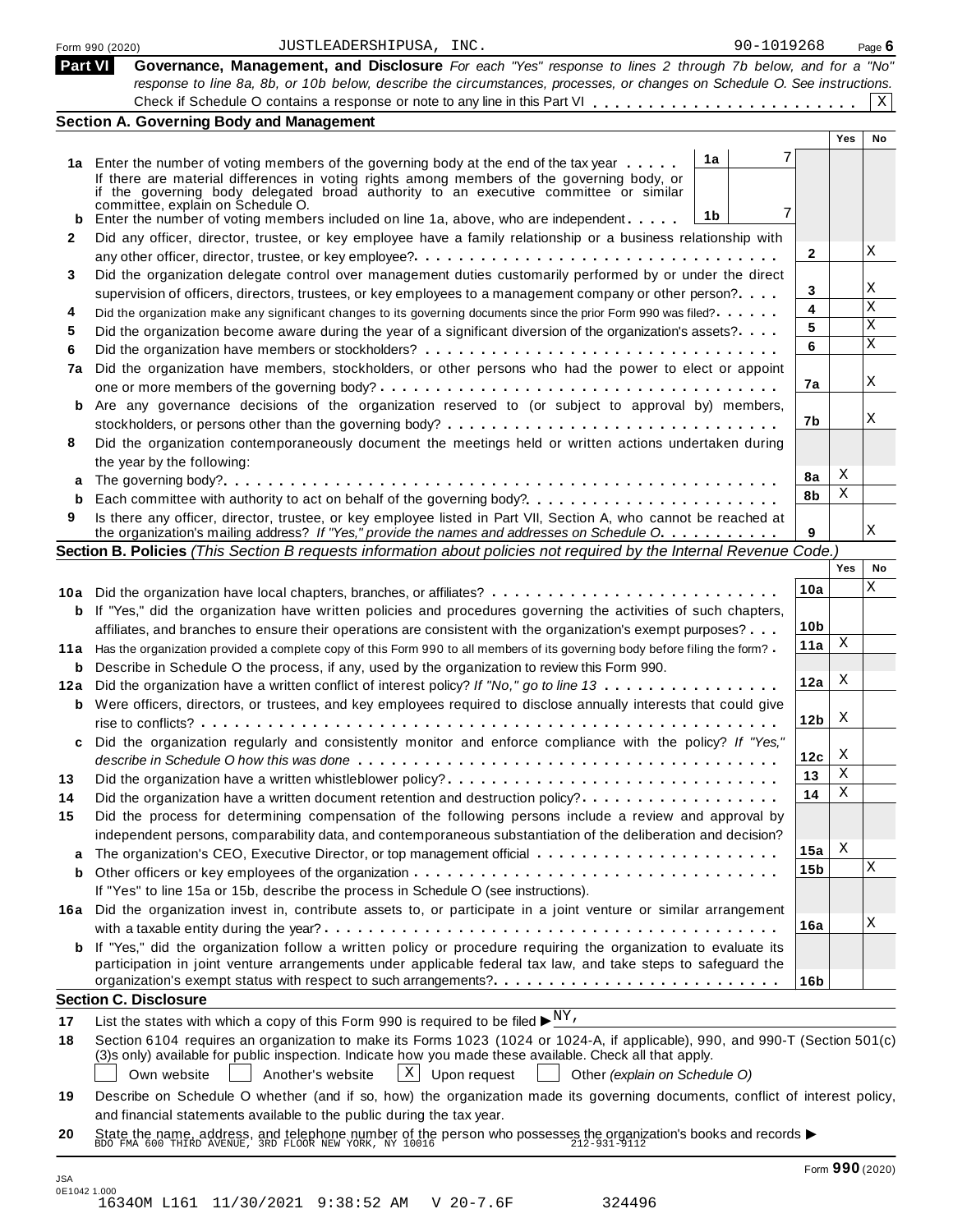| Part VII Compensation of Officers, Directors, Trustees, Key Employees, Highest Compensated Employees, and |  |  |  |  |  |
|-----------------------------------------------------------------------------------------------------------|--|--|--|--|--|
| <b>Independent Contractors</b>                                                                            |  |  |  |  |  |

Check if Schedule O contains a response or note to any line in this Part VII  $\ldots \ldots \ldots \ldots \ldots \ldots \ldots \ldots$ 

**Section A. Officers, Directors, Trustees, Key Employees, and Highest Compensated Employees**

**1a** Complete this table for all persons required to be listed. Report compensation for the calendar year ending with or within the organization's tax year.

anization's lax year.<br>● List all of the organization's **current** officers, directors, trustees (whether individuals or organizations), regardless of amount of<br>nnensation Enter -0- in columns (D) (E) and (E) if no compensa compensation. Enter -0- in columns (D), (E), and (F) if no compensation was paid.

• List all of the organization's current key employees, if any. See instructions for definition of "key employee."

■ List all of the organization's current key employees, if any. See instructions for definition of "key employee."<br>■ List the organization's five current highest compensated employees (other than an officer, director, tru who received reportable compensation (Box 5 of Form W-2 and/or Box 7 of Form 1099-MISC) of more than \$100,000 from the

organization and any related organizations.<br>• List all of the organization's **former** officers, key employees, and highest compensated employees who received more than<br>\$1.00.000 of reportable componention from the erganiza \$100,000 of reportable compensation from the organization and any related organizations.

% List all of the organization's **former directors or trustees** that received, in the capacity as a former director or trustee of the organization, more than \$10,000 of reportable compensation from the organization and any related organizations. See instructions for the order in which to list the persons above.

Check this box if neither the organization nor any related organization compensated any current officer, director, or trustee.

|                               |                                       |                                   |                                                                  |             | (C)          |                                 |       |                          |                              |                                           |
|-------------------------------|---------------------------------------|-----------------------------------|------------------------------------------------------------------|-------------|--------------|---------------------------------|-------|--------------------------|------------------------------|-------------------------------------------|
| (A)                           | (B)                                   |                                   |                                                                  | Position    |              |                                 |       | (D)                      | (E)                          | (F)                                       |
| Name and title                | Average                               |                                   |                                                                  |             |              | (do not check more than one     |       | Reportable               | Reportable                   | <b>Estimated amount</b>                   |
|                               | hours<br>per week                     |                                   | box, unless person is both an<br>officer and a director/trustee) |             |              |                                 |       | compensation<br>from the | compensation<br>from related | of other<br>compensation                  |
|                               | (list any                             |                                   |                                                                  |             |              |                                 |       | organization             | organizations                | from the                                  |
|                               | hours for<br>related<br>organizations | Individual trustee<br>or director |                                                                  | Officer     | Key employee |                                 | Fomer | (W-2/1099-MISC)          | (W-2/1099-MISC)              | organization and<br>related organizations |
|                               | below<br>dotted line)                 |                                   | Institutional trustee                                            |             |              | Highest compensated<br>employee |       |                          |                              |                                           |
| (1) DEANNA HOSKINS            | 40.00                                 |                                   |                                                                  |             |              |                                 |       |                          |                              |                                           |
| PRESIDENT AND CEO             | 0.                                    |                                   |                                                                  | Χ           |              |                                 |       | 193,043.                 | 0.                           | 19,538.                                   |
| (2) DAONESE JOHNSON-COLON     | 40.00                                 |                                   |                                                                  |             |              |                                 |       |                          |                              |                                           |
| VICE PRESIDENT-OPERATIONS/COO | 0.                                    |                                   |                                                                  | Χ           |              |                                 |       | 150,727.                 | 0.                           | 5,848.                                    |
| (3) AMINAH ABDUL-MAJEED       | 40.00                                 |                                   |                                                                  |             |              |                                 |       |                          |                              |                                           |
| DIRECTOR OF DEVELOPMENT       | 0.                                    |                                   |                                                                  |             |              | X                               |       | 102,879.                 | 0.                           | 10,456.                                   |
| (4) MICHAEL PAUL JACKSON      | 40.00                                 |                                   |                                                                  |             |              |                                 |       |                          |                              |                                           |
| DIRECTOR OF COMMUNICATIONS    | 0.                                    |                                   |                                                                  |             |              | X                               |       | 106,028                  | $\mathbf{0}$ .               | 6,819.                                    |
| (5) VIVIAN D. NIXON           | 1.00                                  |                                   |                                                                  |             |              |                                 |       |                          |                              |                                           |
| BOARD CHAIR                   | 0.                                    | Χ                                 |                                                                  | Χ           |              |                                 |       | $0$ .                    | $0$ .                        | 0.                                        |
| (6) ANNABEL DAVIS-GOFF        | 1.00                                  |                                   |                                                                  |             |              |                                 |       |                          |                              |                                           |
| CO-VICE CHAIR                 | 0.                                    | Χ                                 |                                                                  | Χ           |              |                                 |       | 0                        | 0.                           | 0.                                        |
| (7) JACQUELINE MANN           | 1.00                                  |                                   |                                                                  |             |              |                                 |       |                          |                              |                                           |
| SECRETARY                     | 0.                                    | X                                 |                                                                  | $\mathbf X$ |              |                                 |       | $\mathbf 0$              | $\mathsf{O}$                 | 0.                                        |
| (8) ROBERT LIU                | 1.00                                  |                                   |                                                                  |             |              |                                 |       |                          |                              |                                           |
| TREASURER                     | 0.                                    | Χ                                 |                                                                  | Χ           |              |                                 |       | 0                        | $\mathsf{O}$ .               | 0.                                        |
| $(9)$ SUE A. KAPLAN, J.D.     | 1.00                                  |                                   |                                                                  |             |              |                                 |       |                          |                              |                                           |
| <b>DIRECTOR</b>               | 0.                                    | X                                 |                                                                  |             |              |                                 |       | 0                        | 0                            | 0.                                        |
| (10) BRUCE WESTERN            | 1.00                                  |                                   |                                                                  |             |              |                                 |       |                          |                              |                                           |
| <b>DIRECTOR</b>               | 0.                                    | X                                 |                                                                  |             |              |                                 |       | $\mathbf 0$              | $\mathbf 0$                  | $0$ .                                     |
| (11) MADELINE DELONE          | 1.00                                  |                                   |                                                                  |             |              |                                 |       |                          |                              |                                           |
| <b>DIRECTOR</b>               | 0.                                    | Χ                                 |                                                                  |             |              |                                 |       | 0                        | 0.                           | 0.                                        |
| (12)                          |                                       |                                   |                                                                  |             |              |                                 |       |                          |                              |                                           |
| (13)                          |                                       |                                   |                                                                  |             |              |                                 |       |                          |                              |                                           |
| (14)                          |                                       |                                   |                                                                  |             |              |                                 |       |                          |                              |                                           |

Form **990** (2020)

JSA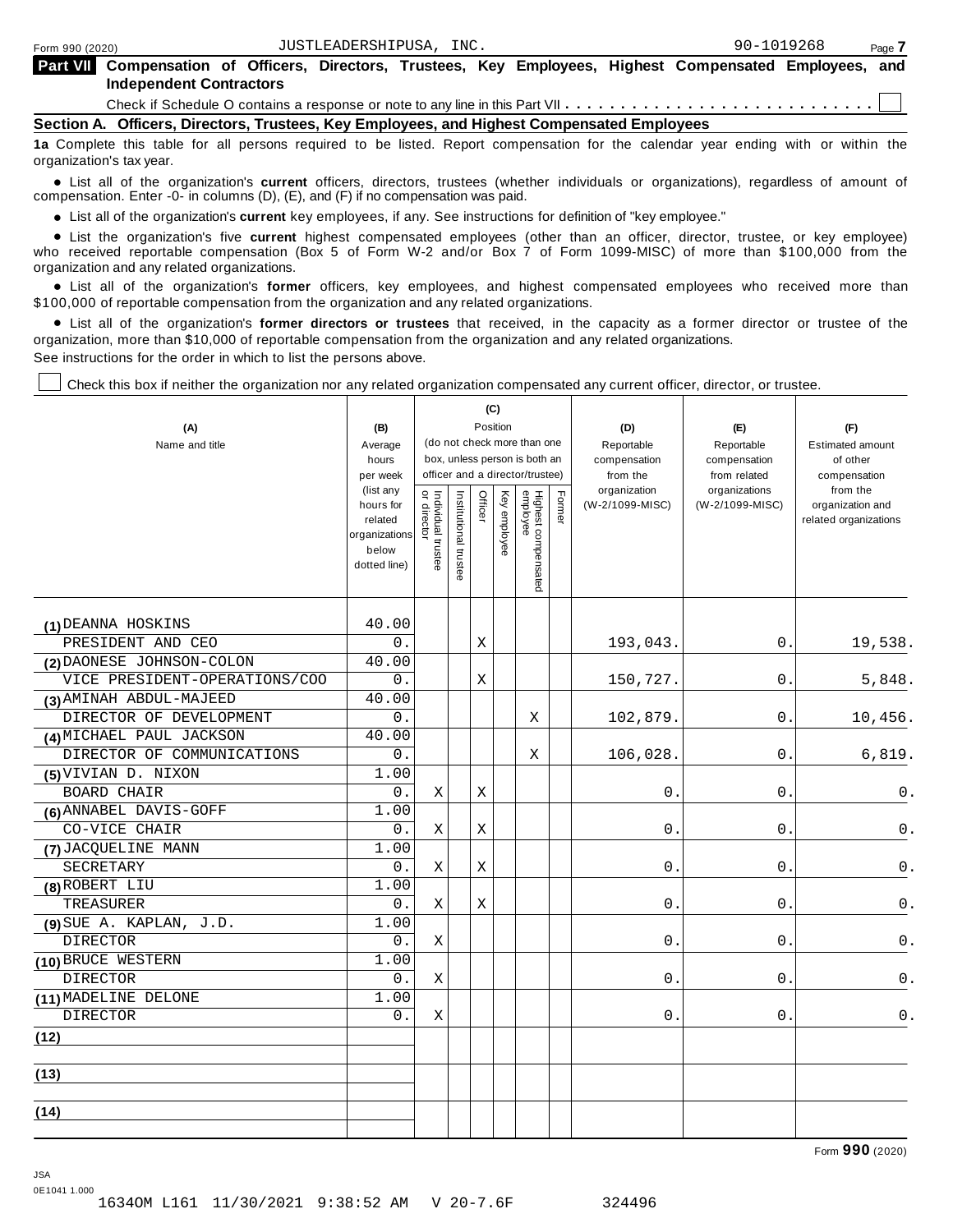#### JUSTLEADERSHIPUSA, INC. 90-1019268

| Form 990 (2020)<br><b>Part VII</b> | Section A. Officers, Directors, Trustees, Key Employees, and Highest Compensated Employees (continued)                                                                                                                                           |                                                                                                                                                               |  |   |  |                                 |        |                                                                                     |                                                                                       |  |            |                                                                                                                    | Page 8                |
|------------------------------------|--------------------------------------------------------------------------------------------------------------------------------------------------------------------------------------------------------------------------------------------------|---------------------------------------------------------------------------------------------------------------------------------------------------------------|--|---|--|---------------------------------|--------|-------------------------------------------------------------------------------------|---------------------------------------------------------------------------------------|--|------------|--------------------------------------------------------------------------------------------------------------------|-----------------------|
|                                    | (B)<br>Average<br>hours per<br>week (list any<br>hours for<br>related<br>organizations<br>below dotted<br>line)                                                                                                                                  | (do not check more than one<br>box, unless person is both an<br>officer and a director/trustee)<br>Individual trustee<br>or director<br>Institutional trustee |  |   |  | Highest compensated<br>employee | Former | (D)<br>Reportable<br>compensation<br>from<br>the<br>organization<br>(W-2/1099-MISC) | (E)<br>Reportable<br>compensation from<br>related<br>organizations<br>(W-2/1099-MISC) |  |            | (F)<br>Estimated<br>amount of<br>other<br>compensation<br>from the<br>organization<br>and related<br>organizations |                       |
|                                    |                                                                                                                                                                                                                                                  |                                                                                                                                                               |  |   |  |                                 |        |                                                                                     |                                                                                       |  |            |                                                                                                                    |                       |
|                                    |                                                                                                                                                                                                                                                  |                                                                                                                                                               |  |   |  |                                 |        |                                                                                     |                                                                                       |  |            |                                                                                                                    |                       |
|                                    |                                                                                                                                                                                                                                                  |                                                                                                                                                               |  |   |  |                                 |        |                                                                                     |                                                                                       |  |            |                                                                                                                    |                       |
|                                    |                                                                                                                                                                                                                                                  |                                                                                                                                                               |  |   |  |                                 |        |                                                                                     |                                                                                       |  |            |                                                                                                                    |                       |
|                                    |                                                                                                                                                                                                                                                  |                                                                                                                                                               |  |   |  |                                 |        |                                                                                     |                                                                                       |  |            |                                                                                                                    |                       |
|                                    |                                                                                                                                                                                                                                                  |                                                                                                                                                               |  |   |  |                                 |        |                                                                                     |                                                                                       |  |            |                                                                                                                    |                       |
|                                    |                                                                                                                                                                                                                                                  |                                                                                                                                                               |  |   |  |                                 |        |                                                                                     |                                                                                       |  |            |                                                                                                                    |                       |
|                                    |                                                                                                                                                                                                                                                  |                                                                                                                                                               |  |   |  |                                 |        |                                                                                     |                                                                                       |  |            |                                                                                                                    |                       |
|                                    |                                                                                                                                                                                                                                                  |                                                                                                                                                               |  |   |  |                                 |        |                                                                                     |                                                                                       |  |            |                                                                                                                    |                       |
|                                    |                                                                                                                                                                                                                                                  |                                                                                                                                                               |  |   |  |                                 |        |                                                                                     |                                                                                       |  |            |                                                                                                                    |                       |
|                                    |                                                                                                                                                                                                                                                  |                                                                                                                                                               |  |   |  |                                 |        |                                                                                     |                                                                                       |  |            |                                                                                                                    |                       |
|                                    |                                                                                                                                                                                                                                                  |                                                                                                                                                               |  |   |  |                                 |        |                                                                                     |                                                                                       |  |            |                                                                                                                    |                       |
|                                    |                                                                                                                                                                                                                                                  |                                                                                                                                                               |  |   |  |                                 |        |                                                                                     |                                                                                       |  |            |                                                                                                                    |                       |
|                                    | 1b Sub-total                                                                                                                                                                                                                                     |                                                                                                                                                               |  |   |  |                                 |        |                                                                                     | 552,677.                                                                              |  | $0$ .      |                                                                                                                    | 42,661.<br>$\Omega$ . |
|                                    | c Total from continuation sheets to Part VII, Section A entrancement of the U.S.<br>d Total (add lines 1b and 1c) $\ldots \ldots \ldots \ldots \ldots \ldots \ldots \ldots \ldots \ldots \ldots$                                                 |                                                                                                                                                               |  |   |  |                                 |        |                                                                                     | $0$ .<br>552,677.                                                                     |  | $0$ .<br>0 |                                                                                                                    | 42,661.               |
|                                    | 2 Total number of individuals (including but not limited to those listed above) who received more than \$100,000 of<br>reportable compensation from the organization $\blacktriangleright$                                                       |                                                                                                                                                               |  | 4 |  |                                 |        |                                                                                     |                                                                                       |  |            |                                                                                                                    |                       |
|                                    | 3 Did the organization list any former officer, director, or trustee, key employee, or highest compensated<br>employee on line 1a? If "Yes," complete Schedule J for such individual                                                             |                                                                                                                                                               |  |   |  |                                 |        |                                                                                     |                                                                                       |  |            | 3                                                                                                                  | Yes  <br>No<br>X      |
|                                    | 4 For any individual listed on line 1a, is the sum of reportable compensation and other compensation from the<br>organization and related organizations greater than \$150,000? If "Yes," complete Schedule J for such                           |                                                                                                                                                               |  |   |  |                                 |        |                                                                                     |                                                                                       |  |            | 4                                                                                                                  | Χ                     |
|                                    | Did any person listed on line 1a receive or accrue compensation from any unrelated organization or individual<br>for services rendered to the organization? If "Yes," complete Schedule J for such person                                        |                                                                                                                                                               |  |   |  |                                 |        |                                                                                     |                                                                                       |  |            | 5                                                                                                                  | X                     |
|                                    | <b>Section B. Independent Contractors</b>                                                                                                                                                                                                        |                                                                                                                                                               |  |   |  |                                 |        |                                                                                     |                                                                                       |  |            |                                                                                                                    |                       |
| 1<br>year.                         | Complete this table for your five highest compensated independent contractors that received more than \$100,000 of<br>compensation from the organization. Report compensation for the calendar year ending with or within the organization's tax |                                                                                                                                                               |  |   |  |                                 |        |                                                                                     |                                                                                       |  |            |                                                                                                                    |                       |
|                                    | (A)<br>Name and business address                                                                                                                                                                                                                 |                                                                                                                                                               |  |   |  |                                 |        |                                                                                     | (B)<br>Description of services                                                        |  |            | (C)<br>Compensation                                                                                                |                       |
|                                    | ATTACHMENT 4                                                                                                                                                                                                                                     |                                                                                                                                                               |  |   |  |                                 |        |                                                                                     |                                                                                       |  |            |                                                                                                                    |                       |
|                                    |                                                                                                                                                                                                                                                  |                                                                                                                                                               |  |   |  |                                 |        |                                                                                     |                                                                                       |  |            |                                                                                                                    |                       |
|                                    |                                                                                                                                                                                                                                                  |                                                                                                                                                               |  |   |  |                                 |        |                                                                                     |                                                                                       |  |            |                                                                                                                    |                       |
|                                    | Total number of independent contractors (including but not limited to those listed above) who received<br>more than \$100,000 in compensation from the organization $\blacktriangleright$                                                        |                                                                                                                                                               |  |   |  |                                 | 4      |                                                                                     |                                                                                       |  |            |                                                                                                                    |                       |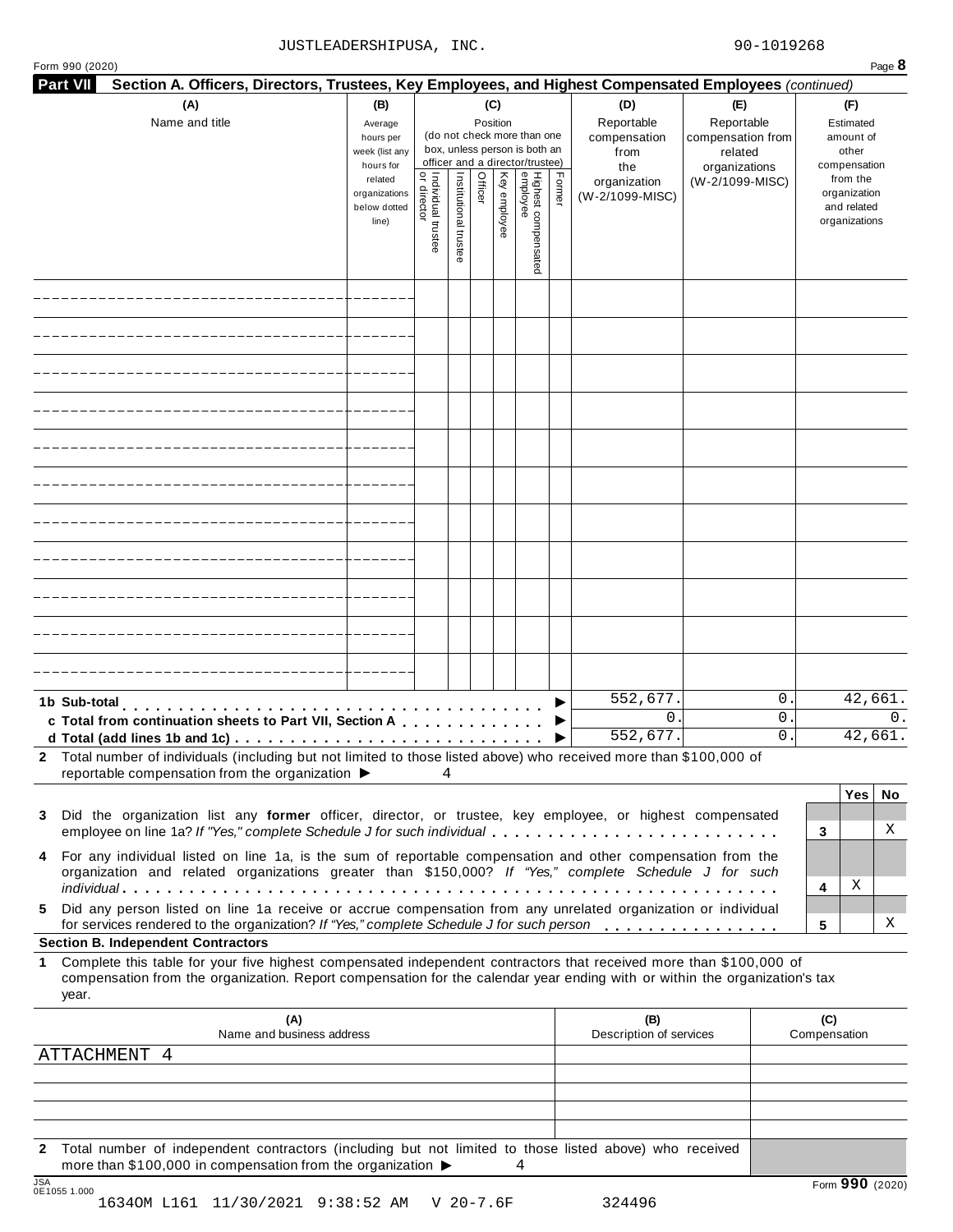**Part VIII Statement of Revenue**

|                                                           | <b>Part VIII</b> | Statement of Revenue<br>Check if Schedule O contains a response or note to any line in this Part VIII                                                                                                                                      |                      |                                              |                                      |                                                               |
|-----------------------------------------------------------|------------------|--------------------------------------------------------------------------------------------------------------------------------------------------------------------------------------------------------------------------------------------|----------------------|----------------------------------------------|--------------------------------------|---------------------------------------------------------------|
|                                                           |                  |                                                                                                                                                                                                                                            | (A)<br>Total revenue | (B)<br>Related or exempt<br>function revenue | (C)<br>Unrelated<br>business revenue | (D)<br>Revenue excluded<br>from tax under<br>sections 512-514 |
|                                                           | 1a               | Federated campaigns <b>Federated</b><br>1а                                                                                                                                                                                                 |                      |                                              |                                      |                                                               |
| Contributions, Gifts, Grants<br>and Other Similar Amounts | b                | Membership dues<br>1b                                                                                                                                                                                                                      |                      |                                              |                                      |                                                               |
|                                                           | c                | Fundraising events <b>Fundraising</b><br>1c<br>56,181.                                                                                                                                                                                     |                      |                                              |                                      |                                                               |
|                                                           | d                | Related organizations <b>and the set of the set of the set of the set of the set of the set of the set of the set of the set of the set of the set of the set of the set of the set of the set of the set of the set of the set </b><br>1d |                      |                                              |                                      |                                                               |
|                                                           | е                | Government grants (contributions)<br>1е<br>338, 275.                                                                                                                                                                                       |                      |                                              |                                      |                                                               |
|                                                           | f                | All other contributions, gifts, grants,                                                                                                                                                                                                    |                      |                                              |                                      |                                                               |
|                                                           |                  | and similar amounts not included above<br>1f<br>1,929,364.                                                                                                                                                                                 |                      |                                              |                                      |                                                               |
|                                                           | g                | Noncash contributions included in                                                                                                                                                                                                          |                      |                                              |                                      |                                                               |
|                                                           |                  | lines 1a-1f. $\ldots$ $\ldots$ $\ldots$ $\ldots$ $\frac{1}{9}$ \$<br>0.                                                                                                                                                                    |                      |                                              |                                      |                                                               |
|                                                           |                  | h Total. Add lines 1a-1f<br>▶                                                                                                                                                                                                              | 2,323,820.           |                                              |                                      |                                                               |
|                                                           |                  | <b>Business Code</b>                                                                                                                                                                                                                       |                      |                                              |                                      |                                                               |
|                                                           | 2a               |                                                                                                                                                                                                                                            |                      |                                              |                                      |                                                               |
| Program Service<br>Revenue                                | b                |                                                                                                                                                                                                                                            |                      |                                              |                                      |                                                               |
|                                                           | с                |                                                                                                                                                                                                                                            |                      |                                              |                                      |                                                               |
|                                                           | d                |                                                                                                                                                                                                                                            |                      |                                              |                                      |                                                               |
|                                                           | е                |                                                                                                                                                                                                                                            |                      |                                              |                                      |                                                               |
|                                                           | f                | All other program service revenue                                                                                                                                                                                                          |                      |                                              |                                      |                                                               |
|                                                           | g                |                                                                                                                                                                                                                                            | $0$ .                |                                              |                                      |                                                               |
|                                                           | 3                | Investment income (including dividends, interest, and                                                                                                                                                                                      |                      |                                              |                                      |                                                               |
|                                                           |                  |                                                                                                                                                                                                                                            | 40,734.              |                                              |                                      | 40,734.                                                       |
|                                                           | 4                | Income from investment of tax-exempt bond proceeds $\blacktriangleright$                                                                                                                                                                   | 0.                   |                                              |                                      |                                                               |
|                                                           | 5                |                                                                                                                                                                                                                                            | 0.                   |                                              |                                      |                                                               |
|                                                           |                  | (i) Real<br>(ii) Personal                                                                                                                                                                                                                  |                      |                                              |                                      |                                                               |
|                                                           | 6a               | Gross rents  <br>6a                                                                                                                                                                                                                        |                      |                                              |                                      |                                                               |
|                                                           | $\mathbf b$      | Less: rental expenses<br>6b                                                                                                                                                                                                                |                      |                                              |                                      |                                                               |
|                                                           | c                | Rental income or (loss) 6c                                                                                                                                                                                                                 |                      |                                              |                                      |                                                               |
|                                                           | d                | Net rental income or (loss) ▶                                                                                                                                                                                                              | 0.                   |                                              |                                      |                                                               |
|                                                           | 7а               | (i) Securities<br>(ii) Other<br>Gross amount from                                                                                                                                                                                          |                      |                                              |                                      |                                                               |
|                                                           |                  | sales<br>of<br>assets                                                                                                                                                                                                                      |                      |                                              |                                      |                                                               |
|                                                           |                  | 6,663,428.<br>3,027.<br>other than inventory<br>7a                                                                                                                                                                                         |                      |                                              |                                      |                                                               |
|                                                           | b                | Less: cost or other basis                                                                                                                                                                                                                  |                      |                                              |                                      |                                                               |
| evenue                                                    |                  | 6,787,139.<br>3,002.<br>and sales expenses<br>7b                                                                                                                                                                                           |                      |                                              |                                      |                                                               |
|                                                           |                  | 25.<br>7c<br>$-123,711.$<br><b>c</b> Gain or (loss) <b>c</b>                                                                                                                                                                               |                      |                                              |                                      |                                                               |
|                                                           | d                | Net gain or (loss) $\cdots$ $\cdots$ $\cdots$ $\cdots$ $\cdots$ $\cdots$ $\cdots$                                                                                                                                                          | $-123,686.$          |                                              |                                      | $-123,686.$                                                   |
| Other <sub>R</sub>                                        |                  |                                                                                                                                                                                                                                            |                      |                                              |                                      |                                                               |
|                                                           | 8а               | income from fundraising<br>Gross<br>56,181.                                                                                                                                                                                                |                      |                                              |                                      |                                                               |
|                                                           |                  | events (not including \$                                                                                                                                                                                                                   |                      |                                              |                                      |                                                               |
|                                                           |                  | of contributions reported on line<br>0.<br>8а                                                                                                                                                                                              |                      |                                              |                                      |                                                               |
|                                                           |                  | 1c). See Part IV, line 18<br>$\mathbf{0}$ .<br>8b                                                                                                                                                                                          |                      |                                              |                                      |                                                               |
|                                                           | b<br>c           | Less: direct expenses<br>Net income or (loss) from fundraising events.<br>▸                                                                                                                                                                | $\mathbf{0}$ .       |                                              |                                      |                                                               |
|                                                           |                  |                                                                                                                                                                                                                                            |                      |                                              |                                      |                                                               |
|                                                           | 9а               | gaming<br>income<br>from<br>Gross<br>activities. See Part IV, line 19<br>0.<br>9а                                                                                                                                                          |                      |                                              |                                      |                                                               |
|                                                           |                  | $0$ .                                                                                                                                                                                                                                      |                      |                                              |                                      |                                                               |
|                                                           | b                | 9b<br>Less: direct expenses                                                                                                                                                                                                                | 0.                   |                                              |                                      |                                                               |
|                                                           | c                | Net income or (loss) from gaming activities.<br>▶                                                                                                                                                                                          |                      |                                              |                                      |                                                               |
|                                                           | 10a              | sales of inventory,<br>less<br>Gross<br>0.                                                                                                                                                                                                 |                      |                                              |                                      |                                                               |
|                                                           |                  | returns and allowances 10a<br>0.                                                                                                                                                                                                           |                      |                                              |                                      |                                                               |
|                                                           | b<br>c           | 10 <sub>b</sub><br>Less: cost of goods sold<br>Net income or (loss) from sales of inventory                                                                                                                                                | $\mathbf{0}$ .       |                                              |                                      |                                                               |
|                                                           |                  | ▶<br><b>Business Code</b>                                                                                                                                                                                                                  |                      |                                              |                                      |                                                               |
|                                                           |                  |                                                                                                                                                                                                                                            |                      |                                              |                                      |                                                               |
|                                                           | 11a              |                                                                                                                                                                                                                                            |                      |                                              |                                      |                                                               |
|                                                           | b                | <u> 1989 - Johann Stein, mars an deus Amerikaansk kommunister (</u>                                                                                                                                                                        |                      |                                              |                                      |                                                               |
|                                                           | c                | the control of the control of the control of the control of the control of                                                                                                                                                                 |                      |                                              |                                      |                                                               |
| Miscellaneous<br>Revenue                                  | d                | All other revenue example and the state of the state of the state of the state of the state of the state of the state of the state of the state of the state of the state of the state of the state of the state of the state              |                      |                                              |                                      |                                                               |
|                                                           | е                |                                                                                                                                                                                                                                            | 0.                   |                                              |                                      |                                                               |
| LSA                                                       | 12               |                                                                                                                                                                                                                                            | 2,240,868.           |                                              |                                      | $-82,952.$                                                    |

JSA Form **990** (2020) 0E1051 1.000 1634OM L161 11/30/2021 9:38:52 AM V 20-7.6F 324496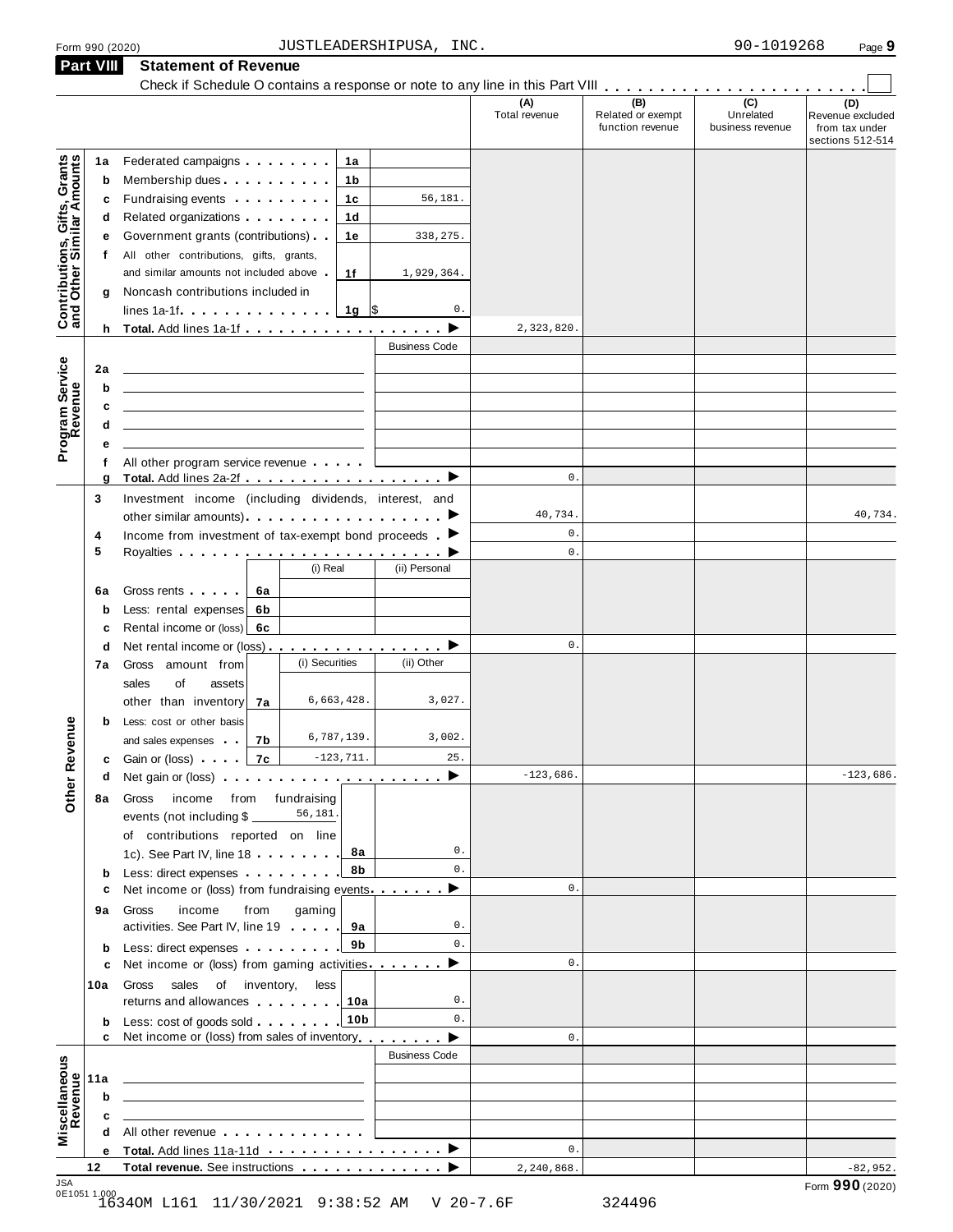#### Form <sup>990</sup> (2020) Page **10** JUSTLEADERSHIPUSA, INC. 90-1019268

|        | Section 501(c)(3) and 501(c)(4) organizations must complete all columns. All other organizations must complete column (A).                                                                                                     |                       |                                    |                                    |                                |
|--------|--------------------------------------------------------------------------------------------------------------------------------------------------------------------------------------------------------------------------------|-----------------------|------------------------------------|------------------------------------|--------------------------------|
|        | Do not include amounts reported on lines 6b, 7b,<br>8b, 9b, and 10b of Part VIII.                                                                                                                                              | (A)<br>Total expenses | (B)<br>Program service<br>expenses | Management and<br>general expenses | (D)<br>Fundraising<br>expenses |
|        | 1 Grants and other assistance to domestic organizations                                                                                                                                                                        |                       |                                    |                                    |                                |
|        | and domestic governments. See Part IV, line 21                                                                                                                                                                                 | 418,788.              | 418,788.                           |                                    |                                |
|        | 2 Grants and other assistance to domestic                                                                                                                                                                                      |                       |                                    |                                    |                                |
|        | individuals. See Part IV, line 22                                                                                                                                                                                              | 0.                    |                                    |                                    |                                |
|        | 3 Grants and other assistance to foreign                                                                                                                                                                                       |                       |                                    |                                    |                                |
|        | organizations,<br>foreign<br>governments,<br>and                                                                                                                                                                               |                       |                                    |                                    |                                |
|        | foreign individuals. See Part IV, lines 15 and 16                                                                                                                                                                              | $0$ .                 |                                    |                                    |                                |
|        | Benefits paid to or for members                                                                                                                                                                                                | $\Omega$ .            |                                    |                                    |                                |
|        | 5 Compensation of current officers, directors,<br>trustees, and key employees expressed and the state of                                                                                                                       | 369,156.              | 293,147.                           | 30,160.                            | 45,849.                        |
| 6      | Compensation not included above to disqualified                                                                                                                                                                                |                       |                                    |                                    |                                |
|        | persons (as defined under section 4958(f)(1)) and                                                                                                                                                                              |                       |                                    |                                    |                                |
|        | persons described in section 4958(c)(3)(B)                                                                                                                                                                                     | $0$ .                 |                                    |                                    |                                |
|        | 7 Other salaries and wages <b>contained contained contained contained contained contained </b>                                                                                                                                 | 1,625,005.            | 1,290,415.                         | 132,725.                           | 201,865.                       |
| 8      | Pension plan accruals and contributions (include                                                                                                                                                                               |                       |                                    |                                    |                                |
|        | section 401(k) and 403(b) employer contributions)                                                                                                                                                                              | 51,425.               | 40,837.                            | 4,197.                             | 6,391.                         |
| 9      | Other employee benefits                                                                                                                                                                                                        | 146,916.              | 116,666.                           | 12,003.                            | 18,247.                        |
| 10     |                                                                                                                                                                                                                                | 162,872.              | 129,336.                           | 13,304.                            | 20,232.                        |
| 11     | Fees for services (nonemployees):                                                                                                                                                                                              | $0$ .                 |                                    |                                    |                                |
|        | a Management                                                                                                                                                                                                                   | 15,275.               |                                    | 15,275.                            |                                |
|        |                                                                                                                                                                                                                                | 172,596.              |                                    | 172,596.                           |                                |
|        | c Accounting                                                                                                                                                                                                                   | 171,382.              | 171,382.                           |                                    |                                |
|        |                                                                                                                                                                                                                                | $\mathbf 0$ .         |                                    |                                    |                                |
|        | e Professional fundraising services. See Part IV, line 17<br>f Investment management fees                                                                                                                                      | 0.                    |                                    |                                    |                                |
|        | 9 Other. (If line 11g amount exceeds 10% of line 25, column                                                                                                                                                                    |                       |                                    |                                    |                                |
|        | (A) amount, list line 11g expenses on Schedule O.) $\text{ATCH} \quad 5$                                                                                                                                                       | 1,241,488.            | 1,129,106.                         | 42,732.                            | 69,650.                        |
|        | 12 Advertising and promotion                                                                                                                                                                                                   | 12,894.               | 12,894.                            |                                    |                                |
| 13     | Office expenses extensive and the set of the set of the set of the set of the set of the set of the set of the                                                                                                                 | 144,389.              | 82,746.                            | 54,607.                            | 7,036.                         |
| 14     | Information technology experience and the state of the state of the state of the state of the state of the state of the state of the state of the state of the state of the state of the state of the state of the state of th | 0.                    |                                    |                                    |                                |
| 15     |                                                                                                                                                                                                                                | $\Omega$ .            |                                    |                                    |                                |
| 16     | Occupancy experience and the contract of the contract of the contract of the contract of the contract of the contract of the contract of the contract of the contract of the contract of the contract of the contract of the c | 224,436.              | 47,138                             | 177,298.                           |                                |
|        |                                                                                                                                                                                                                                | 64,918                | 60,013                             | 4,289                              | 616.                           |
|        | 18 Payments of travel or entertainment expenses                                                                                                                                                                                |                       |                                    |                                    |                                |
|        | for any federal, state, or local public officials                                                                                                                                                                              | 0.                    |                                    |                                    |                                |
|        | 19 Conferences, conventions, and meetings                                                                                                                                                                                      | 193,003.              | 189, 214.                          | 3,564.                             | 225.                           |
| 20     |                                                                                                                                                                                                                                | 0.                    |                                    |                                    |                                |
| 21     | Payments to affiliates.                                                                                                                                                                                                        | $\Omega$ .            |                                    |                                    |                                |
| 22     | Depreciation, depletion, and amortization                                                                                                                                                                                      | 24,033.               |                                    | 24,033.                            |                                |
| 23     | Insurance                                                                                                                                                                                                                      | 21, 471.              | 17,050.                            | 1,754.                             | 2,667.                         |
|        | 24 Other expenses. Itemize expenses not covered                                                                                                                                                                                |                       |                                    |                                    |                                |
|        | above (List miscellaneous expenses on line 24e. If                                                                                                                                                                             |                       |                                    |                                    |                                |
|        | line 24e amount exceeds 10% of line 25, column<br>(A) amount, list line 24e expenses on Schedule O.)                                                                                                                           |                       |                                    |                                    |                                |
|        | aMISCELLANEOUS EXPENSES                                                                                                                                                                                                        | 20,104.               | 10,592.                            | 6,686.                             | 2,826.                         |
|        | <b>b</b> PAYROLL FEES                                                                                                                                                                                                          | 62,230.               |                                    | 62,230.                            |                                |
|        |                                                                                                                                                                                                                                |                       |                                    |                                    |                                |
| С<br>d | <u> 1989 - Johann Barn, mars ann an t-Amhain Aonaich an t-Aonaich an t-Aonaich an t-Aonaich an t-Aonaich an t-Aon</u>                                                                                                          |                       |                                    |                                    |                                |
|        | e All other expenses                                                                                                                                                                                                           |                       |                                    |                                    |                                |
|        | 25 Total functional expenses. Add lines 1 through 24e                                                                                                                                                                          | 5, 142, 381.          | 4,009,324.                         | 757,453.                           | 375,604.                       |
| 26     | Joint costs. Complete this line only if the                                                                                                                                                                                    |                       |                                    |                                    |                                |
|        | organization reported in column (B) joint costs<br>from a combined educational campaign and                                                                                                                                    |                       |                                    |                                    |                                |
|        | fundraising solicitation. Check here<br>if                                                                                                                                                                                     |                       |                                    |                                    |                                |
|        | following SOP 98-2 (ASC 958-720)                                                                                                                                                                                               | 0                     |                                    |                                    |                                |

Form **990** (2020) JSA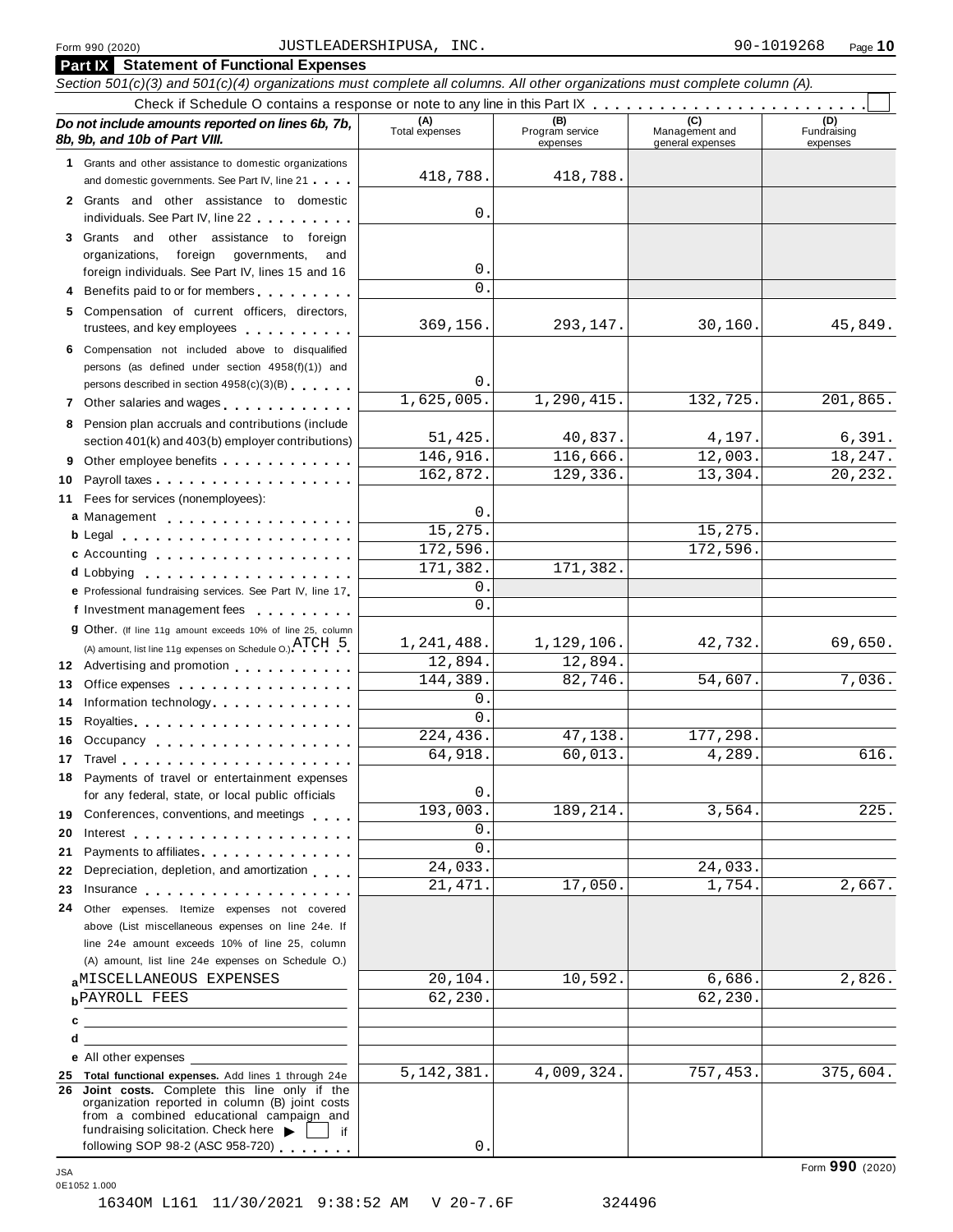|                      | Form 990 (2020) | JUSTLEADERSHIPUSA, INC.                                                                                                                                          |                          |                         | 90-1019268<br>Page 11 |
|----------------------|-----------------|------------------------------------------------------------------------------------------------------------------------------------------------------------------|--------------------------|-------------------------|-----------------------|
|                      | Part X          | <b>Balance Sheet</b>                                                                                                                                             |                          |                         |                       |
|                      |                 |                                                                                                                                                                  |                          |                         | X                     |
|                      |                 |                                                                                                                                                                  | (A)<br>Beginning of year |                         | (B)<br>End of year    |
|                      | 1               |                                                                                                                                                                  | 739,376.                 | $\mathbf{1}$            | 5,933,766.            |
|                      | 2               |                                                                                                                                                                  | 0                        | $\overline{2}$          | 8,739.                |
|                      | 3               |                                                                                                                                                                  | 1,030,303.               | $\overline{\mathbf{3}}$ | 1,149,221.            |
|                      | 4               | Accounts receivable, net                                                                                                                                         | 3,000                    | $\overline{\mathbf{4}}$ | 18,542.               |
|                      | 5               | Loans and other receivables from any current or former officer, director,                                                                                        |                          |                         |                       |
|                      |                 | trustee, key employee, creator or founder, substantial contributor, or 35%                                                                                       |                          |                         |                       |
|                      |                 | controlled entity or family member of any of these persons                                                                                                       | 150,000.                 | 5                       | 75,000.               |
|                      | 6               | Loans and other receivables from other disqualified persons (as defined                                                                                          |                          |                         |                       |
|                      |                 | under section $4958(f)(1)$ , and persons described in section $4958(c)(3)(B)$                                                                                    | 0.                       | $\bf 6$                 | 0.                    |
|                      | $\overline{7}$  | Notes and loans receivable, net                                                                                                                                  | $\mathsf{0}$ .           | $\overline{7}$          | 0.                    |
| Assets               | 8               |                                                                                                                                                                  | $\mathsf{O}$ .           | 8                       | 0.                    |
|                      | 9               |                                                                                                                                                                  | 74,380.                  | 9                       | 66,697.               |
|                      |                 | 10a Land, buildings, and equipment: cost or other                                                                                                                |                          |                         |                       |
|                      |                 | 143,064.<br>basis. Complete Part VI of Schedule D 10a<br>59,647.                                                                                                 | 110,452.                 |                         | 83, 417.              |
|                      | 11              |                                                                                                                                                                  | 6,763,240.               | 10c<br>11               | 0.                    |
|                      | 12              |                                                                                                                                                                  | $\mathbf{0}$ .           | 12                      | 0.                    |
|                      | 13              | Investments - other securities. See Part IV, line 11<br>Investments - program-related. See Part IV, line 11                                                      | $\mathbf{0}$             | 13                      | 0.                    |
|                      | 14              |                                                                                                                                                                  | 0                        | 14                      | 0.                    |
|                      | 15              |                                                                                                                                                                  | $\mathbf 0$              | 15                      | 0.                    |
|                      | 16              | Total assets. Add lines 1 through 15 (must equal line 33)                                                                                                        | 8,870,751                | 16                      | 7,335,382.            |
|                      | 17              |                                                                                                                                                                  | 97,705.                  | 17                      | 201,132.              |
|                      | 18              |                                                                                                                                                                  | 68,750                   | 18                      | 50,000.               |
|                      | 19              |                                                                                                                                                                  | $\mathbf{0}$             | 19                      | 0.                    |
|                      | 20              |                                                                                                                                                                  | $\mathsf{O}$             | 20                      | 0.                    |
|                      | 21              | Escrow or custodial account liability. Complete Part IV of Schedule D.                                                                                           | 0.                       | 21                      | 0.                    |
|                      | 22              | Loans and other payables to any current or former officer, director,                                                                                             |                          |                         |                       |
|                      |                 | trustee, key employee, creator or founder, substantial contributor, or 35%                                                                                       |                          |                         |                       |
| Liabilities          |                 | controlled entity or family member of any of these persons                                                                                                       | 0.                       | 22                      | 0.                    |
|                      | 23              | Secured mortgages and notes payable to unrelated third parties                                                                                                   | 0.                       | 23                      | 0.                    |
|                      | 24              | Unsecured notes and loans payable to unrelated third parties.                                                                                                    | $\overline{0}$ .         | 24                      | 923,862.              |
|                      | 25              | Other liabilities (including federal income tax, payables to related third                                                                                       |                          |                         |                       |
|                      |                 | parties, and other liabilities not included on lines 17-24). Complete Part X                                                                                     | 19,194.                  |                         | 421,088.              |
|                      | 26              |                                                                                                                                                                  | 185,649.                 | 25<br>26                | 1,596,082.            |
|                      |                 | Organizations that follow FASB ASC 958, check here $\blacktriangleright \begin{array}{c} \perp \mathbb{X} \end{array}$<br>and complete lines 27, 28, 32, and 33. |                          |                         |                       |
|                      | 27              |                                                                                                                                                                  | 2, 117, 265.             | 27                      | 3,820,953.            |
|                      | 28              |                                                                                                                                                                  | 6,567,837.               | 28                      | 1,918,347.            |
| <b>Fund Balances</b> |                 | Organizations that do not follow FASB ASC 958, check here ▶<br>and complete lines 29 through 33.                                                                 |                          |                         |                       |
| Assets or            | 29              | Capital stock or trust principal, or current funds                                                                                                               |                          | 29                      |                       |
|                      | 30              | Paid-in or capital surplus, or land, building, or equipment fund.                                                                                                |                          | 30                      |                       |
|                      | 31              | Retained earnings, endowment, accumulated income, or other funds                                                                                                 |                          | 31                      |                       |
| $\frac{1}{2}$        | 32              |                                                                                                                                                                  | 8,685,102                | 32                      | 5,739,300.            |
|                      | 33              | Total liabilities and net assets/fund balances                                                                                                                   | 8,870,751                | 33                      | 7,335,382.            |
|                      |                 |                                                                                                                                                                  |                          |                         | Form 990 (2020)       |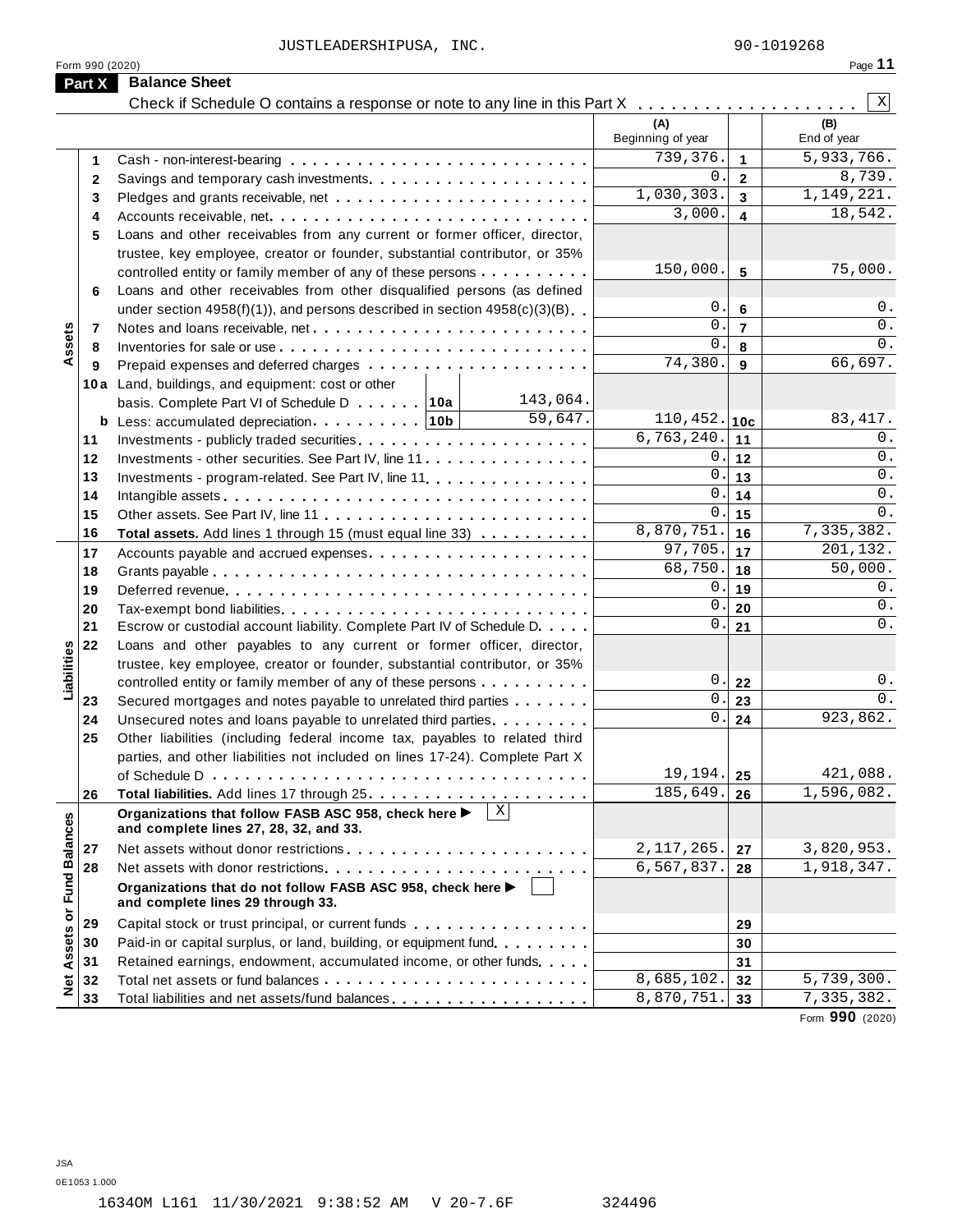JUSTLEADERSHIPUSA, INC. 90-1019268

 $\overline{\phantom{a}}$ 

|                | Form 990 (2020)                                                                                                                                                                                                                                                |                         |                |               | Page 12 |
|----------------|----------------------------------------------------------------------------------------------------------------------------------------------------------------------------------------------------------------------------------------------------------------|-------------------------|----------------|---------------|---------|
| <b>Part XI</b> | <b>Reconciliation of Net Assets</b>                                                                                                                                                                                                                            |                         |                |               |         |
|                |                                                                                                                                                                                                                                                                |                         |                |               | X       |
| 1              |                                                                                                                                                                                                                                                                | $\mathbf{1}$            |                | 2,240,868.    |         |
| 2              | Total expenses (must equal Part IX, column (A), line 25)                                                                                                                                                                                                       | $\overline{2}$          |                | 5,142,381.    |         |
| 3              | Revenue less expenses. Subtract line 2 from line 1                                                                                                                                                                                                             | $\overline{3}$          |                | $-2,901,513.$ |         |
| 4              | Net assets or fund balances at beginning of year (must equal Part X, line 32, column (A))                                                                                                                                                                      | $\overline{\mathbf{4}}$ |                | 8,685,102.    |         |
| 5              |                                                                                                                                                                                                                                                                | 5                       |                | $-8,096.$     |         |
| 6              |                                                                                                                                                                                                                                                                | 6                       |                |               | 0.      |
| 7              |                                                                                                                                                                                                                                                                | $\overline{7}$          |                |               | 0.      |
| 8              |                                                                                                                                                                                                                                                                | 8                       |                |               | 0.      |
| 9              | Other changes in net assets or fund balances (explain on Schedule O).                                                                                                                                                                                          | 9                       |                | $-36, 193.$   |         |
| 10             | Net assets or fund balances at end of year. Combine lines 3 through 9 (must equal Part X, line                                                                                                                                                                 |                         |                |               |         |
|                |                                                                                                                                                                                                                                                                | 10                      |                | 5,739,300.    |         |
| Part XII       | <b>Financial Statements and Reporting</b>                                                                                                                                                                                                                      |                         |                |               |         |
|                |                                                                                                                                                                                                                                                                |                         |                |               |         |
| 1              | $\overline{X}$ Accrual<br>Accounting method used to prepare the Form 990:<br>Cash<br>Other<br>If the organization changed its method of accounting from a prior year or checked "Other," explain in<br>Schedule O.                                             |                         |                | Yes           | No      |
|                | 2a Were the organization's financial statements compiled or reviewed by an independent accountant?<br>If "Yes," check a box below to indicate whether the financial statements for the year were compiled or                                                   |                         | 2a             |               | Χ       |
|                | reviewed on a separate basis, consolidated basis, or both:<br>Separate basis<br><b>Consolidated basis</b><br>Both consolidated and separate basis                                                                                                              |                         |                |               |         |
|                | <b>b</b> Were the organization's financial statements audited by an independent accountant?                                                                                                                                                                    |                         | 2 <sub>b</sub> | Χ             |         |
|                | If "Yes," check a box below to indicate whether the financial statements for the year were audited on a<br>separate basis, consolidated basis, or both:<br>$\mathbf{x}$<br>Separate basis<br><b>Consolidated basis</b><br>Both consolidated and separate basis |                         |                |               |         |
|                | c If "Yes" to line 2a or 2b, does the organization have a committee that assumes responsibility for oversight of                                                                                                                                               |                         |                |               |         |
|                | the audit, review, or compilation of its financial statements and selection of an independent accountant?                                                                                                                                                      |                         | 2 <sub>c</sub> | Χ             |         |
|                | If the organization changed either its oversight process or selection process during the tax year, explain on<br>Schedule O.                                                                                                                                   |                         |                |               |         |
|                | 3a As a result of a federal award, was the organization required to undergo an audit or audits as set forth in the                                                                                                                                             |                         | 3a             |               | X       |
|                | <b>b</b> If "Yes," did the organization undergo the required audit or audits? If the organization did not undergo the                                                                                                                                          |                         |                |               |         |

Form **990** (2020)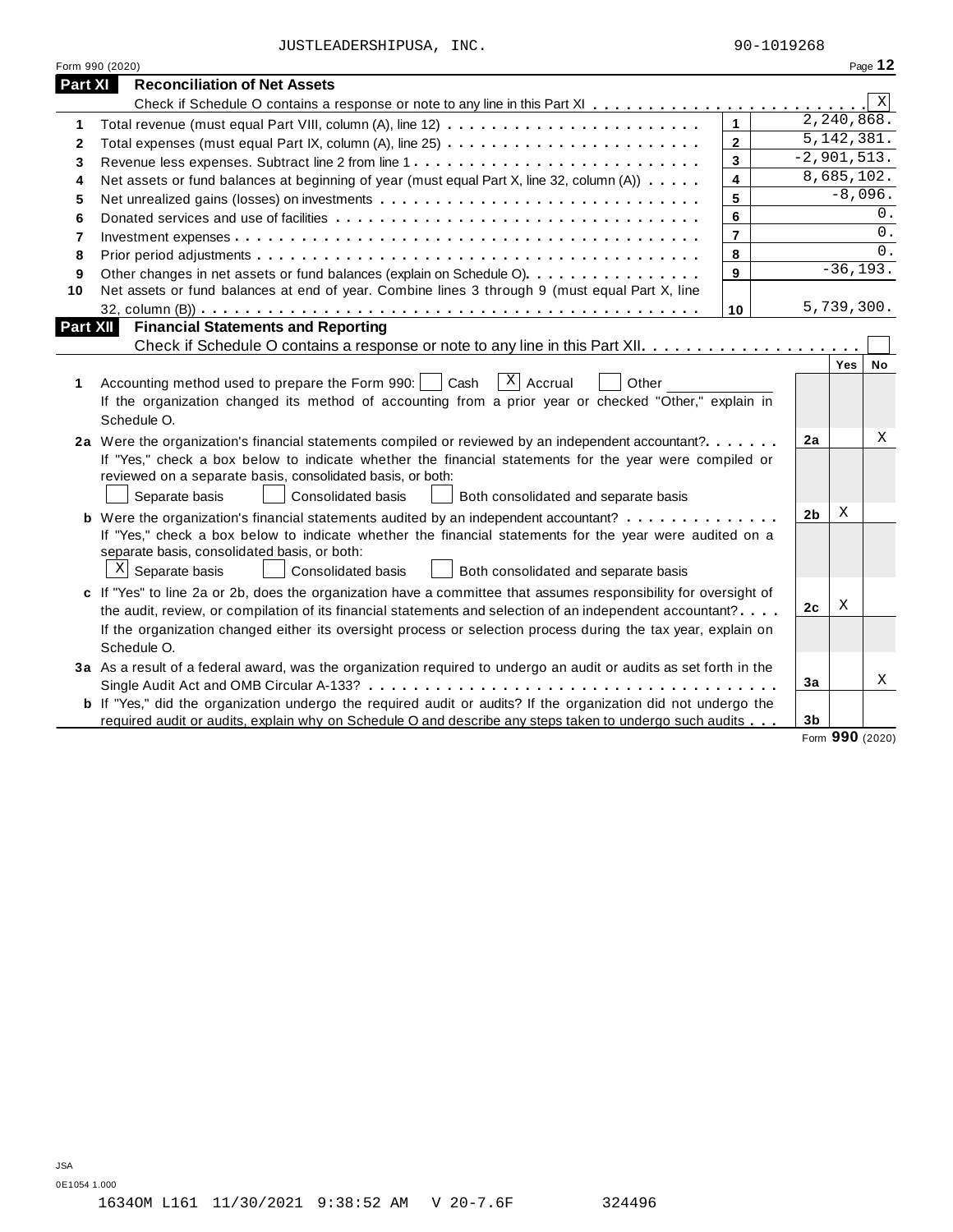## **CHEDULE A Public Charity Status and Public Support**  $\frac{100\text{dB No. }1545-0047}{000\text{dB No.}}$

(Form 990 or 990-EZ) complete if the organization is a section 501(c)(3) organization or a section 4947(a)(1) nonexempt charitable trust.  $2020$ 

|        |                                                               |                                                            | Complete if the organization is a section 501(c)(3) organization or a section 4947(a)(1) nonexempt charitable trust.                                                                                  |     |                                                      |                                                                                                                                                                                                                                                           | ZWŁU                                                                                                                             |
|--------|---------------------------------------------------------------|------------------------------------------------------------|-------------------------------------------------------------------------------------------------------------------------------------------------------------------------------------------------------|-----|------------------------------------------------------|-----------------------------------------------------------------------------------------------------------------------------------------------------------------------------------------------------------------------------------------------------------|----------------------------------------------------------------------------------------------------------------------------------|
|        | Department of the Treasury<br><b>Internal Revenue Service</b> |                                                            | Attach to Form 990 or Form 990-EZ.<br>Go to www.irs.gov/Form990 for instructions and the latest information.                                                                                          |     |                                                      |                                                                                                                                                                                                                                                           | Open to Public<br><b>Inspection</b>                                                                                              |
|        | Name of the organization                                      |                                                            |                                                                                                                                                                                                       |     |                                                      | <b>Employer identification number</b>                                                                                                                                                                                                                     |                                                                                                                                  |
|        | JUSTLEADERSHIPUSA, INC.                                       |                                                            |                                                                                                                                                                                                       |     |                                                      | 90-1019268                                                                                                                                                                                                                                                |                                                                                                                                  |
| Part I |                                                               |                                                            |                                                                                                                                                                                                       |     |                                                      | Reason for Public Charity Status. (All organizations must complete this part.) See instructions.                                                                                                                                                          |                                                                                                                                  |
|        |                                                               |                                                            | The organization is not a private foundation because it is: (For lines 1 through 12, check only one box.)                                                                                             |     |                                                      |                                                                                                                                                                                                                                                           |                                                                                                                                  |
| 1      |                                                               |                                                            | A church, convention of churches, or association of churches described in section 170(b)(1)(A)(i).                                                                                                    |     |                                                      |                                                                                                                                                                                                                                                           |                                                                                                                                  |
| 2      |                                                               |                                                            | A school described in section 170(b)(1)(A)(ii). (Attach Schedule E (Form 990 or 990-EZ).)                                                                                                             |     |                                                      |                                                                                                                                                                                                                                                           |                                                                                                                                  |
| 3      |                                                               |                                                            | A hospital or a cooperative hospital service organization described in section 170(b)(1)(A)(iii).                                                                                                     |     |                                                      |                                                                                                                                                                                                                                                           |                                                                                                                                  |
| 4      |                                                               |                                                            |                                                                                                                                                                                                       |     |                                                      | A medical research organization operated in conjunction with a hospital described in section 170(b)(1)(A)(iii). Enter the                                                                                                                                 |                                                                                                                                  |
| 5      | hospital's name, city, and state:                             |                                                            |                                                                                                                                                                                                       |     |                                                      |                                                                                                                                                                                                                                                           | An organization operated for the benefit of a college or university owned or operated by a governmental unit described in        |
|        |                                                               | section 170(b)(1)(A)(iv). (Complete Part II.)              |                                                                                                                                                                                                       |     |                                                      |                                                                                                                                                                                                                                                           |                                                                                                                                  |
| 6      |                                                               |                                                            | A federal, state, or local government or governmental unit described in section 170(b)(1)(A)(v).                                                                                                      |     |                                                      |                                                                                                                                                                                                                                                           |                                                                                                                                  |
| 7      | x                                                             |                                                            |                                                                                                                                                                                                       |     |                                                      |                                                                                                                                                                                                                                                           | An organization that normally receives a substantial part of its support from a governmental unit or from the general public     |
|        |                                                               | described in section 170(b)(1)(A)(vi). (Complete Part II.) |                                                                                                                                                                                                       |     |                                                      |                                                                                                                                                                                                                                                           |                                                                                                                                  |
| 8      |                                                               |                                                            | A community trust described in section 170(b)(1)(A)(vi). (Complete Part II.)                                                                                                                          |     |                                                      |                                                                                                                                                                                                                                                           |                                                                                                                                  |
| 9      |                                                               |                                                            |                                                                                                                                                                                                       |     |                                                      | An agricultural research organization described in section 170(b)(1)(A)(ix) operated in conjunction with a land-grant college                                                                                                                             |                                                                                                                                  |
|        |                                                               |                                                            |                                                                                                                                                                                                       |     |                                                      | or university or a non-land-grant college of agriculture (see instructions). Enter the name, city, and state of the college or                                                                                                                            |                                                                                                                                  |
|        | university:                                                   |                                                            |                                                                                                                                                                                                       |     |                                                      |                                                                                                                                                                                                                                                           |                                                                                                                                  |
| 10     |                                                               |                                                            |                                                                                                                                                                                                       |     |                                                      | An organization that normally receives (1) more than 331/3% of its support from contributions, membership fees, and gross<br>receipts from activities related to its exempt functions, subject to certain exceptions; and (2) no more than 331/3 % of its |                                                                                                                                  |
|        |                                                               |                                                            |                                                                                                                                                                                                       |     |                                                      | support from gross investment income and unrelated business taxable income (less section 511 tax) from businesses                                                                                                                                         |                                                                                                                                  |
| 11     |                                                               |                                                            | acquired by the organization after June 30, 1975. See section 509(a)(2). (Complete Part III.)<br>An organization organized and operated exclusively to test for public safety. See section 509(a)(4). |     |                                                      |                                                                                                                                                                                                                                                           |                                                                                                                                  |
| 12     |                                                               |                                                            |                                                                                                                                                                                                       |     |                                                      |                                                                                                                                                                                                                                                           | An organization organized and operated exclusively for the benefit of, to perform the functions of, or to carry out the purposes |
|        |                                                               |                                                            |                                                                                                                                                                                                       |     |                                                      |                                                                                                                                                                                                                                                           | of one or more publicly supported organizations described in section 509(a)(1) or section 509(a)(2). See section 509(a)(3).      |
|        |                                                               |                                                            |                                                                                                                                                                                                       |     |                                                      |                                                                                                                                                                                                                                                           | Check the box in lines 12a through 12d that describes the type of supporting organization and complete lines 12e, 12f, and 12g.  |
| a      |                                                               |                                                            |                                                                                                                                                                                                       |     |                                                      | Type I. A supporting organization operated, supervised, or controlled by its supported organization(s), typically by giving                                                                                                                               |                                                                                                                                  |
|        |                                                               |                                                            |                                                                                                                                                                                                       |     |                                                      | the supported organization(s) the power to regularly appoint or elect a majority of the directors or trustees of the                                                                                                                                      |                                                                                                                                  |
|        |                                                               |                                                            | supporting organization. You must complete Part IV, Sections A and B.                                                                                                                                 |     |                                                      |                                                                                                                                                                                                                                                           |                                                                                                                                  |
| b      |                                                               |                                                            |                                                                                                                                                                                                       |     |                                                      | Type II. A supporting organization supervised or controlled in connection with its supported organization(s), by having                                                                                                                                   |                                                                                                                                  |
|        |                                                               |                                                            |                                                                                                                                                                                                       |     |                                                      | control or management of the supporting organization vested in the same persons that control or manage the supported                                                                                                                                      |                                                                                                                                  |
|        |                                                               |                                                            | organization(s). You must complete Part IV, Sections A and C.                                                                                                                                         |     |                                                      |                                                                                                                                                                                                                                                           |                                                                                                                                  |
| c      |                                                               |                                                            |                                                                                                                                                                                                       |     |                                                      | Type III functionally integrated. A supporting organization operated in connection with, and functionally integrated with,                                                                                                                                |                                                                                                                                  |
| d      |                                                               |                                                            | its supported organization(s) (see instructions). You must complete Part IV, Sections A, D, and E.                                                                                                    |     |                                                      | Type III non-functionally integrated. A supporting organization operated in connection with its supported organization(s)                                                                                                                                 |                                                                                                                                  |
|        |                                                               |                                                            |                                                                                                                                                                                                       |     |                                                      | that is not functionally integrated. The organization generally must satisfy a distribution requirement and an attentiveness                                                                                                                              |                                                                                                                                  |
|        |                                                               |                                                            | requirement (see instructions). You must complete Part IV, Sections A and D, and Part V.                                                                                                              |     |                                                      |                                                                                                                                                                                                                                                           |                                                                                                                                  |
| е      |                                                               |                                                            |                                                                                                                                                                                                       |     |                                                      | Check this box if the organization received a written determination from the IRS that it is a Type I, Type II, Type III                                                                                                                                   |                                                                                                                                  |
|        |                                                               |                                                            | functionally integrated, or Type III non-functionally integrated supporting organization.                                                                                                             |     |                                                      |                                                                                                                                                                                                                                                           |                                                                                                                                  |
| f      |                                                               |                                                            |                                                                                                                                                                                                       |     |                                                      |                                                                                                                                                                                                                                                           |                                                                                                                                  |
| g      |                                                               |                                                            | Provide the following information about the supported organization(s).                                                                                                                                |     |                                                      |                                                                                                                                                                                                                                                           |                                                                                                                                  |
|        | (i) Name of supported organization                            | (ii) EIN                                                   | (iii) Type of organization<br>(described on lines 1-10                                                                                                                                                |     | (iv) Is the organization<br>listed in your governing | (v) Amount of monetary<br>support (see                                                                                                                                                                                                                    | (vi) Amount of<br>other support (see                                                                                             |
|        |                                                               |                                                            | above (see instructions))                                                                                                                                                                             |     | document?                                            | instructions)                                                                                                                                                                                                                                             | instructions)                                                                                                                    |
|        |                                                               |                                                            |                                                                                                                                                                                                       | Yes | No                                                   |                                                                                                                                                                                                                                                           |                                                                                                                                  |
| (A)    |                                                               |                                                            |                                                                                                                                                                                                       |     |                                                      |                                                                                                                                                                                                                                                           |                                                                                                                                  |
|        |                                                               |                                                            |                                                                                                                                                                                                       |     |                                                      |                                                                                                                                                                                                                                                           |                                                                                                                                  |
| (B)    |                                                               |                                                            |                                                                                                                                                                                                       |     |                                                      |                                                                                                                                                                                                                                                           |                                                                                                                                  |
| (C)    |                                                               |                                                            |                                                                                                                                                                                                       |     |                                                      |                                                                                                                                                                                                                                                           |                                                                                                                                  |
|        |                                                               |                                                            |                                                                                                                                                                                                       |     |                                                      |                                                                                                                                                                                                                                                           |                                                                                                                                  |
| (D)    |                                                               |                                                            |                                                                                                                                                                                                       |     |                                                      |                                                                                                                                                                                                                                                           |                                                                                                                                  |
|        |                                                               |                                                            |                                                                                                                                                                                                       |     |                                                      |                                                                                                                                                                                                                                                           |                                                                                                                                  |
| (E)    |                                                               |                                                            |                                                                                                                                                                                                       |     |                                                      |                                                                                                                                                                                                                                                           |                                                                                                                                  |
|        |                                                               |                                                            |                                                                                                                                                                                                       |     |                                                      |                                                                                                                                                                                                                                                           |                                                                                                                                  |
| Total  |                                                               |                                                            |                                                                                                                                                                                                       |     |                                                      |                                                                                                                                                                                                                                                           |                                                                                                                                  |

JSA 0E1210 0.030 1634OM L161 11/30/2021 9:38:52 AM V 20-7.6F 324496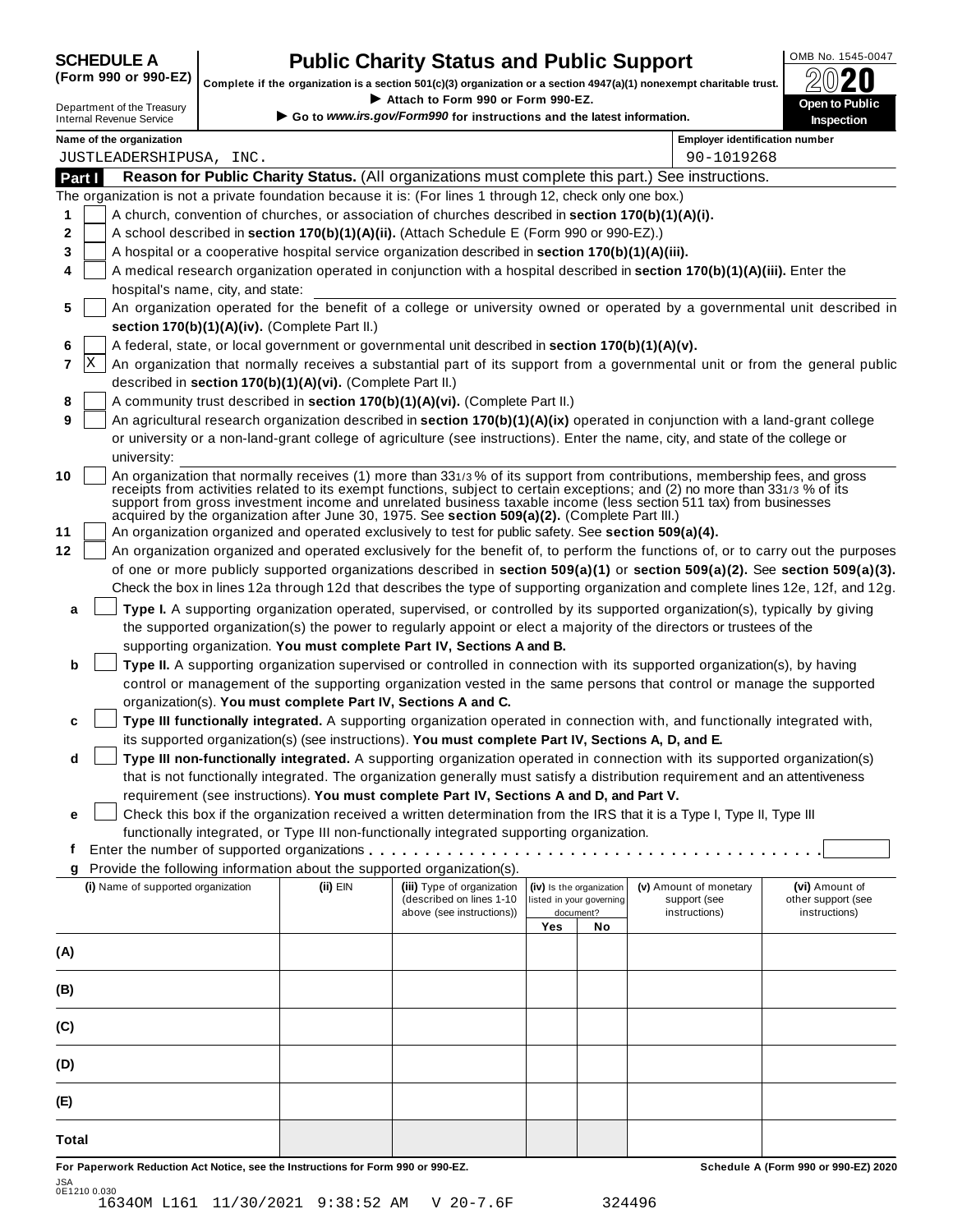**Support Schedule for Organizations Described in Sections 170(b)(1)(A)(iv) and 170(b)(1)(A)(vi)** (Complete only if you checked the box on line 5, 7, or 8 of Part I or if the organization failed to qualify under Part III. If the organization fails to qualify under the tests listed below, please complete Part III.) **Part II**

|              | <b>Section A. Public Support</b>                                                                                                                                                                |            |             |            |            |            |               |
|--------------|-------------------------------------------------------------------------------------------------------------------------------------------------------------------------------------------------|------------|-------------|------------|------------|------------|---------------|
|              | Calendar year (or fiscal year beginning in) ▶                                                                                                                                                   | (a) 2016   | (b) $2017$  | $(c)$ 2018 | $(d)$ 2019 | (e) $2020$ | (f) Total     |
| 1            | Gifts, grants, contributions, and<br>membership fees received. (Do not<br>include any "unusual grants.")                                                                                        | 7,102,228. | 12,196,904. | 1,619,389. | 2,998,284. | 2,323,820. | 26, 240, 625. |
| $\mathbf{2}$ | Tax revenues levied for the<br>organization's benefit and either paid to<br>or expended on its behalf                                                                                           |            |             |            |            |            | 0.            |
| 3            | The value of services or facilities<br>furnished by a governmental unit to the<br>organization without charge                                                                                   |            |             |            |            |            | 0.            |
| 4            | Total. Add lines 1 through 3                                                                                                                                                                    | 7,102,228. | 12,196,904. | 1,619,389  | 2,998,284. | 2,323,820  | 26, 240, 625. |
| 5            | The portion of total contributions by<br>each person (other than a<br>governmental unit or publicly<br>supported organization) included on<br>line 1 that exceeds 2% of the amount              |            |             |            |            |            | 13, 235, 941. |
| 6            | shown on line 11, column (f)<br>Public support. Subtract line 5 from line 4                                                                                                                     |            |             |            |            |            | 13,004,684.   |
|              | <b>Section B. Total Support</b>                                                                                                                                                                 |            |             |            |            |            |               |
|              | Calendar year (or fiscal year beginning in) ▶                                                                                                                                                   | (a) 2016   | (b) 2017    | (c) 2018   | $(d)$ 2019 | (e) 2020   | (f) Total     |
| 7            | Amounts from line 4                                                                                                                                                                             | 7,102,228. | 12,196,904. | 1,619,389  | 2,998,284. | 2,323,820  | 26, 240, 625. |
| 8            | Gross income from interest, dividends.<br>payments received on securities loans,<br>rents, royalties, and income from<br>similar sources experiences                                            |            | 2,303.      | 58,840.    | 108,006.   | 40,734.    | 209,883.      |
| 9            | Net income from unrelated business<br>activities, whether or not the business<br>is regularly carried on the control of the set of the set of the set of the set of the set of the set of the s |            |             |            |            |            | 0.            |
| 10           | Other income. Do not include gain or<br>loss from the sale of capital assets<br>(Explain in Part VI.) ATCH 1                                                                                    |            |             | 3,000      | 225,000.   |            | 228,000.      |
| 11           | Total support. Add lines 7 through 10                                                                                                                                                           |            |             |            |            |            | 26,678,508.   |
| 12           | Gross receipts from related activities, etc. (see instructions)                                                                                                                                 |            |             |            |            | 12         |               |
| 13           | First 5 years. If the Form 990 is for the organization's first, second, third, fourth, or fifth tax year as a section 501(c)(3)                                                                 |            |             |            |            |            |               |
|              | <b>Section C. Computation of Public Support Percentage</b>                                                                                                                                      |            |             |            |            |            |               |
| 14           | Public support percentage for 2020 (line 6, column (f), divided by line 11, column (f)                                                                                                          |            |             |            |            | 14         | 48.75%        |
| 15           |                                                                                                                                                                                                 |            |             |            |            |            | 48.63%        |
|              | 16a 331/3% support test - 2020. If the organization did not check the box on line 13, and line 14 is 331/3% or more, check this                                                                 |            |             |            |            |            |               |
|              | box and stop here. The organization qualifies as a publicly supported organization                                                                                                              |            |             |            |            |            | Χ             |
|              | b 331/3% support test - 2019. If the organization did not check a box on line 13 or 16a, and line 15 is 331/3% or more, check                                                                   |            |             |            |            |            |               |
|              |                                                                                                                                                                                                 |            |             |            |            |            |               |
|              | 17a 10%-facts-and-circumstances test - 2020. If the organization did not check a box on line 13, 16a, or 16b, and line 14 is                                                                    |            |             |            |            |            |               |
|              | 10% or more, and if the organization meets the facts-and-circumstances test, check this box and stop here. Explain in                                                                           |            |             |            |            |            |               |
|              | Part VI how the organization meets the facts-and-circumstances test. The organization qualifies as a publicly supported                                                                         |            |             |            |            |            |               |
|              |                                                                                                                                                                                                 |            |             |            |            |            |               |
|              | <b>b 10%-facts-and-circumstances test - 2019.</b> If the organization did not check a box on line 13, 16a, 16b, or 17a, and line                                                                |            |             |            |            |            |               |
|              | 15 is 10% or more, and if the organization meets the facts-and-circumstances test, check this box and stop here. Explain                                                                        |            |             |            |            |            |               |
|              | in Part VI how the organization meets the facts-and-circumstances test. The organization qualifies as a publicly supported                                                                      |            |             |            |            |            |               |
|              |                                                                                                                                                                                                 |            |             |            |            |            |               |
|              |                                                                                                                                                                                                 |            |             |            |            |            |               |
| 18           | Private foundation. If the organization did not check a box on line 13, 16a, 16b, 17a, or 17b, check this box and see                                                                           |            |             |            |            |            |               |

**Schedule A (Form 990 or 990-EZ) 2020**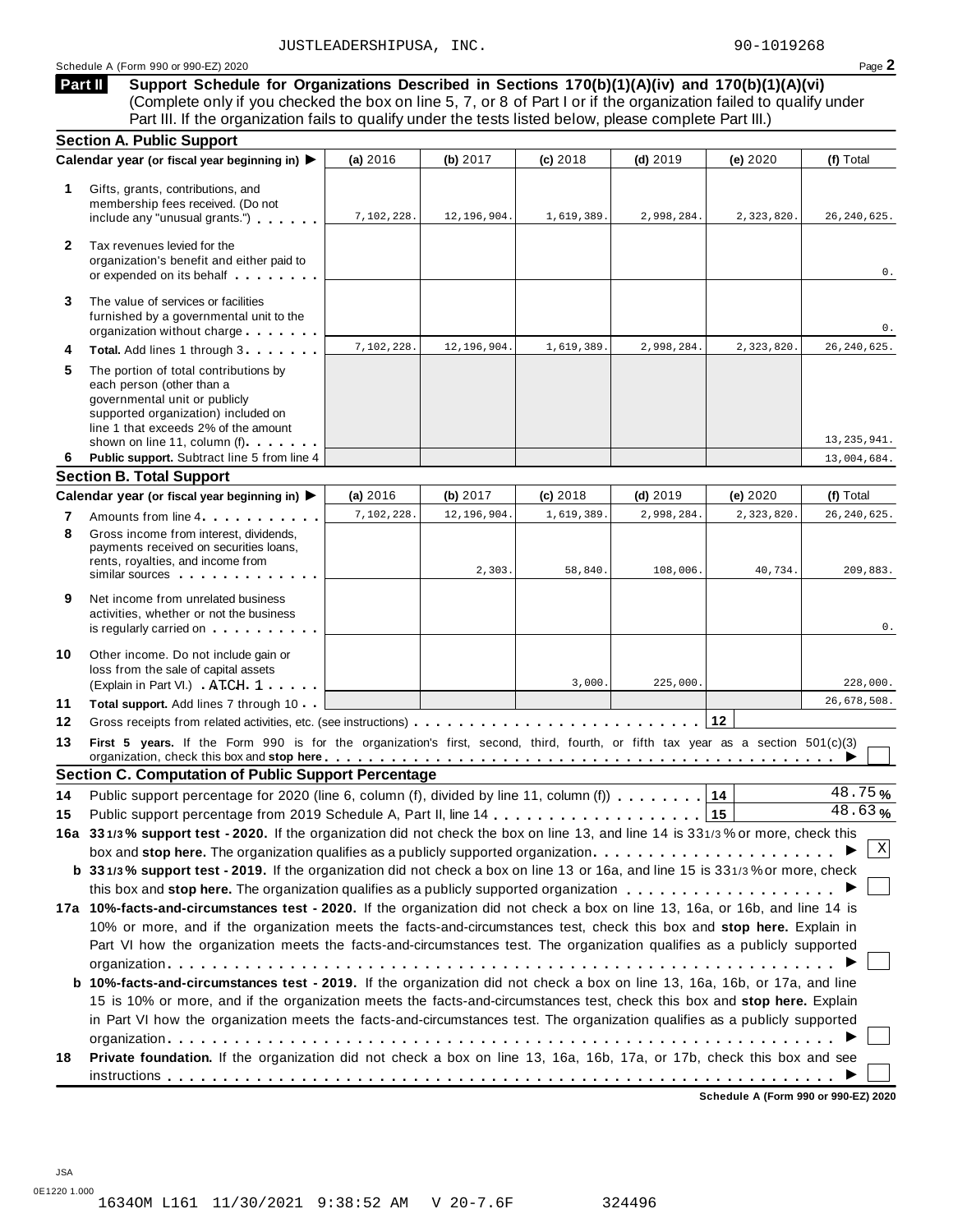#### Schedule A (Form 990 or 990-EZ) 2020 Page 3

#### **Support Schedule for Organizations Described in Section 509(a)(2) Part III**

(Complete only if you checked the box on line 10 of Part I or if the organization failed to qualify under Part II. If the organization fails to qualify under the tests listed below, please complete Part II.)

|              | <b>Section A. Public Support</b>                                                                                                                                                                                                                                      |            |             |            |            |          |                                      |
|--------------|-----------------------------------------------------------------------------------------------------------------------------------------------------------------------------------------------------------------------------------------------------------------------|------------|-------------|------------|------------|----------|--------------------------------------|
|              | Calendar year (or fiscal year beginning in)                                                                                                                                                                                                                           | (a) $2016$ | (b) $2017$  | $(c)$ 2018 | $(d)$ 2019 | (e) 2020 | (f) Total                            |
| 1            | Gifts, grants, contributions, and membership fees                                                                                                                                                                                                                     |            |             |            |            |          |                                      |
|              | received. (Do not include any "unusual grants.")                                                                                                                                                                                                                      |            |             |            |            |          |                                      |
| $\mathbf{2}$ | Gross receipts from admissions, merchandise                                                                                                                                                                                                                           |            |             |            |            |          |                                      |
|              | sold or services performed, or facilities                                                                                                                                                                                                                             |            |             |            |            |          |                                      |
|              | furnished in any activity that is related to the                                                                                                                                                                                                                      |            |             |            |            |          |                                      |
|              | organization's tax-exempt purpose                                                                                                                                                                                                                                     |            |             |            |            |          |                                      |
| 3            | Gross receipts from activities that are not an                                                                                                                                                                                                                        |            |             |            |            |          |                                      |
|              | unrelated trade or business under section 513                                                                                                                                                                                                                         |            |             |            |            |          |                                      |
| 4            | Tax revenues levied for the                                                                                                                                                                                                                                           |            |             |            |            |          |                                      |
|              | organization's benefit and either paid to                                                                                                                                                                                                                             |            |             |            |            |          |                                      |
|              | or expended on its behalf <b>contains the set of the set of the set of the set of the set of the set of the set of the set of the set of the set of the set of the set of the set of the set of the set of the set of the set of</b>                                  |            |             |            |            |          |                                      |
| 5            | The value of services or facilities                                                                                                                                                                                                                                   |            |             |            |            |          |                                      |
|              | furnished by a governmental unit to the                                                                                                                                                                                                                               |            |             |            |            |          |                                      |
|              | organization without charge                                                                                                                                                                                                                                           |            |             |            |            |          |                                      |
| 6            | <b>Total.</b> Add lines 1 through 5                                                                                                                                                                                                                                   |            |             |            |            |          |                                      |
|              | 7a Amounts included on lines 1, 2, and 3                                                                                                                                                                                                                              |            |             |            |            |          |                                      |
|              | received from disqualified persons                                                                                                                                                                                                                                    |            |             |            |            |          |                                      |
|              | <b>b</b> Amounts included on lines 2 and 3                                                                                                                                                                                                                            |            |             |            |            |          |                                      |
|              | received from other than disqualified                                                                                                                                                                                                                                 |            |             |            |            |          |                                      |
|              | persons that exceed the greater of \$5,000<br>or 1% of the amount on line 13 for the year                                                                                                                                                                             |            |             |            |            |          |                                      |
|              | c Add lines 7a and 7b                                                                                                                                                                                                                                                 |            |             |            |            |          |                                      |
| 8            | Public support. (Subtract line 7c from                                                                                                                                                                                                                                |            |             |            |            |          |                                      |
|              | $line 6.)$                                                                                                                                                                                                                                                            |            |             |            |            |          |                                      |
|              | <b>Section B. Total Support</b>                                                                                                                                                                                                                                       |            |             |            |            |          |                                      |
|              | Calendar year (or fiscal year beginning in)                                                                                                                                                                                                                           | (a) 2016   | (b) $2017$  | $(c)$ 2018 | $(d)$ 2019 | (e) 2020 | (f) Total                            |
| 9            | Amounts from line 6                                                                                                                                                                                                                                                   |            |             |            |            |          |                                      |
|              | 10 a Gross income from interest, dividends,<br>payments received on securities loans,<br>rents, royalties, and income from similar<br>sources                                                                                                                         |            |             |            |            |          |                                      |
|              | <b>b</b> Unrelated business taxable income (less                                                                                                                                                                                                                      |            |             |            |            |          |                                      |
|              | section 511 taxes) from businesses                                                                                                                                                                                                                                    |            |             |            |            |          |                                      |
|              | acquired after June 30, 1975                                                                                                                                                                                                                                          |            |             |            |            |          |                                      |
|              | c Add lines 10a and 10b                                                                                                                                                                                                                                               |            |             |            |            |          |                                      |
| 11           | Net income from unrelated business                                                                                                                                                                                                                                    |            |             |            |            |          |                                      |
|              | activities not included in line 10b, whether                                                                                                                                                                                                                          |            |             |            |            |          |                                      |
|              | or not the business is regularly carried on                                                                                                                                                                                                                           |            |             |            |            |          |                                      |
|              |                                                                                                                                                                                                                                                                       |            |             |            |            |          |                                      |
| 12           | Other income. Do not include gain or                                                                                                                                                                                                                                  |            |             |            |            |          |                                      |
|              | loss from the sale of capital assets<br>(Explain in Part VI.) Canada and The Contract of the Contract of The Contract of The Contract of The Contract of The Contract of The Contract of The Contract of The Contract of The Contract of The Contract of The Contract |            |             |            |            |          |                                      |
| 13           | Total support. (Add lines 9, 10c, 11,                                                                                                                                                                                                                                 |            |             |            |            |          |                                      |
|              | and 12.) $\ldots$ $\ldots$ $\ldots$ $\ldots$ $\ldots$                                                                                                                                                                                                                 |            |             |            |            |          |                                      |
| 14           | First 5 years. If the Form 990 is for the organization's first, second, third, fourth, or fifth tax year as a section 501(c)(3)                                                                                                                                       |            |             |            |            |          |                                      |
|              |                                                                                                                                                                                                                                                                       |            |             |            |            |          |                                      |
|              | <b>Section C. Computation of Public Support Percentage</b>                                                                                                                                                                                                            |            |             |            |            |          |                                      |
| 15           |                                                                                                                                                                                                                                                                       |            |             |            |            | 15       | %                                    |
| 16           | Public support percentage from 2019 Schedule A, Part III, line 15.                                                                                                                                                                                                    |            |             |            |            | 16       | %                                    |
|              | Section D. Computation of Investment Income Percentage                                                                                                                                                                                                                |            |             |            |            |          |                                      |
| 17           | Investment income percentage for 2020 (line 10c, column (f), divided by line 13, column (f)                                                                                                                                                                           |            |             |            |            | 17       | %                                    |
| 18           |                                                                                                                                                                                                                                                                       |            |             |            |            | 18       | %                                    |
|              | 19a 331/3% support tests - 2020. If the organization did not check the box on line 14, and line 15 is more than 331/3%, and line                                                                                                                                      |            |             |            |            |          |                                      |
|              |                                                                                                                                                                                                                                                                       |            |             |            |            |          |                                      |
|              | 17 is not more than 331/3%, check this box and stop here. The organization qualifies as a publicly supported organization.                                                                                                                                            |            |             |            |            |          |                                      |
|              | b 331/3% support tests - 2019. If the organization did not check a box on line 14 or line 19a, and line 16 is more than 331/3%, and                                                                                                                                   |            |             |            |            |          |                                      |
|              | line 18 is not more than 331/3%, check this box and stop here. The organization qualifies as a publicly supported organization                                                                                                                                        |            |             |            |            |          |                                      |
| 20<br>JSA    | Private foundation. If the organization did not check a box on line 14, 19a, or 19b, check this box and see instructions                                                                                                                                              |            |             |            |            |          | Schedule A (Form 990 or 990-EZ) 2020 |
|              | 0E1221 1.000<br>16340M L161 11/30/2021 9:38:52 AM                                                                                                                                                                                                                     |            | $V$ 20-7.6F |            | 324496     |          |                                      |
|              |                                                                                                                                                                                                                                                                       |            |             |            |            |          |                                      |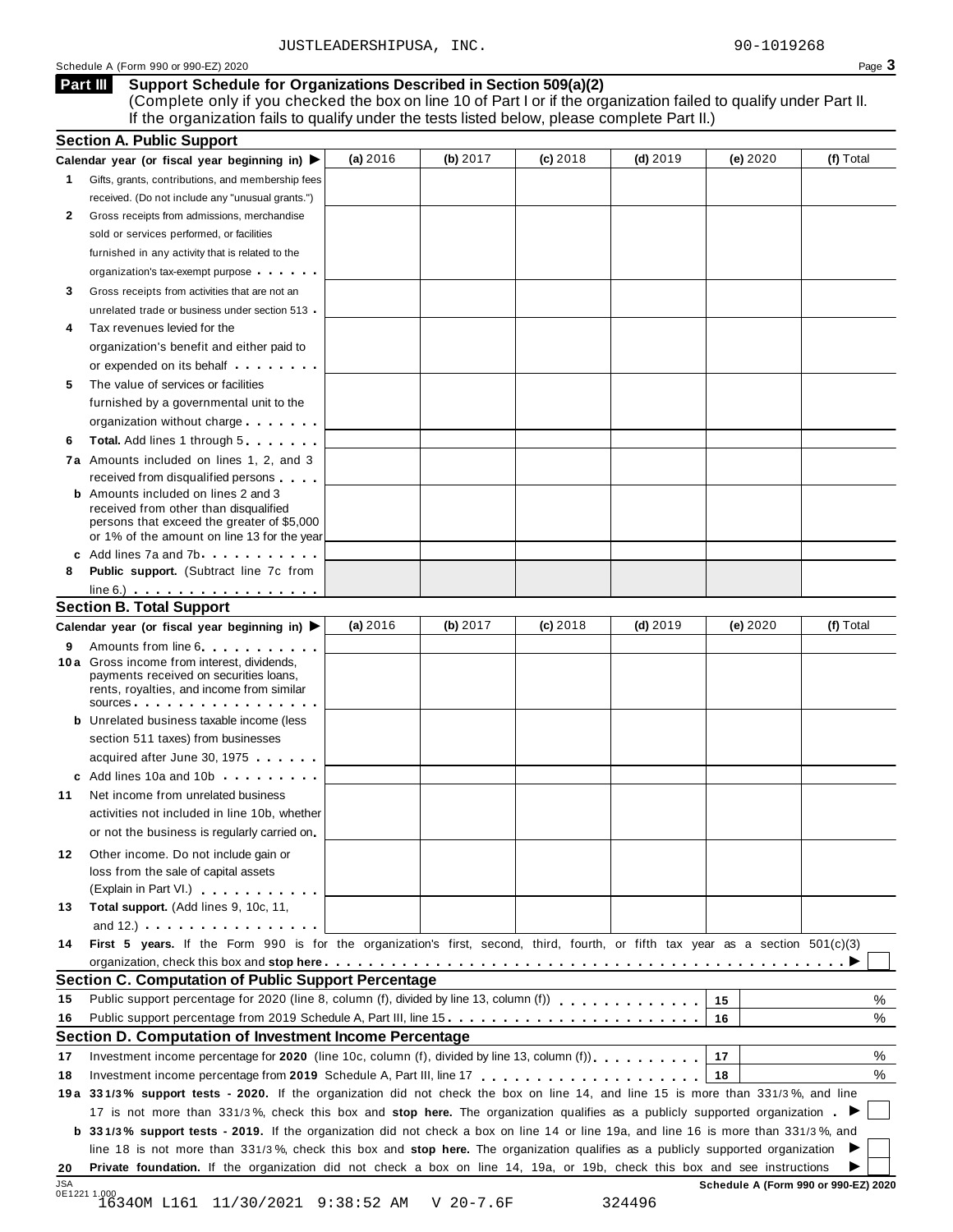**Yes No**

**2**

**3a**

**3b**

**3c**

**4a**

**4b**

**4c**

**5a**

**5b 5c**

**6**

**7**

**8**

**9a**

**9b**

**9c**

**10a**

#### **Part IV Supporting Organizations**

(Complete only if you checked a box in line 12 on Part I. If you checked box 12a, Part I, complete Sections A and B. If you checked box 12b, Part I, complete Sections A and C. If you checked box 12c, Part I, complete Sections A, D, and E. If you checked box 12d, Part I, complete Sections A and D, and complete Part V.)

#### **Section A. All Supporting Organizations**

- **1** Are all of the organization's supported organizations listed by name in the organization's governing documents? *If "No," describe in Part VI how the supported organizations are designated. If designated by class or purpose, describe the designation. If historic and continuing relationship, explain.* **1**
- **2** Did the organization have any supported organization that does not have an IRS determination of status under section 509(a)(1) or (2)? *If"Yes," explain in Part VI how the organization determined that the supported organization was described in section 509(a)(1) or (2).*
- **3 a** Did the organization have a supported organization described in section 501(c)(4), (5), or (6)? *If "Yes," answer lines 3b and 3c below.*
- **b** Did the organization confirm that each supported organization qualified under section 501(c)(4), (5), or (6) and | satisfied the public support tests under section 509(a)(2)? *If "Yes," describe in Part VI when and how the organization made the determination.*
- **c** Did the organization ensure that all support to such organizations was used exclusively for section 170(c)(2)(B) purposes? *If"Yes," explain in Part VI what controls the organization put in place to ensure such use.*
- **4 a** Was any supported organization not organized in the United States ("foreign supported organization")? *If "Yes," and if you checked box 12a or 12b in Part I, answer lines 4b and 4c below.*
- **b** Did the organization have ultimate control and discretion in deciding whether to make grants to the foreign | supported organization? *If "Yes," describe in Part VI how the organization had such control and discretion despite being controlled or supervised by or in connection with its supported organizations.*
- **c** Did the organization support any foreign supported organization that does not have an IRS determination | under sections 501(c)(3) and 509(a)(1) or (2)? *If "Yes," explain in Part VI what controls the organization used to ensure that all support to the foreign supported organization was used exclusively for section 170(c)(2)(B) purposes.*
- **5 a** Did the organization add, substitute, or remove any supported organizations during the tax year? *If "Yes,"* answer lines 5b and 5c below (if applicable). Also, provide detail in Part VI, including (i) the names and EIN *numbers of the supported organizations added, substituted, or removed; (ii) the reasons for each such action;* (iii) the authority under the organization's organizing document authorizing such action; and (iv) how the action *was accomplished (such as by amendment to the organizing document).*
- **b Type I or Type II only.** Was any added or substituted supported organization part of a class already designated in the organization's organizing document?
- **c Substitutions only.** Was the substitution the result of an event beyond the organization's control?
- **6** Did the organization provide support (whether in the form of grants or the provision of services or facilities) to anyone other than (i) its supported organizations, (ii) individuals that are part of the charitable class benefited by one or more of its supported organizations, or (iii) other supporting organizations that also support or benefit one or more of the filing organization's supported organizations? *If"Yes," provide detail in Part VI.*
- **7** Did the organization provide a grant, loan, compensation, or other similar payment to a substantial contributor (as defined in section 4958(c)(3)(C)), a family member of a substantial contributor, or a 35% controlled entity with regard to a substantial contributor? *If"Yes," complete Part I of Schedule L (Form 990 or 990-EZ).*
- **8** Did the organization make a loan to a disqualified person (as defined in section 4958) not described in line 7? *If "Yes," complete Part I of Schedule L (Form 990 or 990-EZ).*
- **9a** Was the organization controlled directly or indirectly at any time during the tax year by one or more | disqualified persons, as defined in section 4946 (other than foundation managers and organizations described in section 509(a)(1) or (2))? *If"Yes," provide detail in Part VI.*
- **b** Did one or more disqualified persons (as defined in line 9a) hold a controlling interest in any entity in which | the supporting organization had an interest? *If"Yes," provide detail in Part VI.*
- **c** Did a disqualified person (as defined in line 9a) have an ownership interest in, or derive any personal benefit from, assets in which the supporting organization also had an interest? *If"Yes," provide detail in Part VI.*
- **10a** Was the organization subject to the excess business holdings rules of section 4943 because of section | 4943(f) (regarding certain Type II supporting organizations, and all Type III non-functionally integrated supporting organizations)? *If"Yes," answer line 10b below.*
	- **b** Did the organization have any excess business holdings in the tax year? *(Use Schedule C, Form 4720, to determine whether the organization had excess business holdings.)*

0E1229 1.010

**10b** JSA **Schedule A (Form 990 or 990-EZ) 2020**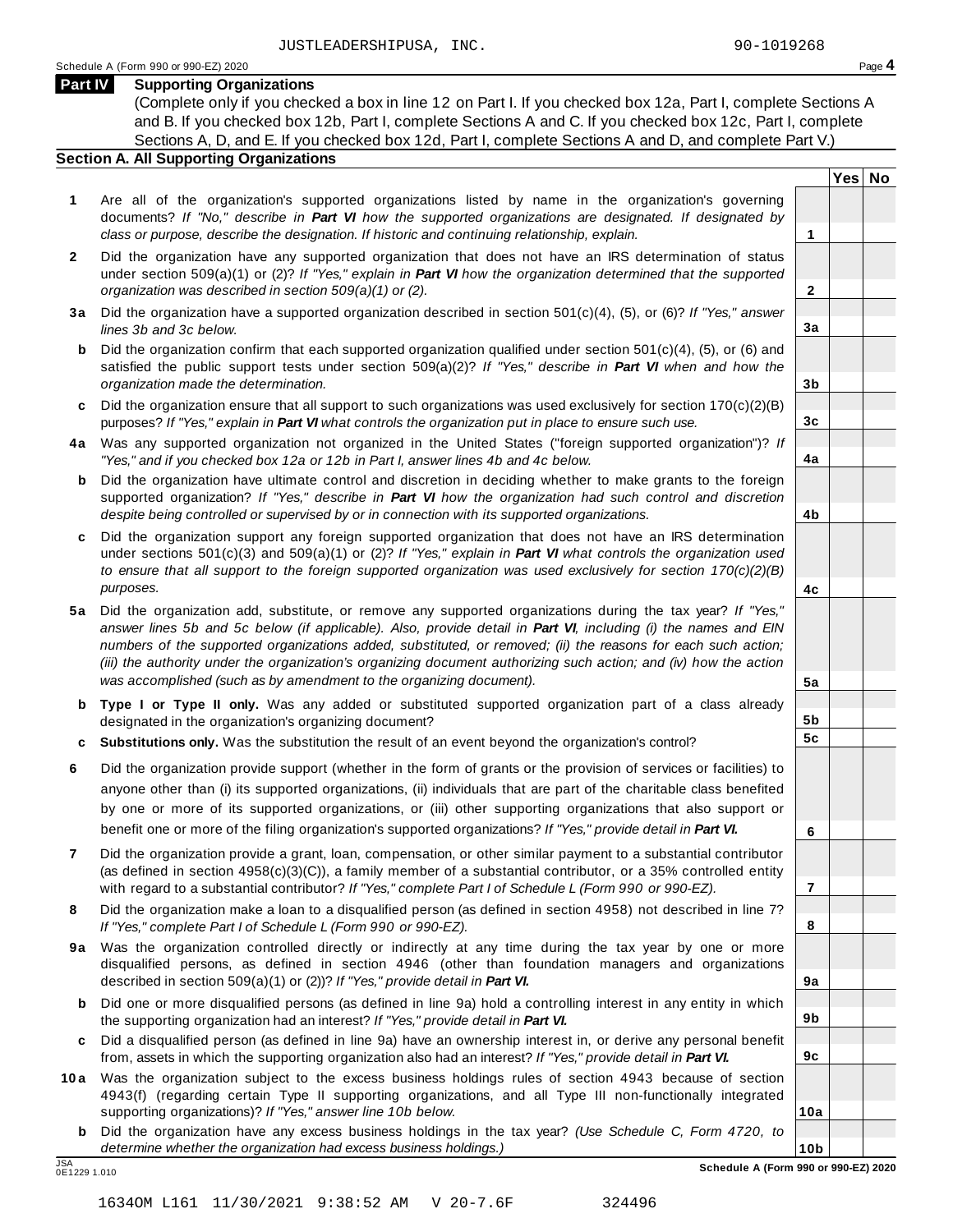**11c**

|         | Schedule A (Form 990 or 990-EZ) 2020                                                                             |                 |        | Page 5 |
|---------|------------------------------------------------------------------------------------------------------------------|-----------------|--------|--------|
| Part IV | <b>Supporting Organizations (continued)</b>                                                                      |                 |        |        |
|         |                                                                                                                  |                 | Yes∃No |        |
| 11      | Has the organization accepted a gift or contribution from any of the following persons?                          |                 |        |        |
|         | a A person who directly or indirectly controls, either alone or together with persons described in lines 11b and |                 |        |        |
|         | 11c below, the governing body of a supported organization?                                                       | 11a             |        |        |
|         | A family member of a person described in line 11a above?                                                         | 11 <sub>b</sub> |        |        |

- A family member of a person described in line 11a above? **b**
- A 35% controlled entity of a person described in line 11a or 11b above? *If"Yes" to line 11a, 11b, or 11c, provide* **c** *detail in Part VI.*

## **Section B. Type I Supporting Organizations**

|                                                                                                                                                                                                                                                                                                                                                                                                                                                                                                                                                                                                                                                                                                                                                                                 | Yes |  |
|---------------------------------------------------------------------------------------------------------------------------------------------------------------------------------------------------------------------------------------------------------------------------------------------------------------------------------------------------------------------------------------------------------------------------------------------------------------------------------------------------------------------------------------------------------------------------------------------------------------------------------------------------------------------------------------------------------------------------------------------------------------------------------|-----|--|
| Did the governing body, members of the governing body, officers acting in their official capacity, or membership of one or<br>more supported organizations have the power to regularly appoint or elect at least a majority of the organization's officers,<br>directors, or trustees at all times during the tax year? If "No," describe in <b>Part VI</b> how the supported organization(s)<br>effectively operated, supervised, or controlled the organization's activities. If the organization had more than one supported<br>organization, describe how the powers to appoint and/or remove officers, directors, or trustees were allocated among the<br>supported organizations and what conditions or restrictions, if any, applied to such powers during the tax year. |     |  |
| Did the organization operate for the benefit of any supported organization other than the supported<br>organization(s) that operated, supervised, or controlled the supporting organization? If "Yes," explain in Part<br>VI how providing such benefit carried out the purposes of the supported organization(s) that operated,<br>supervised, or controlled the supporting organization.                                                                                                                                                                                                                                                                                                                                                                                      |     |  |

#### **Section C. Type II Supporting Organizations**

**1 Yes No 1** Were a majority of the organization's directors or trustees during the tax year also a majority of the directors or trustees of each of the organization's supported organization(s)? *If"No," describe in Part VI how control or management of the supporting organization was vested in the same persons that controlled or managed the supported organization(s).*

#### **Section D. All Type III Supporting Organizations**

|              |                                                                                                                                                                                                                                                                                                                                                                                                                                                                                          | Yes⊺ |  |
|--------------|------------------------------------------------------------------------------------------------------------------------------------------------------------------------------------------------------------------------------------------------------------------------------------------------------------------------------------------------------------------------------------------------------------------------------------------------------------------------------------------|------|--|
|              | Did the organization provide to each of its supported organizations, by the last day of the fifth month of the<br>organization's tax year, (i) a written notice describing the type and amount of support provided during the prior<br>tax year, (ii) a copy of the Form 990 that was most recently filed as of the date of notification, and (iii) copies of<br>the organization's governing documents in effect on the date of notification, to the extent not previously<br>provided? |      |  |
| $\mathbf{2}$ | Were any of the organization's officers, directors, or trustees either (i) appointed or elected by the supported<br>organization(s) or (ii) serving on the governing body of a supported organization? If "No," explain in <b>Part VI</b> how<br>the organization maintained a close and continuous working relationship with the supported organization(s).                                                                                                                             |      |  |
| 3            | By reason of the relationship described in line 2, above, did the organization's supported organizations have<br>a significant voice in the organization's investment policies and in directing the use of the organization's<br>income or assets at all times during the tax year? If "Yes," describe in Part VI the role the organization's                                                                                                                                            |      |  |
|              | supported organizations played in this regard.                                                                                                                                                                                                                                                                                                                                                                                                                                           |      |  |

#### **Section E. Type III Functionally Integrated Supporting Organizations**

| Check the box next to the method that the organization used to satisfy the Integral Part Test during the year (see instructions). |          |  |
|-----------------------------------------------------------------------------------------------------------------------------------|----------|--|
| The organization satisfied the Activities Test. Complete line 2 below.                                                            |          |  |
| The organization is the parent of each of its supported organizations. Complete line 3 below.                                     |          |  |
| The organization supported a governmental entity. Describe in Part VI how you supported a governmental entity (see instructions). |          |  |
|                                                                                                                                   | `Yes∣ No |  |
| Activities Test. Answer lines 2a and 2b below.                                                                                    |          |  |

| a                 | Did substantially all of the organization's activities during the tax year directly further the exempt purposes of<br>the supported organization(s) to which the organization was responsive? If "Yes," then in Part VI identify<br>those supported organizations and explain how these activities directly furthered their exempt purposes,<br>how the organization was responsive to those supported organizations, and how the organization determined<br>that these activities constituted substantially all of its activities. | 2a             |  |
|-------------------|-------------------------------------------------------------------------------------------------------------------------------------------------------------------------------------------------------------------------------------------------------------------------------------------------------------------------------------------------------------------------------------------------------------------------------------------------------------------------------------------------------------------------------------|----------------|--|
| b                 | Did the activities described in line 2a, above, constitute activities that, but for the organization's involvement,<br>one or more of the organization's supported organization(s) would have been engaged in? If "Yes," explain in<br>Part VI the reasons for the organization's position that its supported organization(s) would have engaged in<br>these activities but for the organization's involvement.                                                                                                                     | 2b             |  |
| 3<br>$\mathbf{a}$ | Parent of Supported Organizations. Answer lines 3a and 3b below.<br>Did the organization have the power to regularly appoint or elect a majority of the officers, directors, or<br>trustees of each of the supported organizations? If "Yes" or "No," provide details in Part VI.                                                                                                                                                                                                                                                   | Зa             |  |
| b                 | Did the organization exercise a substantial degree of direction over the policies, programs, and activities of each<br>of its supported organizations? If "Yes," describe in Part VI the role played by the organization in this regard.                                                                                                                                                                                                                                                                                            | 3 <sub>b</sub> |  |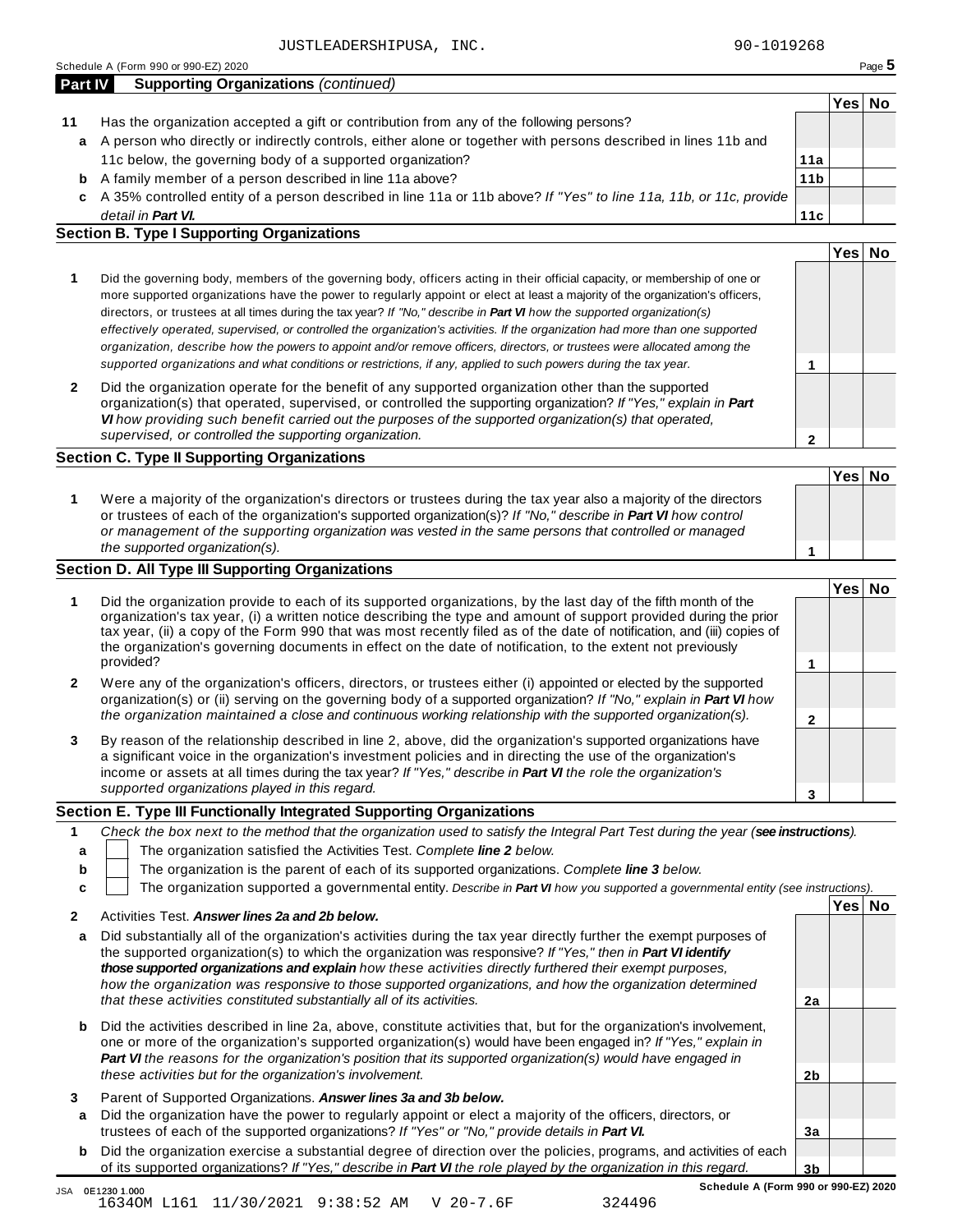|                 | Schedule A (Form 990 or 990-EZ) 2020                                                                                                 |                         |                | Page $6$                       |
|-----------------|--------------------------------------------------------------------------------------------------------------------------------------|-------------------------|----------------|--------------------------------|
|                 | Type III Non-Functionally Integrated 509(a)(3) Supporting Organizations<br><b>Part V</b>                                             |                         |                |                                |
| $\mathbf 1$     | Check here if the organization satisfied the Integral Part Test as a qualifying trust on Nov. 20, 1970 (explain in Part VI). See     |                         |                |                                |
|                 | instructions. All other Type III non-functionally integrated supporting organizations must complete Sections A through E.            |                         |                |                                |
|                 | Section A - Adjusted Net Income                                                                                                      |                         | (A) Prior Year | (B) Current Year<br>(optional) |
| 1.              | Net short-term capital gain                                                                                                          | 1                       |                |                                |
|                 | 2 Recoveries of prior-year distributions                                                                                             | $\mathbf 2$             |                |                                |
|                 | 3 Other gross income (see instructions)                                                                                              | 3                       |                |                                |
| 4               | Add lines 1 through 3.                                                                                                               | 4                       |                |                                |
|                 | 5 Depreciation and depletion                                                                                                         | 5                       |                |                                |
| 6               | Portion of operating expenses paid or incurred for production or collection of                                                       |                         |                |                                |
|                 | gross income or for management, conservation, or maintenance of property                                                             |                         |                |                                |
|                 | held for production of income (see instructions)                                                                                     | 6                       |                |                                |
|                 | 7 Other expenses (see instructions)                                                                                                  | $\overline{7}$          |                |                                |
| 8               | Adjusted Net Income (subtract lines 5, 6, and 7 from line 4)                                                                         | 8                       |                |                                |
|                 | <b>Section B - Minimum Asset Amount</b>                                                                                              |                         | (A) Prior Year | (B) Current Year<br>(optional) |
|                 | 1 Aggregate fair market value of all non-exempt-use assets (see<br>instructions for short tax year or assets held for part of year): |                         |                |                                |
|                 | a Average monthly value of securities                                                                                                | 1a                      |                |                                |
|                 | <b>b</b> Average monthly cash balances                                                                                               | 1 <sub>b</sub>          |                |                                |
|                 | c Fair market value of other non-exempt-use assets                                                                                   | 1 <sub>c</sub>          |                |                                |
|                 | d Total (add lines 1a, 1b, and 1c)                                                                                                   | 1 <sub>d</sub>          |                |                                |
|                 |                                                                                                                                      |                         |                |                                |
|                 | e Discount claimed for blockage or other factors (explain in detail in Part VI):                                                     | 1e                      |                |                                |
|                 | 2 Acquisition indebtedness applicable to non-exempt-use assets                                                                       | $\overline{2}$          |                |                                |
| 3               | Subtract line 2 from line 1d.                                                                                                        | $\overline{\mathbf{3}}$ |                |                                |
| 4               | Cash deemed held for exempt use. Enter 0.015 of line 3 (for greater amount,                                                          |                         |                |                                |
|                 | see instructions).                                                                                                                   | 4                       |                |                                |
|                 | 5 Net value of non-exempt-use assets (subtract line 4 from line 3)                                                                   | 5                       |                |                                |
|                 | <b>6</b> Multiply line 5 by 0.035.                                                                                                   | 6                       |                |                                |
| $7\phantom{.0}$ | Recoveries of prior-year distributions                                                                                               | $\overline{7}$          |                |                                |
| 8               | Minimum Asset Amount (add line 7 to line 6)                                                                                          | 8                       |                |                                |
|                 | <b>Section C - Distributable Amount</b>                                                                                              |                         |                | <b>Current Year</b>            |
| 1.              | Adjusted net income for prior year (from Section A, line 8, column A)                                                                | 1                       |                |                                |
| $\mathbf{2}$    | Enter 0.85 of line 1.                                                                                                                | $\mathbf 2$             |                |                                |
| 3               | Minimum asset amount for prior year (from Section B, line 8, column A)                                                               | 3                       |                |                                |
| 4               | Enter greater of line 2 or line 3.                                                                                                   | 4                       |                |                                |
| 5               | Income tax imposed in prior year                                                                                                     | 5                       |                |                                |
| 6               | Distributable Amount. Subtract line 5 from line 4, unless subject to                                                                 |                         |                |                                |

emergency temporary reduction (see instructions).

**7**  $\Box$  Check here if the current year is the organization's first as a non-functionally integrated Type III supporting organization (see instructions).

**Schedule A (Form 990 or 990-EZ) 2020**

JSA

**6**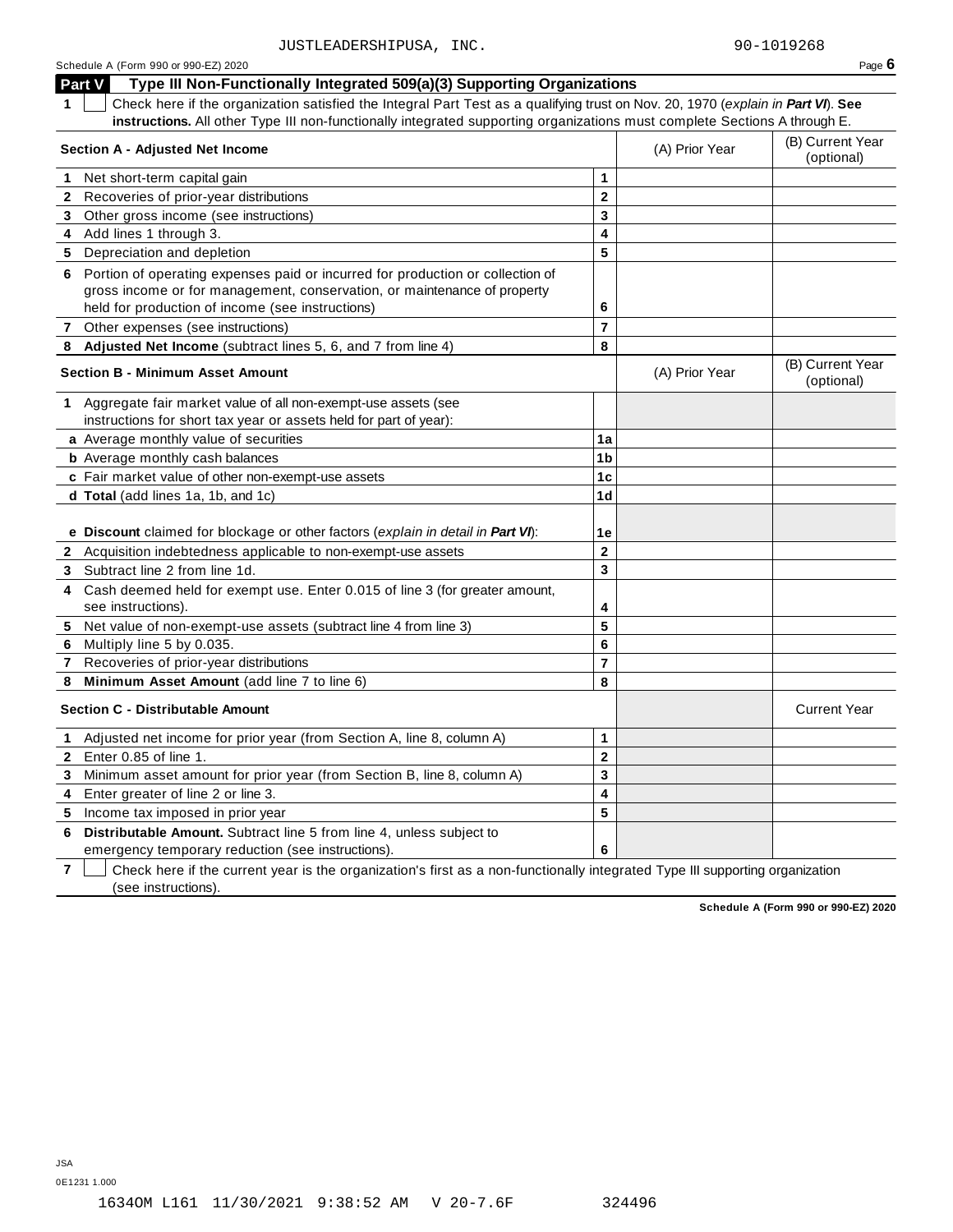Schedule A (Form 990 or 990-EZ) 2020  $\blacksquare$ 

| <b>Part V</b>  | Type III Non-Functionally Integrated 509(a)(3) Supporting Organizations (continued)        |                                    |                                               |                |                                                  |
|----------------|--------------------------------------------------------------------------------------------|------------------------------------|-----------------------------------------------|----------------|--------------------------------------------------|
|                | <b>Section D - Distributions</b>                                                           |                                    |                                               |                | <b>Current Year</b>                              |
| 1              | Amounts paid to supported organizations to accomplish exempt purposes                      |                                    |                                               | $\mathbf 1$    |                                                  |
| $\mathbf{2}$   | Amounts paid to perform activity that directly furthers exempt purposes of supported       |                                    |                                               |                |                                                  |
|                | organizations, in excess of income from activity                                           |                                    |                                               | $\mathbf{2}$   |                                                  |
| 3              | Administrative expenses paid to accomplish exempt purposes of supported organizations      |                                    |                                               | 3              |                                                  |
| 4              | Amounts paid to acquire exempt-use assets                                                  |                                    |                                               | 4              |                                                  |
| 5              | Qualified set-aside amounts (prior IRS approval required - provide details in Part VI)     |                                    |                                               | 5              |                                                  |
| 6              | Other distributions (describe in Part VI). See instructions.                               |                                    |                                               | 6              |                                                  |
| 7              | Total annual distributions. Add lines 1 through 6.                                         |                                    |                                               | $\overline{7}$ |                                                  |
| 8              | Distributions to attentive supported organizations to which the organization is responsive |                                    |                                               |                |                                                  |
|                | (provide details in Part VI). See instructions.                                            |                                    |                                               | 8              |                                                  |
| 9              | Distributable amount for 2020 from Section C, line 6                                       |                                    |                                               | 9              |                                                  |
| 10             | Line 8 amount divided by line 9 amount                                                     |                                    |                                               | 10             |                                                  |
|                | Section E - Distribution Allocations (see instructions)                                    | (i)<br><b>Excess Distributions</b> | (ii)<br><b>Underdistributions</b><br>Pre-2020 |                | (iii)<br><b>Distributable</b><br>Amount for 2020 |
| 1              | Distributable amount for 2020 from Section C, line 6                                       |                                    |                                               |                |                                                  |
| $\mathbf{2}$   | Underdistributions, if any, for years prior to 2020                                        |                                    |                                               |                |                                                  |
|                | (reasonable cause required - explain in Part VI). See                                      |                                    |                                               |                |                                                  |
|                | instructions.                                                                              |                                    |                                               |                |                                                  |
| 3              | Excess distributions carryover, if any, to 2020                                            |                                    |                                               |                |                                                  |
| a              | From 2015                                                                                  |                                    |                                               |                |                                                  |
| b              | $\overline{F}$ rom 2016                                                                    |                                    |                                               |                |                                                  |
| c              | $F$ rom 2017                                                                               |                                    |                                               |                |                                                  |
| d              | $\overline{F}$ rom 2018                                                                    |                                    |                                               |                |                                                  |
| е              | From 2019                                                                                  |                                    |                                               |                |                                                  |
| f              | Total of lines 3a through 3e                                                               |                                    |                                               |                |                                                  |
| g              | Applied to underdistributions of prior years                                               |                                    |                                               |                |                                                  |
| h              | Applied to 2020 distributable amount                                                       |                                    |                                               |                |                                                  |
| Ť.             | Carryover from 2015 not applied (see instructions)                                         |                                    |                                               |                |                                                  |
|                | Remainder. Subtract lines 3g, 3h, and 3i from line 3f.                                     |                                    |                                               |                |                                                  |
| 4              | Distributions for 2020 from                                                                |                                    |                                               |                |                                                  |
|                | Section D, line 7:<br>\$                                                                   |                                    |                                               |                |                                                  |
| a              | Applied to underdistributions of prior years                                               |                                    |                                               |                |                                                  |
| b              | Applied to 2020 distributable amount                                                       |                                    |                                               |                |                                                  |
| c              | Remainder. Subtract lines 4a and 4b from line 4.                                           |                                    |                                               |                |                                                  |
| 5              | Remaining underdistributions for years prior to 2020, if                                   |                                    |                                               |                |                                                  |
|                | any. Subtract lines 3g and 4a from line 2. For result                                      |                                    |                                               |                |                                                  |
|                | greater than zero, explain in Part VI. See instructions.                                   |                                    |                                               |                |                                                  |
| 6              | Remaining underdistributions for 2020. Subtract lines 3h                                   |                                    |                                               |                |                                                  |
|                | and 4b from line 1. For result greater than zero, explain in                               |                                    |                                               |                |                                                  |
|                | Part VI. See instructions.                                                                 |                                    |                                               |                |                                                  |
| $\overline{7}$ | Excess distributions carryover to 2021. Add lines 3j                                       |                                    |                                               |                |                                                  |
|                | and 4c.                                                                                    |                                    |                                               |                |                                                  |
| 8              | Breakdown of line 7:                                                                       |                                    |                                               |                |                                                  |
| a              | Excess from 2016                                                                           |                                    |                                               |                |                                                  |
| b              | Excess from 2017                                                                           |                                    |                                               |                |                                                  |
| c              | Excess from 2018                                                                           |                                    |                                               |                |                                                  |
| d              | Excess from 2019                                                                           |                                    |                                               |                |                                                  |
| е              | Excess from 2020                                                                           |                                    |                                               |                |                                                  |
|                |                                                                                            |                                    |                                               |                | Schedule A (Form 990 or 990-EZ) 2020             |

JSA 0E1232 1.000 1634OM L161 11/30/2021 9:38:52 AM V 20-7.6F 324496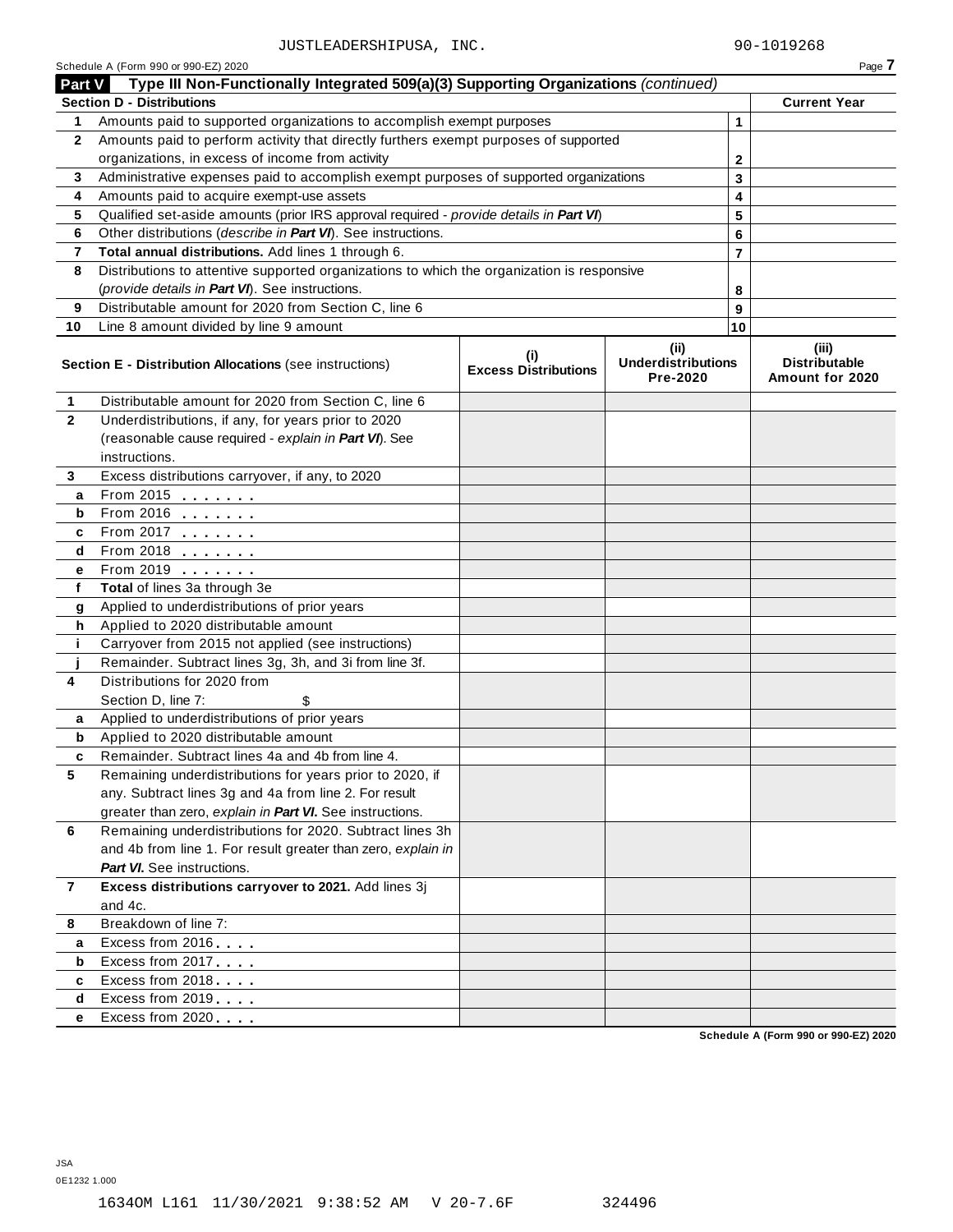#### <span id="page-20-0"></span>Schedule <sup>A</sup> (Form <sup>990</sup> or 990-EZ) <sup>2020</sup> Page **8**

**Supplemental Information.** Provide the explanations required by Part II, line 10; Part II, line 17a or 17b; Part **Part VI** III, line 12; Part IV, Section A, lines 1, 2, 3b, 3c, 4b, 4c, 5a, 6, 9a, 9b, 9c, 11a, 11b, and 11c; Part IV, Section B, lines 1 and 2; Part IV, Section C, line 1; Part IV, Section D, lines 2 and 3; Part IV, Section E, lines 1c, 2a, 2b, 3a and 3b; Part V, line 1; Part V, Section B, line 1e; Part V, Section D, lines 5, 6, and 8; and Part V, Section E, lines 2, 5, and 6. Also complete this part for any additional information. (See instructions.)

|                                    |      |      |        |          | ATTACHMENT |          |
|------------------------------------|------|------|--------|----------|------------|----------|
| SCHEDULE A, PART II - OTHER INCOME |      |      |        |          |            |          |
|                                    |      |      |        |          |            |          |
| DESCRIPTION                        | 2016 | 2017 | 2018   | 2019     | 2020       | TOTAL    |
|                                    |      |      |        |          |            |          |
| SETTLEMENT AND UBI TAX REFUND      |      |      | 3,000. | 225,000. |            | 228,000. |
|                                    |      |      |        |          |            |          |
| TOTALS                             |      |      | 3,000. | 225,000. |            | 228,000. |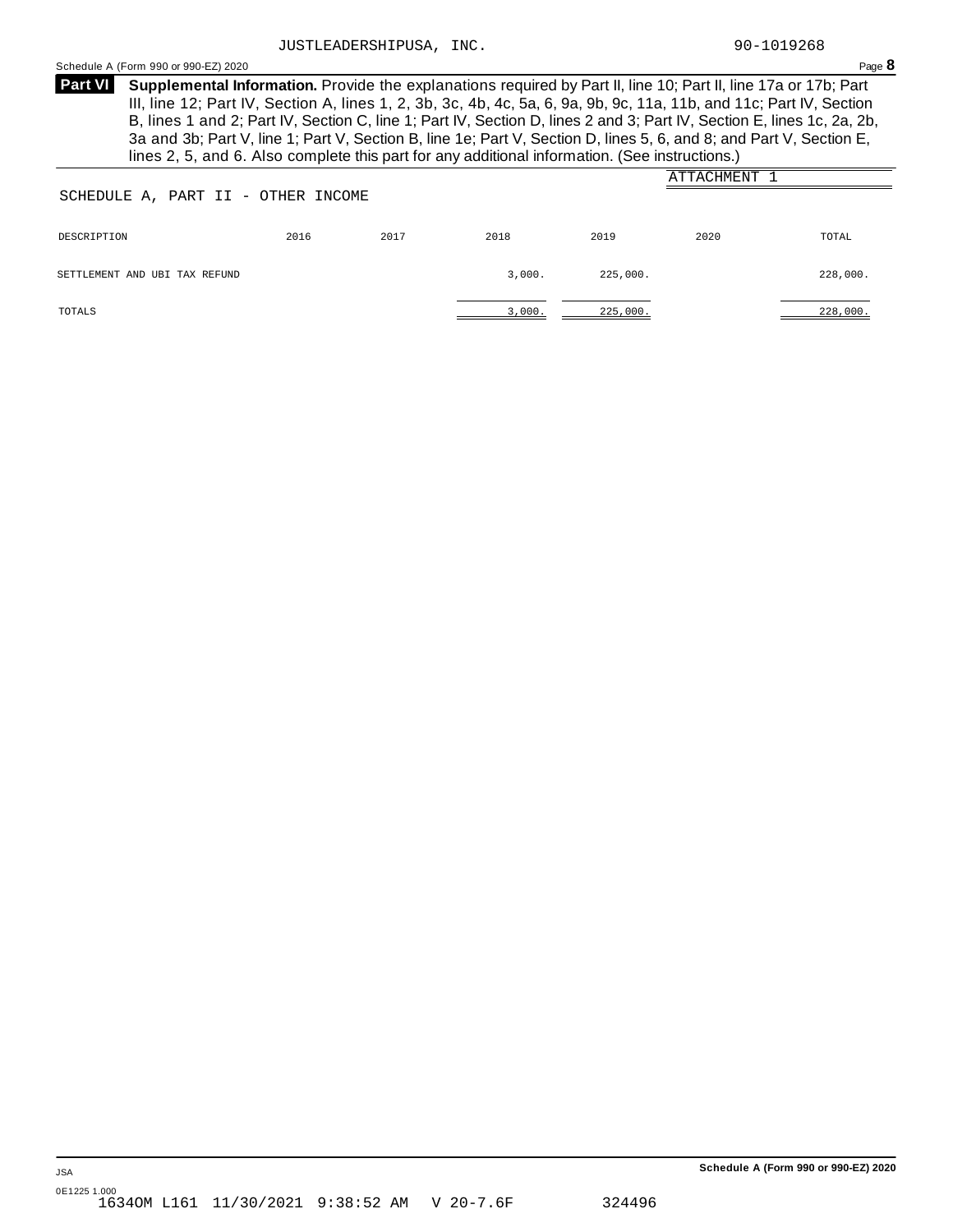# **(Form 990, 990-EZ,**

| $(1$ VIIII 330, 330-LL,    |
|----------------------------|
| or 990-PF)                 |
| Department of the Treasury |
| Internal Revenue Service   |

# **Schedule B chedule of Contributors**

(Form 990, 990-EZ,<br>
or 990-PF,<br>
Department of the Treasury **COLOCY**<br>
Internal Revenue Service **COLOCY**<br>
Name of the organization<br>
Name of the organization

**2020** 

90-1019268

JUSTLEADERSHIPUSA, INC.

#### **Organization type** (check one):

| Filers of:         | Section:                                                                    |
|--------------------|-----------------------------------------------------------------------------|
| Form 990 or 990-EZ | $X$ 501(c)(3) (enter number) organization                                   |
|                    | $4947(a)(1)$ nonexempt charitable trust not treated as a private foundation |
|                    | 527 political organization                                                  |
| Form 990-PF        | 501(c)(3) exempt private foundation                                         |
|                    | 4947(a)(1) nonexempt charitable trust treated as a private foundation       |
|                    | 501(c)(3) taxable private foundation                                        |

Check if your organization is covered by the **General Rule** or a **Special Rule.**

**Note:** Only a section 501(c)(7), (8), or (10) organization can check boxes for both the General Rule and a Special Rule. See instructions.

#### **General Rule**

For an organization filing Form 990, 990-EZ, or 990-PF that received, during the year, contributions totaling \$5,000 or more (in money or property) from any one contributor. Complete Parts I and II. See instructions for determining a contributor's total contributions.

#### **Special Rules**

 $\text{X}$  For an organization described in section 501(c)(3) filing Form 990 or 990-EZ that met the 33 1/3% support test of the regulations under sections 509(a)(1) and 170(b)(1)(A)(vi), that checked Schedule A (Form 990 or 990-EZ), Part II, line 13, 16a, or 16b, and that received from any one contributor, during the year, total contributions of the greater of **(1)** \$5,000; or **(2)** 2% of the amount on (i) Form 990, Part VIII, line 1h; or (ii) Form 990-EZ, line 1. Complete Parts I and II.

For an organization described in section 501(c)(7), (8), or (10) filing Form 990 or 990-EZ that received from any one contributor, during the year, total contributions of more than \$1,000 *exclusively* for religious, charitable, scientific, literary, or educational purposes, or for the prevention of cruelty to children or animals. Complete Parts I (entering "N/A" in column (b) instead of the contributor name and address), II, and III.

For an organization described in section 501(c)(7), (8), or (10) filing Form 990 or 990-EZ that received from any one contributor, during the year, contributions *exclusively* for religious, charitable, etc., purposes, but no such contributions totaled more than \$1,000. If this box is checked, enter here the total contributions that were received during the year for an *exclusively* religious, charitable, etc., purpose. Don't complete any of the parts unless the **General Rule** applies to this organization because it received *nonexclusively* religious, charitable, etc., contributions totaling \$5,000 or more during the year  $\ldots \ldots \ldots \ldots \ldots \ldots \ldots \ldots \ldots \vdots$ 

**Caution:** An organization that isn't covered by the General Rule and/or the Special Rules doesn't file Schedule B (Form 990, 990-EZ, or 990-PF), but it **must** answer "No" on Part IV, line 2, of its Form 990; or check the box on line H of its Form 990-EZ or on its Form 990-PF, Part I, line 2, to certify that it doesn't meet the filing requirements of Schedule B (Form 990, 990-EZ, or 990-PF).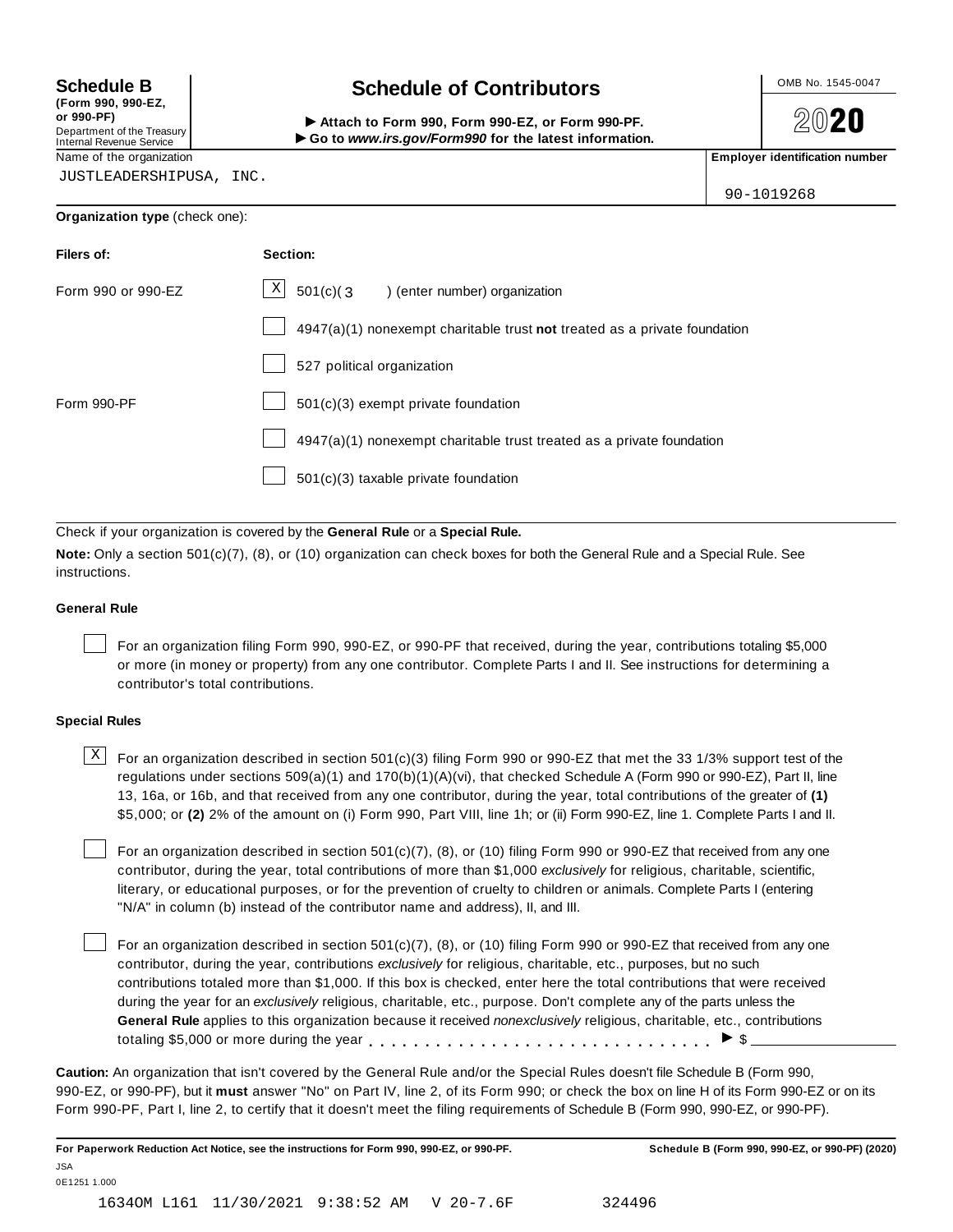| Schedule B (Form 990, 990-EZ, or 990-PF) (2020) |                        |      | $Page \triangle$                    |
|-------------------------------------------------|------------------------|------|-------------------------------------|
| Name of<br>organization                         | LLEADERSHIPUSA<br>ປປວມ | INC. | ∶ identification number<br>Emplover |

| <b>Employer identification number</b> |  |
|---------------------------------------|--|
| 90-1019268                            |  |

| Contributors (see instructions). Use duplicate copies of Part I if additional space is needed. |                                   |                                                                                       |
|------------------------------------------------------------------------------------------------|-----------------------------------|---------------------------------------------------------------------------------------|
| (b)<br>Name, address, and ZIP + 4                                                              | (c)<br><b>Total contributions</b> | (d)<br>Type of contribution                                                           |
| N/A                                                                                            | 75,000.<br>\$                     | Χ<br>Person<br>Payroll<br>Noncash<br>(Complete Part II for<br>noncash contributions.) |
| (b)<br>Name, address, and ZIP + 4                                                              | (c)<br><b>Total contributions</b> | (d)<br>Type of contribution                                                           |
| N/A                                                                                            | 75,000.<br>\$                     | Χ<br>Person<br>Payroll<br>Noncash<br>(Complete Part II for<br>noncash contributions.) |
| (b)<br>Name, address, and ZIP + 4                                                              | (c)<br><b>Total contributions</b> | (d)<br>Type of contribution                                                           |
| N/A                                                                                            | 650,000.<br>\$                    | Χ<br>Person<br>Payroll<br>Noncash<br>(Complete Part II for<br>noncash contributions.) |
| (b)<br>Name, address, and ZIP + 4                                                              | (c)<br><b>Total contributions</b> | (d)<br>Type of contribution                                                           |
| N/A                                                                                            | 50,000.<br>\$                     | Χ<br>Person<br>Payroll<br>Noncash<br>(Complete Part II for<br>noncash contributions.) |
| (b)<br>Name, address, and ZIP + 4                                                              | (c)<br><b>Total contributions</b> | (d)<br>Type of contribution                                                           |
| N/A                                                                                            | 250,000.<br>\$                    | Χ<br>Person<br>Payroll<br>Noncash<br>(Complete Part II for<br>noncash contributions.) |
| (b)<br>Name, address, and ZIP + 4                                                              | (c)<br><b>Total contributions</b> | (d)<br>Type of contribution                                                           |
| N/A                                                                                            | 325,000.<br>\$                    | Χ<br>Person<br>Payroll<br><b>Noncash</b>                                              |
|                                                                                                |                                   |                                                                                       |

0E1253 1.000 1634OM L161 11/30/2021 9:38:52 AM V 20-7.6F 324496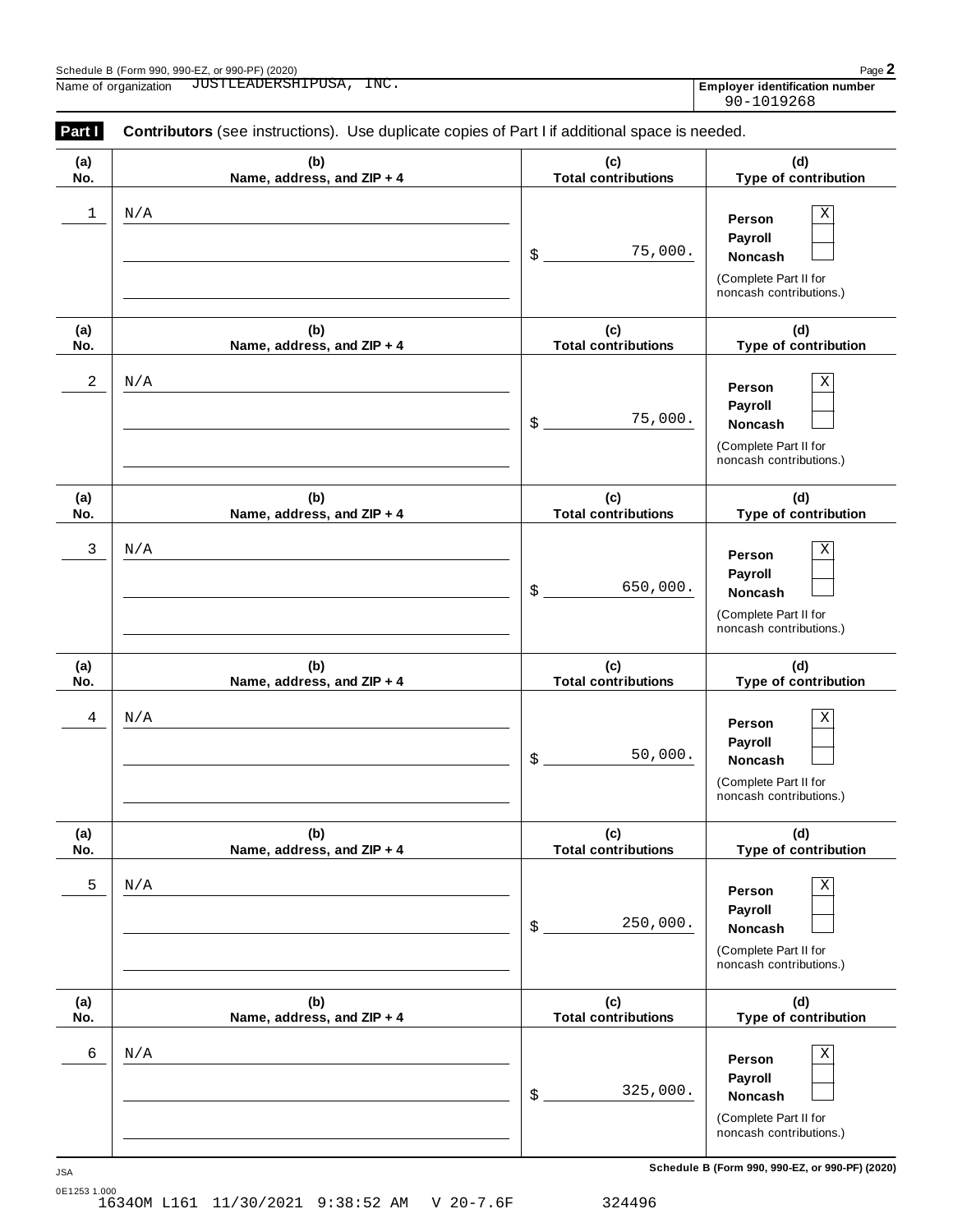| Schedule B (Form 990, 990-EZ, or 990-PF) (2020) |                   |      | Page                                       |
|-------------------------------------------------|-------------------|------|--------------------------------------------|
| Name of<br>i organization                       | JUSTLEADERSHIPUSA | INC. | r identification number<br><b>Employer</b> |

|                                       | ים ו |
|---------------------------------------|------|
| <b>Employer identification number</b> |      |
| 90-1019268                            |      |

| (a)<br>No. | (b)<br>Name, address, and ZIP + 4 | (c)<br><b>Total contributions</b> | (d)<br>Type of contribution                      |
|------------|-----------------------------------|-----------------------------------|--------------------------------------------------|
|            |                                   |                                   |                                                  |
| 7          | N/A                               |                                   | $\mathbf X$<br>Person                            |
|            |                                   |                                   | Payroll                                          |
|            |                                   | 338, 275.<br>\$                   | Noncash                                          |
|            |                                   |                                   |                                                  |
|            |                                   |                                   | (Complete Part II for<br>noncash contributions.) |
| (a)        | (b)                               | (c)                               | (d)                                              |
| No.        | Name, address, and ZIP + 4        | <b>Total contributions</b>        | Type of contribution                             |
|            |                                   |                                   | Person                                           |
|            |                                   |                                   |                                                  |
|            |                                   | \$                                | Payroll<br>Noncash                               |
|            |                                   |                                   |                                                  |
|            |                                   |                                   | (Complete Part II for<br>noncash contributions.) |
| (a)        | (b)                               | (c)                               | (d)                                              |
| No.        | Name, address, and ZIP + 4        | <b>Total contributions</b>        | Type of contribution                             |
|            |                                   |                                   |                                                  |
|            |                                   |                                   | Person                                           |
|            |                                   |                                   | Payroll                                          |
|            |                                   | \$                                | Noncash                                          |
|            |                                   |                                   | (Complete Part II for                            |
|            |                                   |                                   | noncash contributions.)                          |
| (a)        | (b)                               | (c)                               | (d)                                              |
| No.        | Name, address, and ZIP + 4        | <b>Total contributions</b>        | Type of contribution                             |
|            |                                   |                                   |                                                  |
|            |                                   |                                   | Person                                           |
|            |                                   |                                   | Payroll                                          |
|            |                                   | \$                                | Noncash                                          |
|            |                                   |                                   | (Complete Part II for                            |
|            |                                   |                                   | noncash contributions.)                          |
| (a)        | (b)                               | (c)                               | (d)                                              |
| No.        | Name, address, and ZIP + 4        | <b>Total contributions</b>        | Type of contribution                             |
|            |                                   |                                   |                                                  |
|            |                                   |                                   | Person                                           |
|            |                                   |                                   | Payroll                                          |
|            |                                   | \$                                | <b>Noncash</b>                                   |
|            |                                   |                                   | (Complete Part II for                            |
|            |                                   |                                   | noncash contributions.)                          |
| (a)        | (b)                               | (c)                               | (d)                                              |
| No.        | Name, address, and ZIP + 4        | <b>Total contributions</b>        | Type of contribution                             |
|            |                                   |                                   | Person                                           |
|            |                                   |                                   | Payroll                                          |
|            |                                   | \$                                | Noncash                                          |
|            |                                   |                                   |                                                  |
|            |                                   |                                   | (Complete Part II for<br>noncash contributions.) |
|            |                                   |                                   |                                                  |

**Schedule B (Form 990, 990-EZ, or 990-PF) (2020)** JSA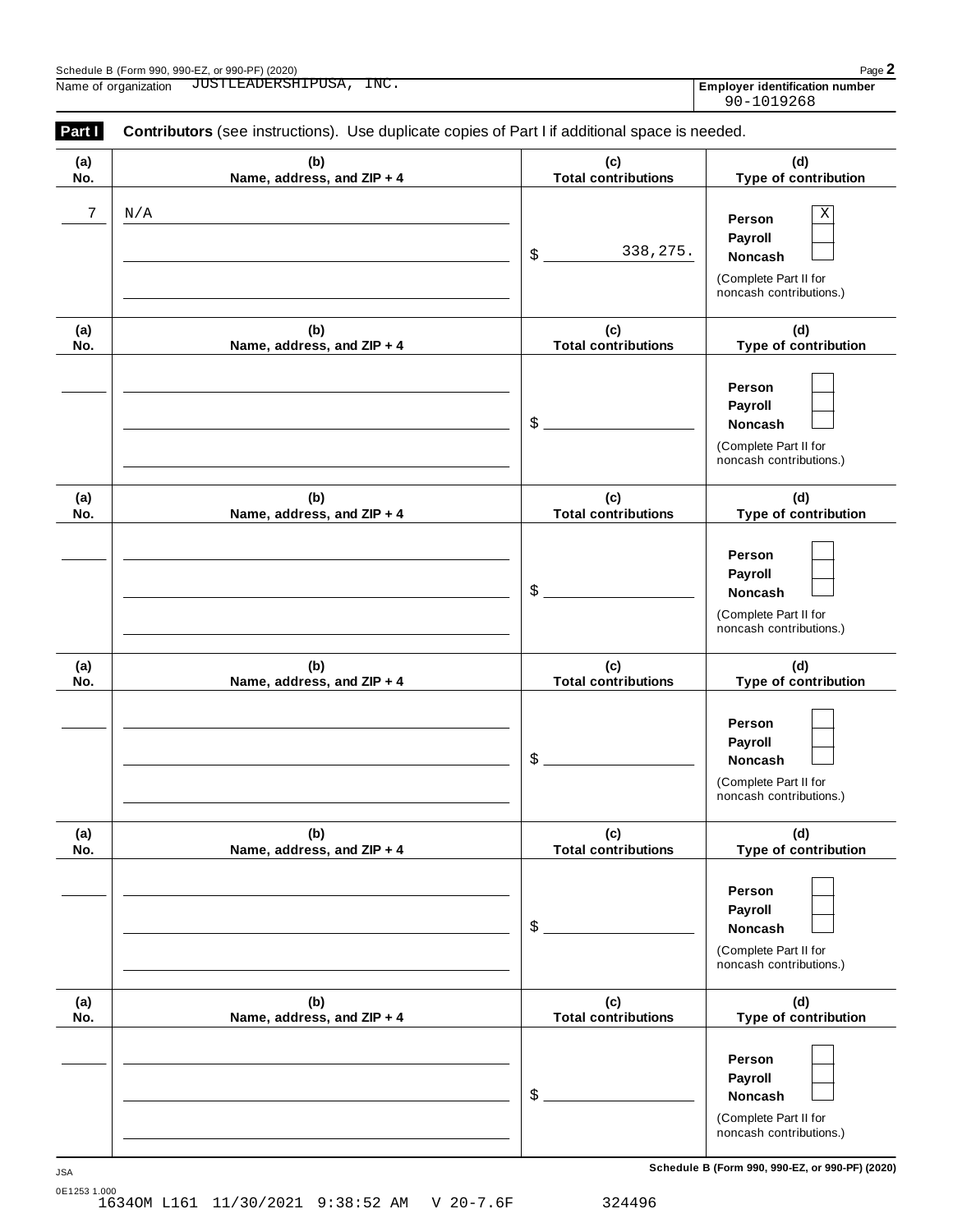| Name of organization | JUSTLEADERSHIPUSA, | INC. |
|----------------------|--------------------|------|
|----------------------|--------------------|------|

Name of organization **Employer identification number** 90-1019268

| Part II                   | Noncash Property (see instructions). Use duplicate copies of Part II if additional space is needed. |                                                 |                      |
|---------------------------|-----------------------------------------------------------------------------------------------------|-------------------------------------------------|----------------------|
| (a) No.<br>from<br>Part I | (b)<br>Description of noncash property given                                                        | (c)<br>FMV (or estimate)<br>(See instructions.) | (d)<br>Date received |
|                           |                                                                                                     | $\delta$                                        |                      |
| (a) No.<br>from<br>Part I | (b)<br>Description of noncash property given                                                        | (c)<br>FMV (or estimate)<br>(See instructions.) | (d)<br>Date received |
|                           |                                                                                                     | $\delta$                                        |                      |
| (a) No.<br>from<br>Part I | (b)<br>Description of noncash property given                                                        | (c)<br>FMV (or estimate)<br>(See instructions.) | (d)<br>Date received |
|                           |                                                                                                     | $\delta$                                        |                      |
| (a) No.<br>from<br>Part I | (b)<br>Description of noncash property given                                                        | (c)<br>FMV (or estimate)<br>(See instructions.) | (d)<br>Date received |
|                           |                                                                                                     | $$$ .                                           |                      |
| (a) No.<br>from<br>Part I | (b)<br>Description of noncash property given                                                        | (c)<br>FMV (or estimate)<br>(See instructions.) | (d)<br>Date received |
|                           |                                                                                                     | \$                                              |                      |
| (a) No.<br>from<br>Part I | (b)<br>Description of noncash property given                                                        | (c)<br>FMV (or estimate)<br>(See instructions.) | (d)<br>Date received |
|                           |                                                                                                     |                                                 |                      |
|                           |                                                                                                     | \$                                              |                      |

**Schedule B (Form 990, 990-EZ, or 990-PF) (2020)** JSA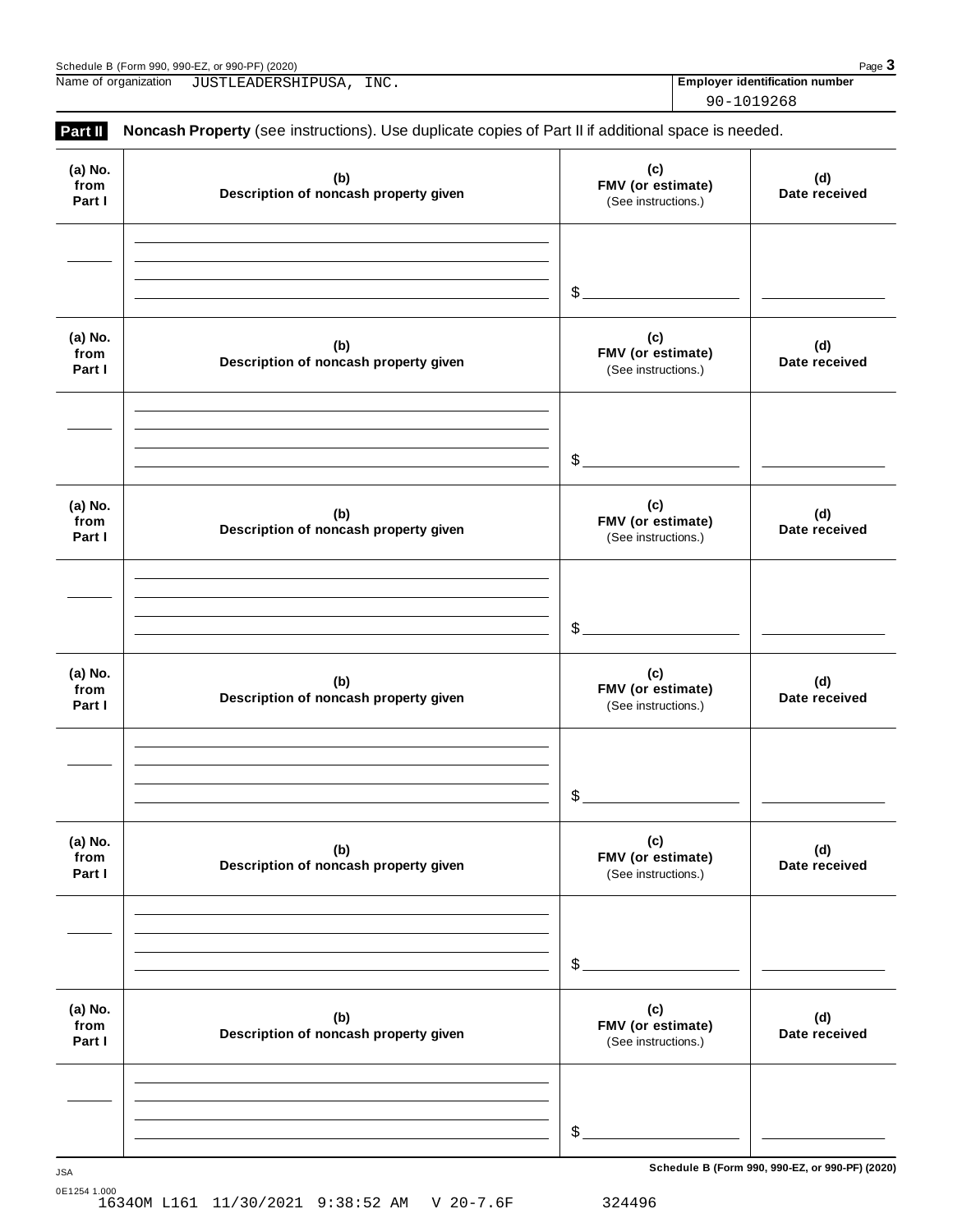|                             | Name of organization JUSTLEADERSHIPUSA, INC.                                                                                                                                                                                                    |                      |                                          | <b>Employer identification number</b>                                                                                                                                                                                                                       |
|-----------------------------|-------------------------------------------------------------------------------------------------------------------------------------------------------------------------------------------------------------------------------------------------|----------------------|------------------------------------------|-------------------------------------------------------------------------------------------------------------------------------------------------------------------------------------------------------------------------------------------------------------|
|                             | Part III Exclusively religious, charitable, etc., contributions to organizations described in section 501(c)(7), (8), or<br>contributions of \$1,000 or less for the year. (Enter this information once. See instructions.) $\triangleright$ \$ |                      |                                          | 90-1019268<br>(10) that total more than \$1,000 for the year from any one contributor. Complete columns (a) through (e) and<br>the following line entry. For organizations completing Part III, enter the total of exclusively religious, charitable, etc., |
|                             | Use duplicate copies of Part III if additional space is needed.                                                                                                                                                                                 |                      |                                          |                                                                                                                                                                                                                                                             |
| $(a)$ No.<br>from<br>Part I | (b) Purpose of gift                                                                                                                                                                                                                             | (c) Use of gift      |                                          | (d) Description of how gift is held                                                                                                                                                                                                                         |
|                             |                                                                                                                                                                                                                                                 |                      |                                          |                                                                                                                                                                                                                                                             |
|                             |                                                                                                                                                                                                                                                 | (e) Transfer of gift |                                          |                                                                                                                                                                                                                                                             |
|                             | Transferee's name, address, and ZIP + 4                                                                                                                                                                                                         |                      |                                          | Relationship of transferor to transferee                                                                                                                                                                                                                    |
| $(a)$ No.<br>from           |                                                                                                                                                                                                                                                 |                      |                                          |                                                                                                                                                                                                                                                             |
| Part I                      | (b) Purpose of gift                                                                                                                                                                                                                             | (c) Use of gift      |                                          | (d) Description of how gift is held                                                                                                                                                                                                                         |
|                             |                                                                                                                                                                                                                                                 |                      |                                          |                                                                                                                                                                                                                                                             |
|                             | (e) Transfer of gift<br>Transferee's name, address, and ZIP + 4<br>Relationship of transferor to transferee                                                                                                                                     |                      |                                          |                                                                                                                                                                                                                                                             |
|                             |                                                                                                                                                                                                                                                 |                      |                                          |                                                                                                                                                                                                                                                             |
| $(a)$ No.<br>from           | (b) Purpose of gift                                                                                                                                                                                                                             | (c) Use of gift      |                                          | (d) Description of how gift is held                                                                                                                                                                                                                         |
| Part I                      |                                                                                                                                                                                                                                                 |                      |                                          |                                                                                                                                                                                                                                                             |
|                             |                                                                                                                                                                                                                                                 |                      |                                          |                                                                                                                                                                                                                                                             |
|                             | (e) Transfer of gift<br>Transferee's name, address, and ZIP + 4                                                                                                                                                                                 |                      | Relationship of transferor to transferee |                                                                                                                                                                                                                                                             |
|                             |                                                                                                                                                                                                                                                 |                      |                                          |                                                                                                                                                                                                                                                             |
|                             |                                                                                                                                                                                                                                                 |                      |                                          |                                                                                                                                                                                                                                                             |
| (a) No.<br>from<br>Part I   | (b) Purpose of gift                                                                                                                                                                                                                             | (c) Use of gift      |                                          | (d) Description of how gift is held                                                                                                                                                                                                                         |
|                             |                                                                                                                                                                                                                                                 |                      |                                          |                                                                                                                                                                                                                                                             |
|                             | (e) Transfer of gift                                                                                                                                                                                                                            |                      |                                          |                                                                                                                                                                                                                                                             |
|                             | Transferee's name, address, and ZIP + 4                                                                                                                                                                                                         |                      |                                          | Relationship of transferor to transferee                                                                                                                                                                                                                    |
|                             |                                                                                                                                                                                                                                                 |                      |                                          |                                                                                                                                                                                                                                                             |
|                             |                                                                                                                                                                                                                                                 |                      |                                          | Schedule B (Form 990, 990-EZ, or 990-PF) (2020)                                                                                                                                                                                                             |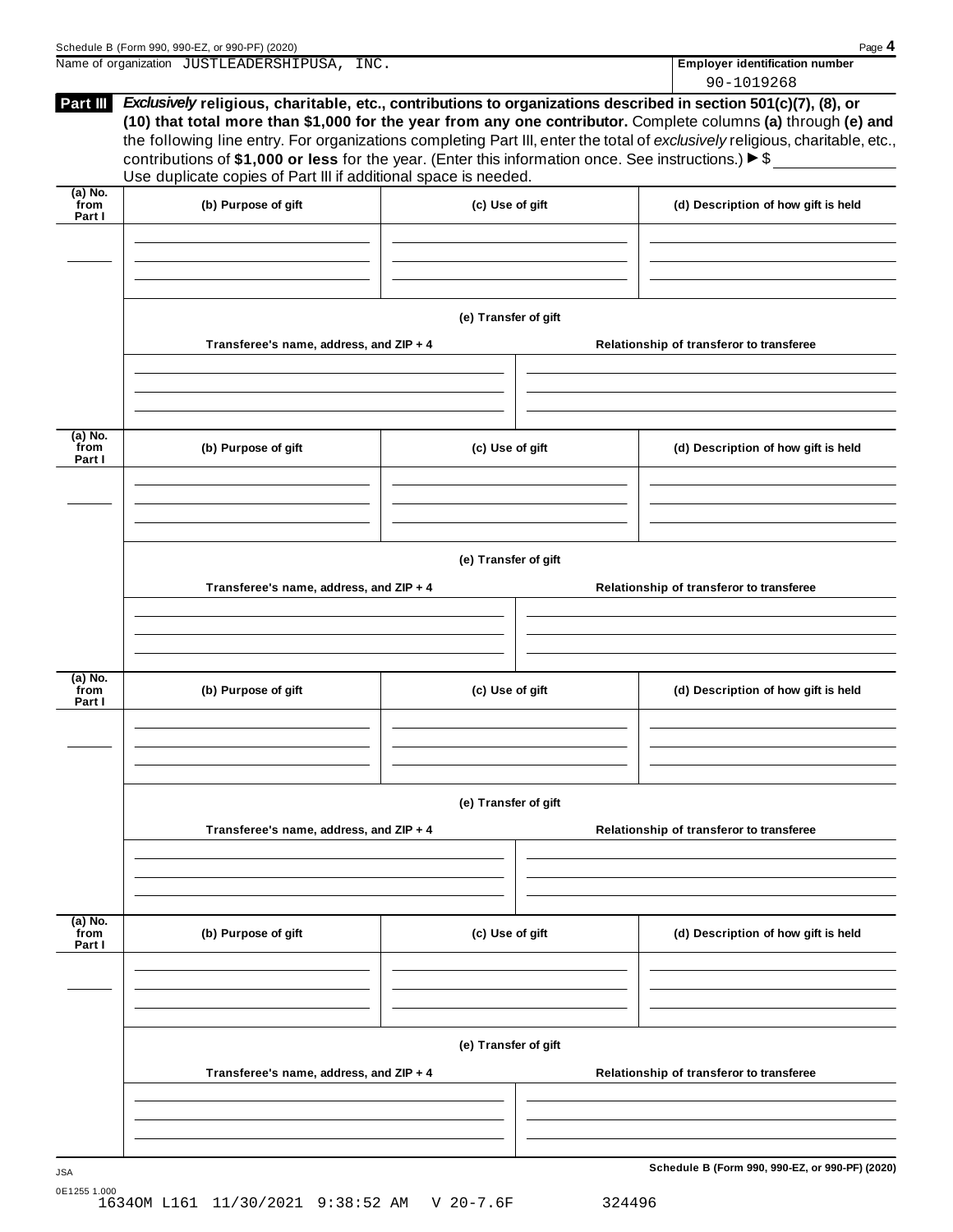| (Form 990 or 990-EZ)                                          | For Organizations Exempt From Income Tax Under section 501(c) and section 527                                                                                                                                                                                                                                                                                                                                                                                                                                                                        |         |                                                                             |                                                                                                                                                             |
|---------------------------------------------------------------|------------------------------------------------------------------------------------------------------------------------------------------------------------------------------------------------------------------------------------------------------------------------------------------------------------------------------------------------------------------------------------------------------------------------------------------------------------------------------------------------------------------------------------------------------|---------|-----------------------------------------------------------------------------|-------------------------------------------------------------------------------------------------------------------------------------------------------------|
|                                                               | Complete if the organization is described below.                                                                                                                                                                                                                                                                                                                                                                                                                                                                                                     |         | Attach to Form 990 or Form 990-EZ.                                          | <b>Open to Public</b>                                                                                                                                       |
| Department of the Treasury<br><b>Internal Revenue Service</b> | Go to www.irs.gov/Form990 for instructions and the latest information.                                                                                                                                                                                                                                                                                                                                                                                                                                                                               |         |                                                                             | <b>Inspection</b>                                                                                                                                           |
|                                                               | If the organization answered "Yes," on Form 990, Part IV, line 3, or Form 990-EZ, Part V, line 46 (Political Campaign Activities), then                                                                                                                                                                                                                                                                                                                                                                                                              |         |                                                                             |                                                                                                                                                             |
|                                                               | • Section 501(c)(3) organizations: Complete Parts I-A and B. Do not complete Part I-C.                                                                                                                                                                                                                                                                                                                                                                                                                                                               |         |                                                                             |                                                                                                                                                             |
|                                                               | ● Section 501(c) (other than section 501(c)(3)) organizations: Complete Parts I-A and C below. Do not complete Part I-B.                                                                                                                                                                                                                                                                                                                                                                                                                             |         |                                                                             |                                                                                                                                                             |
| • Section 527 organizations: Complete Part I-A only.          | If the organization answered "Yes," on Form 990, Part IV, line 4, or Form 990-EZ, Part VI, line 47 (Lobbying Activities), then                                                                                                                                                                                                                                                                                                                                                                                                                       |         |                                                                             |                                                                                                                                                             |
|                                                               | • Section 501(c)(3) organizations that have filed Form 5768 (election under section 501(h)): Complete Part II-A. Do not complete Part II-B.                                                                                                                                                                                                                                                                                                                                                                                                          |         |                                                                             |                                                                                                                                                             |
|                                                               | • Section 501(c)(3) organizations that have NOT filed Form 5768 (election under section 501(h)): Complete Part II-B. Do not complete Part II-A.                                                                                                                                                                                                                                                                                                                                                                                                      |         |                                                                             |                                                                                                                                                             |
| Tax) (See separate instructions), then                        | If the organization answered "Yes," on Form 990, Part IV, line 5 (Proxy Tax) (See separate instructions) or Form 990-EZ, Part V, line 35c (Proxy                                                                                                                                                                                                                                                                                                                                                                                                     |         |                                                                             |                                                                                                                                                             |
|                                                               | • Section 501(c)(4), (5), or (6) organizations: Complete Part III.                                                                                                                                                                                                                                                                                                                                                                                                                                                                                   |         |                                                                             |                                                                                                                                                             |
| Name of organization                                          |                                                                                                                                                                                                                                                                                                                                                                                                                                                                                                                                                      |         |                                                                             | <b>Employer identification number</b>                                                                                                                       |
| JUSTLEADERSHIPUSA, INC.                                       |                                                                                                                                                                                                                                                                                                                                                                                                                                                                                                                                                      |         | 90-1019268                                                                  |                                                                                                                                                             |
| Part I-A                                                      | Complete if the organization is exempt under section 501(c) or is a section 527 organization.                                                                                                                                                                                                                                                                                                                                                                                                                                                        |         |                                                                             |                                                                                                                                                             |
| 1                                                             | Provide a description of the organization's direct and indirect political campaign activities in Part IV. (See instructions for                                                                                                                                                                                                                                                                                                                                                                                                                      |         |                                                                             |                                                                                                                                                             |
| definition of "political campaign activities")                |                                                                                                                                                                                                                                                                                                                                                                                                                                                                                                                                                      |         |                                                                             |                                                                                                                                                             |
| 2                                                             |                                                                                                                                                                                                                                                                                                                                                                                                                                                                                                                                                      |         |                                                                             |                                                                                                                                                             |
| 3                                                             |                                                                                                                                                                                                                                                                                                                                                                                                                                                                                                                                                      |         |                                                                             |                                                                                                                                                             |
| Part I-B                                                      | Complete if the organization is exempt under section 501(c)(3).                                                                                                                                                                                                                                                                                                                                                                                                                                                                                      |         |                                                                             |                                                                                                                                                             |
| 1                                                             | Enter the amount of any excise tax incurred by the organization under section 4955. $\triangleright$ \$                                                                                                                                                                                                                                                                                                                                                                                                                                              |         |                                                                             |                                                                                                                                                             |
| 2                                                             | Enter the amount of any excise tax incurred by organization managers under section 4955 $\triangleright$ \$                                                                                                                                                                                                                                                                                                                                                                                                                                          |         |                                                                             |                                                                                                                                                             |
| 3                                                             |                                                                                                                                                                                                                                                                                                                                                                                                                                                                                                                                                      |         |                                                                             | <b>Yes</b><br><b>No</b>                                                                                                                                     |
|                                                               |                                                                                                                                                                                                                                                                                                                                                                                                                                                                                                                                                      |         |                                                                             | Yes<br>No                                                                                                                                                   |
| <b>b</b> If "Yes," describe in Part IV.                       |                                                                                                                                                                                                                                                                                                                                                                                                                                                                                                                                                      |         |                                                                             |                                                                                                                                                             |
| Part I-C                                                      | Complete if the organization is exempt under section 501(c), except section 501(c)(3).                                                                                                                                                                                                                                                                                                                                                                                                                                                               |         |                                                                             |                                                                                                                                                             |
| 1.                                                            | Enter the amount directly expended by the filing organization for section 527 exempt function                                                                                                                                                                                                                                                                                                                                                                                                                                                        |         |                                                                             |                                                                                                                                                             |
| 2                                                             | Enter the amount of the filing organization's funds contributed to other organizations for section                                                                                                                                                                                                                                                                                                                                                                                                                                                   |         |                                                                             |                                                                                                                                                             |
|                                                               | 527 exempt function activities $\ldots \ldots \ldots \ldots \ldots \ldots \ldots \ldots \ldots \ldots \ldots \vdots \blacktriangleright$ \$                                                                                                                                                                                                                                                                                                                                                                                                          |         |                                                                             |                                                                                                                                                             |
| 3                                                             | Total exempt function expenditures. Add lines 1 and 2. Enter here and on Form 1120-POL,                                                                                                                                                                                                                                                                                                                                                                                                                                                              |         |                                                                             |                                                                                                                                                             |
|                                                               |                                                                                                                                                                                                                                                                                                                                                                                                                                                                                                                                                      |         |                                                                             |                                                                                                                                                             |
| 4<br>5                                                        | Enter the names, addresses and employer identification number (EIN) of all section 527 political organizations to which the filing<br>organization made payments. For each organization listed, enter the amount paid from the filing organization's funds. Also enter<br>the amount of political contributions received that were promptly and directly delivered to a separate political organization, such<br>as a separate segregated fund or a political action committee (PAC). If additional space is needed, provide information in Part IV. |         |                                                                             | Yes<br><b>No</b>                                                                                                                                            |
| (a) Name                                                      | (b) Address                                                                                                                                                                                                                                                                                                                                                                                                                                                                                                                                          | (c) EIN | (d) Amount paid from<br>filing organization's<br>funds. If none, enter -0-. | (e) Amount of political<br>contributions received and<br>promptly and directly<br>delivered to a separate<br>political organization. If<br>none, enter -0-. |
| (1)                                                           |                                                                                                                                                                                                                                                                                                                                                                                                                                                                                                                                                      |         |                                                                             |                                                                                                                                                             |
| (2)                                                           |                                                                                                                                                                                                                                                                                                                                                                                                                                                                                                                                                      |         |                                                                             |                                                                                                                                                             |
| (3)                                                           |                                                                                                                                                                                                                                                                                                                                                                                                                                                                                                                                                      |         |                                                                             |                                                                                                                                                             |
| (4)                                                           |                                                                                                                                                                                                                                                                                                                                                                                                                                                                                                                                                      |         |                                                                             |                                                                                                                                                             |
| (5)                                                           |                                                                                                                                                                                                                                                                                                                                                                                                                                                                                                                                                      |         |                                                                             |                                                                                                                                                             |
| (6)                                                           |                                                                                                                                                                                                                                                                                                                                                                                                                                                                                                                                                      |         |                                                                             |                                                                                                                                                             |
|                                                               |                                                                                                                                                                                                                                                                                                                                                                                                                                                                                                                                                      |         |                                                                             |                                                                                                                                                             |

For Paperwork Reduction Act Notice, see the Instructions for Form 990 or 990-EZ. Schedule C (Form 990 or 990-EZ) 2020



**(Form 990 or 990-EZ)**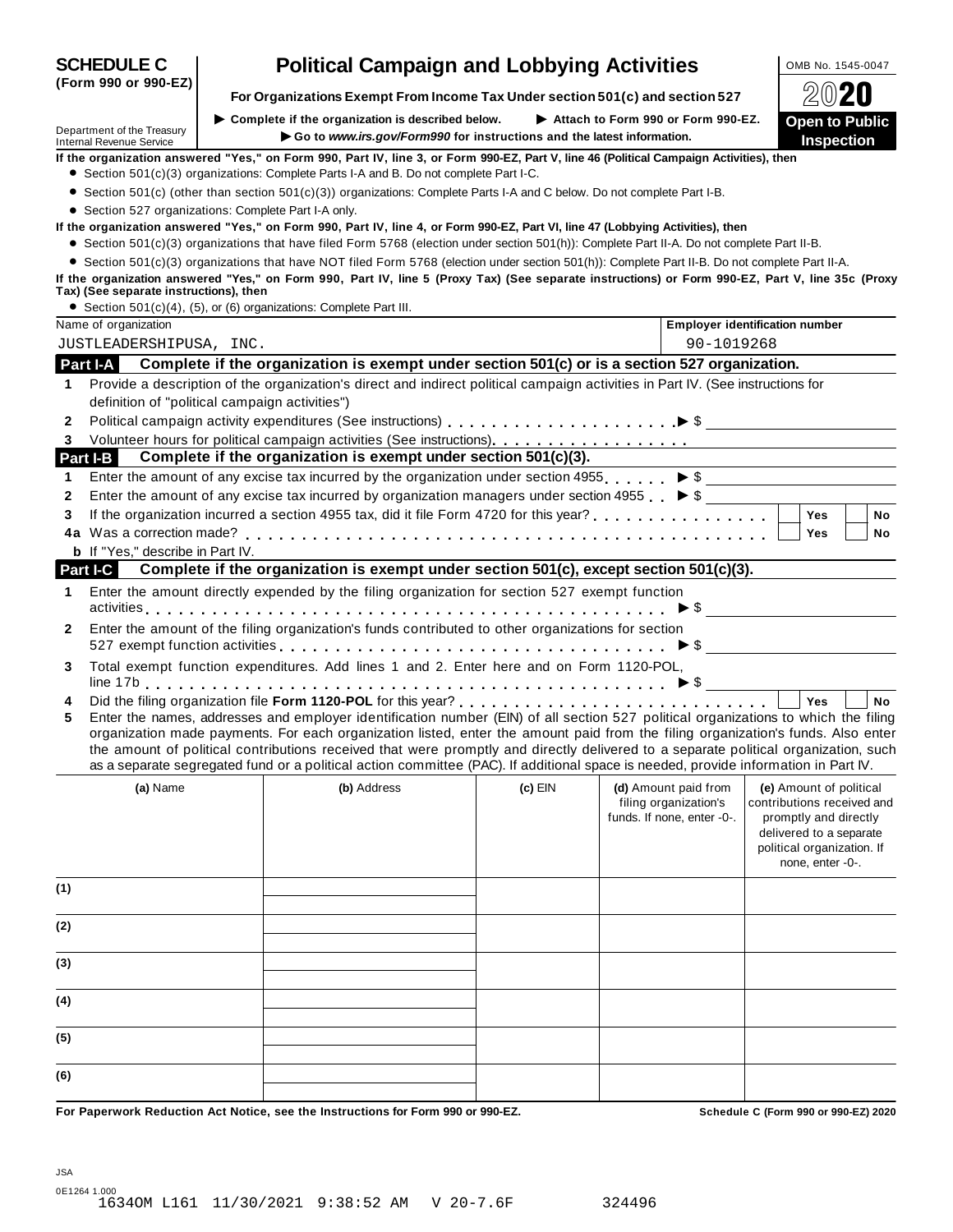| Part II-A<br>section 501(h)).                                                                                                              | Complete if the organization is exempt under section $501(c)(3)$ and filed Form 5768 (election under                                                                                                                              |                                     |                                |
|--------------------------------------------------------------------------------------------------------------------------------------------|-----------------------------------------------------------------------------------------------------------------------------------------------------------------------------------------------------------------------------------|-------------------------------------|--------------------------------|
| A Check $\blacktriangleright$                                                                                                              | if the filing organization belongs to an affiliated group (and list in Part IV each affiliated group member's name,<br>address, EIN, expenses, and share of excess lobbying expenditures).                                        |                                     |                                |
| <b>B</b> Check ►                                                                                                                           | if the filing organization checked box A and "limited control" provisions apply.                                                                                                                                                  |                                     |                                |
|                                                                                                                                            | <b>Limits on Lobbying Expenditures</b><br>(The term "expenditures" means amounts paid or incurred.)                                                                                                                               | (a) Filing<br>organization's totals | (b) Affiliated<br>group totals |
|                                                                                                                                            | 1a Total lobbying expenditures to influence public opinion (grassroots lobbying)<br><b>b</b> Total lobbying expenditures to influence a legislative body (direct lobbying)<br>c Total lobbying expenditures (add lines 1a and 1b) |                                     |                                |
| e Total exempt purpose expenditures (add lines 1c and 1d)<br>Lobbying nontaxable amount. Enter the amount from the following table in both |                                                                                                                                                                                                                                   |                                     |                                |
| columns.                                                                                                                                   |                                                                                                                                                                                                                                   |                                     |                                |
| If the amount on line 1e, column (a) or (b) is: The lobbying nontaxable amount is:                                                         |                                                                                                                                                                                                                                   |                                     |                                |
| Not over \$500,000                                                                                                                         | 20% of the amount on line 1e.                                                                                                                                                                                                     |                                     |                                |
| Over \$500,000 but not over \$1,000,000                                                                                                    | \$100,000 plus 15% of the excess over \$500,000.                                                                                                                                                                                  |                                     |                                |
| Over \$1,000,000 but not over \$1,500,000                                                                                                  | \$175,000 plus 10% of the excess over \$1,000,000.                                                                                                                                                                                |                                     |                                |
| Over \$1,500,000 but not over \$17,000,000                                                                                                 | \$225,000 plus 5% of the excess over \$1,500,000.                                                                                                                                                                                 |                                     |                                |
| Over \$17,000,000                                                                                                                          | \$1,000,000.                                                                                                                                                                                                                      |                                     |                                |
|                                                                                                                                            |                                                                                                                                                                                                                                   |                                     |                                |
|                                                                                                                                            |                                                                                                                                                                                                                                   |                                     |                                |
|                                                                                                                                            |                                                                                                                                                                                                                                   |                                     |                                |
|                                                                                                                                            | If there is an amount other than zero on either line 1h or line 1i, did the organization file Form 4720                                                                                                                           |                                     |                                |
|                                                                                                                                            |                                                                                                                                                                                                                                   |                                     | Yes<br><b>No</b>               |
|                                                                                                                                            | 4-Year Averaging Period Under Section 501(h)                                                                                                                                                                                      |                                     |                                |

(Some organizations that made a section 501(h) election do not have to complete all of the five columns below.

**See the separate instructions for lines 2a through 2f.)**

|    |                                                                                 |          |          | Lobbying Expenditures During 4-Year Averaging Period |            |           |
|----|---------------------------------------------------------------------------------|----------|----------|------------------------------------------------------|------------|-----------|
|    | Calendar year (or fiscal year<br>beginning in)                                  | (a) 2017 | (b) 2018 | $(c)$ 2019                                           | $(d)$ 2020 | (e) Total |
| 2a | Lobbying nontaxable amount                                                      |          |          |                                                      |            |           |
| b  | Lobbying ceiling amount<br>$(150\% \text{ of line } 2a, \text{ column } (e))$   |          |          |                                                      |            |           |
| c  | Total lobbying expenditures                                                     |          |          |                                                      |            |           |
| d  | Grassroots nontaxable amount                                                    |          |          |                                                      |            |           |
| е  | Grassroots ceiling amount<br>$(150\% \text{ of line } 2d, \text{ column } (e))$ |          |          |                                                      |            |           |
|    | Grassroots lobbying expenditures                                                |          |          |                                                      |            |           |

**Schedule C (Form 990 or 990-EZ) 2020**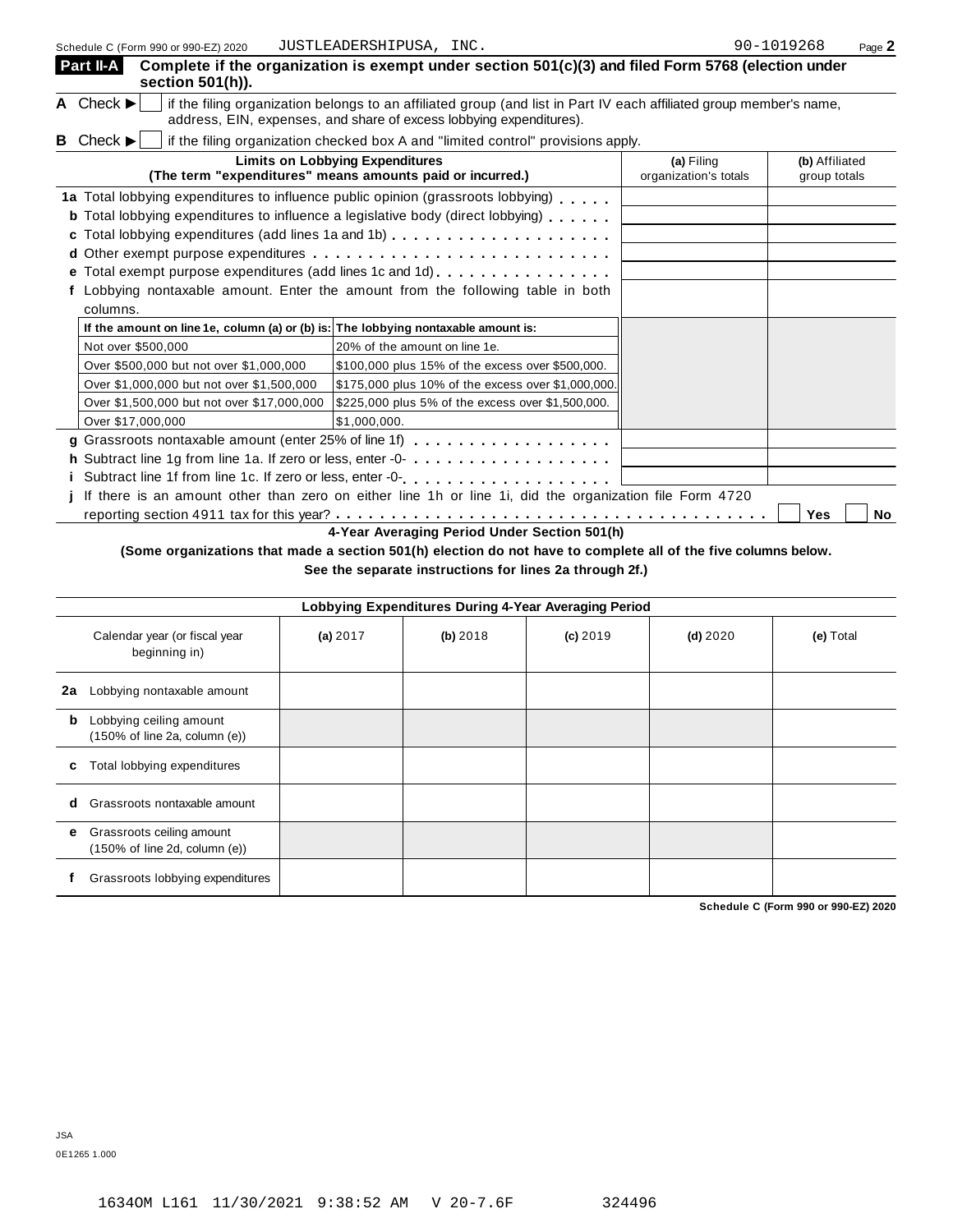|        | JUSTLEADERSHIPUSA, INC.                                                                                                                                                                                                              |                |                         | 90-1019268   |                |            |         |
|--------|--------------------------------------------------------------------------------------------------------------------------------------------------------------------------------------------------------------------------------------|----------------|-------------------------|--------------|----------------|------------|---------|
|        | Schedule C (Form 990 or 990-EZ) 2020<br>Part II-B<br>Complete if the organization is exempt under section 501(c)(3) and has NOT filed Form 5768<br>(election under section 501(h)).                                                  |                |                         |              |                |            | Page 3  |
|        | (a)<br>For each "Yes," response on lines 1a through 1i below, provide in Part IV a detailed                                                                                                                                          |                |                         |              |                | (b)        |         |
|        | description of the lobbying activity.                                                                                                                                                                                                | <b>Yes</b>     | No                      |              | Amount         |            |         |
| 1      | During the year, did the filing organization attempt to influence foreign, national, state, or local<br>legislation, including any attempt to influence public opinion on a legislative matter or<br>referendum, through the use of: |                |                         |              |                |            |         |
| a      |                                                                                                                                                                                                                                      |                | Χ                       |              |                |            |         |
| b      | Paid staff or management (include compensation in expenses reported on lines 1c through 1i)?                                                                                                                                         | X              |                         |              |                |            |         |
| c      |                                                                                                                                                                                                                                      |                | X                       |              |                |            |         |
| d      |                                                                                                                                                                                                                                      |                | $\overline{\mathbf{x}}$ |              |                |            |         |
| e      |                                                                                                                                                                                                                                      |                | $\mathbf X$             |              |                |            |         |
| f      |                                                                                                                                                                                                                                      | X              |                         |              |                |            | 11,525. |
| g      | Direct contact with legislators, their staffs, government officials, or a legislative body?                                                                                                                                          | $\overline{X}$ |                         |              |                |            | 4,523.  |
| h      | Rallies, demonstrations, seminars, conventions, speeches, lectures, or any similar means?                                                                                                                                            |                | $\mathbf{x}$            |              |                |            |         |
|        |                                                                                                                                                                                                                                      | Χ              |                         |              |                | 171,382.   |         |
|        |                                                                                                                                                                                                                                      |                |                         |              |                | 187,430.   |         |
| 2a     | Did the activities in line 1 cause the organization to be not described in section $501(c)(3)$ ?                                                                                                                                     |                | X                       |              |                |            |         |
| b      | If "Yes," enter the amount of any tax incurred under section 4912                                                                                                                                                                    |                |                         |              |                |            |         |
| c<br>d | If "Yes," enter the amount of any tax incurred by organization managers under section 4912<br>If the filing organization incurred a section 4912 tax, did it file Form 4720 for this year?                                           |                |                         |              |                |            |         |
|        | Part III-A Complete if the organization is exempt under section 501(c)(4), section 501(c)(5), or section<br>$501(c)(6)$ .                                                                                                            |                |                         |              |                |            |         |
|        |                                                                                                                                                                                                                                      |                |                         |              |                | <b>Yes</b> | No      |
|        | Were substantially all (90% or more) dues received nondeductible by members?<br>Were substantially all (90% or more) dues received nondeductible by members?<br>                                                                     |                |                         |              | $\mathbf{1}$   |            |         |
|        | Did the organization make only in-house lobbying expenditures of \$2,000 or less?                                                                                                                                                    |                |                         |              | $\overline{2}$ |            |         |
|        | Did the organization agree to carry over lobbying and political campaign activity expenditures from the prior year?                                                                                                                  |                |                         |              | $\mathbf{3}$   |            |         |
|        | Part III-B<br>Complete if the organization is exempt under section 501(c)(4), section 501(c)(5), or section                                                                                                                          |                |                         |              |                |            |         |
|        | 501(c)(6) and if either (a) BOTH Part III-A, lines 1 and 2, are answered "No" OR (b) Part III-A, line 3, is                                                                                                                          |                |                         |              |                |            |         |
|        | answered "Yes."                                                                                                                                                                                                                      |                |                         |              |                |            |         |
|        | Dues, assessments and similar amounts from members entitled value of the series of the series of the series of                                                                                                                       |                |                         | $\mathbf{1}$ |                |            |         |
|        | Section 162(e) nondeductible lobbying and political expenditures (do not include amounts of<br>political expenses for which the section 527(f) tax was paid).                                                                        |                |                         |              |                |            |         |
| a      |                                                                                                                                                                                                                                      |                |                         | 2a           |                |            |         |
| b      |                                                                                                                                                                                                                                      |                |                         | 2b           |                |            |         |
| C      |                                                                                                                                                                                                                                      |                |                         | 2c           |                |            |         |
|        | Aggregate amount reported in section $6033(e)(1)(A)$ notices of nondeductible section $162(e)$ dues $\cdots$                                                                                                                         |                |                         | 3            |                |            |         |
|        | If notices were sent and the amount on line 2c exceeds the amount on line 3, what portion of the                                                                                                                                     |                |                         |              |                |            |         |

and political expenditure next year?<br>
5 Taxable amount of lobbying and political expenditures (See instructions)<br> **Part IV Supplemental Information** 

**Supplemental Information** 

Provide the descriptions required for Part I-A, line 1; Part I-B, line 4; Part I-C, line 5; Part II-A (affiliated group list); Part II-A, lines 1 and 2 (See instructions); and Part II-B, line 1. Also, complete this part for any additional information.

SCHEDULE C, PART II-B, LINE 1A- 1I

JUSTLEADERSHIP'S LOBBYING ACTIVITIES ARE TO RAISE AWARENESS ABOUT ISSUES

excess does the organization agree to carryover to the reasonable estimate of nondeductible lobbying

INVOLVING DIRECTLY IMPACTED PEOPLE, TO DECARCERATE LOCAL JAILS, AND

ADVOCATE FOR POLICY CHANGE THAT CAN SUPPORT OR PROTECT DIRECTLY IMPACTED

PEOPLE.

**4 5**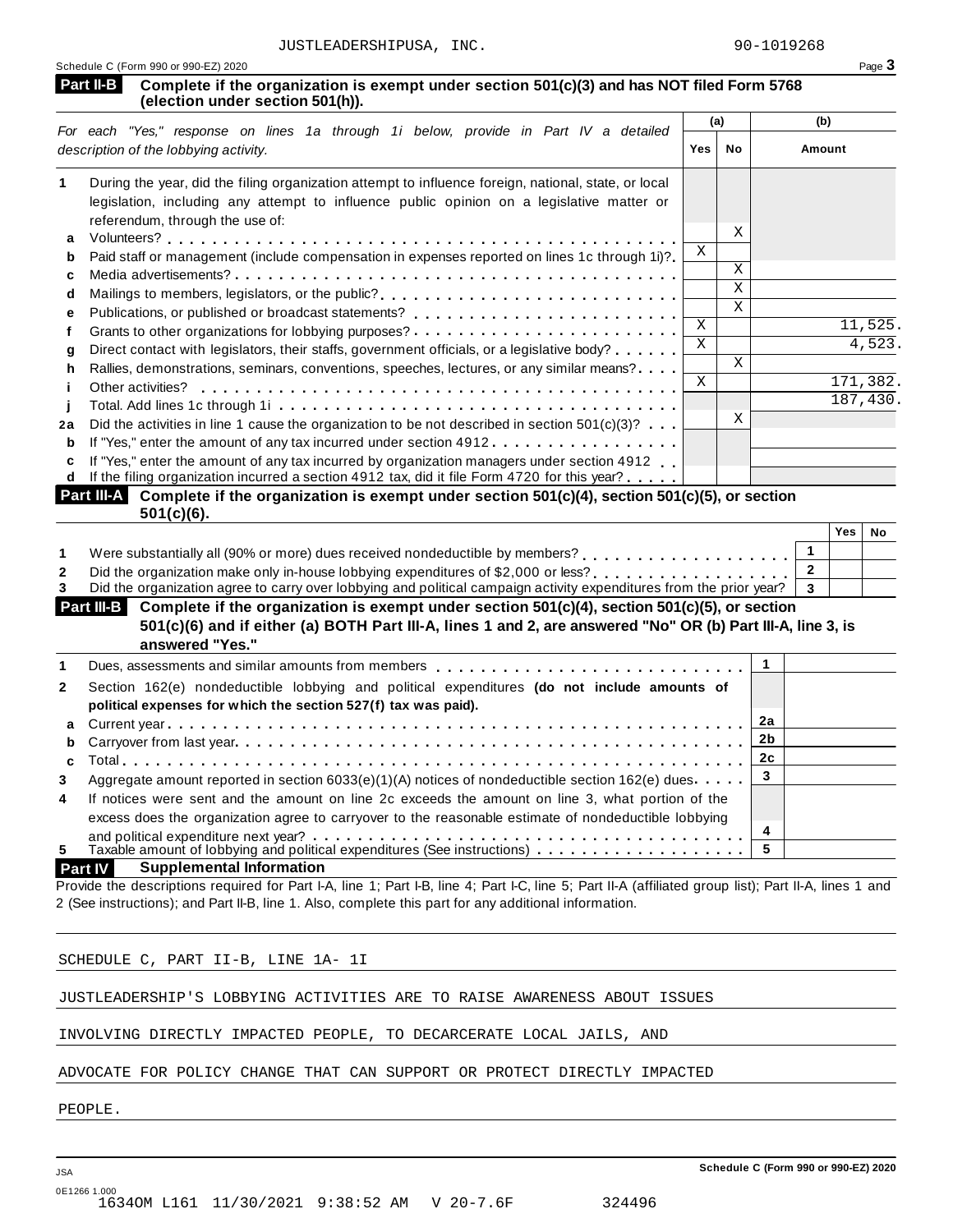**Part IV Supplemental Information** *(continued)*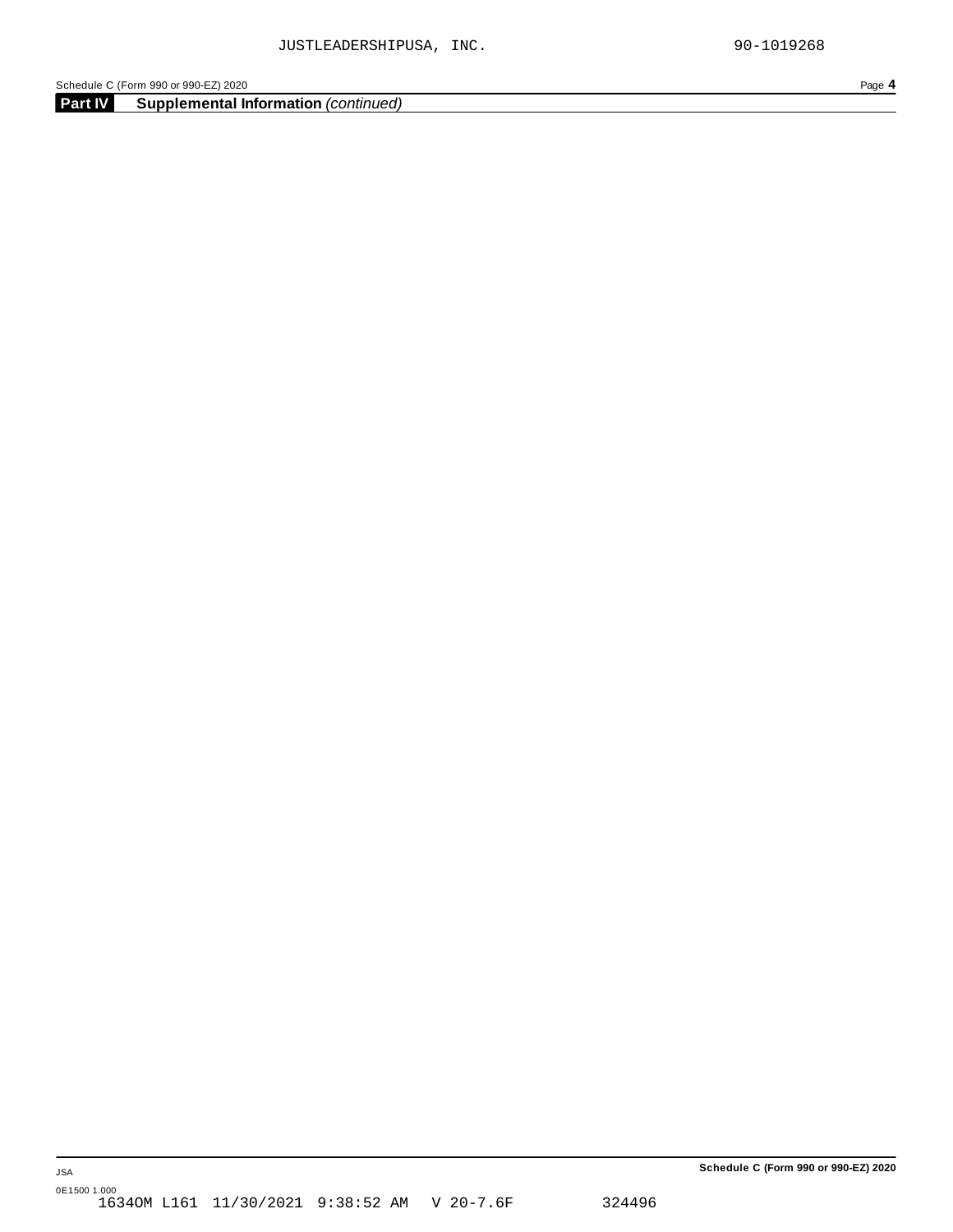| <b>SCHEDULE D</b> |  |
|-------------------|--|
| (Form 990)        |  |

# SCHEDULE D<br>
Supplemental Financial Statements<br>
Form 990)<br>
Part IV, line 6, 7, 8, 9, 10, 11a, 11b, 11c, 11d, 11e, 11f, 12a, or 12b.<br>
Part IV, line 6, 7, 8, 9, 10, 11a, 11b, 11c, 11d, 11e, 11f, 12a, or 12b.

|    |                                                               |                                                                                                                                                                                                                                                                                                                                                  | Part IV, line 6, 7, 8, 9, 10, 11a, 11b, 11c, 11d, 11e, 11f, 12a, or 12b.                      |    |                                                    |           |
|----|---------------------------------------------------------------|--------------------------------------------------------------------------------------------------------------------------------------------------------------------------------------------------------------------------------------------------------------------------------------------------------------------------------------------------|-----------------------------------------------------------------------------------------------|----|----------------------------------------------------|-----------|
|    | Department of the Treasury<br><b>Internal Revenue Service</b> |                                                                                                                                                                                                                                                                                                                                                  | Attach to Form 990.<br>Go to www.irs.gov/Form990 for instructions and the latest information. |    | <b>Open to Public</b><br><b>Inspection</b>         |           |
|    | Name of the organization                                      |                                                                                                                                                                                                                                                                                                                                                  |                                                                                               |    | <b>Employer identification number</b>              |           |
|    | JUSTLEADERSHIPUSA, INC.                                       |                                                                                                                                                                                                                                                                                                                                                  |                                                                                               |    | 90-1019268                                         |           |
|    | Part I                                                        | Organizations Maintaining Donor Advised Funds or Other Similar Funds or Accounts.                                                                                                                                                                                                                                                                |                                                                                               |    |                                                    |           |
|    |                                                               | Complete if the organization answered "Yes" on Form 990, Part IV, line 6.                                                                                                                                                                                                                                                                        |                                                                                               |    |                                                    |           |
|    |                                                               |                                                                                                                                                                                                                                                                                                                                                  | (a) Donor advised funds                                                                       |    | (b) Funds and other accounts                       |           |
| 1  |                                                               | Total number at end of year <b>that the state of the state of the state of the state of the state of the state of the state of the state of the state of the state of the state of the state of the state of the state of the st</b>                                                                                                             |                                                                                               |    |                                                    |           |
| 2  |                                                               | Aggregate value of contributions to (during year)                                                                                                                                                                                                                                                                                                |                                                                                               |    |                                                    |           |
| 3  |                                                               | Aggregate value of grants from (during year)                                                                                                                                                                                                                                                                                                     |                                                                                               |    |                                                    |           |
| 4  |                                                               | Aggregate value at end of year                                                                                                                                                                                                                                                                                                                   |                                                                                               |    |                                                    |           |
| 5  |                                                               | Did the organization inform all donors and donor advisors in writing that the assets held in donor advised                                                                                                                                                                                                                                       |                                                                                               |    |                                                    |           |
|    |                                                               | funds are the organization's property, subject to the organization's exclusive legal control?                                                                                                                                                                                                                                                    |                                                                                               |    | Yes                                                | No        |
| 6  |                                                               | Did the organization inform all grantees, donors, and donor advisors in writing that grant funds can be used                                                                                                                                                                                                                                     |                                                                                               |    |                                                    |           |
|    |                                                               | only for charitable purposes and not for the benefit of the donor or donor advisor, or for any other purpose                                                                                                                                                                                                                                     |                                                                                               |    |                                                    |           |
|    |                                                               |                                                                                                                                                                                                                                                                                                                                                  |                                                                                               |    | Yes                                                | No        |
|    | Part II                                                       | <b>Conservation Easements.</b>                                                                                                                                                                                                                                                                                                                   |                                                                                               |    |                                                    |           |
|    |                                                               | Complete if the organization answered "Yes" on Form 990, Part IV, line 7.                                                                                                                                                                                                                                                                        |                                                                                               |    |                                                    |           |
| 1  |                                                               | Purpose(s) of conservation easements held by the organization (check all that apply).                                                                                                                                                                                                                                                            |                                                                                               |    |                                                    |           |
|    |                                                               | Preservation of land for public use (for example, recreation or education)<br>Protection of natural habitat                                                                                                                                                                                                                                      |                                                                                               |    | Preservation of a historically important land area |           |
|    |                                                               |                                                                                                                                                                                                                                                                                                                                                  |                                                                                               |    | Preservation of a certified historic structure     |           |
| 2  |                                                               | Preservation of open space<br>Complete lines 2a through 2d if the organization held a qualified conservation contribution in the form of a conservation                                                                                                                                                                                          |                                                                                               |    |                                                    |           |
|    |                                                               | easement on the last day of the tax year.                                                                                                                                                                                                                                                                                                        |                                                                                               |    | Held at the End of the Tax Year                    |           |
| a  |                                                               |                                                                                                                                                                                                                                                                                                                                                  |                                                                                               | 2a |                                                    |           |
| b  |                                                               | Total acreage restricted by conservation easements                                                                                                                                                                                                                                                                                               |                                                                                               | 2b |                                                    |           |
| c  |                                                               | Number of conservation easements on a certified historic structure included in (a)                                                                                                                                                                                                                                                               |                                                                                               | 2c |                                                    |           |
| d  |                                                               | Number of conservation easements included in (c) acquired after 7/25/06, and not on a                                                                                                                                                                                                                                                            |                                                                                               |    |                                                    |           |
|    |                                                               |                                                                                                                                                                                                                                                                                                                                                  |                                                                                               | 2d |                                                    |           |
| 3  |                                                               | Number of conservation easements modified, transferred, released, extinguished, or terminated by the organization during the                                                                                                                                                                                                                     |                                                                                               |    |                                                    |           |
|    | tax year $\blacktriangleright$ $\perp$                        |                                                                                                                                                                                                                                                                                                                                                  |                                                                                               |    |                                                    |           |
| 4  |                                                               | Number of states where property subject to conservation easement is located ▶ _________                                                                                                                                                                                                                                                          |                                                                                               |    |                                                    |           |
| 5  |                                                               | Does the organization have a written policy regarding the periodic monitoring, inspection, handling of                                                                                                                                                                                                                                           |                                                                                               |    |                                                    |           |
|    |                                                               | violations, and enforcement of the conservation easements it holds?                                                                                                                                                                                                                                                                              |                                                                                               |    | Yes                                                | <b>No</b> |
| 6  |                                                               | Staff and volunteer hours devoted to monitoring, inspecting, handling of violations, and enforcing conservation easements during the year                                                                                                                                                                                                        |                                                                                               |    |                                                    |           |
|    |                                                               |                                                                                                                                                                                                                                                                                                                                                  |                                                                                               |    |                                                    |           |
| 7  |                                                               | Amount of expenses incurred in monitoring, inspecting, handling of violations, and enforcing conservation easements during the year                                                                                                                                                                                                              |                                                                                               |    |                                                    |           |
|    |                                                               |                                                                                                                                                                                                                                                                                                                                                  |                                                                                               |    |                                                    |           |
| 8  |                                                               | Does each conservation easement reported on line 2(d) above satisfy the requirements of section 170(h)(4)(B)(i)                                                                                                                                                                                                                                  |                                                                                               |    |                                                    |           |
|    |                                                               |                                                                                                                                                                                                                                                                                                                                                  |                                                                                               |    | Yes                                                | <b>No</b> |
| 9  |                                                               | In Part XIII, describe how the organization reports conservation easements in its revenue and expense statement and                                                                                                                                                                                                                              |                                                                                               |    |                                                    |           |
|    |                                                               | balance sheet, and include, if applicable, the text of the footnote to the organization's financial statements that describes the<br>organization's accounting for conservation easements.                                                                                                                                                       |                                                                                               |    |                                                    |           |
|    | Part III                                                      | Organizations Maintaining Collections of Art, Historical Treasures, or Other Similar Assets.                                                                                                                                                                                                                                                     |                                                                                               |    |                                                    |           |
|    |                                                               | Complete if the organization answered "Yes" on Form 990, Part IV, line 8.                                                                                                                                                                                                                                                                        |                                                                                               |    |                                                    |           |
| 1a |                                                               |                                                                                                                                                                                                                                                                                                                                                  |                                                                                               |    |                                                    |           |
|    |                                                               | If the organization elected, as permitted under FASB ASC 958, not to report in its revenue statement and balance sheet works of art, historical treasures, or other similar assets held for public exhibition, education, or r<br>service, provide in Part XIII the text of the footnote to its financial statements that describes these items. |                                                                                               |    |                                                    |           |
| b  |                                                               | If the organization elected, as permitted under FASB ASC 958, to report in its revenue statement and balance sheet works of<br>art, historical treasures, or other similar assets held for public exhibition, education, or research in furtherance of public service,<br>provide the following amounts relating to these items:                 |                                                                                               |    |                                                    |           |
|    |                                                               |                                                                                                                                                                                                                                                                                                                                                  |                                                                                               |    |                                                    |           |
|    |                                                               |                                                                                                                                                                                                                                                                                                                                                  |                                                                                               |    | $\triangleright$ \$                                |           |
| 2  |                                                               | If the organization received or held works of art, historical treasures, or other similar assets for financial gain, provide the                                                                                                                                                                                                                 |                                                                                               |    |                                                    |           |
|    |                                                               | following amounts required to be reported under FASB ASC 958 relating to these items:                                                                                                                                                                                                                                                            |                                                                                               |    |                                                    |           |
| а  |                                                               |                                                                                                                                                                                                                                                                                                                                                  |                                                                                               |    |                                                    |           |
| b  |                                                               |                                                                                                                                                                                                                                                                                                                                                  |                                                                                               |    |                                                    |           |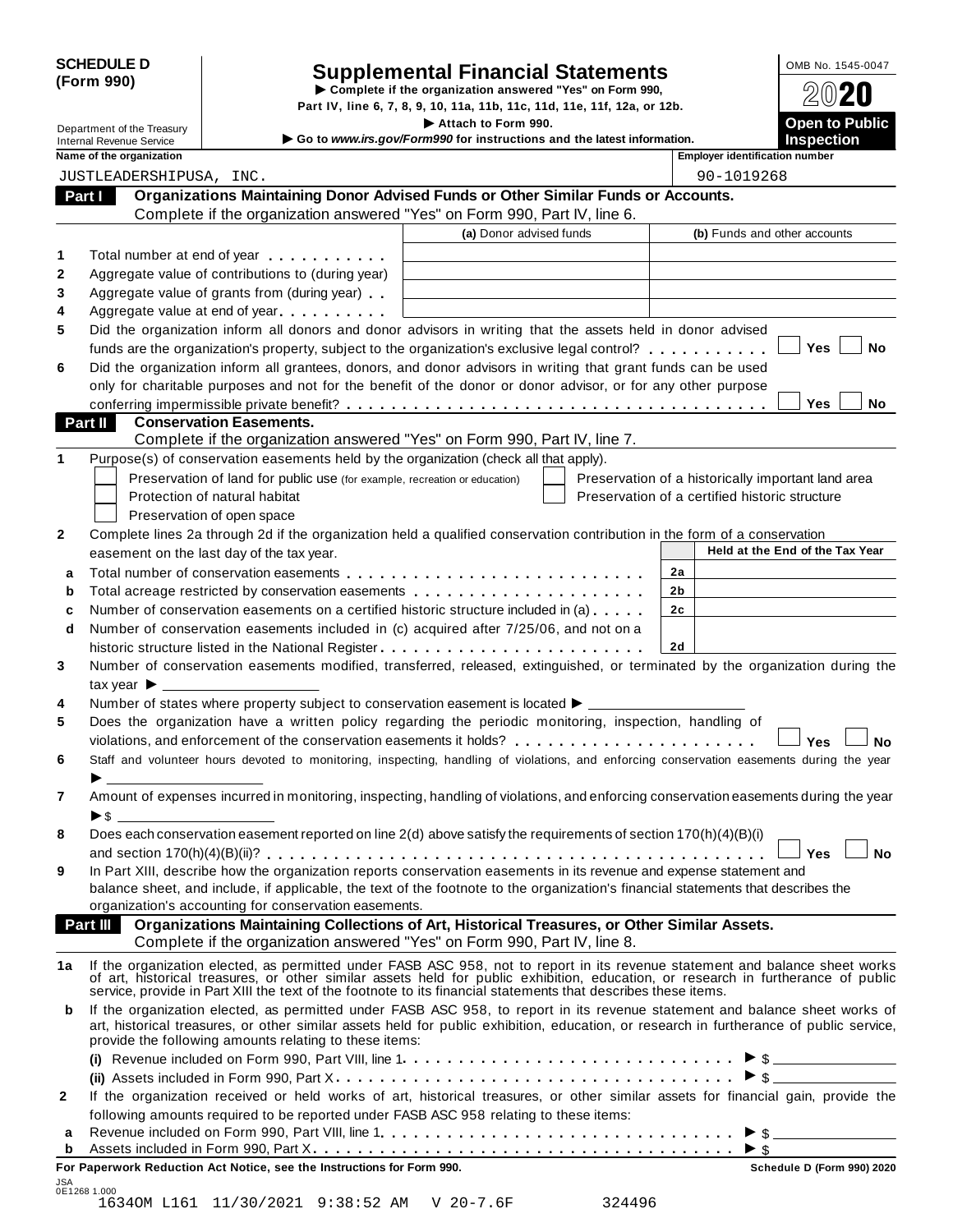JUSTLEADERSHIPUSA, INC. 90-1019268

| 90-1019268 |
|------------|
|------------|

|        |                                                                                                                                                                 | UUSILLADERSAIPUSA, INC. |              |                |                         |                          | $50 - 1019200$                                                                                                       |                     |            |           |
|--------|-----------------------------------------------------------------------------------------------------------------------------------------------------------------|-------------------------|--------------|----------------|-------------------------|--------------------------|----------------------------------------------------------------------------------------------------------------------|---------------------|------------|-----------|
|        | Schedule D (Form 990) 2020                                                                                                                                      |                         |              |                |                         |                          |                                                                                                                      |                     |            | Page 2    |
|        | Part III Organizations Maintaining Collections of Art, Historical Treasures, or Other Similar Assets (continued)                                                |                         |              |                |                         |                          |                                                                                                                      |                     |            |           |
| 3      | Using the organization's acquisition, accession, and other records, check any of the following that make significant use of its                                 |                         |              |                |                         |                          |                                                                                                                      |                     |            |           |
|        | collection items (check all that apply):<br>Public exhibition                                                                                                   |                         | d            |                |                         |                          |                                                                                                                      |                     |            |           |
| a<br>b | Scholarly research                                                                                                                                              |                         | e            | Other          |                         | Loan or exchange program |                                                                                                                      |                     |            |           |
| c      | Preservation for future generations                                                                                                                             |                         |              |                |                         |                          | <u> 1989 - Jan Barbara Barbara, prima prima prima prima prima prima prima prima prima prima prima prima prima pr</u> |                     |            |           |
| 4      | Provide a description of the organization's collections and explain how they further the organization's exempt purpose in Part                                  |                         |              |                |                         |                          |                                                                                                                      |                     |            |           |
|        | XIII.                                                                                                                                                           |                         |              |                |                         |                          |                                                                                                                      |                     |            |           |
| 5      | During the year, did the organization solicit or receive donations of art, historical treasures, or other similar                                               |                         |              |                |                         |                          |                                                                                                                      |                     |            |           |
|        | assets to be sold to raise funds rather than to be maintained as part of the organization's collection?                                                         |                         |              |                |                         |                          |                                                                                                                      | <b>Yes</b>          |            | No        |
|        | Part IV<br><b>Escrow and Custodial Arrangements.</b>                                                                                                            |                         |              |                |                         |                          |                                                                                                                      |                     |            |           |
|        | Complete if the organization answered "Yes" on Form 990, Part IV, line 9, or reported an amount on Form                                                         |                         |              |                |                         |                          |                                                                                                                      |                     |            |           |
|        | 990, Part X, line 21.                                                                                                                                           |                         |              |                |                         |                          |                                                                                                                      |                     |            |           |
|        | 1a Is the organization an agent, trustee, custodian or other intermediary for contributions or other assets not                                                 |                         |              |                |                         |                          |                                                                                                                      |                     |            |           |
|        |                                                                                                                                                                 |                         |              |                |                         |                          |                                                                                                                      | Yes                 |            | <b>No</b> |
|        | b If "Yes," explain the arrangement in Part XIII and complete the following table:                                                                              |                         |              |                |                         |                          |                                                                                                                      |                     |            |           |
|        |                                                                                                                                                                 |                         |              |                |                         |                          | Amount                                                                                                               |                     |            |           |
| c      |                                                                                                                                                                 |                         |              |                |                         | 1с                       |                                                                                                                      |                     |            |           |
| d      |                                                                                                                                                                 |                         |              |                |                         | 1d                       |                                                                                                                      |                     |            |           |
|        |                                                                                                                                                                 |                         |              |                |                         | 1e                       |                                                                                                                      |                     |            |           |
| f      |                                                                                                                                                                 |                         |              |                |                         | 1f                       |                                                                                                                      |                     |            |           |
| 2a     | Did the organization include an amount on Form 990, Part X, line 21, for escrow or custodial account liability?                                                 |                         |              |                |                         |                          |                                                                                                                      | Yes                 |            | <b>No</b> |
|        | <b>b</b> If "Yes," explain the arrangement in Part XIII. Check here if the explanation has been provided on Part XIII                                           |                         |              |                |                         |                          |                                                                                                                      |                     |            |           |
|        | Part V<br><b>Endowment Funds.</b>                                                                                                                               |                         |              |                |                         |                          |                                                                                                                      |                     |            |           |
|        | Complete if the organization answered "Yes" on Form 990, Part IV, line 10.                                                                                      |                         |              |                |                         |                          |                                                                                                                      |                     |            |           |
|        |                                                                                                                                                                 | (a) Current year        |              | (b) Prior year |                         | (c) Two years back       | (d) Three years back                                                                                                 | (e) Four years back |            |           |
|        | <b>1a</b> Beginning of year balance                                                                                                                             |                         |              |                |                         |                          |                                                                                                                      |                     |            |           |
| b      | Contributions                                                                                                                                                   |                         |              |                |                         |                          |                                                                                                                      |                     |            |           |
| c      | Net investment earnings, gains,                                                                                                                                 |                         |              |                |                         |                          |                                                                                                                      |                     |            |           |
|        | and losses                                                                                                                                                      |                         |              |                |                         |                          |                                                                                                                      |                     |            |           |
|        | <b>d</b> Grants or scholarships <b>contains</b>                                                                                                                 |                         |              |                |                         |                          |                                                                                                                      |                     |            |           |
| е      | Other expenditures for facilities                                                                                                                               |                         |              |                |                         |                          |                                                                                                                      |                     |            |           |
|        | and programs                                                                                                                                                    |                         |              |                |                         |                          |                                                                                                                      |                     |            |           |
|        | Administrative expenses                                                                                                                                         |                         |              |                |                         |                          |                                                                                                                      |                     |            |           |
| g      | End of year balance                                                                                                                                             |                         |              |                |                         |                          |                                                                                                                      |                     |            |           |
|        | Provide the estimated percentage of the current year end balance (line 1g, column (a)) held as:                                                                 |                         |              |                |                         |                          |                                                                                                                      |                     |            |           |
| a      | Board designated or quasi-endowment ▶                                                                                                                           |                         | %            |                |                         |                          |                                                                                                                      |                     |            |           |
|        | Permanent endowment ▶                                                                                                                                           | %                       |              |                |                         |                          |                                                                                                                      |                     |            |           |
| c      | Term endowment ▶                                                                                                                                                |                         |              |                |                         |                          |                                                                                                                      |                     |            |           |
|        | The percentages on lines 2a, 2b, and 2c should equal 100%.                                                                                                      |                         |              |                |                         |                          |                                                                                                                      |                     |            |           |
|        | 3a Are there endowment funds not in the possession of the organization that are held and administered for the                                                   |                         |              |                |                         |                          |                                                                                                                      |                     |            |           |
|        | organization by:                                                                                                                                                |                         |              |                |                         |                          |                                                                                                                      |                     | <b>Yes</b> | No        |
|        |                                                                                                                                                                 |                         |              |                |                         |                          |                                                                                                                      | 3a(i)               |            |           |
|        |                                                                                                                                                                 |                         |              |                |                         |                          |                                                                                                                      | 3a(ii)              |            |           |
|        | <b>b</b> If "Yes" on line 3a(ii), are the related organizations listed as required on Schedule R?                                                               |                         |              |                |                         |                          |                                                                                                                      | 3b                  |            |           |
| 4      | Describe in Part XIII the intended uses of the organization's endowment funds.                                                                                  |                         |              |                |                         |                          |                                                                                                                      |                     |            |           |
|        | Land, Buildings, and Equipment.<br><b>Part VI</b><br>Complete if the organization answered "Yes" on Form 990, Part IV, line 11a. See Form 990, Part X, line 10. |                         |              |                |                         |                          |                                                                                                                      |                     |            |           |
|        | Description of property                                                                                                                                         | (a) Cost or other basis |              |                | (b) Cost or other basis |                          | (c) Accumulated                                                                                                      | (d) Book value      |            |           |
|        |                                                                                                                                                                 |                         | (investment) |                | (other)                 |                          | depreciation                                                                                                         |                     |            |           |
| 1a     |                                                                                                                                                                 |                         |              |                |                         |                          |                                                                                                                      |                     |            |           |
|        | Buildings                                                                                                                                                       |                         |              |                | 37,814.                 |                          | 7,886.                                                                                                               |                     | 29,928.    |           |
|        | Leasehold improvements expressions and the set of the set of the set of the set of the set of the set of the s                                                  |                         |              |                | 105,250.                |                          | 51,761.                                                                                                              |                     | 53,489.    |           |
| d      | Equipment                                                                                                                                                       |                         |              |                |                         |                          |                                                                                                                      |                     |            |           |
| е      | Total. Add lines 1a through 1e. (Column (d) must equal Form 990, Part X, column (B), line 10c.),                                                                |                         |              |                |                         |                          |                                                                                                                      |                     | 83, 417.   |           |
|        |                                                                                                                                                                 |                         |              |                |                         |                          |                                                                                                                      |                     |            |           |

**Schedule D (Form 990) 2020**

JSA 0E1269 1.000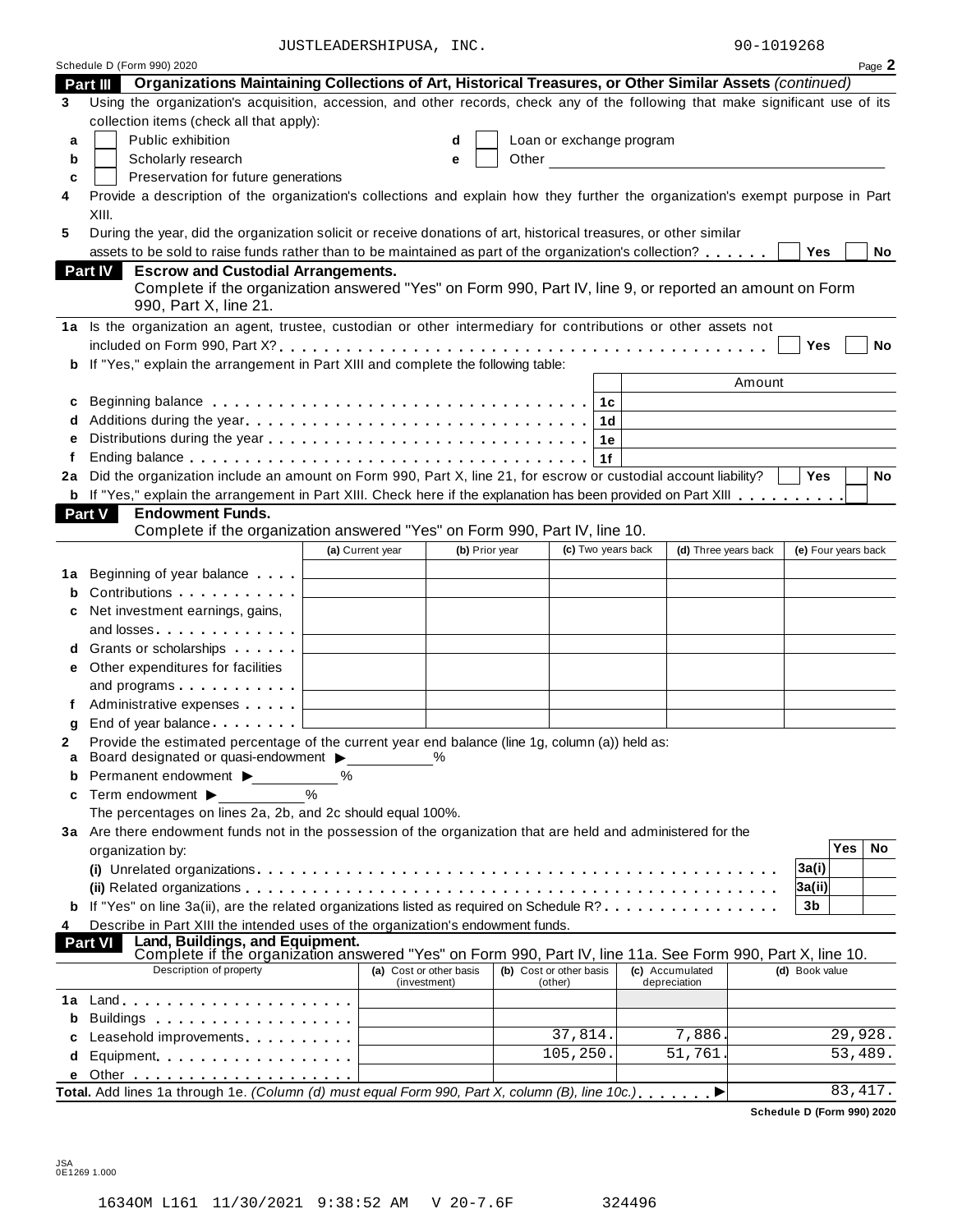| Schedule D (Form 990) 2020 |  |  |
|----------------------------|--|--|
|----------------------------|--|--|

| <b>Part VII</b>                                                       |                                                                                          |                              |                                                                                                            |
|-----------------------------------------------------------------------|------------------------------------------------------------------------------------------|------------------------------|------------------------------------------------------------------------------------------------------------|
|                                                                       | <b>Investments - Other Securities.</b>                                                   |                              | Complete if the organization answered "Yes" on Form 990, Part IV, line 11b. See Form 990, Part X, line 12. |
|                                                                       | (a) Description of security or category<br>(including name of security)                  | (b) Book value               | (c) Method of valuation:<br>Cost or end-of-year market value                                               |
|                                                                       | (1) Financial derivatives                                                                |                              |                                                                                                            |
|                                                                       |                                                                                          |                              |                                                                                                            |
|                                                                       |                                                                                          |                              |                                                                                                            |
| (A)                                                                   |                                                                                          |                              |                                                                                                            |
| (B)                                                                   |                                                                                          |                              |                                                                                                            |
| (C)                                                                   |                                                                                          |                              |                                                                                                            |
| (D)                                                                   |                                                                                          |                              |                                                                                                            |
| (E)                                                                   |                                                                                          |                              |                                                                                                            |
|                                                                       |                                                                                          |                              |                                                                                                            |
| (F)                                                                   |                                                                                          |                              |                                                                                                            |
| (G)                                                                   |                                                                                          |                              |                                                                                                            |
| (H)                                                                   |                                                                                          |                              |                                                                                                            |
|                                                                       | Total. (Column (b) must equal Form 990, Part X, col. (B) line 12.) $\blacktriangleright$ |                              |                                                                                                            |
| <b>Part VIII</b>                                                      | <b>Investments - Program Related.</b>                                                    |                              | Complete if the organization answered "Yes" on Form 990, Part IV, line 11c. See Form 990, Part X, line 13. |
|                                                                       | (a) Description of investment                                                            | (b) Book value               | (c) Method of valuation:                                                                                   |
|                                                                       |                                                                                          |                              | Cost or end-of-year market value                                                                           |
| (1)                                                                   |                                                                                          |                              |                                                                                                            |
| (2)                                                                   |                                                                                          |                              |                                                                                                            |
| (3)                                                                   |                                                                                          |                              |                                                                                                            |
| (4)                                                                   |                                                                                          |                              |                                                                                                            |
| (5)                                                                   |                                                                                          |                              |                                                                                                            |
| (6)                                                                   |                                                                                          |                              |                                                                                                            |
| (7)                                                                   |                                                                                          |                              |                                                                                                            |
|                                                                       |                                                                                          |                              |                                                                                                            |
|                                                                       |                                                                                          |                              |                                                                                                            |
| (8)<br>(9)                                                            |                                                                                          |                              |                                                                                                            |
|                                                                       | Total. (Column (b) must equal Form 990, Part X, col. (B) line $13$ .)                    |                              |                                                                                                            |
| Part IX                                                               | Other Assets.                                                                            |                              | Complete if the organization answered "Yes" on Form 990, Part IV, line 11d. See Form 990, Part X, line 15. |
|                                                                       |                                                                                          | (a) Description              | (b) Book value                                                                                             |
|                                                                       |                                                                                          |                              |                                                                                                            |
|                                                                       |                                                                                          |                              |                                                                                                            |
|                                                                       |                                                                                          |                              |                                                                                                            |
|                                                                       |                                                                                          |                              |                                                                                                            |
|                                                                       |                                                                                          |                              |                                                                                                            |
|                                                                       |                                                                                          |                              |                                                                                                            |
|                                                                       |                                                                                          |                              |                                                                                                            |
|                                                                       |                                                                                          |                              |                                                                                                            |
|                                                                       |                                                                                          |                              |                                                                                                            |
|                                                                       |                                                                                          |                              |                                                                                                            |
|                                                                       |                                                                                          |                              | ▶                                                                                                          |
| (1)<br>(2)<br>(3)<br>(4)<br>(5)<br>(6)<br>(7)<br>(8)<br>(9)<br>Part X | <b>Other Liabilities.</b>                                                                |                              | Complete if the organization answered "Yes" on Form 990, Part IV, line 11e or 11f. See Form 990, Part X,   |
|                                                                       | line 25.                                                                                 | (a) Description of liability | (b) Book value                                                                                             |
|                                                                       | Federal income taxes                                                                     |                              |                                                                                                            |
|                                                                       | FUNDS RECEIVED IN ADVANCE                                                                |                              |                                                                                                            |
|                                                                       | DEFERRED RENT OBLIGATION                                                                 |                              |                                                                                                            |
|                                                                       |                                                                                          |                              |                                                                                                            |
|                                                                       |                                                                                          |                              |                                                                                                            |
|                                                                       |                                                                                          |                              | 411,725.                                                                                                   |
| (1)<br>(2)<br>(3)<br>(4)<br>(5)<br>(6)<br>(7)                         |                                                                                          |                              | 9,363.                                                                                                     |
|                                                                       |                                                                                          |                              |                                                                                                            |
|                                                                       |                                                                                          |                              |                                                                                                            |
| (8)<br>(9)                                                            |                                                                                          |                              | 421,088.                                                                                                   |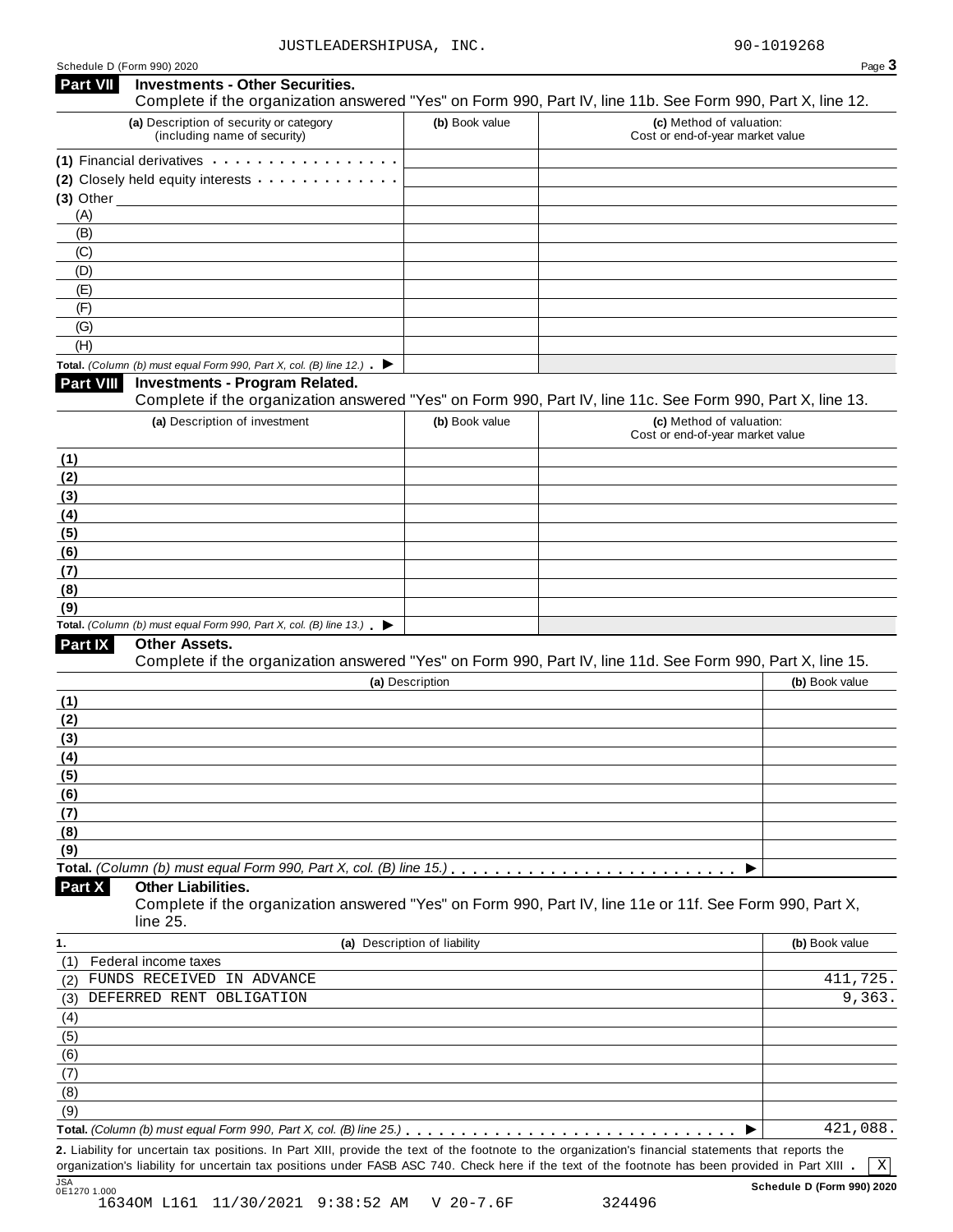JUSTLEADERSHIPUSA, INC. 200-1019268

|                | Schedule D (Form 990) 2020                                                                                                                                         |    | Page 4       |
|----------------|--------------------------------------------------------------------------------------------------------------------------------------------------------------------|----|--------------|
| <b>Part XI</b> | Reconciliation of Revenue per Audited Financial Statements With Revenue per Return.<br>Complete if the organization answered "Yes" on Form 990, Part IV, line 12a. |    |              |
| 1              | Total revenue, gains, and other support per audited financial statements                                                                                           | 1  | 2, 254, 822. |
| $\mathbf{2}$   | Amounts included on line 1 but not on Form 990, Part VIII, line 12:                                                                                                |    |              |
| a              | $-8,096.$<br>2a                                                                                                                                                    |    |              |
| b              | 22,050.<br>2 <sub>b</sub><br>Donated services and use of facilities                                                                                                |    |              |
| c              | 2 <sub>c</sub>                                                                                                                                                     |    |              |
| d              | 2d                                                                                                                                                                 |    |              |
| е              |                                                                                                                                                                    | 2e | 13,954.      |
|                |                                                                                                                                                                    | 3  | 2,240,868.   |
|                | Amounts included on Form 990, Part VIII, line 12, but not on line 1:                                                                                               |    |              |
| a              | 4a<br>Investment expenses not included on Form 990, Part VIII, line 7b                                                                                             |    |              |
| b              | 4b                                                                                                                                                                 |    |              |
| C              |                                                                                                                                                                    | 4c |              |
|                | Total revenue. Add lines 3 and 4c. (This must equal Form 990, Part I, line 12.)                                                                                    | 5  | 2,240,868.   |
| Part XII       | Reconciliation of Expenses per Audited Financial Statements With Expenses per Return.                                                                              |    |              |
|                | Complete if the organization answered "Yes" on Form 990, Part IV, line 12a.                                                                                        |    |              |
|                |                                                                                                                                                                    | 1  | 5,200,624.   |
|                | Amounts included on line 1 but not on Form 990, Part IX, line 25:                                                                                                  |    |              |
| a              | 22,050.<br>2a                                                                                                                                                      |    |              |
| b              | 2 <sub>b</sub>                                                                                                                                                     |    |              |
| C              | 2 <sub>c</sub>                                                                                                                                                     |    |              |
| d              | 36,193.<br>2d                                                                                                                                                      |    |              |
| е              |                                                                                                                                                                    | 2e | 58,243.      |
|                |                                                                                                                                                                    | 3  | 5,142,381.   |
|                | Amounts included on Form 990, Part IX, line 25, but not on line 1:                                                                                                 |    |              |
| a              | 4а<br>Investment expenses not included on Form 990, Part VIII, line 7b                                                                                             |    |              |
| b              |                                                                                                                                                                    |    |              |
| C.             |                                                                                                                                                                    | 4c |              |
|                | Total expenses. Add lines 3 and 4c. (This must equal Form 990, Part I, line 18.).                                                                                  | 5  | 5, 142, 381. |
|                | Part XIII Supplemental Information.                                                                                                                                |    |              |

SEE PAGE 5

**Schedule D (Form 990) 2020**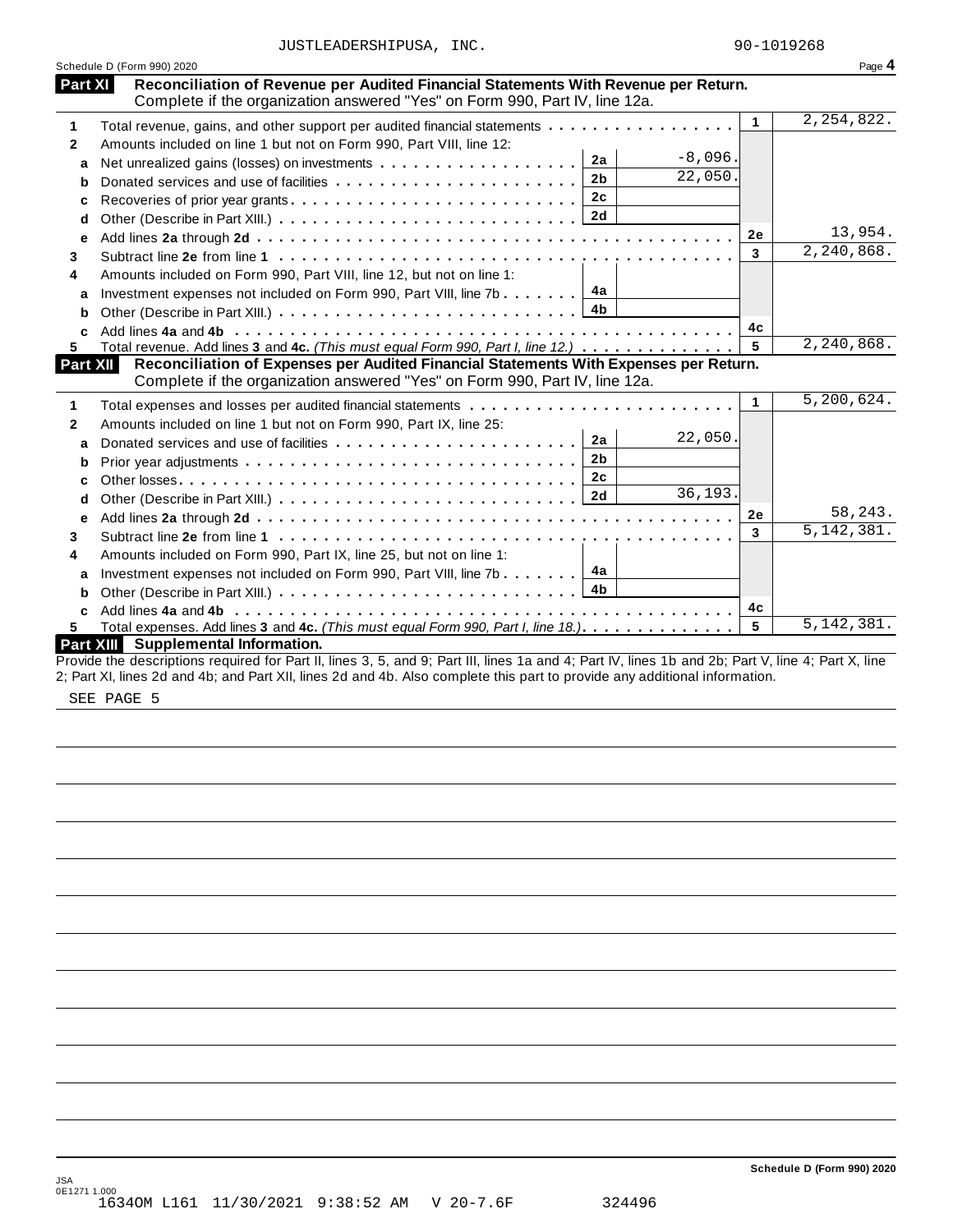Schedule D (Form 990) 2020 Page **5** JUSTLEADERSHIPUSA, INC. 90-1019268

**Part XIII Supplemental Information** *(continued)*

SCHEDULE D, PART X, LINE 2

JLUSA IS SUBJECT TO THE PROVISIONS OF THE FINANCIAL ACCOUNTING STANDARDS BOARD'S (THE "FASB") ACCOUNTING STANDARDS CODIFICATION ("ASC") TOPIC 740, INCOME TAXES, AS IT RELATES TO ACCOUNTING AND REPORTING FOR UNCERTAINTY IN INCOME TAXES. BECAUSE OF JLUSA'S GENERAL TAX-EXEMPT STATUS, MANAGEMENT BELIEVES ASC TOPIC 740 HAS NOT HAD, AND IS NOT EXPECTED TO HAVE, A MATERIAL IMPACT ON JLUSA'S FINANCIAL STATEMENTS.

SCHEDULE D, PART XII, LINE 2D

DURING THE YEAR JLUSA REFUNDED \$36,193 OF GRANT AMOUNTS.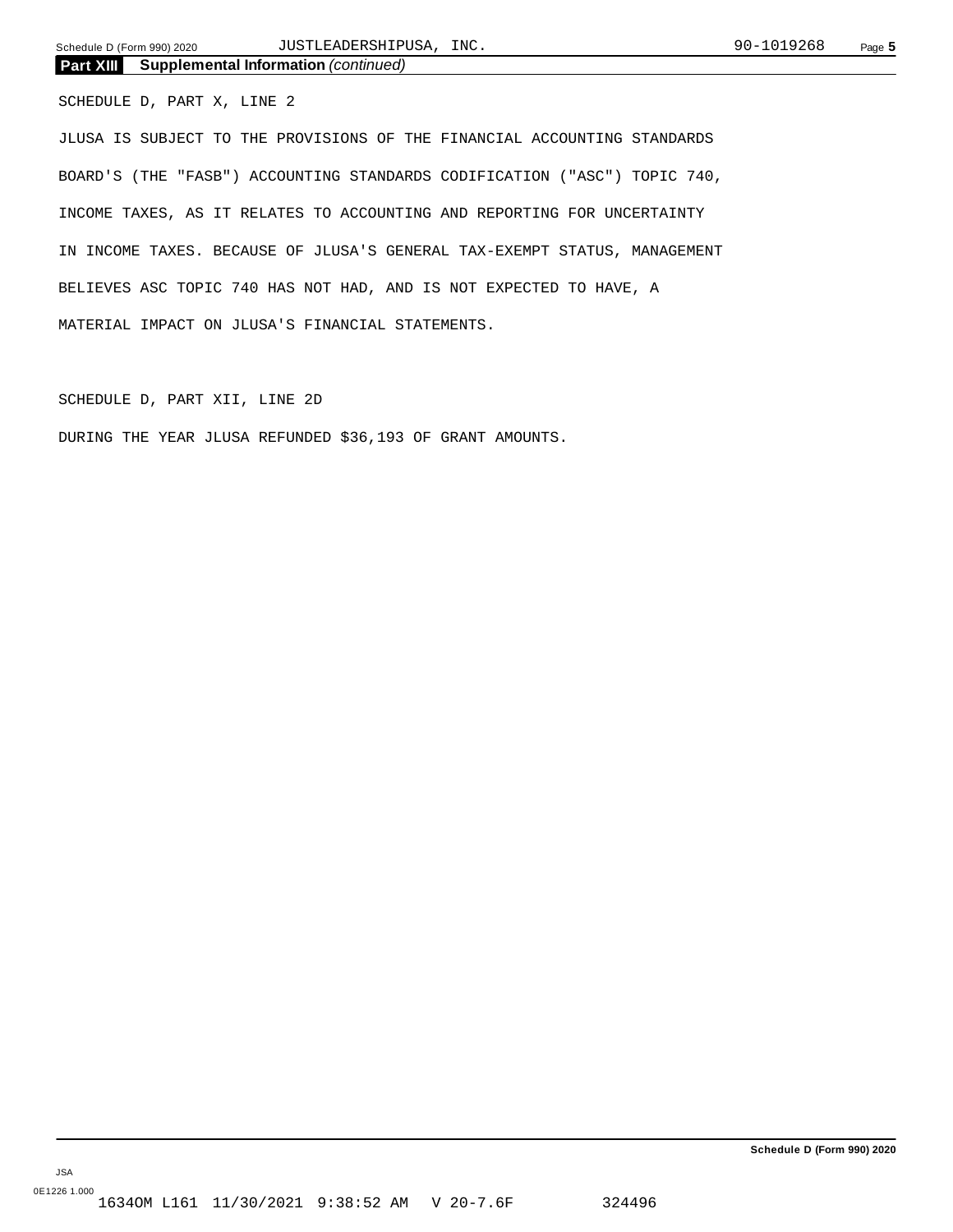| <b>Supplemental Information Regarding Fundraising or Gaming Activities</b><br><b>SCHEDULE G</b><br>Complete if the organization answered "Yes" on Form 990, Part IV, line 17, 18, or 19, or if the<br>(Form 990 or 990-EZ)<br>organization entered more than \$15,000 on Form 990-EZ, line 6a.<br>Attach to Form 990 or Form 990-EZ.<br>Department of the Treasury<br>Go to www.irs.gov/Form990 for instructions and the latest information. |                                                                                                                                                                                                                                                                                                                                                                                                                     |               |     |                                                                      |                                                                                                          | OMB No. 1545-0047<br>Open to Public                                        |                                                         |
|----------------------------------------------------------------------------------------------------------------------------------------------------------------------------------------------------------------------------------------------------------------------------------------------------------------------------------------------------------------------------------------------------------------------------------------------|---------------------------------------------------------------------------------------------------------------------------------------------------------------------------------------------------------------------------------------------------------------------------------------------------------------------------------------------------------------------------------------------------------------------|---------------|-----|----------------------------------------------------------------------|----------------------------------------------------------------------------------------------------------|----------------------------------------------------------------------------|---------------------------------------------------------|
| <b>Internal Revenue Service</b>                                                                                                                                                                                                                                                                                                                                                                                                              |                                                                                                                                                                                                                                                                                                                                                                                                                     |               |     |                                                                      |                                                                                                          |                                                                            | Inspection                                              |
| Name of the organization                                                                                                                                                                                                                                                                                                                                                                                                                     |                                                                                                                                                                                                                                                                                                                                                                                                                     |               |     |                                                                      |                                                                                                          | <b>Employer identification number</b>                                      |                                                         |
| JUSTLEADERSHIPUSA, INC.<br>Part I                                                                                                                                                                                                                                                                                                                                                                                                            | Fundraising Activities. Complete if the organization answered "Yes" on Form 990, Part IV, line 17.                                                                                                                                                                                                                                                                                                                  |               |     |                                                                      |                                                                                                          | 90-1019268                                                                 |                                                         |
|                                                                                                                                                                                                                                                                                                                                                                                                                                              | Form 990-EZ filers are not required to complete this part.                                                                                                                                                                                                                                                                                                                                                          |               |     |                                                                      |                                                                                                          |                                                                            |                                                         |
| 1<br><b>Mail solicitations</b><br>a<br>b<br><b>Phone solicitations</b><br>c<br>In-person solicitations<br>d<br>2a Did the organization have a written or oral agreement with any individual (including officers, directors, trustees,                                                                                                                                                                                                        | Indicate whether the organization raised funds through any of the following activities. Check all that apply.<br>Internet and email solicitations<br>or key employees listed in Form 990, Part VII) or entity in connection with professional fundraising services?<br><b>b</b> If "Yes," list the 10 highest paid individuals or entities (fundraisers) pursuant to agreements under which the fundraiser is to be | е<br>f<br>g   |     |                                                                      | Solicitation of non-government grants<br>Solicitation of government grants<br>Special fundraising events |                                                                            | Yes<br>No                                               |
|                                                                                                                                                                                                                                                                                                                                                                                                                                              | compensated at least \$5,000 by the organization.                                                                                                                                                                                                                                                                                                                                                                   |               |     |                                                                      |                                                                                                          |                                                                            |                                                         |
| (i) Name and address of individual<br>or entity (fundraiser)                                                                                                                                                                                                                                                                                                                                                                                 |                                                                                                                                                                                                                                                                                                                                                                                                                     | (ii) Activity |     | (iii) Did fundraiser have<br>custody or control of<br>contributions? | (iv) Gross receipts<br>from activity                                                                     | (v) Amount paid to<br>(or retained by)<br>fundraiser listed in<br>col. (i) | (vi) Amount paid to<br>(or retained by)<br>organization |
|                                                                                                                                                                                                                                                                                                                                                                                                                                              |                                                                                                                                                                                                                                                                                                                                                                                                                     |               | Yes | No                                                                   |                                                                                                          |                                                                            |                                                         |
| 1                                                                                                                                                                                                                                                                                                                                                                                                                                            |                                                                                                                                                                                                                                                                                                                                                                                                                     |               |     |                                                                      |                                                                                                          |                                                                            |                                                         |
| $\mathbf{2}$                                                                                                                                                                                                                                                                                                                                                                                                                                 |                                                                                                                                                                                                                                                                                                                                                                                                                     |               |     |                                                                      |                                                                                                          |                                                                            |                                                         |
| 3                                                                                                                                                                                                                                                                                                                                                                                                                                            |                                                                                                                                                                                                                                                                                                                                                                                                                     |               |     |                                                                      |                                                                                                          |                                                                            |                                                         |
| 4                                                                                                                                                                                                                                                                                                                                                                                                                                            |                                                                                                                                                                                                                                                                                                                                                                                                                     |               |     |                                                                      |                                                                                                          |                                                                            |                                                         |
| 5                                                                                                                                                                                                                                                                                                                                                                                                                                            |                                                                                                                                                                                                                                                                                                                                                                                                                     |               |     |                                                                      |                                                                                                          |                                                                            |                                                         |
| 6                                                                                                                                                                                                                                                                                                                                                                                                                                            |                                                                                                                                                                                                                                                                                                                                                                                                                     |               |     |                                                                      |                                                                                                          |                                                                            |                                                         |
| $\overline{7}$                                                                                                                                                                                                                                                                                                                                                                                                                               |                                                                                                                                                                                                                                                                                                                                                                                                                     |               |     |                                                                      |                                                                                                          |                                                                            |                                                         |
|                                                                                                                                                                                                                                                                                                                                                                                                                                              |                                                                                                                                                                                                                                                                                                                                                                                                                     |               |     |                                                                      |                                                                                                          |                                                                            |                                                         |
| 9                                                                                                                                                                                                                                                                                                                                                                                                                                            |                                                                                                                                                                                                                                                                                                                                                                                                                     |               |     |                                                                      |                                                                                                          |                                                                            |                                                         |
| 10                                                                                                                                                                                                                                                                                                                                                                                                                                           |                                                                                                                                                                                                                                                                                                                                                                                                                     |               |     |                                                                      |                                                                                                          |                                                                            |                                                         |
| Total<br>3                                                                                                                                                                                                                                                                                                                                                                                                                                   | List all states in which the organization is registered or licensed to solicit contributions or has been notified it is exempt from                                                                                                                                                                                                                                                                                 |               |     |                                                                      |                                                                                                          |                                                                            |                                                         |
| registration or licensing.                                                                                                                                                                                                                                                                                                                                                                                                                   |                                                                                                                                                                                                                                                                                                                                                                                                                     |               |     |                                                                      |                                                                                                          |                                                                            |                                                         |

For Paperwork Reduction Act Notice, see the Instructions for Form 990 or 990-EZ. Schedule G (Form 990 or 990-EZ) 2020 JSA 0E1281 1.000 1634OM L161 11/30/2021 9:38:52 AM V 20-7.6F 324496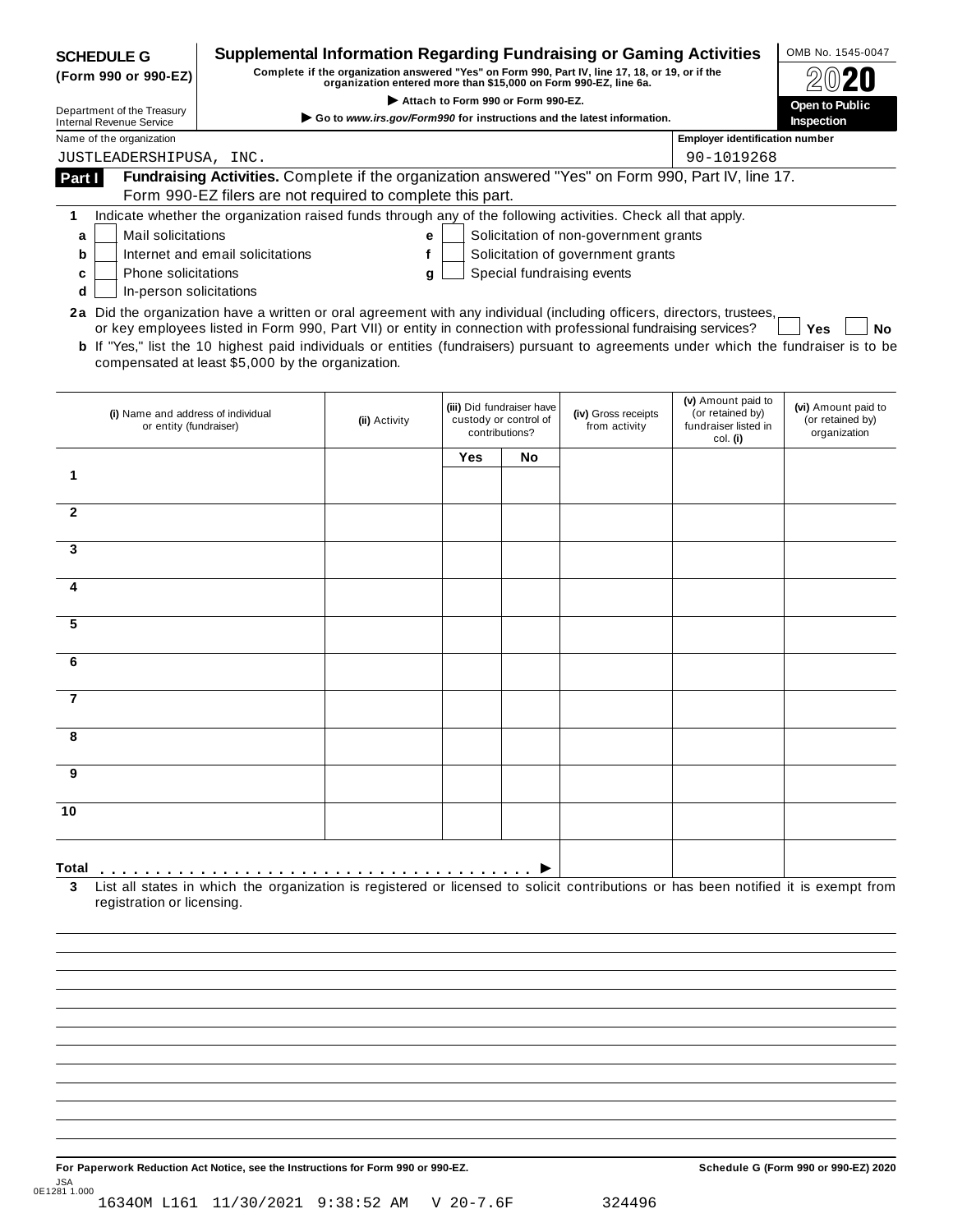#### JUSTLEADERSHIPUSA, INC.

| Schedule G (Form 990 or 990-EZ) 2020 | Part II<br>Fundraising Events. Complete if the organization answered "Yes" on Form 990, Part IV, line 18, or reported<br>more than \$15,000 of fundraising event contributions and gross income on Form 990-EZ, lines 1 and 6b. List<br>events with gross receipts greater than \$5,000. |                                                                                                                                                                                                                                      |                                                  |                  |                                                     |
|--------------------------------------|------------------------------------------------------------------------------------------------------------------------------------------------------------------------------------------------------------------------------------------------------------------------------------------|--------------------------------------------------------------------------------------------------------------------------------------------------------------------------------------------------------------------------------------|--------------------------------------------------|------------------|-----------------------------------------------------|
|                                      |                                                                                                                                                                                                                                                                                          | (a) Event $#1$<br>ANNUAL GALA                                                                                                                                                                                                        | (b) Event $#2$                                   | (c) Other events | (d) Total events<br>(add col. (a) through           |
|                                      |                                                                                                                                                                                                                                                                                          | (event type)                                                                                                                                                                                                                         | (event type)                                     | (total number)   | col. (c)                                            |
| Revenue                              | 1 Gross receipts <u>  _ _ _ _</u>                                                                                                                                                                                                                                                        | 56,181.                                                                                                                                                                                                                              |                                                  |                  | 56,181.                                             |
|                                      | 2 Less: Contributions                                                                                                                                                                                                                                                                    |                                                                                                                                                                                                                                      |                                                  |                  |                                                     |
|                                      | 3 Gross income (line 1 minus                                                                                                                                                                                                                                                             | 56,181.                                                                                                                                                                                                                              |                                                  |                  | 56,181.                                             |
|                                      |                                                                                                                                                                                                                                                                                          | <u> 1999 - Jan Stein Stein Stein Stein Stein Stein Stein Stein Stein Stein Stein Stein Stein Stein Stein Stein Stein Stein Stein Stein Stein Stein Stein Stein Stein Stein Stein Stein Stein Stein Stein Stein Stein Stein Stein</u> |                                                  |                  |                                                     |
|                                      |                                                                                                                                                                                                                                                                                          |                                                                                                                                                                                                                                      |                                                  |                  |                                                     |
|                                      |                                                                                                                                                                                                                                                                                          |                                                                                                                                                                                                                                      |                                                  |                  |                                                     |
|                                      | 7 Food and beverages entertainment and the set of the set of the set of the set of the set of the set of the s                                                                                                                                                                           |                                                                                                                                                                                                                                      |                                                  |                  |                                                     |
|                                      |                                                                                                                                                                                                                                                                                          |                                                                                                                                                                                                                                      |                                                  |                  |                                                     |
|                                      |                                                                                                                                                                                                                                                                                          |                                                                                                                                                                                                                                      |                                                  |                  |                                                     |
|                                      | 9 Other direct expenses<br>10 Direct expense summary. Add lines 4 through 9 in column (d) $\ldots \ldots \ldots \ldots$<br>Part III<br>Gaming. Complete if the organization answered "Yes" on Form 990, Part IV, line 19, or reported more than<br>\$15,000 on Form 990-EZ, line 6a.     |                                                                                                                                                                                                                                      |                                                  |                  |                                                     |
|                                      | 1.<br>Gross revenue                                                                                                                                                                                                                                                                      | (a) Bingo                                                                                                                                                                                                                            | (b) Pull tabs/instant<br>bingo/progressive bingo | (c) Other gaming | (d) Total gaming (add                               |
|                                      | 2 Cash prizes<br>.                                                                                                                                                                                                                                                                       |                                                                                                                                                                                                                                      |                                                  |                  |                                                     |
|                                      |                                                                                                                                                                                                                                                                                          |                                                                                                                                                                                                                                      |                                                  |                  |                                                     |
|                                      | 4 Rent/facility costs                                                                                                                                                                                                                                                                    | the contract of the contract of the contract of                                                                                                                                                                                      |                                                  |                  | $\overline{56,181}$ .<br>col. (a) through col. (c)) |
|                                      | 5 Other direct expenses [10001]                                                                                                                                                                                                                                                          |                                                                                                                                                                                                                                      |                                                  |                  |                                                     |
|                                      | 6 Volunteer labor [1, 1, 1, 1, 1, 1]                                                                                                                                                                                                                                                     | Yes<br>$\overline{\frac{9}{6}}$<br>No                                                                                                                                                                                                | Yes<br>$\frac{9}{6}$<br>No                       | Yes<br>%<br>No   |                                                     |
|                                      |                                                                                                                                                                                                                                                                                          |                                                                                                                                                                                                                                      |                                                  |                  |                                                     |
|                                      | 8 Net gaming income summary. Subtract line 7 from line 1, column (d) ▶                                                                                                                                                                                                                   |                                                                                                                                                                                                                                      |                                                  |                  |                                                     |
| a<br>b                               | Enter the state(s) in which the organization conducts gaming activities:<br>Effer the state(s) in which the organization conducts gaming activities.<br>Is the organization licensed to conduct gaming activities in each of these states?                                               | and the control of the control of the control of the control of the control of the control of the control of the                                                                                                                     |                                                  |                  | Yes<br><b>No</b>                                    |

**Schedule G (Form 990 or 990-EZ) 2020**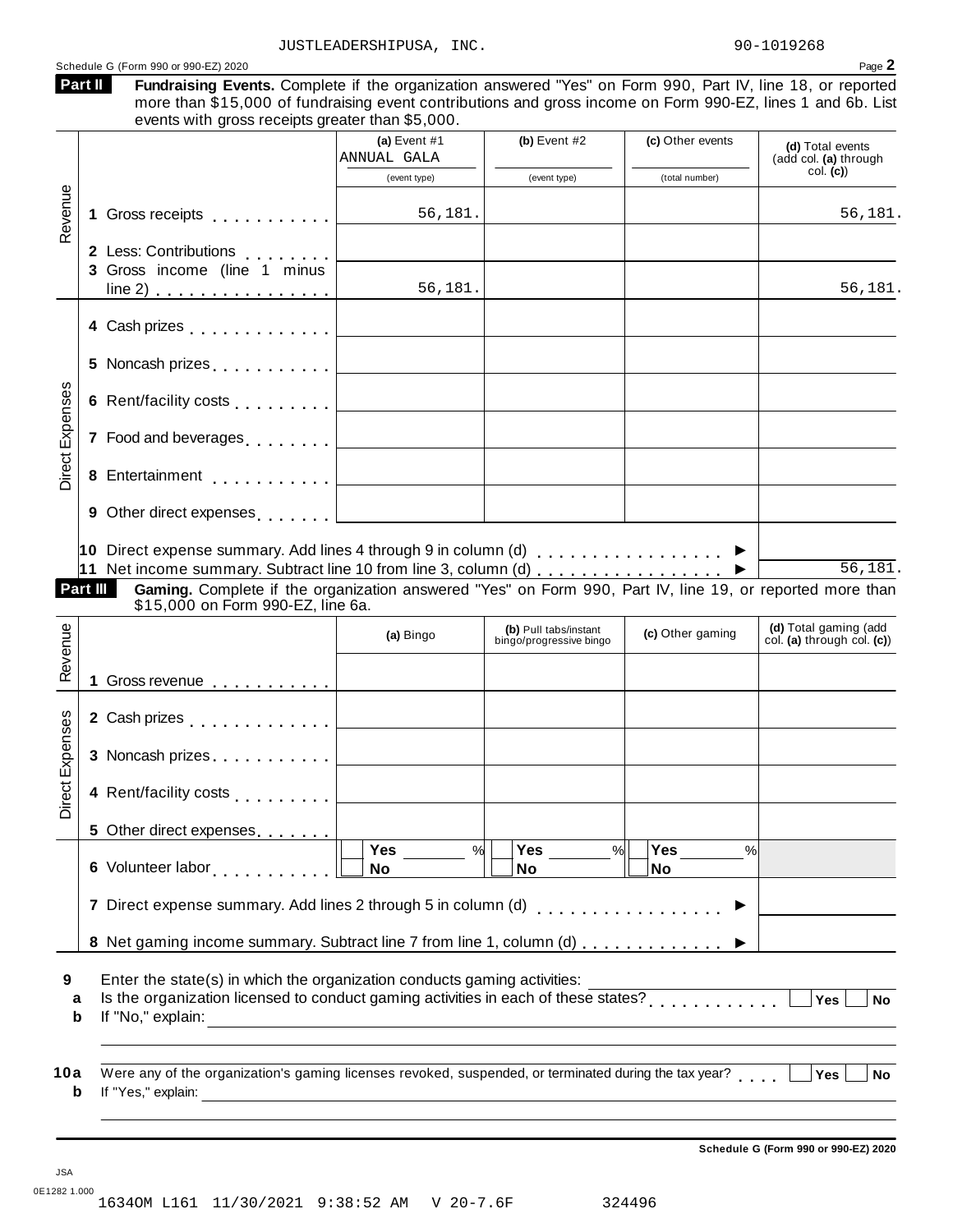| JUSTLEADERSHIPUSA, | INC. |
|--------------------|------|
|--------------------|------|

|    | Page 3<br>Schedule G (Form 990 or 990-EZ) 2020                                                                                                                                                                                                           |
|----|----------------------------------------------------------------------------------------------------------------------------------------------------------------------------------------------------------------------------------------------------------|
| 11 | <b>Yes</b><br>No                                                                                                                                                                                                                                         |
| 12 | Is the organization a grantor, beneficiary or trustee of a trust or a member of a partnership or other entity                                                                                                                                            |
|    | Yes<br><b>No</b>                                                                                                                                                                                                                                         |
| 13 | Indicate the percentage of gaming activity conducted in:                                                                                                                                                                                                 |
| a  | %                                                                                                                                                                                                                                                        |
| b  | %<br>An outside facility enterpreteration of the control of the control of the control of the control of the control of the control of the control of the control of the control of the control of the control of the control of th                      |
| 14 | Enter the name and address of the person who prepares the organization's gaming/special events books and                                                                                                                                                 |
|    | records:                                                                                                                                                                                                                                                 |
|    |                                                                                                                                                                                                                                                          |
|    |                                                                                                                                                                                                                                                          |
|    | 15a Does the organization have a contract with a third party from whom the organization receives gaming                                                                                                                                                  |
|    | Yes No                                                                                                                                                                                                                                                   |
|    | <b>b</b> If "Yes," enter the amount of gaming revenue received by the organization $\triangleright$ \$______________ and the                                                                                                                             |
|    | amount of gaming revenue retained by the third party $\triangleright$ \$ _______________.                                                                                                                                                                |
|    | c If "Yes," enter name and address of the third party:                                                                                                                                                                                                   |
|    |                                                                                                                                                                                                                                                          |
|    |                                                                                                                                                                                                                                                          |
|    |                                                                                                                                                                                                                                                          |
| 16 | Gaming manager information:                                                                                                                                                                                                                              |
|    |                                                                                                                                                                                                                                                          |
|    | Gaming manager compensation $\triangleright$ \$ ______________                                                                                                                                                                                           |
|    | Description of services provided ▶                                                                                                                                                                                                                       |
|    | Director/officer<br>Employee<br>Independent contractor                                                                                                                                                                                                   |
| 17 | Mandatory distributions:                                                                                                                                                                                                                                 |
| a  | Is the organization required under state law to make charitable distributions from the gaming proceeds to                                                                                                                                                |
|    | Yes<br><b>No</b>                                                                                                                                                                                                                                         |
|    | <b>b</b> Enter the amount of distributions required under state law to be distributed to other exempt organizations                                                                                                                                      |
|    | or spent in the organization's own exempt activities during the tax year $\triangleright$ \$                                                                                                                                                             |
|    | Supplemental Information. Provide the explanation required by Part I, line 2b, columns (iii) and (v), and<br>Part IV<br>Part III, lines 9, 9b, 10b, 15b, 15c, 16, and 17b, as applicable. Also provide any additional information<br>(see instructions). |

**Schedule G (Form 990 or 990-EZ) 2020**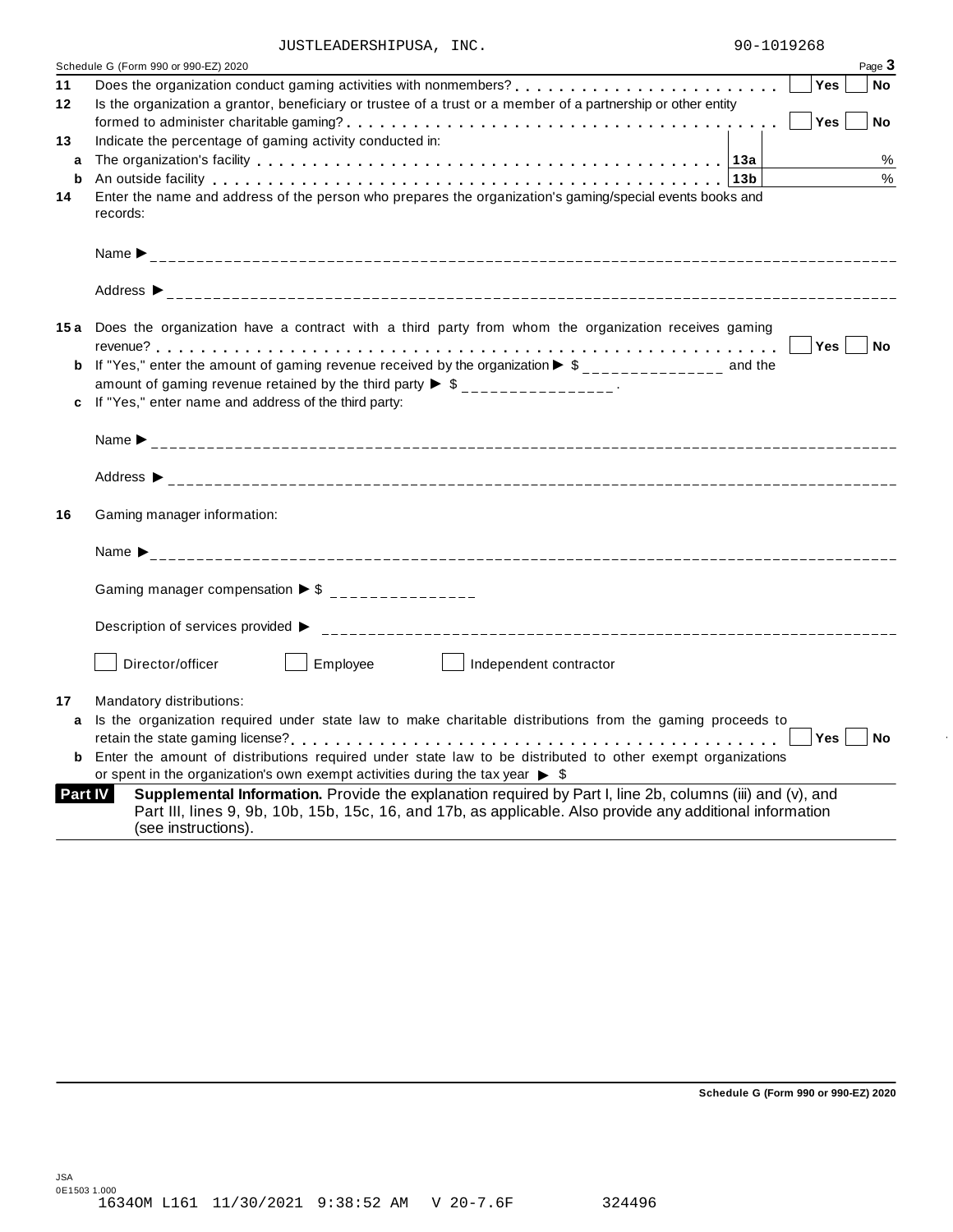| <b>SCHEDULE I</b>                                                                                                                                                         |                                                   |                                    | <b>Grants and Other Assistance to Organizations,</b>                             |                                       |                                                             |                                          | OMB No. 1545-0047                     |  |
|---------------------------------------------------------------------------------------------------------------------------------------------------------------------------|---------------------------------------------------|------------------------------------|----------------------------------------------------------------------------------|---------------------------------------|-------------------------------------------------------------|------------------------------------------|---------------------------------------|--|
| (Form 990)                                                                                                                                                                | Governments, and Individuals in the United States |                                    |                                                                                  |                                       |                                                             |                                          |                                       |  |
|                                                                                                                                                                           |                                                   |                                    | Complete if the organization answered "Yes" on Form 990, Part IV, line 21 or 22. |                                       |                                                             |                                          | 2020                                  |  |
| Department of the Treasury                                                                                                                                                |                                                   |                                    | Attach to Form 990.                                                              |                                       |                                                             |                                          | <b>Open to Public</b>                 |  |
| <b>Internal Revenue Service</b>                                                                                                                                           |                                                   |                                    | Go to www.irs.gov/Form990 for the latest information.                            |                                       |                                                             |                                          | <b>Inspection</b>                     |  |
| Name of the organization                                                                                                                                                  |                                                   |                                    |                                                                                  |                                       |                                                             | <b>Employer identification number</b>    |                                       |  |
| JUSTLEADERSHIPUSA, INC.                                                                                                                                                   |                                                   |                                    |                                                                                  |                                       |                                                             | 90-1019268                               |                                       |  |
| <b>General Information on Grants and Assistance</b><br>Part I                                                                                                             |                                                   |                                    |                                                                                  |                                       |                                                             |                                          |                                       |  |
| Does the organization maintain records to substantiate the amount of the grants or assistance, the grantees' eligibility for the grants or assistance, and<br>$\mathbf 1$ |                                                   |                                    |                                                                                  |                                       |                                                             |                                          |                                       |  |
|                                                                                                                                                                           |                                                   |                                    |                                                                                  |                                       |                                                             |                                          | X <br>Yes<br>No                       |  |
| Describe in Part IV the organization's procedures for monitoring the use of grant funds in the United States.<br>2                                                        |                                                   |                                    |                                                                                  |                                       |                                                             |                                          |                                       |  |
| Grants and Other Assistance to Domestic Organizations and Domestic Governments. Complete if the organization answered "Yes" on Form 990,<br>Part II                       |                                                   |                                    |                                                                                  |                                       |                                                             |                                          |                                       |  |
|                                                                                                                                                                           |                                                   |                                    |                                                                                  |                                       |                                                             |                                          |                                       |  |
| Part IV, line 21, for any recipient that received more than \$5,000. Part II can be duplicated if additional space is needed.                                             |                                                   |                                    |                                                                                  |                                       |                                                             |                                          |                                       |  |
| 1 (a) Name and address of organization<br>or government                                                                                                                   | $(b)$ EIN                                         | (c) IRC section<br>(if applicable) | (d) Amount of cash<br>grant                                                      | (e) Amount of non-<br>cash assistance | (f) Method of valuation<br>(book, FMV, appraisal,<br>other) | (g) Description of<br>noncash assistance | (h) Purpose of grant<br>or assistance |  |
| (1) BREAKING BARRIERS MENTORING                                                                                                                                           |                                                   |                                    |                                                                                  |                                       |                                                             |                                          |                                       |  |
| P.O. BOX 259173 MADISON, WI 53725                                                                                                                                         | 35-2489606                                        | 501(C)(3)                          | 69,998.                                                                          |                                       | <b>FMV</b>                                                  |                                          | ADVOCACY NATIONAL -                   |  |
| (2) SOCIAL AND ENVIRONMENTAL ENTREPRENEURS                                                                                                                                |                                                   |                                    |                                                                                  |                                       |                                                             |                                          |                                       |  |
| 23564 CALABASAS ROAD CALABASAS, CA 91302                                                                                                                                  | 95-4116679                                        | 501(C)(3)                          | 90,000.                                                                          |                                       | <b>FMV</b>                                                  |                                          | JUSTICELA CAMPAGIN S                  |  |
| (3) COLLEGE AND COMMUNITY FELLOWSHIP                                                                                                                                      |                                                   |                                    |                                                                                  |                                       |                                                             |                                          |                                       |  |
| 475 RIVERSIDE DRIVE NEW YORK, NY 10115                                                                                                                                    | 31-1720017                                        | 501(C)(3)                          | 32,500.                                                                          |                                       | <b>FMV</b>                                                  |                                          | BASEBUILDING AND ADV                  |  |
| (4) DETROIT JUSTICE CENTER                                                                                                                                                |                                                   |                                    |                                                                                  |                                       |                                                             |                                          |                                       |  |
| 1420 WASHINGTON BLVD #220 DETROIT, MI 48226                                                                                                                               | 82-2295339                                        | 501(C)(3)                          | 20,000.                                                                          |                                       | <b>FMV</b>                                                  |                                          | BASE BUILDING & MOBI                  |  |
| (5) DIRECT ACTION FOR RIGHTS AND EQUITY                                                                                                                                   |                                                   |                                    |                                                                                  |                                       |                                                             |                                          |                                       |  |
| 340 LOCKWOOD STREET PROVIDENCE, RI 02907                                                                                                                                  | 05-0422763                                        | 501(C)(3)                          | 28,000.                                                                          |                                       | <b>FMV</b>                                                  |                                          | BASEBUILDING AND ADV                  |  |
| (6) MICHIGAN COUNCIL ON CRIME AND DELINQUENCY (                                                                                                                           |                                                   |                                    |                                                                                  |                                       |                                                             |                                          |                                       |  |
| 1679 BROADWAY STREET ANN ARBOR, MI 48105                                                                                                                                  | 38-2108273                                        | 501(C)(3)                          | 20,000.                                                                          |                                       | <b>FMV</b>                                                  |                                          | WORKINGFUTURE CAMPAG                  |  |
| (7) REENTRY CAMPUS                                                                                                                                                        |                                                   |                                    |                                                                                  |                                       |                                                             |                                          |                                       |  |
| 1 EMPIRE STREET PROVIDENCE, RI 02903                                                                                                                                      | 82-2962618                                        | 501(C)(3)                          | 15,000.                                                                          |                                       | <b>FMV</b>                                                  |                                          | WORKINGFUTURE CAMPAG                  |  |
| (8) COMMUNITY PARTNERS FOR GENDER JUSTICE LA                                                                                                                              |                                                   |                                    |                                                                                  |                                       |                                                             |                                          |                                       |  |
| P.O. BOX 741265 LOS ANGELES, CA 90074                                                                                                                                     | 95-4302067                                        | 501(C)(3)                          | 30,000.                                                                          |                                       | <b>FMV</b>                                                  |                                          | BASEBUILDING AND ADV                  |  |
| (9) KODI FOUNDATION                                                                                                                                                       |                                                   |                                    |                                                                                  |                                       |                                                             |                                          |                                       |  |
| 6959 WEST IRMA LANE GLENDALE, AZ 85308                                                                                                                                    | 85-2402659                                        | 501(C)(3)                          | 5,435.                                                                           |                                       | <b>FMV</b>                                                  |                                          | COVID-19 HOUSING REG                  |  |
| (10) NEW HOPE CHRISTIAN MINISTRIES                                                                                                                                        |                                                   |                                    |                                                                                  |                                       |                                                             |                                          |                                       |  |
| 8455 WESTCHESTER AVE BOISE, ID 83704                                                                                                                                      | 13-4273671                                        | 501(C)(3)                          | 5,435.                                                                           |                                       | <b>FMV</b>                                                  |                                          | COVID-19 HOUSING REG                  |  |
| (11) REACHING AND EDUCATING FOR COMMUNITY HOPE F                                                                                                                          |                                                   |                                    |                                                                                  |                                       |                                                             |                                          |                                       |  |
| 745 HEATHER LANE JACKSON, MS 39206                                                                                                                                        | 84-1709644                                        | 501(C)(3)                          | 5,435.                                                                           |                                       | <b>FMV</b>                                                  |                                          | COVID-19 HOUSING REG                  |  |
| (12) RECONNECT, INC.                                                                                                                                                      |                                                   |                                    |                                                                                  |                                       |                                                             |                                          |                                       |  |
| 1941 SOUTH 42ND STREET OMAHA, NE 68105                                                                                                                                    | $45-3965591$ $ 501(C)(3) $                        |                                    | 5,435.                                                                           |                                       | <b>FMV</b>                                                  |                                          | COVID-19 HOUSING REG                  |  |
|                                                                                                                                                                           |                                                   |                                    |                                                                                  |                                       |                                                             |                                          |                                       |  |
| 3                                                                                                                                                                         |                                                   |                                    |                                                                                  |                                       |                                                             |                                          |                                       |  |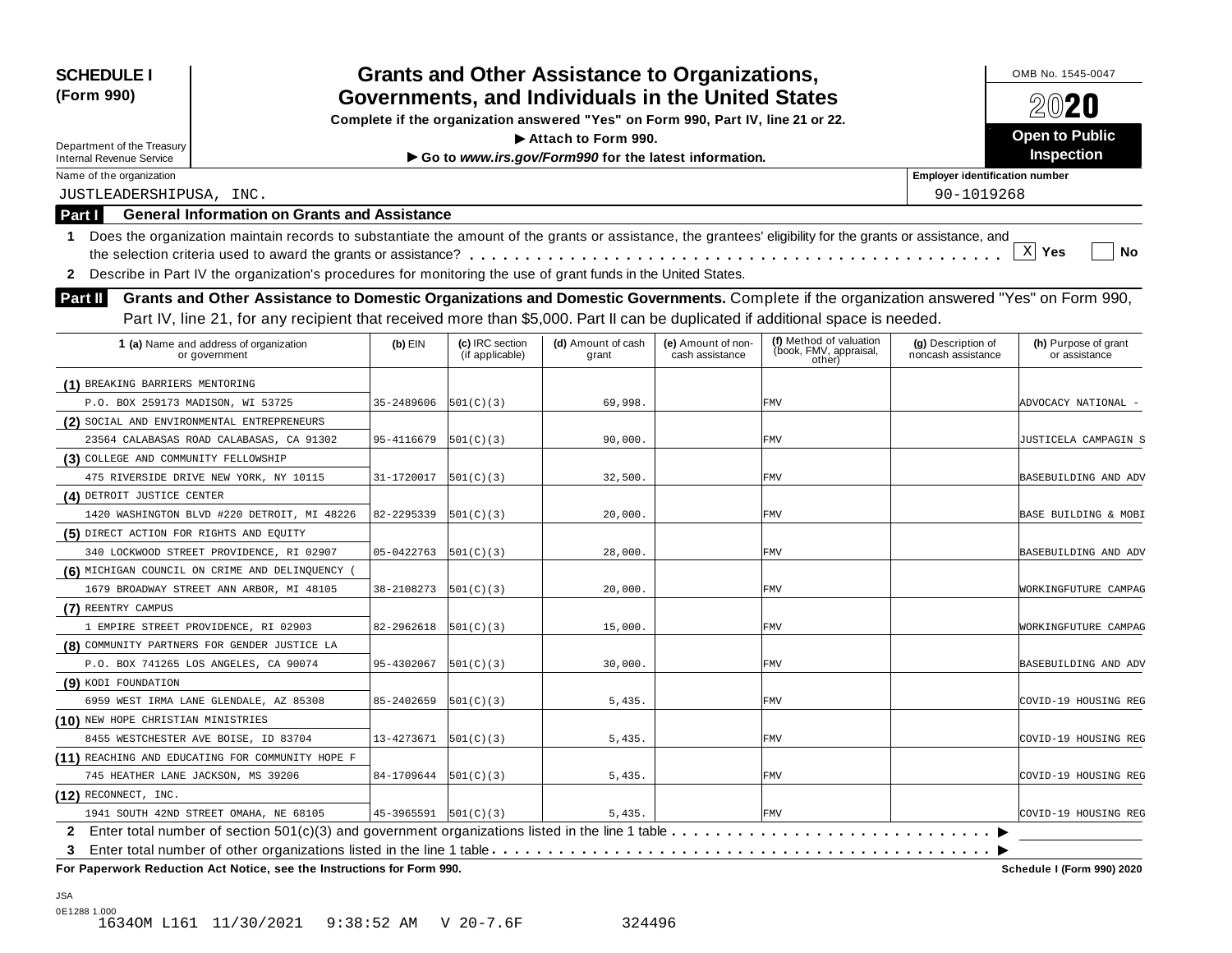| <b>SCHEDULE I</b><br>(Form 990)                               |                                                                                                                                                                                                                                                                           |            |                                    | <b>Grants and Other Assistance to Organizations,</b><br>Governments, and Individuals in the United States |                                       |                                                             |                                          | OMB No. 1545-0047<br>2020             |
|---------------------------------------------------------------|---------------------------------------------------------------------------------------------------------------------------------------------------------------------------------------------------------------------------------------------------------------------------|------------|------------------------------------|-----------------------------------------------------------------------------------------------------------|---------------------------------------|-------------------------------------------------------------|------------------------------------------|---------------------------------------|
|                                                               | Complete if the organization answered "Yes" on Form 990, Part IV, line 21 or 22.                                                                                                                                                                                          |            |                                    |                                                                                                           |                                       |                                                             |                                          |                                       |
|                                                               |                                                                                                                                                                                                                                                                           |            |                                    | Attach to Form 990.                                                                                       |                                       |                                                             |                                          | <b>Open to Public</b>                 |
| Department of the Treasury<br><b>Internal Revenue Service</b> |                                                                                                                                                                                                                                                                           |            |                                    | Go to www.irs.gov/Form990 for the latest information.                                                     |                                       |                                                             |                                          | Inspection                            |
| Name of the organization                                      |                                                                                                                                                                                                                                                                           |            |                                    |                                                                                                           |                                       |                                                             | Employer identification number           |                                       |
| JUSTLEADERSHIPUSA, INC.                                       |                                                                                                                                                                                                                                                                           |            |                                    |                                                                                                           |                                       |                                                             | 90-1019268                               |                                       |
| Part I                                                        | <b>General Information on Grants and Assistance</b>                                                                                                                                                                                                                       |            |                                    |                                                                                                           |                                       |                                                             |                                          |                                       |
| 1                                                             | Does the organization maintain records to substantiate the amount of the grants or assistance, the grantees' eligibility for the grants or assistance, and                                                                                                                |            |                                    |                                                                                                           |                                       |                                                             |                                          |                                       |
|                                                               |                                                                                                                                                                                                                                                                           |            |                                    |                                                                                                           |                                       |                                                             |                                          | $X$ Yes<br>No                         |
| $\mathbf{2}$                                                  | Describe in Part IV the organization's procedures for monitoring the use of grant funds in the United States.                                                                                                                                                             |            |                                    |                                                                                                           |                                       |                                                             |                                          |                                       |
| <b>Part II</b>                                                | Grants and Other Assistance to Domestic Organizations and Domestic Governments. Complete if the organization answered "Yes" on Form 990,<br>Part IV, line 21, for any recipient that received more than \$5,000. Part II can be duplicated if additional space is needed. |            |                                    |                                                                                                           |                                       |                                                             |                                          |                                       |
|                                                               | 1 (a) Name and address of organization<br>or government                                                                                                                                                                                                                   | $(b)$ EIN  | (c) IRC section<br>(if applicable) | (d) Amount of cash<br>grant                                                                               | (e) Amount of non-<br>cash assistance | (f) Method of valuation<br>(book, FMV, appraisal,<br>other) | (g) Description of<br>noncash assistance | (h) Purpose of grant<br>or assistance |
| (1) TIDES ADVOCACY                                            |                                                                                                                                                                                                                                                                           |            |                                    |                                                                                                           |                                       |                                                             |                                          |                                       |
|                                                               | PO BOX 29229 SAN FRANCISCO, CA 94129                                                                                                                                                                                                                                      | 94-3153687 | 501(C)(4)                          | 50,000.                                                                                                   |                                       | FMV                                                         |                                          | JUSTICELA CAMPAGIN S                  |
| (2) YOUTH JUSTICE COALITION                                   |                                                                                                                                                                                                                                                                           |            |                                    |                                                                                                           |                                       |                                                             |                                          |                                       |
|                                                               | 7625 SOUTH CENTRAL AVENUE LA, CA 90001                                                                                                                                                                                                                                    | 83-0466818 | 501(C)(3)                          | 40,000.                                                                                                   |                                       | FMV                                                         |                                          | JUSTICELA CAMPAGIN S                  |
| (3)                                                           |                                                                                                                                                                                                                                                                           |            |                                    |                                                                                                           |                                       |                                                             |                                          |                                       |
| (4)                                                           |                                                                                                                                                                                                                                                                           |            |                                    |                                                                                                           |                                       |                                                             |                                          |                                       |
| (5)                                                           |                                                                                                                                                                                                                                                                           |            |                                    |                                                                                                           |                                       |                                                             |                                          |                                       |
| (6)                                                           |                                                                                                                                                                                                                                                                           |            |                                    |                                                                                                           |                                       |                                                             |                                          |                                       |
| (7)                                                           |                                                                                                                                                                                                                                                                           |            |                                    |                                                                                                           |                                       |                                                             |                                          |                                       |
| (8)                                                           |                                                                                                                                                                                                                                                                           |            |                                    |                                                                                                           |                                       |                                                             |                                          |                                       |
| (9)                                                           |                                                                                                                                                                                                                                                                           |            |                                    |                                                                                                           |                                       |                                                             |                                          |                                       |
| (10)                                                          |                                                                                                                                                                                                                                                                           |            |                                    |                                                                                                           |                                       |                                                             |                                          |                                       |
| (11)                                                          |                                                                                                                                                                                                                                                                           |            |                                    |                                                                                                           |                                       |                                                             |                                          |                                       |
| (12)                                                          |                                                                                                                                                                                                                                                                           |            |                                    |                                                                                                           |                                       |                                                             |                                          |                                       |
| $\mathbf{2}$<br>3                                             |                                                                                                                                                                                                                                                                           |            |                                    |                                                                                                           |                                       |                                                             |                                          | 13.<br>$1$ .                          |
|                                                               | For Paperwork Reduction Act Notice, see the Instructions for Form 990.                                                                                                                                                                                                    |            |                                    |                                                                                                           |                                       |                                                             |                                          | Schedule I (Form 990) 2020            |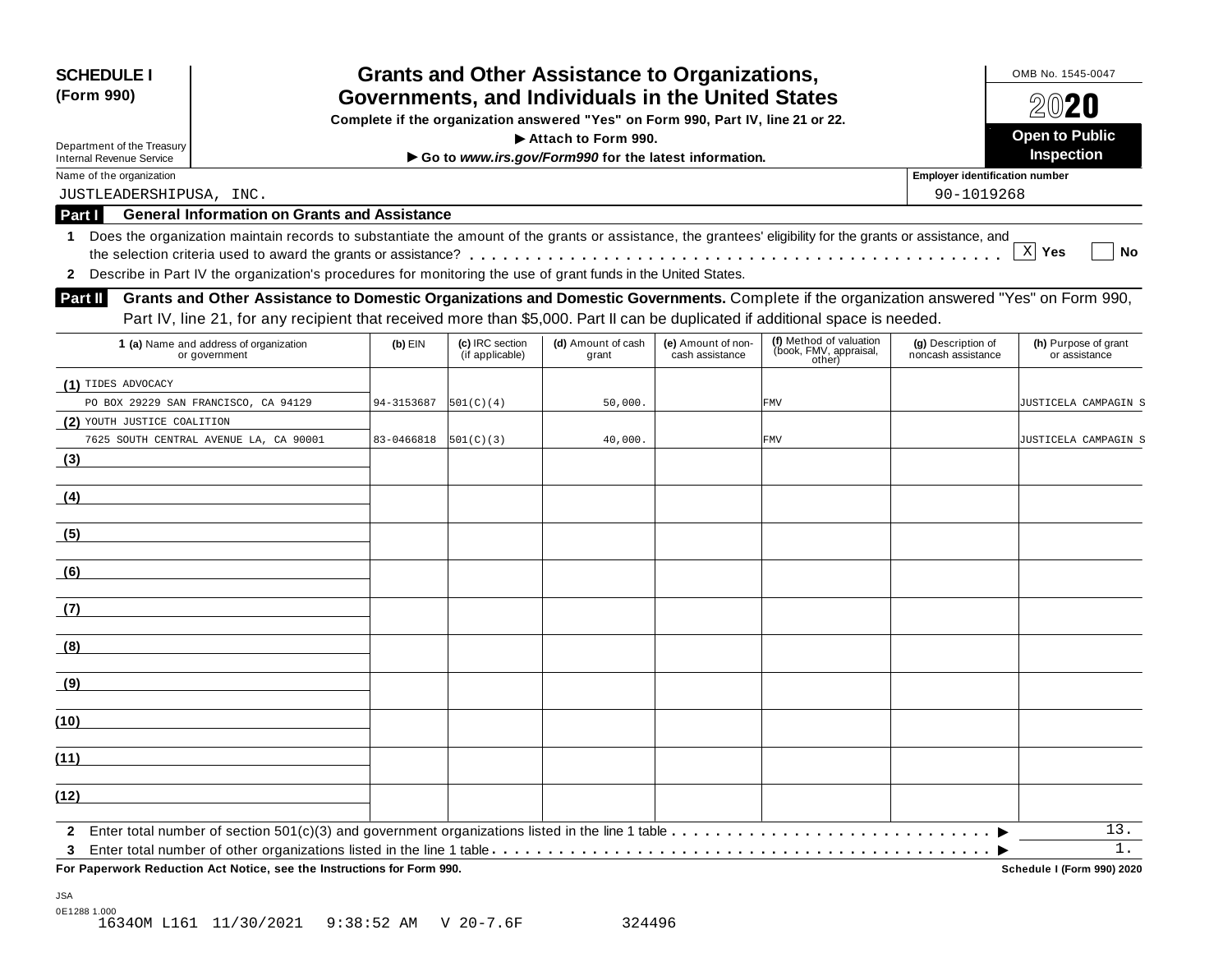#### **Grants and Other Assistance to Domestic Individuals.** Complete ifthe organization answered "Yes" on Form 990, Part IV, line 22. **Part III** Grants and Other Assistance to Domestic Individuals<br>Part III can be duplicated if additional space is needed.

| (a) Type of grant or assistance                                                                                                                                | (b) Number of<br>recipients | (c) Amount of<br>cash grant | (d) Amount of<br>non-cash assistance | (e) Method of valuation (book,<br>FMV, appraisal, other) | (f) Description of non-cash assistance |
|----------------------------------------------------------------------------------------------------------------------------------------------------------------|-----------------------------|-----------------------------|--------------------------------------|----------------------------------------------------------|----------------------------------------|
|                                                                                                                                                                |                             |                             |                                      |                                                          |                                        |
|                                                                                                                                                                |                             |                             |                                      |                                                          |                                        |
|                                                                                                                                                                |                             |                             |                                      |                                                          |                                        |
| 3                                                                                                                                                              |                             |                             |                                      |                                                          |                                        |
|                                                                                                                                                                |                             |                             |                                      |                                                          |                                        |
|                                                                                                                                                                |                             |                             |                                      |                                                          |                                        |
| 6                                                                                                                                                              |                             |                             |                                      |                                                          |                                        |
|                                                                                                                                                                |                             |                             |                                      |                                                          |                                        |
| Supplemental Information. Provide the information required in Part I, line 2, Part III, column (b); and any other additional<br><b>Part IV</b><br>information. |                             |                             |                                      |                                                          |                                        |

SCHEDULE I, LINE 2

JUSTLEADERSHIPUSA MAINTAINS CONTRACTS WITH PUBLIC CHARITIES AND CIVIC

LEAGUES. GRANT AGREEMENTS ARE SIGNED AND PROGRAM REPORTS ARE REVIEWED

PRIOR TO RELEASING ADDITIONAL FUNDS.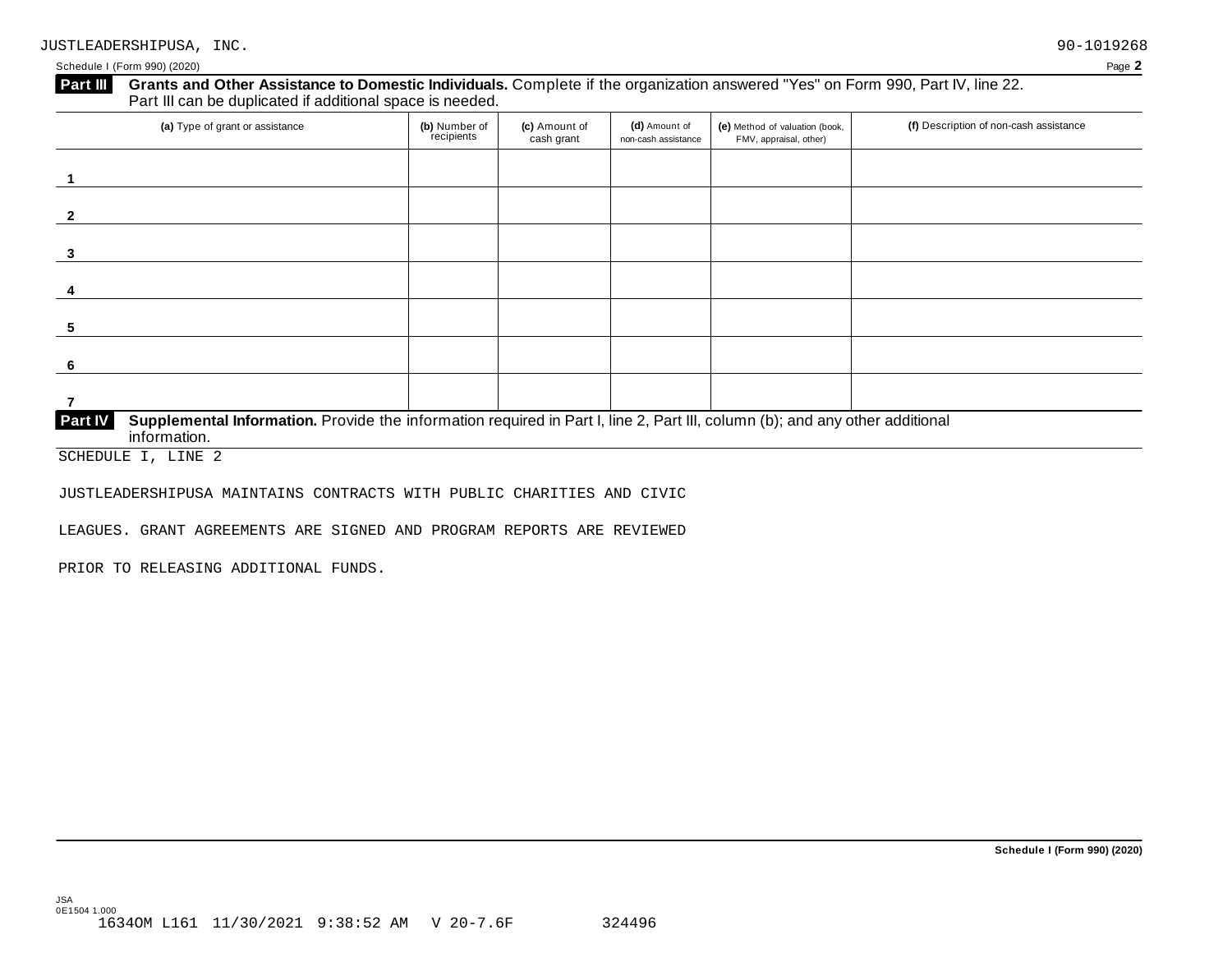|              | <b>SCHEDULE J</b>                                      | <b>Compensation Information</b>                                                                                                                                                                                                                                                                                            | OMB No. 1545-0047     |     |             |  |  |
|--------------|--------------------------------------------------------|----------------------------------------------------------------------------------------------------------------------------------------------------------------------------------------------------------------------------------------------------------------------------------------------------------------------------|-----------------------|-----|-------------|--|--|
|              | (Form 990)                                             | For certain Officers, Directors, Trustees, Key Employees, and Highest                                                                                                                                                                                                                                                      |                       |     |             |  |  |
|              |                                                        | <b>Compensated Employees</b><br>Complete if the organization answered "Yes" on Form 990, Part IV, line 23.                                                                                                                                                                                                                 | <b>Open to Public</b> |     |             |  |  |
|              | Department of the Treasury<br>Internal Revenue Service | Attach to Form 990.<br>Go to www.irs.gov/Form990 for instructions and the latest information.                                                                                                                                                                                                                              | <b>Inspection</b>     |     |             |  |  |
|              | Name of the organization                               | Employer identification number                                                                                                                                                                                                                                                                                             |                       |     |             |  |  |
|              | JUSTLEADERSHIPUSA, INC.                                | 90-1019268                                                                                                                                                                                                                                                                                                                 |                       |     |             |  |  |
| Part I       |                                                        | <b>Questions Regarding Compensation</b>                                                                                                                                                                                                                                                                                    |                       |     |             |  |  |
|              |                                                        |                                                                                                                                                                                                                                                                                                                            |                       | Yes | No          |  |  |
|              |                                                        | 1a Check the appropriate box(es) if the organization provided any of the following to or for a person listed on Form<br>990, Part VII, Section A, line 1a. Complete Part III to provide any relevant information regarding these items.                                                                                    |                       |     |             |  |  |
|              |                                                        | First-class or charter travel                                                                                                                                                                                                                                                                                              |                       |     |             |  |  |
|              |                                                        | Housing allowance or residence for personal use<br>Travel for companions<br>Payments for business use of personal residence                                                                                                                                                                                                |                       |     |             |  |  |
|              |                                                        | Tax indemnification and gross-up payments<br>Health or social club dues or initiation fees                                                                                                                                                                                                                                 |                       |     |             |  |  |
|              |                                                        | Discretionary spending account<br>Personal services (such as maid, chauffeur, chef)                                                                                                                                                                                                                                        |                       |     |             |  |  |
|              |                                                        |                                                                                                                                                                                                                                                                                                                            |                       |     |             |  |  |
| b            |                                                        | If any of the boxes on line 1a are checked, did the organization follow a written policy regarding payment<br>or reimbursement or provision of all of the expenses described above? If "No," complete Part III to                                                                                                          |                       |     |             |  |  |
|              |                                                        |                                                                                                                                                                                                                                                                                                                            | 1b                    |     |             |  |  |
| $\mathbf{2}$ |                                                        | Did the organization require substantiation prior to reimbursing or allowing expenses incurred by all<br>directors, trustees, and officers, including the CEO/Executive Director, regarding the items checked on line                                                                                                      |                       |     |             |  |  |
|              |                                                        |                                                                                                                                                                                                                                                                                                                            | 2                     |     |             |  |  |
| 3            |                                                        | Indicate which, if any, of the following the organization used to establish the compensation of the<br>organization's CEO/Executive Director. Check all that apply. Do not check any boxes for methods used by a<br>related organization to establish compensation of the CEO/Executive Director, but explain in Part III. |                       |     |             |  |  |
|              |                                                        | Compensation committee<br>Written employment contract                                                                                                                                                                                                                                                                      |                       |     |             |  |  |
|              |                                                        | Independent compensation consultant<br>Compensation survey or study                                                                                                                                                                                                                                                        |                       |     |             |  |  |
|              | Χ                                                      | Χ<br>Form 990 of other organizations<br>Approval by the board or compensation committee                                                                                                                                                                                                                                    |                       |     |             |  |  |
| 4            |                                                        | During the year, did any person listed on Form 990, Part VII, Section A, line 1a, with respect to the filing<br>organization or a related organization:                                                                                                                                                                    |                       |     |             |  |  |
| a            |                                                        |                                                                                                                                                                                                                                                                                                                            | 4a                    |     | Χ           |  |  |
| b            |                                                        | Participate in or receive payment from a supplemental nonqualified retirement plan?                                                                                                                                                                                                                                        | 4b                    |     | $\mathbf X$ |  |  |
| c            |                                                        | Participate in or receive payment from an equity-based compensation arrangement?                                                                                                                                                                                                                                           | 4c                    |     | $\mathbf X$ |  |  |
|              |                                                        | If "Yes" to any of lines 4a-c, list the persons and provide the applicable amounts for each item in Part III.                                                                                                                                                                                                              |                       |     |             |  |  |
|              |                                                        |                                                                                                                                                                                                                                                                                                                            |                       |     |             |  |  |
|              |                                                        | Only section $501(c)(3)$ , $501(c)(4)$ , and $501(c)(29)$ organizations must complete lines 5-9.                                                                                                                                                                                                                           |                       |     |             |  |  |
| 5            |                                                        | For persons listed on Form 990, Part VII, Section A, line 1a, did the organization pay or accrue any<br>compensation contingent on the revenues of:                                                                                                                                                                        |                       |     |             |  |  |
|              |                                                        |                                                                                                                                                                                                                                                                                                                            | 5a                    |     | Χ           |  |  |
| b            |                                                        |                                                                                                                                                                                                                                                                                                                            | 5b                    |     | X           |  |  |
|              |                                                        | If "Yes" on line 5a or 5b, describe in Part III.                                                                                                                                                                                                                                                                           |                       |     |             |  |  |
| 6            |                                                        | For persons listed on Form 990, Part VII, Section A, line 1a, did the organization pay or accrue any<br>compensation contingent on the net earnings of:                                                                                                                                                                    |                       |     |             |  |  |
| a            |                                                        |                                                                                                                                                                                                                                                                                                                            | 6a                    |     | Χ           |  |  |
| b            |                                                        |                                                                                                                                                                                                                                                                                                                            | 6b                    |     | Χ           |  |  |
|              |                                                        | If "Yes" on line 6a or 6b, describe in Part III.                                                                                                                                                                                                                                                                           |                       |     |             |  |  |
| 7            |                                                        | For persons listed on Form 990, Part VII, Section A, line 1a, did the organization provide any nonfixed                                                                                                                                                                                                                    |                       |     |             |  |  |
|              |                                                        | payments not described on lines 5 and 6? If "Yes," describe in Part III.                                                                                                                                                                                                                                                   | $\overline{7}$        |     | Χ           |  |  |
| 8            |                                                        | Were any amounts reported on Form 990, Part VII, paid or accrued pursuant to a contract that was subject                                                                                                                                                                                                                   |                       |     |             |  |  |
|              |                                                        | to the initial contract exception described in Regulations section 53.4958-4(a)(3)? If "Yes," describe                                                                                                                                                                                                                     |                       |     |             |  |  |
|              |                                                        |                                                                                                                                                                                                                                                                                                                            | 8                     |     | X           |  |  |
| 9            |                                                        | If "Yes" on line 8, did the organization also follow the rebuttable presumption procedure described in                                                                                                                                                                                                                     |                       |     |             |  |  |
|              |                                                        | $\frac{1}{2}$<br>aula Diautensian - And Madian - An                                                                                                                                                                                                                                                                        | 9                     |     |             |  |  |

**For Paperwork Reduction Act Notice, see the Instructions for Form 990. Schedule J (Form 990) 2020**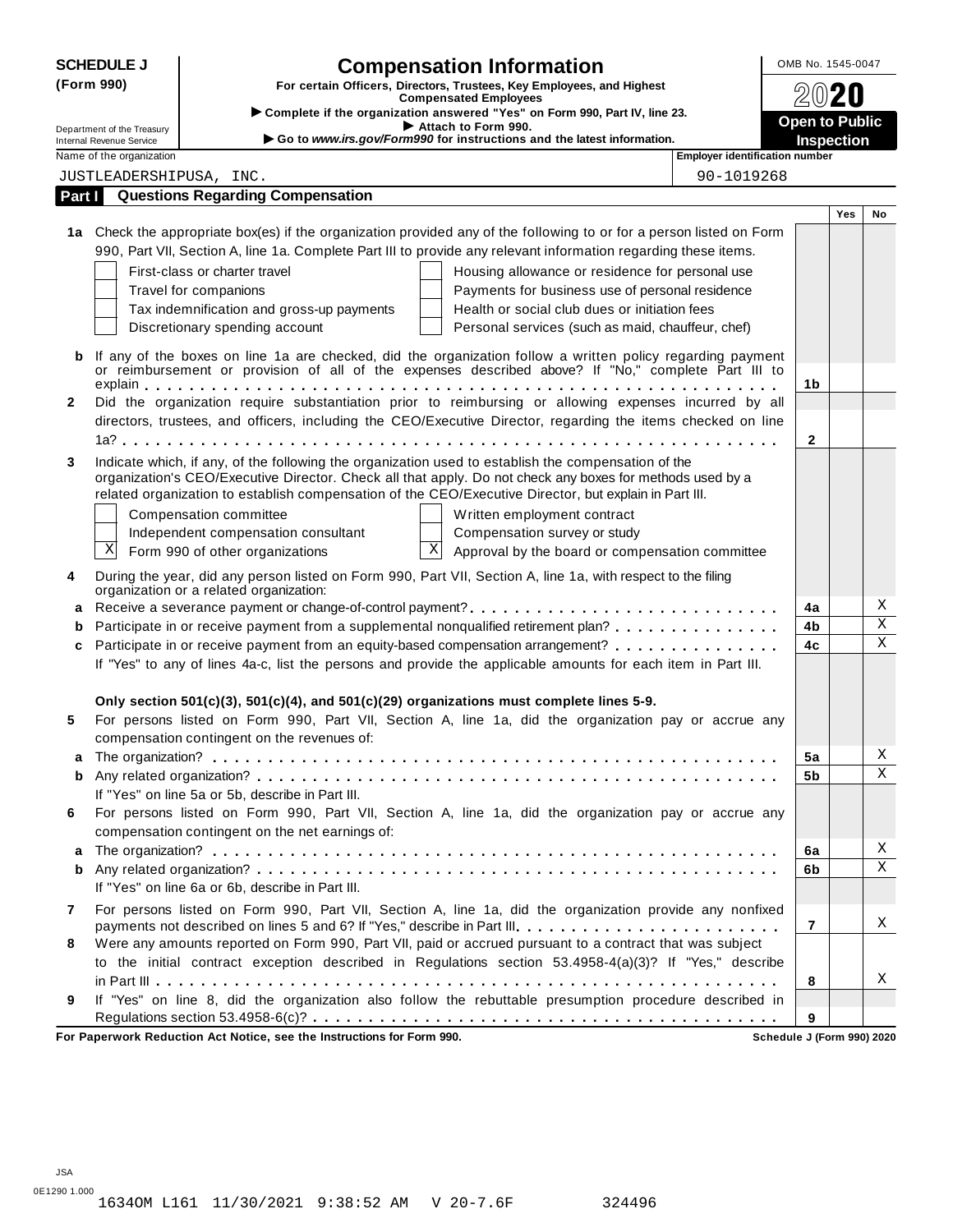Schedule <sup>J</sup> (Form 990) <sup>2020</sup> Page **2**

### **Part II Officers, Directors, Trustees, Key Employees, and Highest Compensated Employees.** Use duplicate copies ifadditional space is needed.

For each individual whose compensation must be reported on Schedule J, report compensation from the organization on row (i) and from related organizations, described in the instructions, on row (ii). Do not list any individuals that aren't listed on Form 990, Part VII.

Note: The sum of columns (B)(i)-(iii) for each listed individual must equal the total amount of Form 990, Part VII, Section A, line 1a, applicable column (D) and (E) amounts for that individual.

|                                |                              |                          | (B) Breakdown of W-2 and/or 1099-MISC compensation |                                           | (C) Retirement and             | (D) Nontaxable   | (E) Total of columns | (F) Compensation                                           |
|--------------------------------|------------------------------|--------------------------|----------------------------------------------------|-------------------------------------------|--------------------------------|------------------|----------------------|------------------------------------------------------------|
| (A) Name and Title             |                              | (i) Base<br>compensation | (ii) Bonus & incentive<br>compensation             | (iii) Other<br>reportable<br>compensation | other deferred<br>compensation | benefits         | $(B)(i)-(D)$         | in column (B) reported<br>as deferred on prior<br>Form 990 |
| DEANNA HOSKINS                 | (i)                          | 193,043                  | $\mathsf{O}$ .                                     | $\mathsf{O}$ .                            | 6,017                          | 13,521           | 212,581              | $\overline{0}$ .                                           |
| 1 <sup>PRESIDENT</sup> AND CEO | (ii)                         | $\overline{0}$           | $\mathsf{O}$ .                                     | $\mathsf{O}$ .                            | $\overline{0}$ .               | $\overline{0}$ . | $\mathsf{O}$ .       | $\overline{0}$ .                                           |
| DAONESE JOHNSON-COLON          | (i)                          | 150,727                  | $0$ .                                              | $\mathsf{0}$ .                            | 4,517.                         | 1,331.           | 156, 575.            | $\overline{0}$ .                                           |
| 2VICE PRESIDENT-OPERATIONS/COO | (ii)                         | $\mathsf{O}$ .           | $\overline{0}$ .                                   | $\overline{0}$ .                          | $\overline{0}$ .               | $\overline{0}$ . | $\mathsf{O}$ .       | $\overline{0}$ .                                           |
|                                | (i)                          |                          |                                                    |                                           |                                |                  |                      |                                                            |
| $\overline{\mathbf{3}}$        | (ii)                         |                          |                                                    |                                           |                                |                  |                      |                                                            |
|                                | (i)                          |                          |                                                    |                                           |                                |                  |                      |                                                            |
| 4                              | (i)                          |                          |                                                    |                                           |                                |                  |                      |                                                            |
|                                | (i)                          |                          |                                                    |                                           |                                |                  |                      |                                                            |
| 5                              | (ii)                         |                          |                                                    |                                           |                                |                  |                      |                                                            |
|                                | (i)                          |                          |                                                    |                                           |                                |                  |                      |                                                            |
| 6                              | (ii)                         |                          |                                                    |                                           |                                |                  |                      |                                                            |
|                                | (i)                          |                          |                                                    |                                           |                                |                  |                      |                                                            |
| $\overline{7}$                 | (ii)                         |                          |                                                    |                                           |                                |                  |                      |                                                            |
|                                | (i)                          |                          |                                                    |                                           |                                |                  |                      |                                                            |
| 8                              | (i)                          |                          |                                                    |                                           |                                |                  |                      |                                                            |
|                                | $\qquad \qquad \textbf{(i)}$ |                          |                                                    |                                           |                                |                  |                      |                                                            |
| 9                              | (ii)                         |                          |                                                    |                                           |                                |                  |                      |                                                            |
|                                | (i)                          |                          |                                                    |                                           |                                |                  |                      |                                                            |
| 10                             | (ii)                         |                          |                                                    |                                           |                                |                  |                      |                                                            |
|                                | (i)                          |                          |                                                    |                                           |                                |                  |                      |                                                            |
| 11                             | (ii)                         |                          |                                                    |                                           |                                |                  |                      |                                                            |
|                                | $\qquad \qquad \textbf{(i)}$ |                          |                                                    |                                           |                                |                  |                      |                                                            |
| 12                             | (ii)                         |                          |                                                    |                                           |                                |                  |                      |                                                            |
|                                | $\qquad \qquad \textbf{(i)}$ |                          |                                                    |                                           |                                |                  |                      |                                                            |
| 13                             | (ii)                         |                          |                                                    |                                           |                                |                  |                      |                                                            |
|                                | (i)                          |                          |                                                    |                                           |                                |                  |                      |                                                            |
| 14                             | (i)                          |                          |                                                    |                                           |                                |                  |                      |                                                            |
|                                | (i)                          |                          |                                                    |                                           |                                |                  |                      |                                                            |
| 15                             | (i)                          |                          |                                                    |                                           |                                |                  |                      |                                                            |
|                                | (i)                          |                          |                                                    |                                           |                                |                  |                      |                                                            |
| 16                             | (ii)                         |                          |                                                    |                                           |                                |                  |                      |                                                            |

**Schedule J (Form 990) 2020**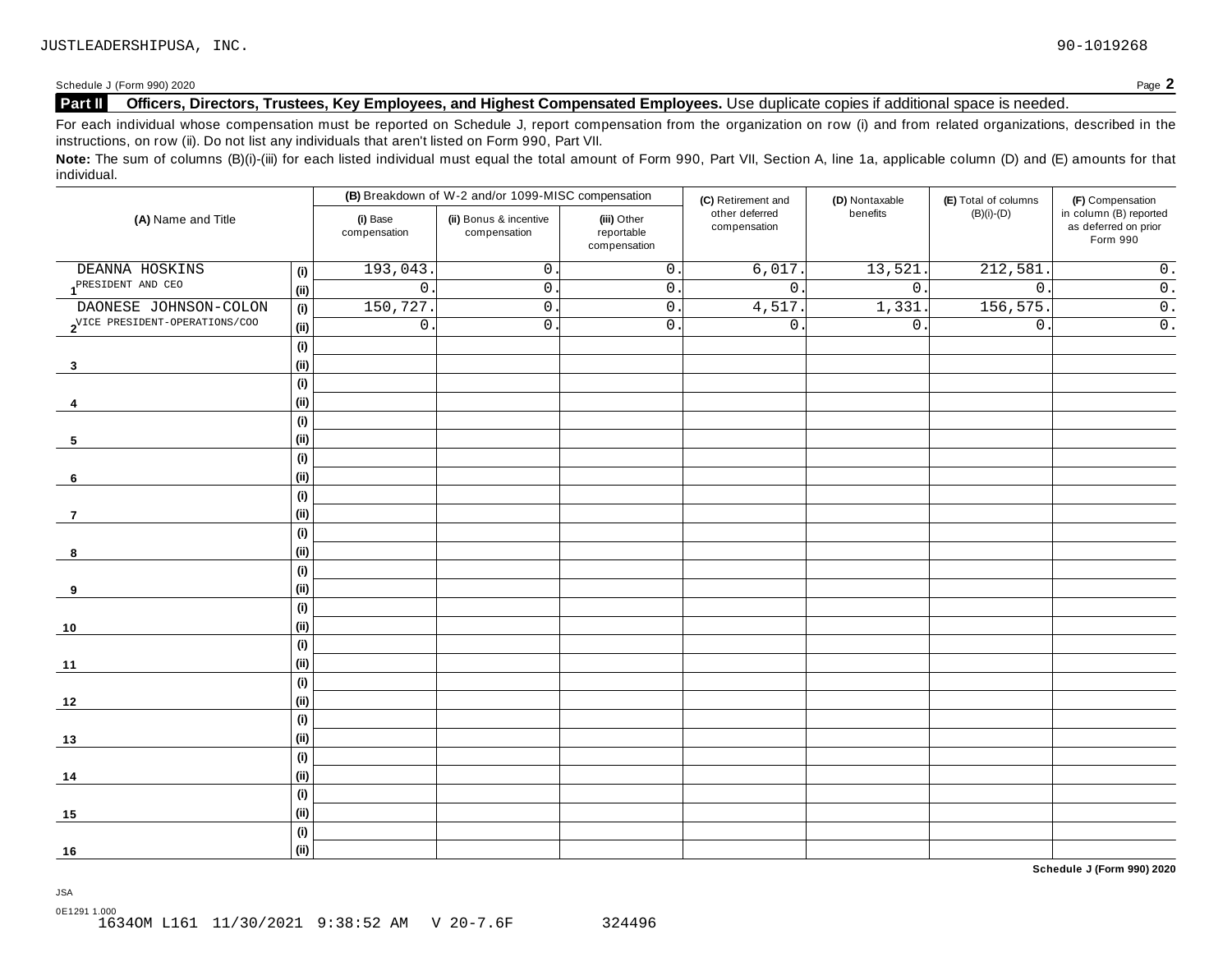Schedule J (Form 990) 2020 Page **3**

## **Part III Supplemental Information**

Provide the information, explanation, or descriptions required for Part I, lines 1a, 1b, 3, 4a, 4b, 4c, 5a, 5b, 6a, 6b, 7, and 8, and for Part II. Also complete this part for any additional information.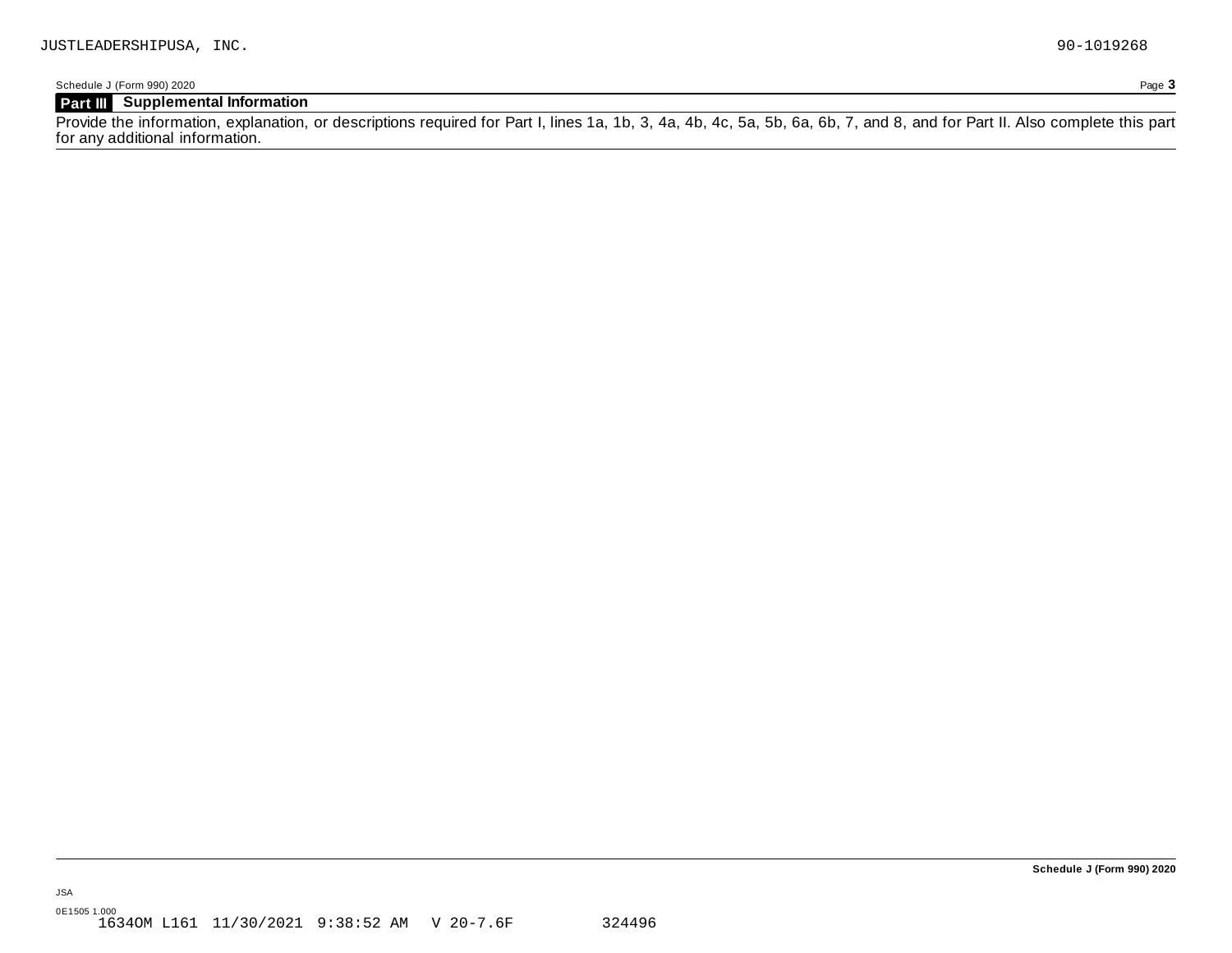|                               |                                                                                                      |                                                                                                              |                                                                                             |    |                                             | <b>Transactions With Interested Persons</b><br>(Form 990 or 990-EZ) ► Complete if the organization answered "Yes" on Form 990, Part IV, line 25a, 25b, 26, 27, 28a,<br>28b, or 28c, or Form 990-EZ, Part V, line 38a or 40b.   |    |                                |                                                               |                                            |            |    |                           |                          |
|-------------------------------|------------------------------------------------------------------------------------------------------|--------------------------------------------------------------------------------------------------------------|---------------------------------------------------------------------------------------------|----|---------------------------------------------|--------------------------------------------------------------------------------------------------------------------------------------------------------------------------------------------------------------------------------|----|--------------------------------|---------------------------------------------------------------|--------------------------------------------|------------|----|---------------------------|--------------------------|
| Department of the Treasury    |                                                                                                      | Attach to Form 990 or Form 990-EZ.<br>Go to www.irs.gov/Form990 for instructions and the latest information. |                                                                                             |    |                                             |                                                                                                                                                                                                                                |    |                                |                                                               | <b>Open To Public</b><br><b>Inspection</b> |            |    |                           |                          |
|                               | <b>Internal Revenue Service</b><br>Name of the organization<br><b>Employer identification number</b> |                                                                                                              |                                                                                             |    |                                             |                                                                                                                                                                                                                                |    |                                |                                                               |                                            |            |    |                           |                          |
| JUSTLEADERSHIPUSA, INC.       |                                                                                                      |                                                                                                              |                                                                                             |    |                                             |                                                                                                                                                                                                                                |    |                                |                                                               | 90-1019268                                 |            |    |                           |                          |
| Part I                        |                                                                                                      |                                                                                                              |                                                                                             |    |                                             | Excess Benefit Transactions (section 501(c)(3), section 501(c)(4), and 501(c)(29) organizations only).<br>Complete if the organization answered "Yes" on Form 990, Part IV, line 25a or 25b, or Form 990-EZ, Part V, line 40b. |    |                                |                                                               |                                            |            |    |                           |                          |
| $\mathbf 1$                   | (a) Name of disqualified person                                                                      |                                                                                                              |                                                                                             |    | organization                                | (b) Relationship between disqualified person and                                                                                                                                                                               |    | (c) Description of transaction |                                                               |                                            |            |    |                           | (d) Corrected?<br>Yes No |
| (1)                           |                                                                                                      |                                                                                                              |                                                                                             |    |                                             |                                                                                                                                                                                                                                |    |                                |                                                               |                                            |            |    |                           |                          |
| (2)                           |                                                                                                      |                                                                                                              |                                                                                             |    |                                             |                                                                                                                                                                                                                                |    |                                |                                                               |                                            |            |    |                           |                          |
| (3)                           |                                                                                                      |                                                                                                              |                                                                                             |    |                                             |                                                                                                                                                                                                                                |    |                                |                                                               |                                            |            |    |                           |                          |
| (4)                           |                                                                                                      |                                                                                                              |                                                                                             |    |                                             |                                                                                                                                                                                                                                |    |                                |                                                               |                                            |            |    |                           |                          |
| (5)                           |                                                                                                      |                                                                                                              |                                                                                             |    |                                             |                                                                                                                                                                                                                                |    |                                |                                                               |                                            |            |    |                           |                          |
| (6)<br>$\overline{2}$         |                                                                                                      |                                                                                                              |                                                                                             |    |                                             | Enter the amount of tax incurred by the organization managers or disqualified persons during the year                                                                                                                          |    |                                |                                                               |                                            |            |    |                           |                          |
| 3<br>Part II                  |                                                                                                      | Loans to and/or From Interested Persons.                                                                     |                                                                                             |    |                                             | Enter the amount of tax, if any, on line 2, above, reimbursed by the organization $\ldots \ldots \ldots$                                                                                                                       |    |                                |                                                               |                                            |            |    |                           |                          |
|                               |                                                                                                      |                                                                                                              |                                                                                             |    |                                             | Complete if the organization answered "Yes" on Form 990-EZ, Part V, line 38a or Form 990, Part IV, line 26; or if the<br>organization reported an amount on Form 990, Part X, line 5, 6, or 22.                                |    |                                |                                                               |                                            |            |    |                           |                          |
| (a) Name of interested person |                                                                                                      | (b) Relationship<br>with organization                                                                        | (c) Purpose of<br>loan                                                                      |    | (d) Loan to or<br>from the<br>organization? | (e) Original<br>principal amount                                                                                                                                                                                               |    | (f) Balance due                | $(g)$ In default? $(h)$ Approved<br>by board or<br>committee? |                                            |            |    | (i) Written<br>agreement? |                          |
| ATTACHMENT 1                  |                                                                                                      |                                                                                                              |                                                                                             | To | From                                        |                                                                                                                                                                                                                                |    |                                | <b>Yes</b>                                                    | No                                         | <b>Yes</b> | No | Yes                       | No                       |
| (1)                           |                                                                                                      |                                                                                                              |                                                                                             |    |                                             |                                                                                                                                                                                                                                |    |                                |                                                               |                                            |            |    |                           |                          |
| (2)                           |                                                                                                      |                                                                                                              |                                                                                             |    |                                             |                                                                                                                                                                                                                                |    |                                |                                                               |                                            |            |    |                           |                          |
| (3)                           |                                                                                                      |                                                                                                              |                                                                                             |    |                                             |                                                                                                                                                                                                                                |    |                                |                                                               |                                            |            |    |                           |                          |
| (4)<br>(5)                    |                                                                                                      |                                                                                                              |                                                                                             |    |                                             |                                                                                                                                                                                                                                |    |                                |                                                               |                                            |            |    |                           |                          |
| (6)                           |                                                                                                      |                                                                                                              |                                                                                             |    |                                             |                                                                                                                                                                                                                                |    |                                |                                                               |                                            |            |    |                           |                          |
| (7)                           |                                                                                                      |                                                                                                              |                                                                                             |    |                                             |                                                                                                                                                                                                                                |    |                                |                                                               |                                            |            |    |                           |                          |
| (8)                           |                                                                                                      |                                                                                                              |                                                                                             |    |                                             |                                                                                                                                                                                                                                |    |                                |                                                               |                                            |            |    |                           |                          |
| (9)                           |                                                                                                      |                                                                                                              |                                                                                             |    |                                             |                                                                                                                                                                                                                                |    |                                |                                                               |                                            |            |    |                           |                          |
| (10)                          |                                                                                                      |                                                                                                              |                                                                                             |    |                                             |                                                                                                                                                                                                                                |    |                                |                                                               |                                            |            |    |                           |                          |
| Total                         |                                                                                                      |                                                                                                              |                                                                                             |    |                                             |                                                                                                                                                                                                                                | \$ | 75,000                         |                                                               |                                            |            |    |                           |                          |
| Part III                      |                                                                                                      | <b>Grants or Assistance Benefiting Interested Persons.</b>                                                   |                                                                                             |    |                                             | Complete if the organization answered "Yes" on Form 990, Part IV, line 27.                                                                                                                                                     |    |                                |                                                               |                                            |            |    |                           |                          |
| (a) Name of interested person |                                                                                                      |                                                                                                              | (b) Relationship between interested (c) Amount of assistance<br>person and the organization |    |                                             |                                                                                                                                                                                                                                |    | (d) Type of assistance         |                                                               |                                            |            |    | (e) Purpose of assistance |                          |
| (1)                           |                                                                                                      |                                                                                                              |                                                                                             |    |                                             |                                                                                                                                                                                                                                |    |                                |                                                               |                                            |            |    |                           |                          |
| (2)                           |                                                                                                      |                                                                                                              |                                                                                             |    |                                             |                                                                                                                                                                                                                                |    |                                |                                                               |                                            |            |    |                           |                          |
| (3)                           |                                                                                                      |                                                                                                              |                                                                                             |    |                                             |                                                                                                                                                                                                                                |    |                                |                                                               |                                            |            |    |                           |                          |
| (4)                           |                                                                                                      |                                                                                                              |                                                                                             |    |                                             |                                                                                                                                                                                                                                |    |                                |                                                               |                                            |            |    |                           |                          |
| (5)                           |                                                                                                      |                                                                                                              |                                                                                             |    |                                             |                                                                                                                                                                                                                                |    |                                |                                                               |                                            |            |    |                           |                          |
| (6)                           |                                                                                                      |                                                                                                              |                                                                                             |    |                                             |                                                                                                                                                                                                                                |    |                                |                                                               |                                            |            |    |                           |                          |
| (7)                           |                                                                                                      |                                                                                                              |                                                                                             |    |                                             |                                                                                                                                                                                                                                |    |                                |                                                               |                                            |            |    |                           |                          |
| (8)                           |                                                                                                      |                                                                                                              |                                                                                             |    |                                             |                                                                                                                                                                                                                                |    |                                |                                                               |                                            |            |    |                           |                          |
| (9)                           |                                                                                                      |                                                                                                              |                                                                                             |    |                                             |                                                                                                                                                                                                                                |    |                                |                                                               |                                            |            |    |                           |                          |
| (10)                          |                                                                                                      |                                                                                                              |                                                                                             |    |                                             |                                                                                                                                                                                                                                |    |                                |                                                               |                                            |            |    |                           |                          |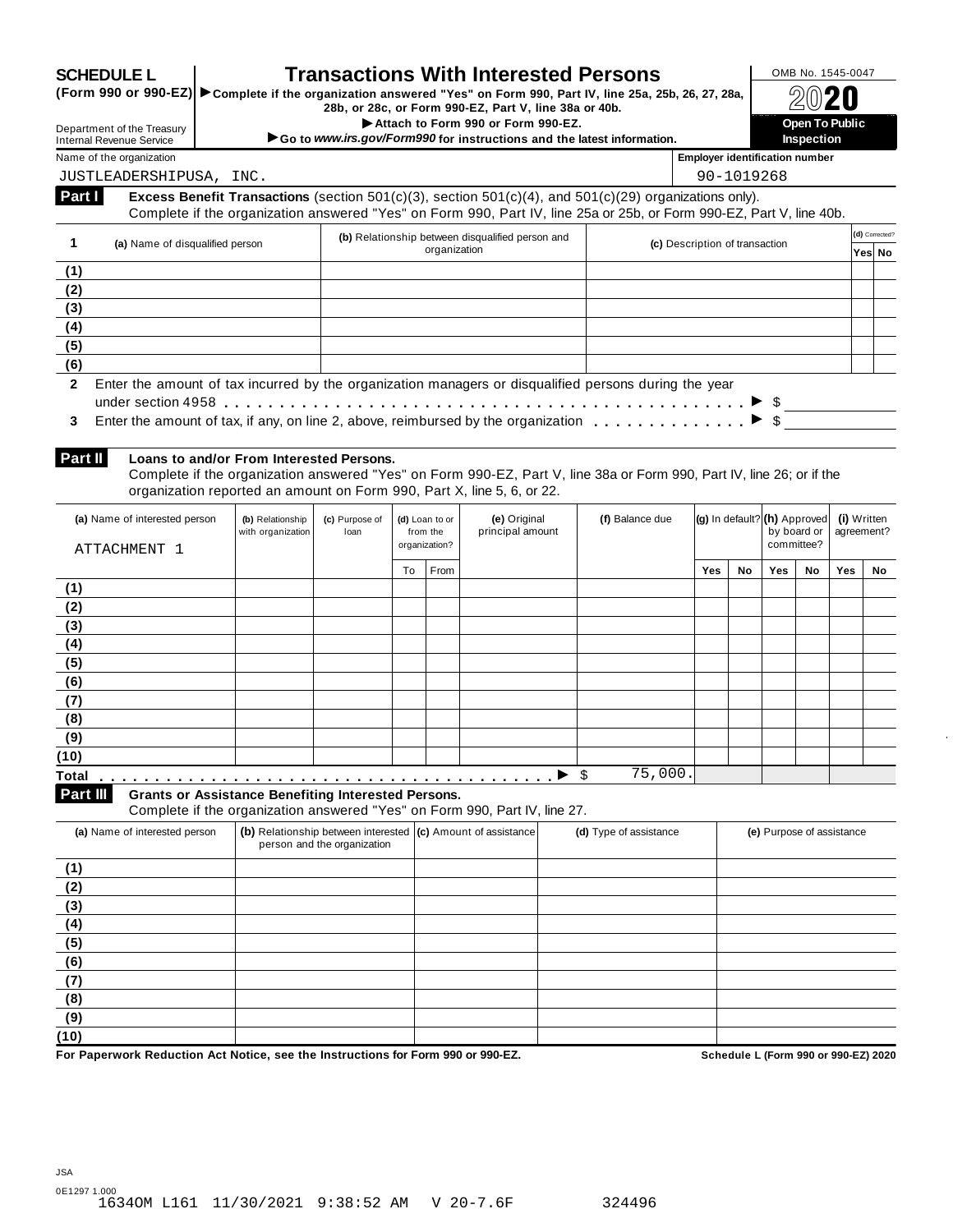Schedule <sup>L</sup> (Form <sup>990</sup> or 990-EZ) <sup>2020</sup> Page **2**

**Business Transactions Involving Interested Persons. Part IV** Business Transactions Involving Interested Persons.<br>Complete if the organization answered "Yes" on Form 990, Part IV, line 28a, 28b, or 28c.

| (a) Name of interested person             | (b) Relationship between<br>interested person and the<br>organization | (c) Amount of<br>transaction | (d) Description of transaction | (e) Sharing of<br>organization's<br>revenues? |    |
|-------------------------------------------|-----------------------------------------------------------------------|------------------------------|--------------------------------|-----------------------------------------------|----|
|                                           |                                                                       |                              |                                | <b>Yes</b>                                    | No |
| (1)                                       |                                                                       |                              |                                |                                               |    |
| (2)                                       |                                                                       |                              |                                |                                               |    |
| (3)                                       |                                                                       |                              |                                |                                               |    |
| (4)                                       |                                                                       |                              |                                |                                               |    |
| (5)                                       |                                                                       |                              |                                |                                               |    |
| (6)                                       |                                                                       |                              |                                |                                               |    |
| (7)                                       |                                                                       |                              |                                |                                               |    |
| (8)                                       |                                                                       |                              |                                |                                               |    |
| (9)                                       |                                                                       |                              |                                |                                               |    |
| (10)                                      |                                                                       |                              |                                |                                               |    |
| Part V<br><b>Supplemental Information</b> |                                                                       |                              |                                |                                               |    |

Provide additional information for responses to questions on Schedule L (see instructions).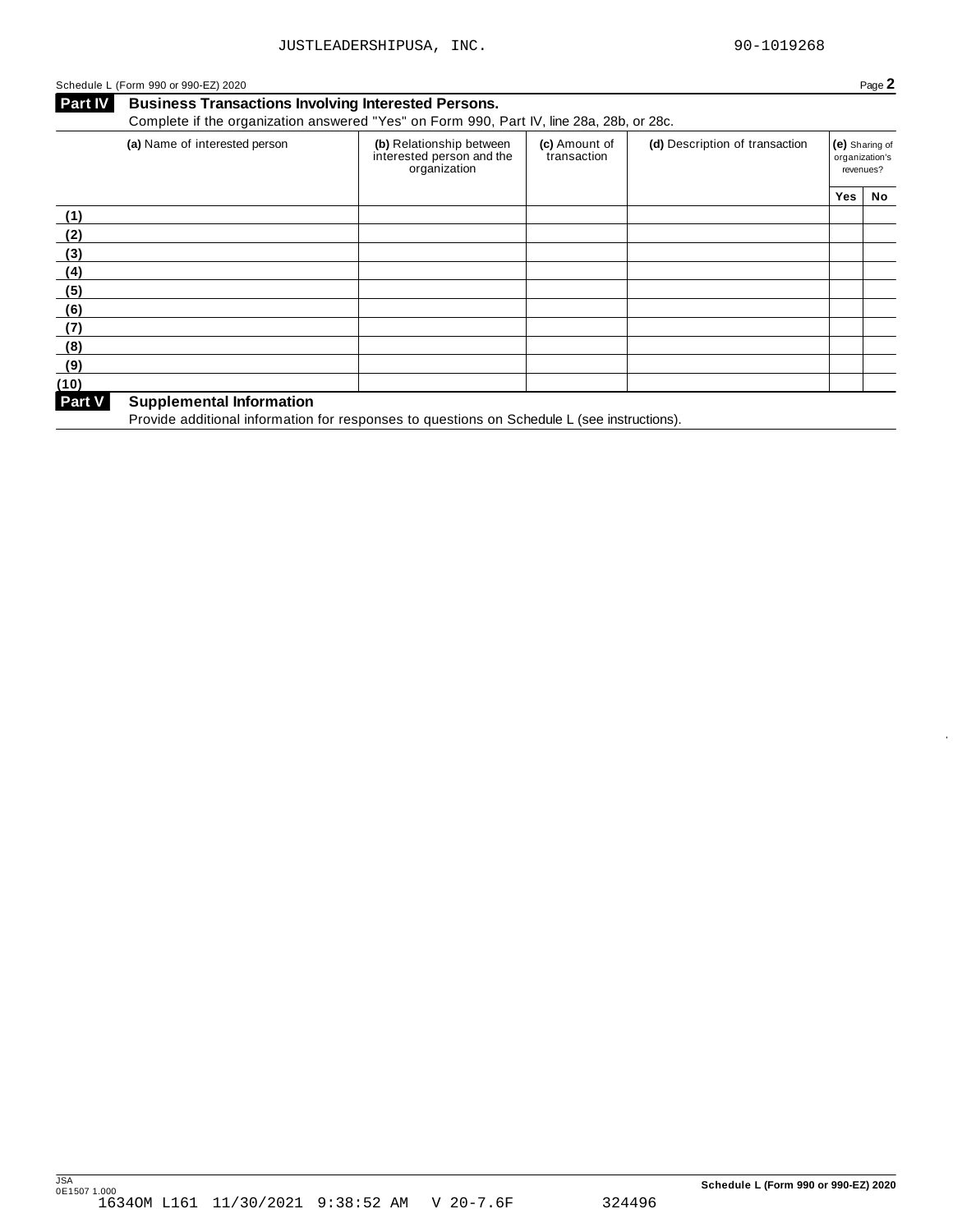ATTACHMENT 1

#### <span id="page-46-0"></span>Schedule <sup>L</sup> (Form <sup>990</sup> or 990-EZ) <sup>2020</sup> Page **2**

**Business Transactions Involving Interested Persons. Part IV** Business Transactions Involving Interested Persons.<br>Complete if the organization answered "Yes" on Form 990, Part IV, line 28a, 28b, or 28c.

| (a) Name of interested person             | (b) Relationship between<br>interested person and the<br>organization | (c) Amount of<br>transaction | (d) Description of transaction | revenues? | (e) Sharing of<br>organization's |
|-------------------------------------------|-----------------------------------------------------------------------|------------------------------|--------------------------------|-----------|----------------------------------|
|                                           |                                                                       |                              |                                | Yes       | No                               |
| (1)                                       |                                                                       |                              |                                |           |                                  |
| (2)                                       |                                                                       |                              |                                |           |                                  |
| (3)                                       |                                                                       |                              |                                |           |                                  |
| (4)                                       |                                                                       |                              |                                |           |                                  |
| (5)                                       |                                                                       |                              |                                |           |                                  |
| (6)                                       |                                                                       |                              |                                |           |                                  |
| (7)                                       |                                                                       |                              |                                |           |                                  |
| (8)                                       |                                                                       |                              |                                |           |                                  |
| (9)                                       |                                                                       |                              |                                |           |                                  |
| (10)                                      |                                                                       |                              |                                |           |                                  |
| Part V<br><b>Supplemental Information</b> |                                                                       |                              |                                |           |                                  |

Provide additional information for responses to questions on Schedule L (see instructions).

SCHEDULE L, PART II

| <b>NAME</b>                    | GLEN E. MARTIN |                   |
|--------------------------------|----------------|-------------------|
| RELATIONSHIP WITH ORGANIZATION |                | FORMER PRESIDENT  |
| PURPOSE OF LOAN                |                | RECOVERY OF FUNDS |
| LOAN TO OR FROM THE ORG.?      | <b>TO</b>      | X FROM            |
| ORIGINAL PRINCIPAL AMOUNT      |                | 225,000.          |
| BALANCE DUE                    |                | 75,000.           |
| IN DEFAULT?                    | <b>YES</b>     | X NO              |
| APPROVED BY BOARD OR COMMITTEE | X YES          | NO.               |
| WRITTEN AGREEMENT?             | X YES          | NO                |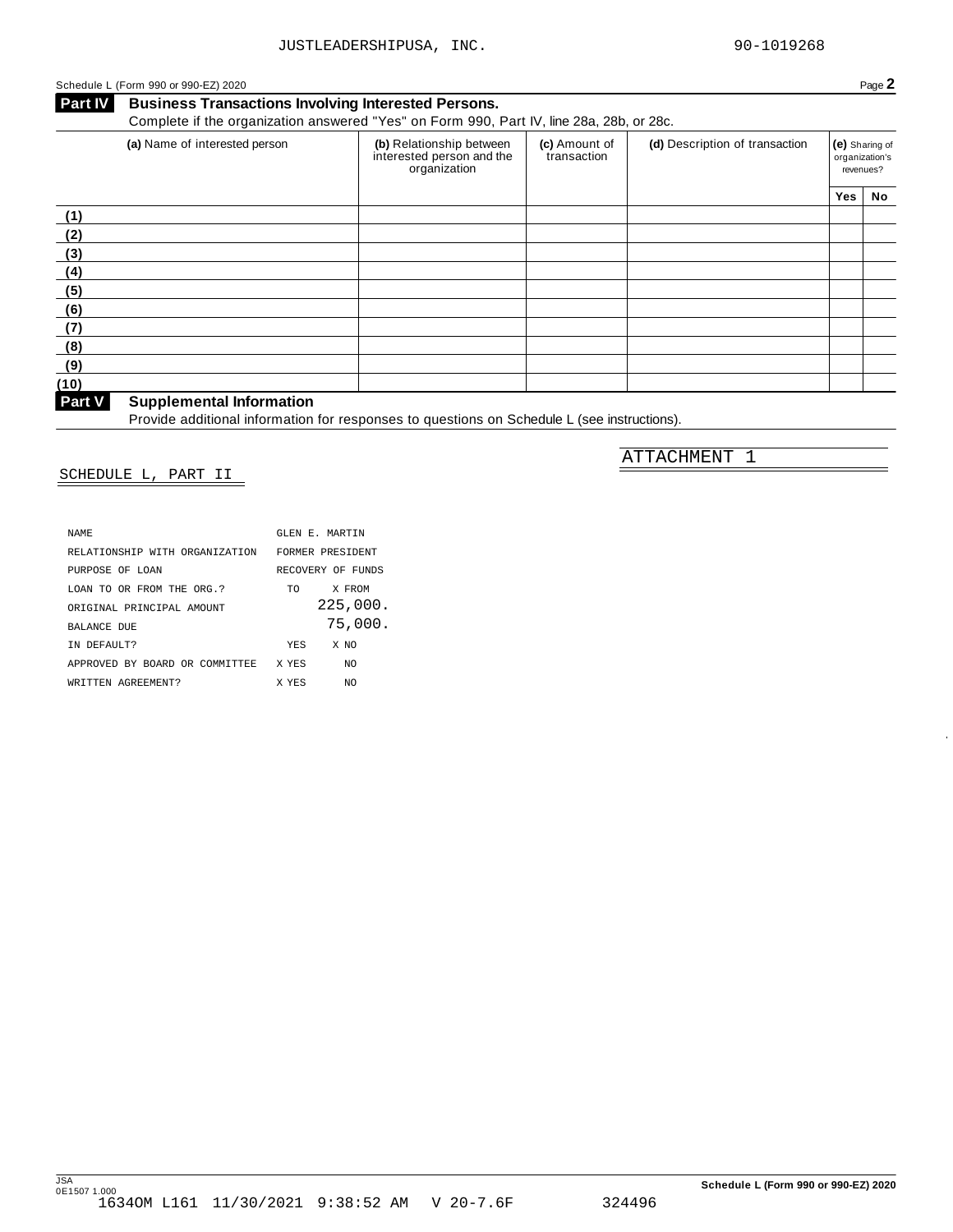### **SCHEDULE O** Supplemental Information to Form 990 or 990-EZ DMB No. 1545-0047

**(Form 990 or 990-EZ) Complete to provide information for responses to specific questions on** plete to provide information for responses to specific questions on  $\bigotimes_{\mathbb{Z}}\mathbb{Q}$  20 **EVECT**<br>
Attach to Form 990 or 990-EZ.<br>
and the Communication of the Communication of the Communication of the Communication of the Communication of the Communication of the Communication of the Communication of the Commu Department of the Treasury <br>Depen to Public<br>Name of the organization<br>Name of the organization<br>Name of the organization<br>Name of the organization<br>Name of the organization<br>Name of the organization<br>Name of the organization



Department of the Treasury<br>Internal Revenue Service JUSTLEADERSHIPUSA, INC. 90-1019268

FORM 990, PART I, PRIOR YEAR AND PART X, BEGINNING YEAR JLUSA FILED AN AMENDED 2019 RETURN WHICH THEREBY AFFECTED THE OPENING BALANCES IN THE 2020 RETURN.

FORM 990, PART III, LINE 4D- OTHER PROGRAM SERIVCES: JLUSA OFFERS COMMUNITY PARTNERS THE OPTION OF A 3- OR 6-MONTH POST-TRAINING ENGAGEMENT TO RECEIVE CAPACITY BUILDING SUPPORT AND TECHNICAL ASSISTANCE WITH STRATEGICALLY DESIGNING AND BUILDING THEIR GRASSROOT CAMPAIGNS AND/OR COALITIONS. JLUSA ALSO WORKS PARTNERS ON SECOND CHANCE ACT GRANTEES' REENTRY PROGRAMS TO BUILD CAPACITY, ELIMINATE BARRIERS, AND LAY A FOUNDATION FOR SUSTAINABLE AND FEASIBLE PATHWAYS FOR SUCCESSFUL REENTRY.

FORM 990, PART VI, SECTION B, LINE 11B THE PRESIDENT AND THE FULL BOARD REVIEW THE FORM 990 PRIOR TO FILING WITH THE INTERNAL REVENUE SERVICE.

FORM 990, PART VI, SECTION B, LINE 12C AT THE FIRST MEETING OF EACH CALENDAR YEAR THE BOARD MEMBERS ARE REQUIRED TO READ AND SIGN A NEW CONFLICT-OF-INTEREST POLICY. OFFICERS ARE REQUIRED TO SIGN A CONFLICT-OF-INTEREST ANNUALLY.

FORM 990, PART VI, SECTION B, LINE 15A

THE PRESIDENT'S COMPENSATION PACKAGE WAS REVIEWED BY THE BOARD, USING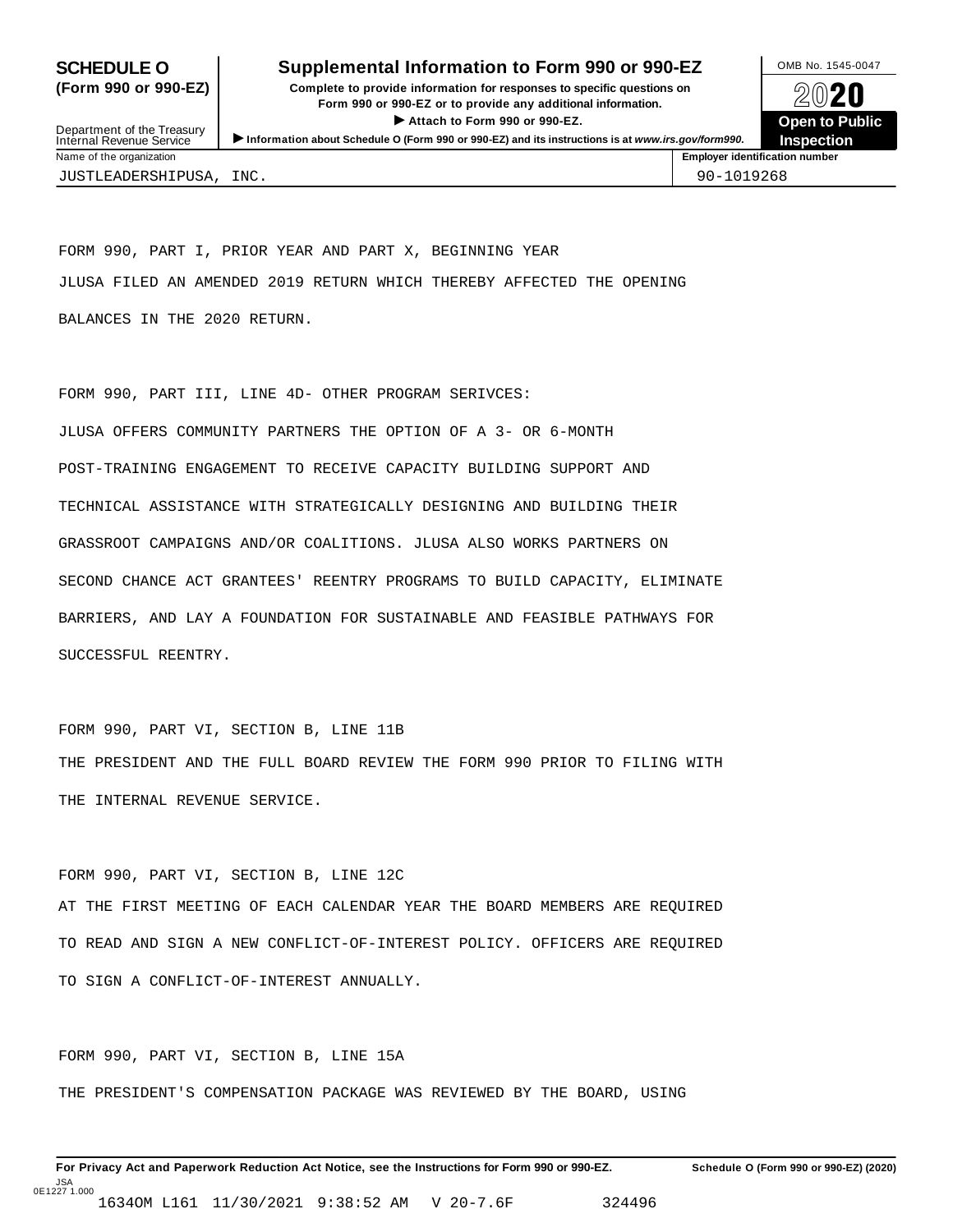<span id="page-48-0"></span>RELEVANT COMPENSATION SURVEY DATA FROM SIMILAR SIZED NON-PROFIT ORGANIZATIONS TO DETERMINE THE APPROPRIATE COMPENSATION PACKAGE.

FORM PART VI, SECTION C, LINE 19 THE ORGANIZATION MAKES ITS GOVERNING DOCUMENTS, CONFLICT-OF-INTEREST POLICY AND FINANCIAL STATEMENTS AVAILABLE TO THE PUBLIC UPON REQUEST.

FORM 990, PART X, LINE 5

A FORMER OFFICER IS MAKING SCHEDULED PAYMENTS IN ACCORDANCE WITH A SIGNED AGREEMENT.

FORM 990, PART XI, LINE 9

JSA

DURING THE YEAR JLUSA REFUNDED \$36,193 OF GRANT AMOUNTS.

ATTACHMENT 1

#### FORM 990, PART III - PROGRAM SERVICE, LINE 4A

ADVOCACY JLUSA HAS LAUNCHED A RANGE OF REGIONAL, STATE, AND LOCAL ADVOCACY CAMPAIGNS DESIGNED TO DRAMATICALLY REDUCE INCARCERATED AND CORRECTIONAL POPULATIONS IN U.S. JAILS AND PRISONS. OUR CAMPAIGNS INCLUDE: #CLOSERIKERS WHICH PROMPTED NYC TO AGREE TO CLOSE THE JAILS COMPLEX WITHIN 10 YEARS; #BUILDCOMMUNITIES WHICH ADVOCATES THE REINVESTMENT OF COST SAVINGS BACK INTO COMMUNITY-BASED PROGRAMS; AND #FREENEWYORK WHICH WAS SUCCESSFUL IN SECURING REFORMS IN NEW YORK STATE'S BAIL, DISCOVERY, AND SPEEDY TRIAL LAWS. BUILDING ON THE SUCCESSES OF OUR NEW YORK CAMPAIGNS, WE LAUNCHED OUR JOINED BOLD CAMPAIGNS THAT ARE FOCUSED ON DECARCERATION AND JAIL CLOSURES AND LED BY DIRECTLY-IMPACTED COMMUNITY MEMBERS IN PHILADELPHIA (#CLOSETHECREEK), MILWAUKEE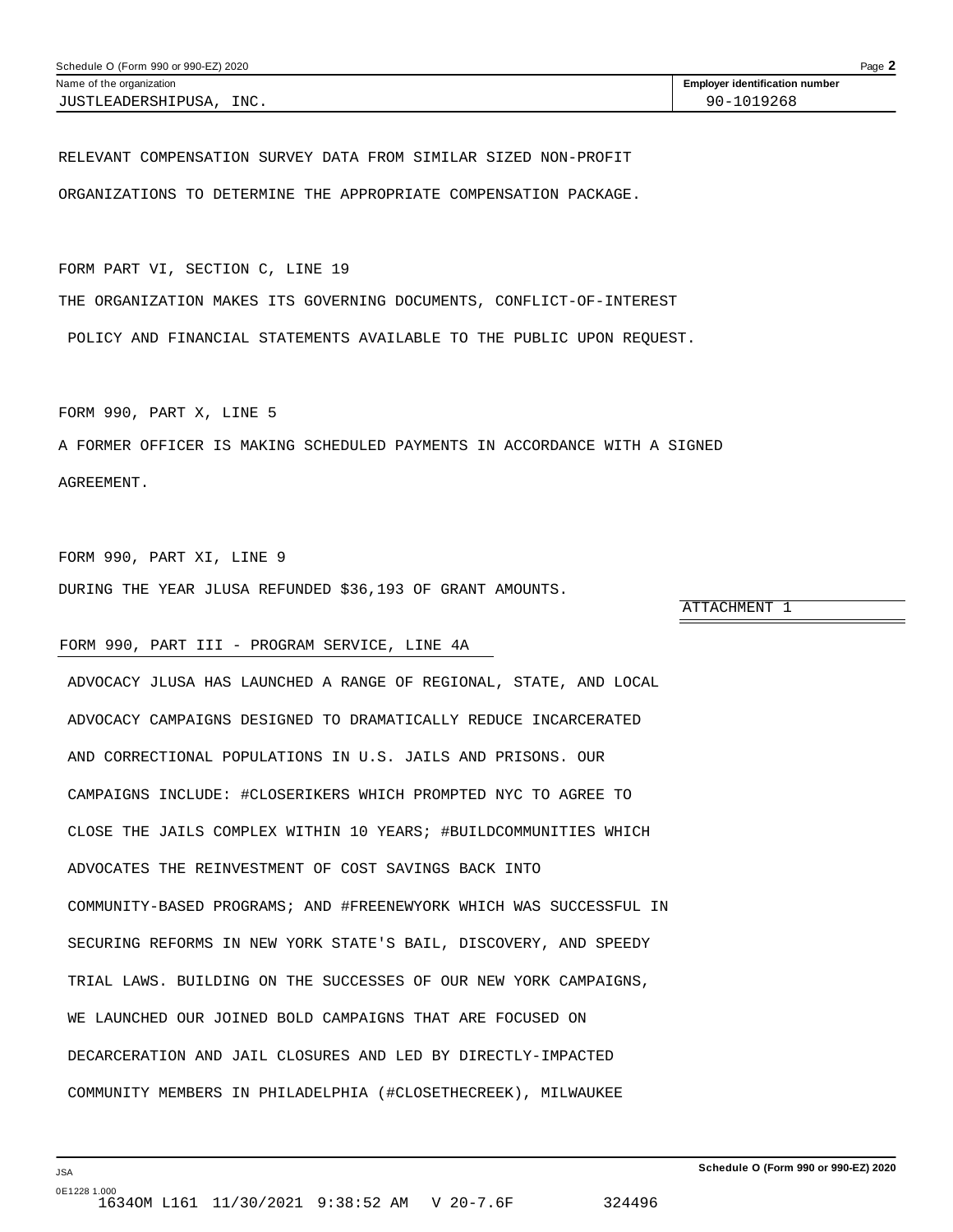ATTACHMENT 1 (CONT'D)

<span id="page-49-0"></span>(#CLOSEMSDF), AND LOS ANGELES (#JUSTICELA). THE #WORKINGFUTURE CAMPAIGN IS A STATE-BASED ECONOMIC JUSTICE CAMPAIGN FOCUSED ON ELIMINATING THE BARRIERS TO EMPLOYMENT FOR PEOPLE WITH A CRIMINAL RECORD.

ATTACHMENT 2

#### FORM 990, PART III - PROGRAM SERVICE, LINE 4B

LEADERSHIP: JLUSA PROVIDES THREE LEADERSHIP TRAINING PROGRAMS FOR INDIVIDUALS THAT HAVE TRADITIONALLY BEEN EXCLUDED FROM POWER AND WANT OPPORTUNITIES TO BE ACTIVE CHANGE AGENTS IN DISMANTLING SYSTEMIC OPPRESSION: 1) EMERGING LEADERS (EL) IS AN INTENSIVE COMMUNITY-FOCUSED TWO-DAY TRAINING SPECIFICALLY DESIGNED FOR EMERGING LEADERS ORGANIZING IN COMMUNITIES MOST IMPACTED BY MARGINALIZATION AND INCARCERATION. EL BUILDS COMMUNITY POWER AND COALITIONS SO THAT EMERGING LEADERS HAVE THE KNOWLEDGE, SKILLS, AND RESOURCES TO IDENTIFY, ORGANIZE AND ADVOCATE FOR THE CHANGE THEY SEEK IN THEIR COMMUNITY; 2) LEADING WITH CONVICTION (LWC) IS A 12-MONTH, COHORT-BASED ADVANCED LEADERSHIP TRAINING, COACHING, AND MENTORING PROGRAM FOR DIRECTLY IMPACTED INDIVIDUALS WHO ARE ALREADY ENGAGED IN TRANSFORMATIVE CHANGE. UNLIKE TRADITIONAL LEADERSHIP DEVELOPMENT PROGRAMS, LWC IS SPECIFICALLY DESIGNED TO EMBRACE LEADERS' INDIVIDUALIZED LEADERSHIP CHALLENGES AND STRENGTHS, AND SHARPEN THEIR LEADERSHIP BEHAVIORS; 3) LEADERSHIP IN ACTION PROGRAM (LAP) IS THE ACTIVATION OF AND INVESTMENT IN OUR 1,000+ ALUMNI NETWORK ACROSS 45 STATES PLUS D.C. TO DRIVE POLICY

JSA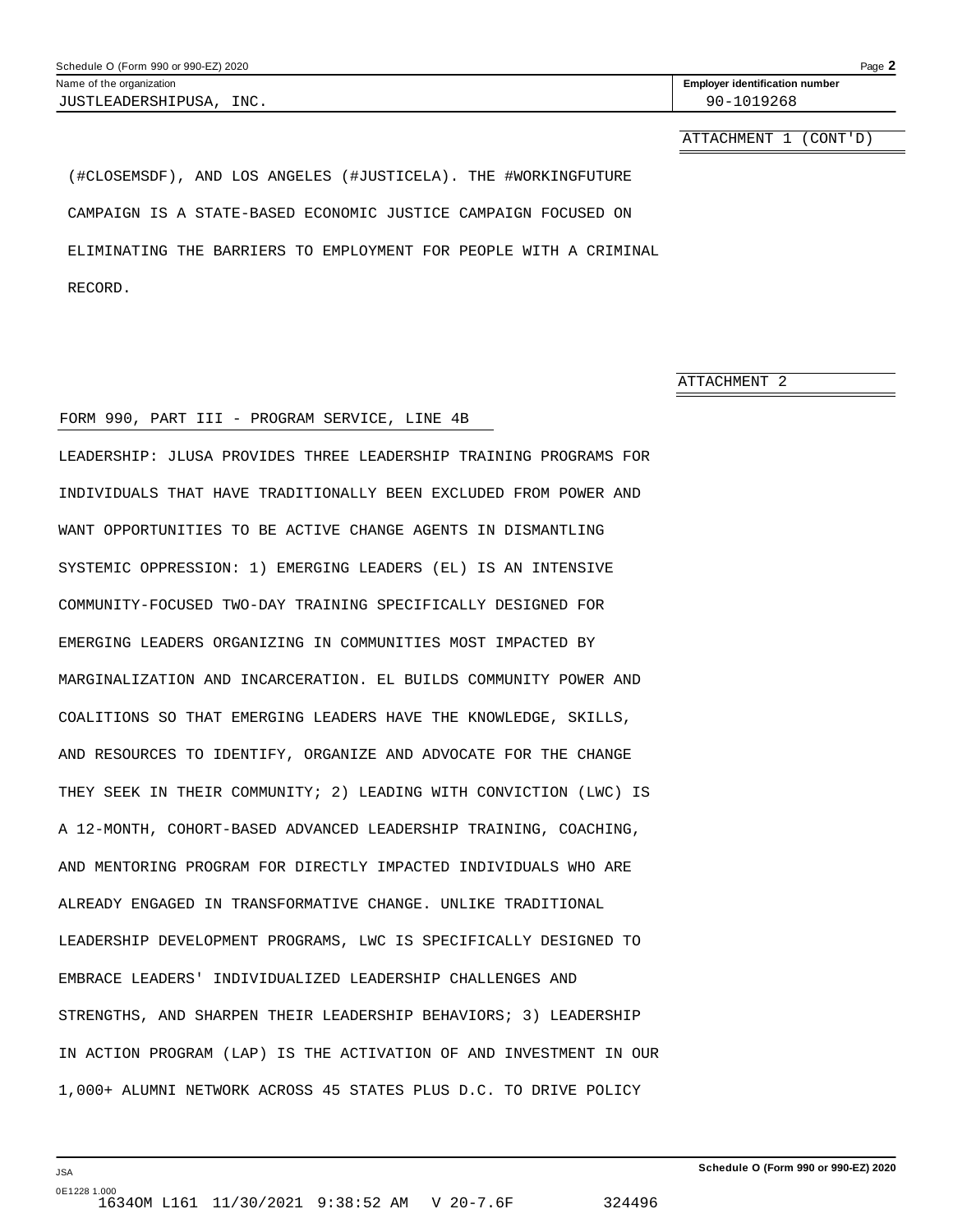<span id="page-50-0"></span>

| Schedule O (Form 990 or 990-EZ) 2020 | Page $\angle$                         |
|--------------------------------------|---------------------------------------|
| Name of the organization             | <b>Employer identification number</b> |
| INC.<br>JUSTLEADERSHIPUSA.           | 90-1019268                            |

ATTACHMENT 2 (CONT'D)

REFORM AND COMMUNITY REINVESTMENT STRATEGIES NATIONWIDE THROUGH MULTICHANNEL ADVOCACY CAMPAIGNS. JLUSA'S ALUMNI LEADERS HAVE BEEN DRIVING THE #JUSTUS CAMPAIGN, LAUNCHED TO ADDRESS POLICY MAKERS' LACK OF CARE AND ATTENTION TO PROTECT PEOPLE IN PRISONS AND JAILS DURING THE COVID-19 CRISIS.

|                                                      |        | ATTACHMENT 3    |         |  |
|------------------------------------------------------|--------|-----------------|---------|--|
| FORM 990, PART III, LINE 4D - OTHER PROGRAM SERVICES |        |                 |         |  |
| DESCRIPTION                                          | GRANTS | <b>EXPENSES</b> | REVENUE |  |
| TECHNICAL ASSISTANCE: (SEE SCHEDULE O)               |        | 250,123.        |         |  |
| TOTALS                                               |        | 250,123.        |         |  |

|                                                                                    | ATTACHMENT 4            |              |
|------------------------------------------------------------------------------------|-------------------------|--------------|
| 990, PART VII- COMPENSATION OF THE FIVE HIGHEST PAID IND. CONTRACTORS              |                         |              |
| NAME AND ADDRESS                                                                   | DESCRIPTION OF SERVICES | COMPENSATION |
| PARK & PUBLIC AFFIARS<br>116 NASSAU ST. SUITE 509<br>NEW YORK, NY 10038            | LOBBYING CONSULTANT     | 109, 250.    |
| DAVID MENSAH<br>2541 CALIFORNIA ST. APT 7<br>SAN FRANCISCO, CA 94115               | TRAINING CONSULTANT     | 116,960.     |
| SOZE PRODUCTIONS INC.<br>WASHINGTON STREET, #300<br>BROOKLYN, NY 11201             | OUTREACH                | 374,333.     |
| FISCAL MANAGEMENT ASSOCIATES LLC<br>600 THIRD AVENUE, 3RD FL<br>NEW YORK, NY 10016 | ACCOUNTING              | 135,442.     |